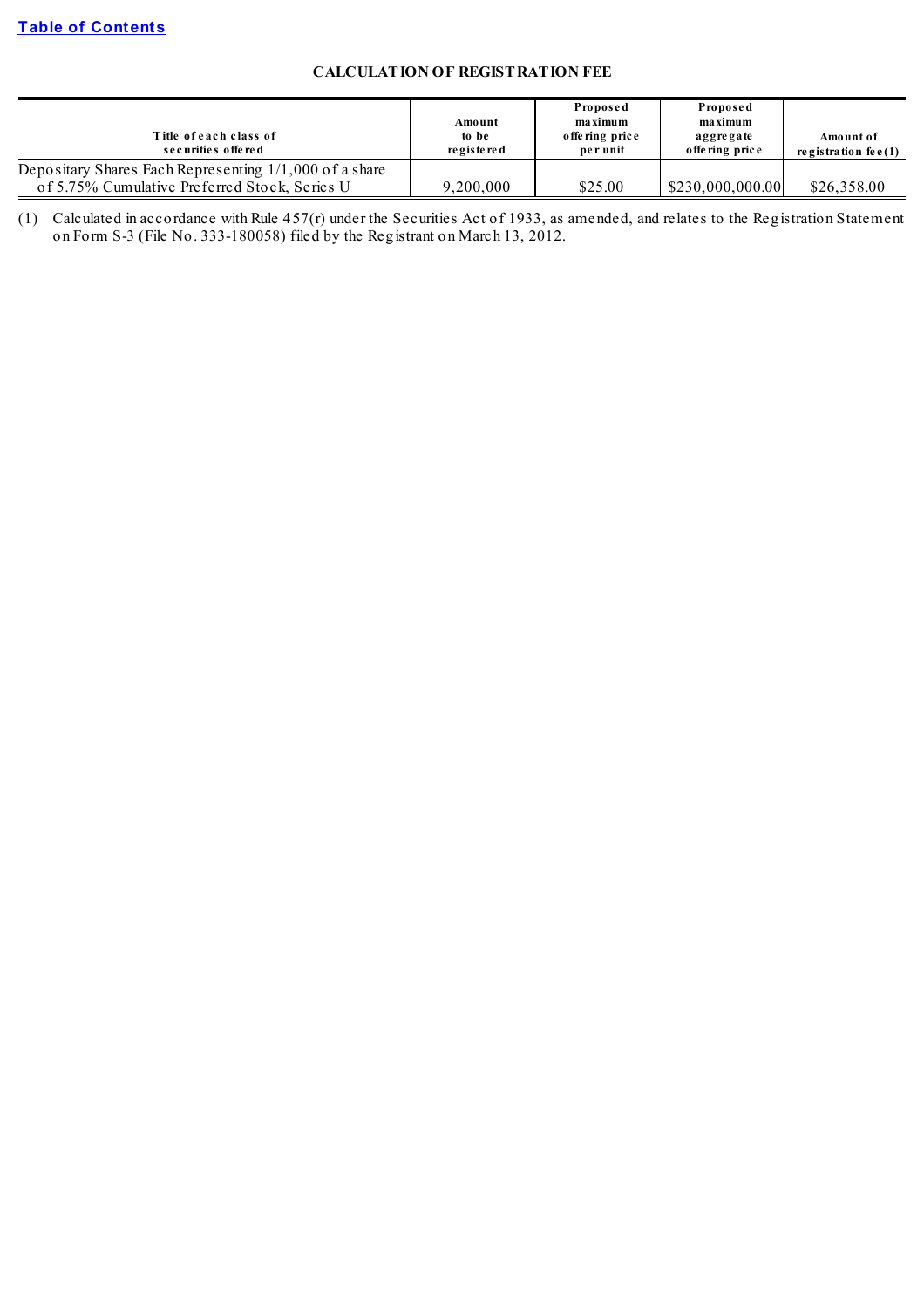**File Pursuant to Rule 424(b)(5) Registration No. 333- 180058**

**PROSPECTUS SUPPLEMENT (To Prospectus dated March 13, 2012)**

# **8,000,000 Shares**



# **PS Business Parks, Inc.**

# **Depositary Shares Each Representing 1/1,000 of a Share of 5.75% Cumulative Preferred Stock, Series U Liquidation Preference Equivalent to \$25.00 Per Depositary Share**

We are selling 8,000,000 Depositary Shares each representing 1/1,000 of a share of our 5.75% Cumulative Preferred Stock, Series U. The shares of Preferred Stock represented by the Depositary Shares will be deposited with American Stock Transfer & Trust Company as depositary. As a holder of Depositary Shares, you will be entitled to all proportional rights, preferences and privileges of the Preferred Stock. We have granted the underwriters an option to purchase up to 1,200,000 additional Depositary Shares to cover over allotments. The following is a summary of the Preferred Stock:

- We will pay cumulative distributions on the Preferred Stock, from the date of original issuance, at the rate of 5.75% of the liquidation preference per year (\$1.4375 per year per Depositary Share).
- We will pay distributions on the Preferred Stock quarterly, beginning on December 31, 2012 (with the payment on that date being based pro rata on the number of days from the original issuance of the Preferred Stock).
- We are not allowed to redeem the Preferred Stock before September 14, 2017, except in order to preserve our status as a real estate investment trust.
- On and after September 14, 2017, we may, at our option, redeem the Preferred Stock by paying you \$25.00 per Depositary Share, plus any accrued and unpaid distributions.
- The Preferred Stock has no stated maturity and is not subject to any sinking fund or mandatory redemption and is not convertible into any other securities.
- Investors in the Depositary Shares representing interests in the Preferred Stock generally have no voting rights, except if we fail to pay distributions for six or more quarters or as required by law.

We intend to apply to have the Depositary Shares listed on the New York Stock Exchange (the "NYSE") under the symbol "PSBPrU." If this application is approved, trading of the Depositary Shares on the NYSE is expected to begin within 30 days following initial delivery of the Depositary Shares.

# **Investing in the Depositary Shares involves risks. See "Risk [Factors](#page-8-0)" beginning on page S-3 of this prospectus supplement.**

Neither the Securities and Exchange Commission nor any state securities commission has approved or disapproved of these securities or determined if this prospectus supplement or the accompanying prospectus is truthful or complete. Any **representation to the contrary is a criminal offense.**

|                                                 | Per          |                  |
|-------------------------------------------------|--------------|------------------|
|                                                 | Depositary   |                  |
|                                                 | <b>Share</b> | Total            |
| Public Offering Price                           | \$25,0000    | \$200,000,000(1) |
| Underwriting Discount                           | \$ 0.7448    | \$5,958,491(2)   |
| Proceeds to PS Business Parks (before expenses) | \$24,2552    | \$194,041,509    |

(1) The Underwriters may also purchase up to an additional 1,200,000 Depositary Shares within 30 days of the date of this prospectus supplement to cover over-allotments, if any.

(2) The Underwriting Discount will be \$0.7875 per Depository Share for retail orders and \$0.50 per Depository Share for institutional orders. See "Underwriting" beginning on page S-14 of this prospectus supplement for a discussion regarding certain additional underwriting compensation and discounts.

The underwriters are offering the Depositary Shares subject to various conditions. The underwriters expect to deliver the Depositary Shares to purchasers on or about September 14, 2012.

*Joint Book-Running Managers*

**BofA Merrill Lynch Morgan Stanley Wells Fargo Securities**

*Co-Managers*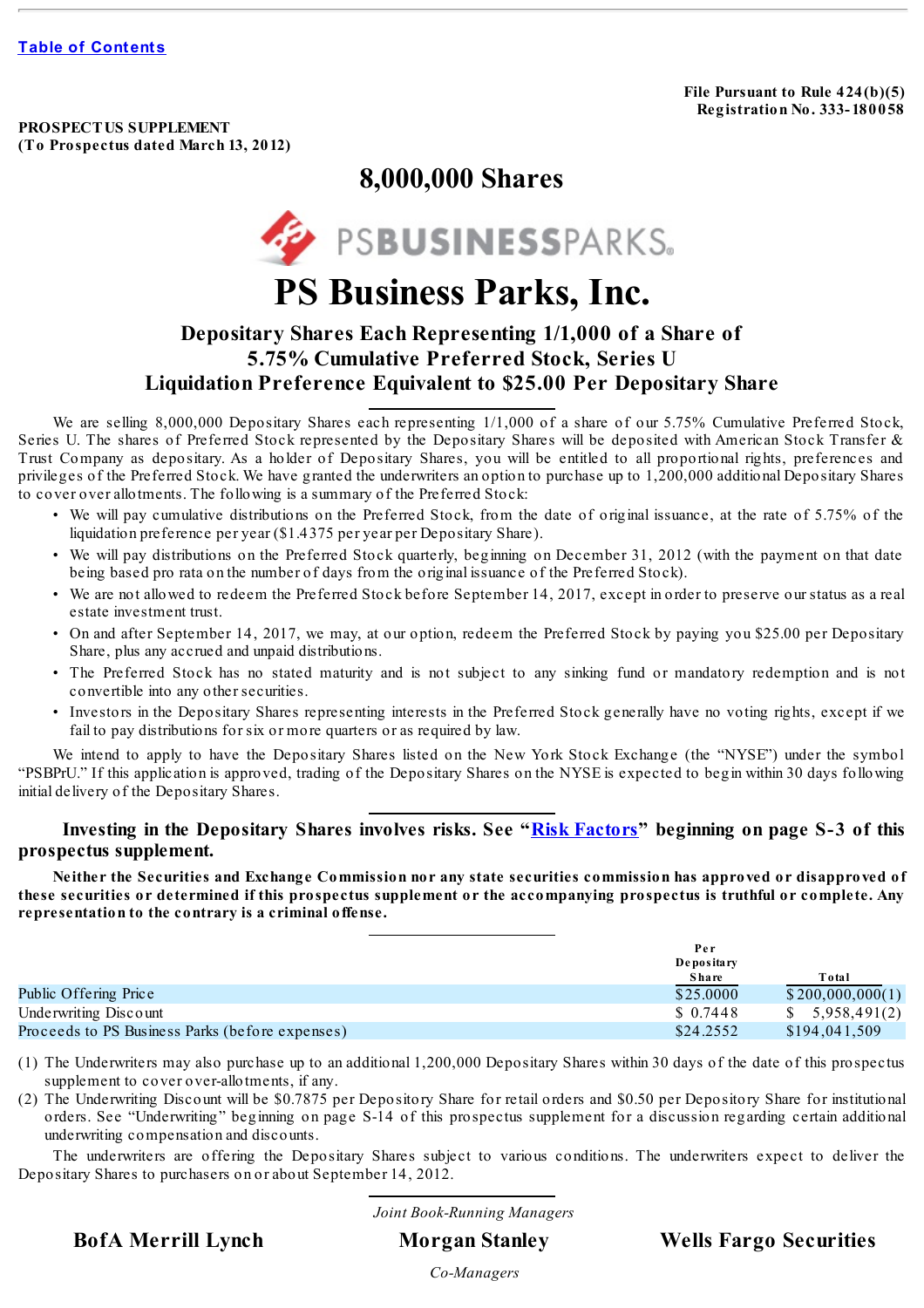**C r e d i t S ui s s e** September 5, 2012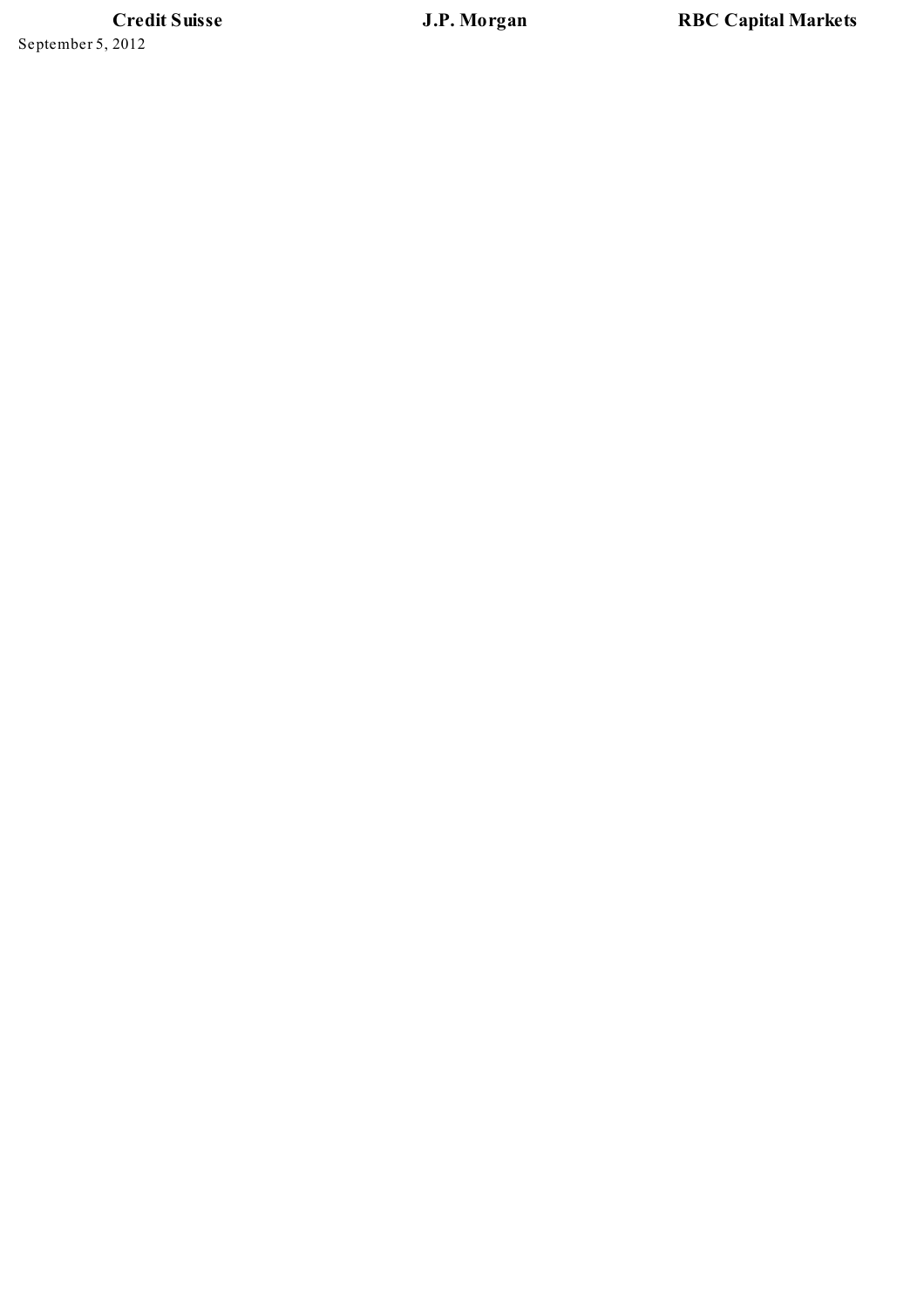## **TABLE OF CONTENTS**

#### **Prospectus Supplement**

<span id="page-3-0"></span>

|                                                                                                                             | Page                   |
|-----------------------------------------------------------------------------------------------------------------------------|------------------------|
| Where You Can Find More Information                                                                                         | $\overline{S\cdot ii}$ |
| <b>Prospectus Supplement Summary</b>                                                                                        | $S-1$                  |
| <b>Risk Factors</b>                                                                                                         | $S-3$                  |
| Use of Proceeds                                                                                                             | $S-4$                  |
| Description of Preferred Stock and Depositary Shares                                                                        | $S-5$                  |
| Additional Material U.S. Federal Income Tax Considerations                                                                  | $S-12$                 |
| Underwriting                                                                                                                | $S-14$                 |
| Legal Matters                                                                                                               | $S-16$                 |
| <b>Experts</b>                                                                                                              | $S-16$                 |
| <b>Prospectus</b>                                                                                                           |                        |
| <b>Risk Factors</b>                                                                                                         |                        |
| <b>About This Prospectus</b>                                                                                                |                        |
| Where You Can Find More Information                                                                                         |                        |
| Forward-Looking Statements                                                                                                  | 3                      |
| Use of Proceeds                                                                                                             | 3                      |
| Ratio of Earnings to Fixed Charges                                                                                          | 3                      |
| Description of Common Stock                                                                                                 | 3                      |
| Description of Preferred Stock                                                                                              | 6                      |
| Description of Equity Stock                                                                                                 | 10                     |
| Description of Depositary Shares                                                                                            | 12                     |
| Description of Warrants                                                                                                     | 15                     |
| Description of Debt Securities                                                                                              | 16                     |
| Description of Units                                                                                                        | 24                     |
| <b>Book Entry Securities</b>                                                                                                | 24                     |
| <b>Selling Security Holders</b>                                                                                             | 24                     |
| Material U.S. Federal Income Tax Considerations                                                                             | 24                     |
| Plan of Distribution                                                                                                        | 48                     |
| Legal Opinions                                                                                                              | 52                     |
| <b>Experts</b>                                                                                                              | 52                     |
| This progrective supplement and the accompanying progrective including decuments incorporated by reference, contain forward |                        |

*This prospectus supplement and the accompanying prospectus, including documents incorporated by reference, contain forward*looking statements within the meaning of Section 27A of the Securities Act of 1933, as amended (the "Securities Act"), and Section 21E of the Securities Exchange Act of 1934, as amended (the "Exchange Act"). Forward-looking statements are inherently subject to risk and uncertainties, many of which cannot be predicted with accuracy and some of which might not even be anticipated. Future events and actual results, financial and otherwise, may differ materially from the results discussed in the forward-looking statements. Factors that might cause such a difference include, but are not limited to, those discussed in "Risk Factors" in this prospectus supplement and in "Management's Discussion and Analysis of Financial Condition and Results of Operations" in our most recent annual and quarterly *reports which are incorporated herein by reference.*

S-i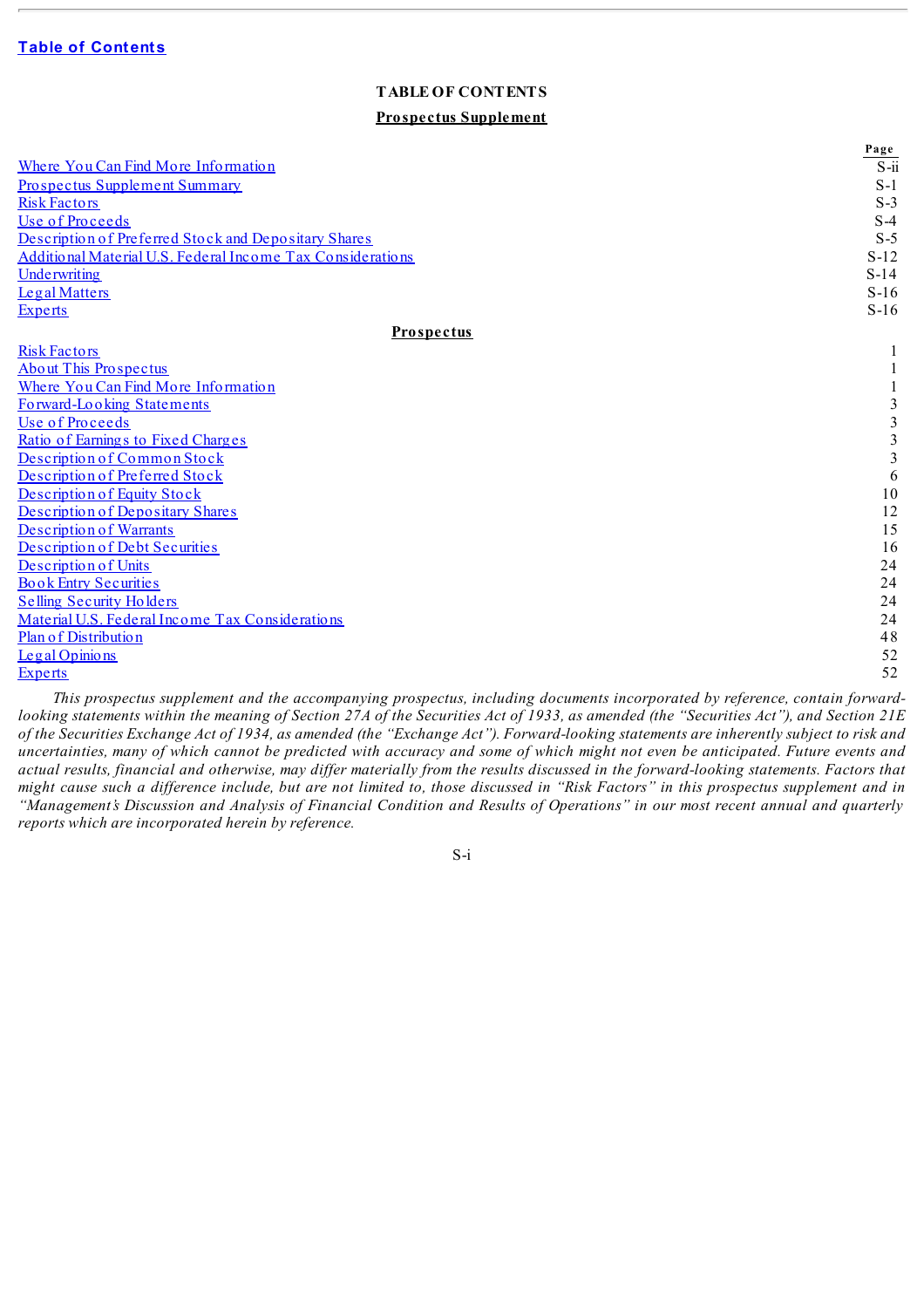#### **WHERE YOU CAN FIND MORE INFORMATION**

<span id="page-4-0"></span>We are subject to the reporting requirements of the Exchange Act and are required to file annual, quarterly and current reports, proxy statements and other information with the Securities and Exchange Commission (the "SEC"). You may read and copy any document we file at the SEC's public reference room at 100 F Street, N.E., Washington, D.C. 20549. You may telephone the SEC at 1- 800-SEC-0330 for further information on SEC public reference facilities. The SEC also maintains a website at http://www.sec.gov that contains the reports, proxy and information statements and other information that we and other registrants file electronically with the SEC. You also can inspect reports and other information we file at the offices of the New York Stock Exchange, 20 Broad Street, New York, New York 10005, and the Pacific Exchange, 301 Pine Street, San Francisco, California 94104.

This prospectus supplement and the accompanying prospectus are a part of a registration statement on Form S-3 filed with the SEC to register offers and sales of the securities described in this prospectus supplement and the accompanying prospectus under the Securities Act. The registration statement contains additional information about us and the securities. You may obtain the registration statement and its exhibits from the SEC as indicated above or from us.

The SEC allows us to provide information about our business and other important information to you by "incorporating by reference" the information we file with the SEC, which means that we can disclose that information to you by referring in this prospectus supplement and the accompanying prospectus to the documents we file with the SEC. Under SEC regulations, any statement contained in a document incorporated by reference in this prospectus supplement and the accompanying prospectus is automatically updated and superseded by any information contained in this prospectus supplement and the accompanying prospectus, or in any subsequently filed document of the types described below.

We incorporate into this prospectus supplement by reference the following documents filed with the SEC by us, each of which should be considered an important part of this prospectus supplement:

| Period Covered or Date of Filing                                                                                                 |
|----------------------------------------------------------------------------------------------------------------------------------|
| Year ended December 31, 2011 (filed February 27, 2012)                                                                           |
| Quarters ended March 31, 2012 (filed May 1, 2012); and June 30,<br>2012 (filed August 2, 2012)                                   |
|                                                                                                                                  |
|                                                                                                                                  |
| Filed April 12, 2012                                                                                                             |
| Filed January 6, 2012; January 12, 2012; January 12, 2012; February<br>24, 2012; May 1, 2012; May 7, 2012; and September 5, 2012 |
|                                                                                                                                  |
| After the date of this prospectus supplement and before the<br>termination of the offering                                       |
|                                                                                                                                  |

S-ii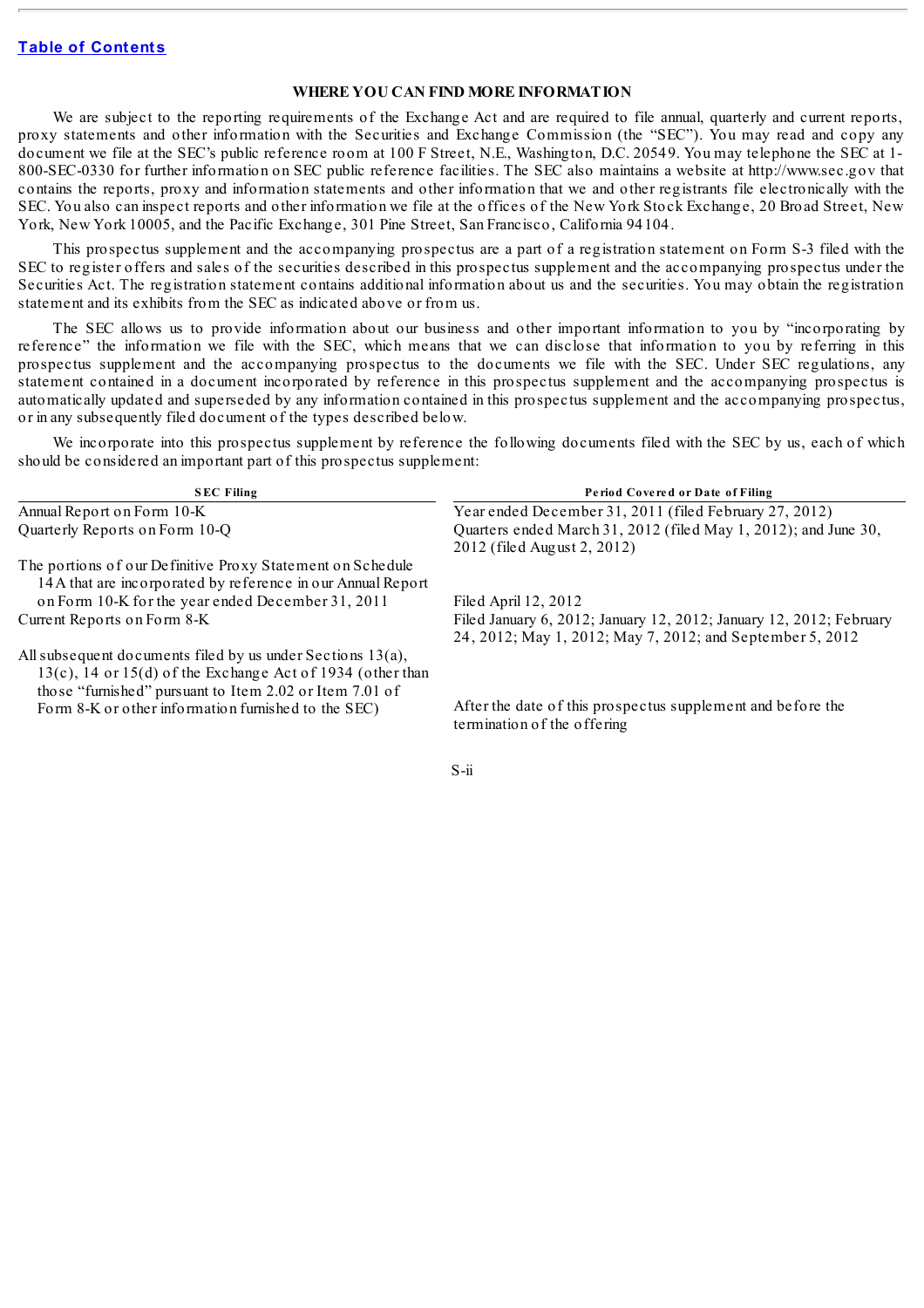You may request a copy of each of our filings at no cost, by writing or telephoning us at the following address, telephone or facsimile number:

Investor Services Department PS Business Parks, Inc. 701 Western Avenue Glendale, California 91201-2349 Telephone: (800) 421-2856 (818) 244-8080 Facsimile:(818) 241-0627

Exhibits to a document will not be provided unless they are specifically incorporated by reference in that document.

S-iii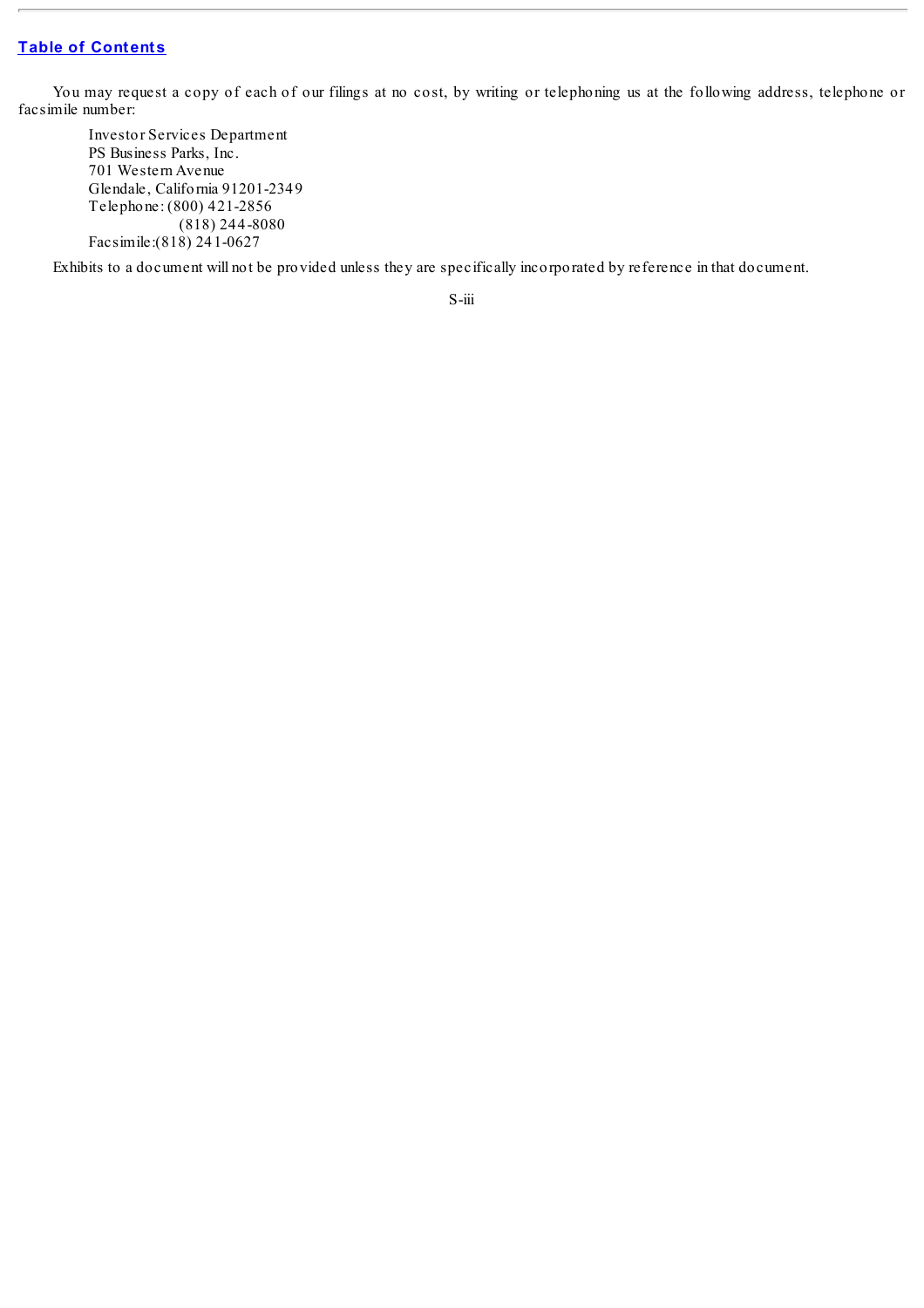#### **PROSPECTUS SUPPLEMENT SUMMARY**

<span id="page-6-0"></span>This summary highlights selected information contained elsewhere or incorporated by reference in this prospectus supplement and may not contain all the information that you need to consider in making your investment decision. You should carefully read this entire prospectus supplement and the accompanying prospectus, as well as the information to which we refer you and the information incorporated by reference, before deciding whether to invest in the Depositary Shares. You should pay special attention to the "Risk Factors" section of this prospectus supplement and in our Annual Report on Form 10-K for the year ended December 31, 2011, which is incorporated by reference in this prospectus supplement, to determine whether an investment in the Depositary Shares is appropriate for you. Unless the context otherwise requires, the terms "we," "our," "us," and the "Company" refer to PS Business Parks, Inc., a California corporation and the term "Operating Partnership" refers to PS Business Parks L.P., a *California limited partnership.*

#### **The Company**

We are a fully-integrated, self-advised and self-managed real estate investment trust, or REIT, that acquires, develops, owns and operates commercial properties. We are the sole general partner of our Operating Partnership, PS Business Parks, L.P., through which we conduct most of our activities. At June 30, 2012, we had interests in properties in eight states containing approximately 27.2 million net rentable square feet of commercialspace.

#### **Recent Developments**

On July 24, 2012, the Company completed the acquisition of 212th Business Park, a 958,000 square foot industrial park in Kent, Washington for \$37.6 million. The park, consisting of eight buildings, is in the Seattle metropolitan area. The Company now owns and operates approximately 1.5 million square feet in the Seattle region. The Company funded the acquisition with a combination of cash and borrowings under the Company's revolving credit facility.

On September 5, 2012, we announced we are calling for redemption all of our outstanding 6.700% Cumulative Preferred Shares, Series P. The redemption will occur on October 8, 2012. The aggregate redemption amount to be paid to all holders of the depositary shares, before payment of accrued dividends, is approximately \$132.3 million.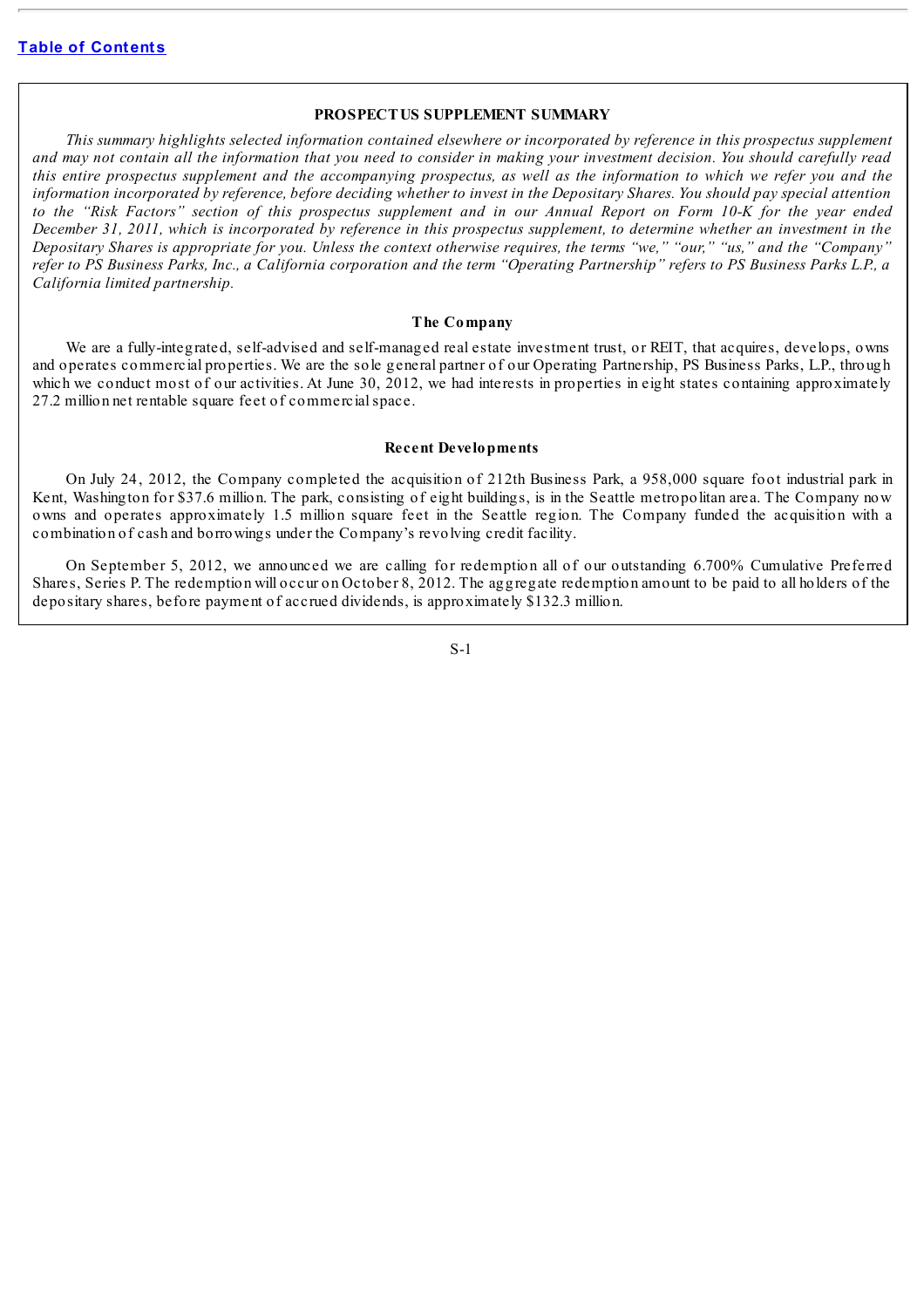| The Offering                |                                                                                                                                                                                                                                                                                                                                                                                                                                                                                                                                                                                                                                                                                |  |  |  |
|-----------------------------|--------------------------------------------------------------------------------------------------------------------------------------------------------------------------------------------------------------------------------------------------------------------------------------------------------------------------------------------------------------------------------------------------------------------------------------------------------------------------------------------------------------------------------------------------------------------------------------------------------------------------------------------------------------------------------|--|--|--|
| Issuer:                     | PS Business Parks, Inc.                                                                                                                                                                                                                                                                                                                                                                                                                                                                                                                                                                                                                                                        |  |  |  |
| Securities Offered:         | 8,000,000 Depositary Shares each representing 1/1,000 of a<br>share of our 5.75% Cumulative Preferred Stock, Series U<br>(9,200,000 Depositary Shares if the underwriters' over-<br>allotment option is exercised in full) (the "Preferred Stock").                                                                                                                                                                                                                                                                                                                                                                                                                            |  |  |  |
| Price per Depositary Share: | \$25.00.                                                                                                                                                                                                                                                                                                                                                                                                                                                                                                                                                                                                                                                                       |  |  |  |
| Use of Proceeds:            | We expect to use a portion of the net proceeds to redeem<br>depositary shares representing interests in our 6.700%<br>Cumulative Preferred Shares, Series P at \$25.00 per share,<br>for a total redemption price of approximately \$132.3 million,<br>plus the accrued and unpaid dividends. We also expect to use<br>the net proceeds from this offering for general corporate<br>purposes, which may include the repayment of outstanding<br>indebtedness and the acquisition of commercial properties.                                                                                                                                                                     |  |  |  |
| Dividends:                  | Holders of Preferred Stock will be entitled to receive, when,<br>as and if declared by the board of directors out of assets of<br>the Company legally available for payment, cash dividends<br>payable quarterly in arrears on or before March 31, June 30,<br>September 30 and December 31 of each year, commencing<br>on December 31, 2012, at the rate of 5.75% of the<br>liquidation preference per year (\$1.4375 per year per<br>Depositary Share). Dividends on the Preferred Stock will<br>accumulate whether or not we have earnings, whether or not<br>we have funds legally available for the payment of such<br>dividends and whether or not we declare dividends. |  |  |  |
| Liquidation Rights:         | The Preferred Stock will have a liquidation preference equal<br>to \$25.00 per Depositary Share, plus accrued and unpaid<br>dividends, if any.                                                                                                                                                                                                                                                                                                                                                                                                                                                                                                                                 |  |  |  |
| Redemption:                 | We are not allowed to redeem the Preferred Stock before<br>September 14, 2017, except in order to preserve our status<br>as a REIT. On and after September 14, 2017, we may, at our<br>option, redeem the Preferred Stock in whole or in part by<br>paying holders \$25.00 per Depositary Share, plus any<br>accrued and unpaid dividends.                                                                                                                                                                                                                                                                                                                                     |  |  |  |
| No Conversion:              | The Preferred Stock will not be convertible into shares of any<br>other class or series of capital stock of the Company.                                                                                                                                                                                                                                                                                                                                                                                                                                                                                                                                                       |  |  |  |
| Trading:                    | We intend to apply to have the Depositary Shares listed on<br>the NYSE under the symbol "PSBPrU." If approved, trading<br>is expected to begin within 30 days after the initial delivery of<br>the Depositary Shares.                                                                                                                                                                                                                                                                                                                                                                                                                                                          |  |  |  |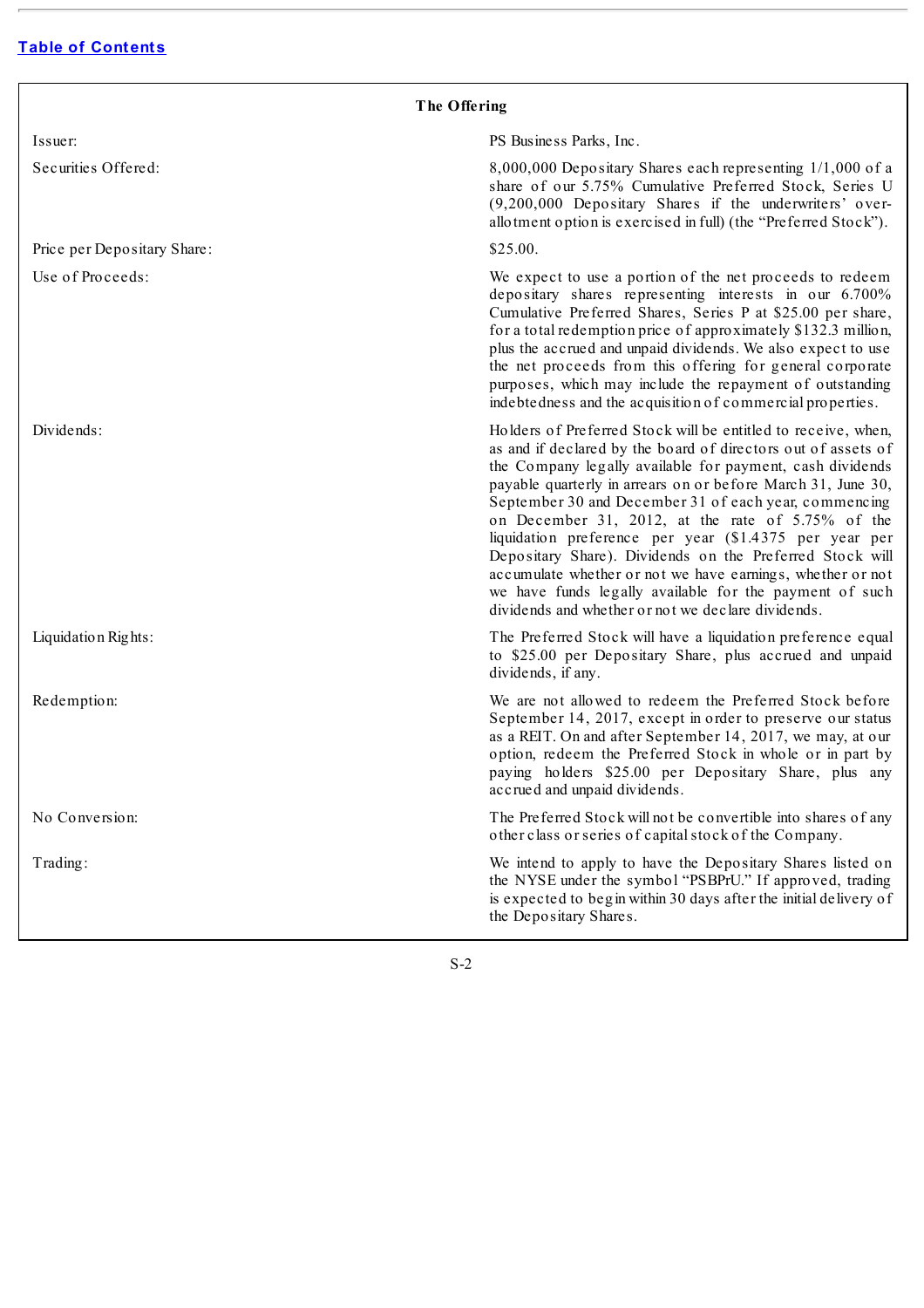## **RISKFACTORS**

<span id="page-8-0"></span>Before investing in the Depositary Shares, you should carefully consider the risks described below and in the documents incorporated by reference in this prospectus supplement and the accompanying prospectus, including (i) those described under the caption "Risk Factors" in our Annual Report on Form 10-K for the fiscal year ended December 31, 2011 and (ii) documents we file with the Securities and Exchange Commission after the date of this prospectus supplement and which are deemed incorporated by reference *in this prospectus supplement.*

#### The Depositary Shares offered by this prospectus supplement are a new issue and do not have an established trading market, which may negatively affect their market value and your ability to transfer or sell your Depositary Shares.

Because the Depositary Shares do not have a stated maturity date, investors seeking liquidity will be limited to selling their Depositary Shares in the secondary market. We will apply to list the Depositary Shares on the NYSE, but we cannot assure you that the Depositary Shares will be approved for listing. If approved, an active trading market on the NYSE for the Depositary Shares may not develop or, even if it developments, may not last, in which case the trading price of the Depositary Shares could be adversely affected. We have been advised by the underwriters that they intend to make a market in the Depositary Shares, but they are not obligated to do so and may discontinue market-making at any time without notice.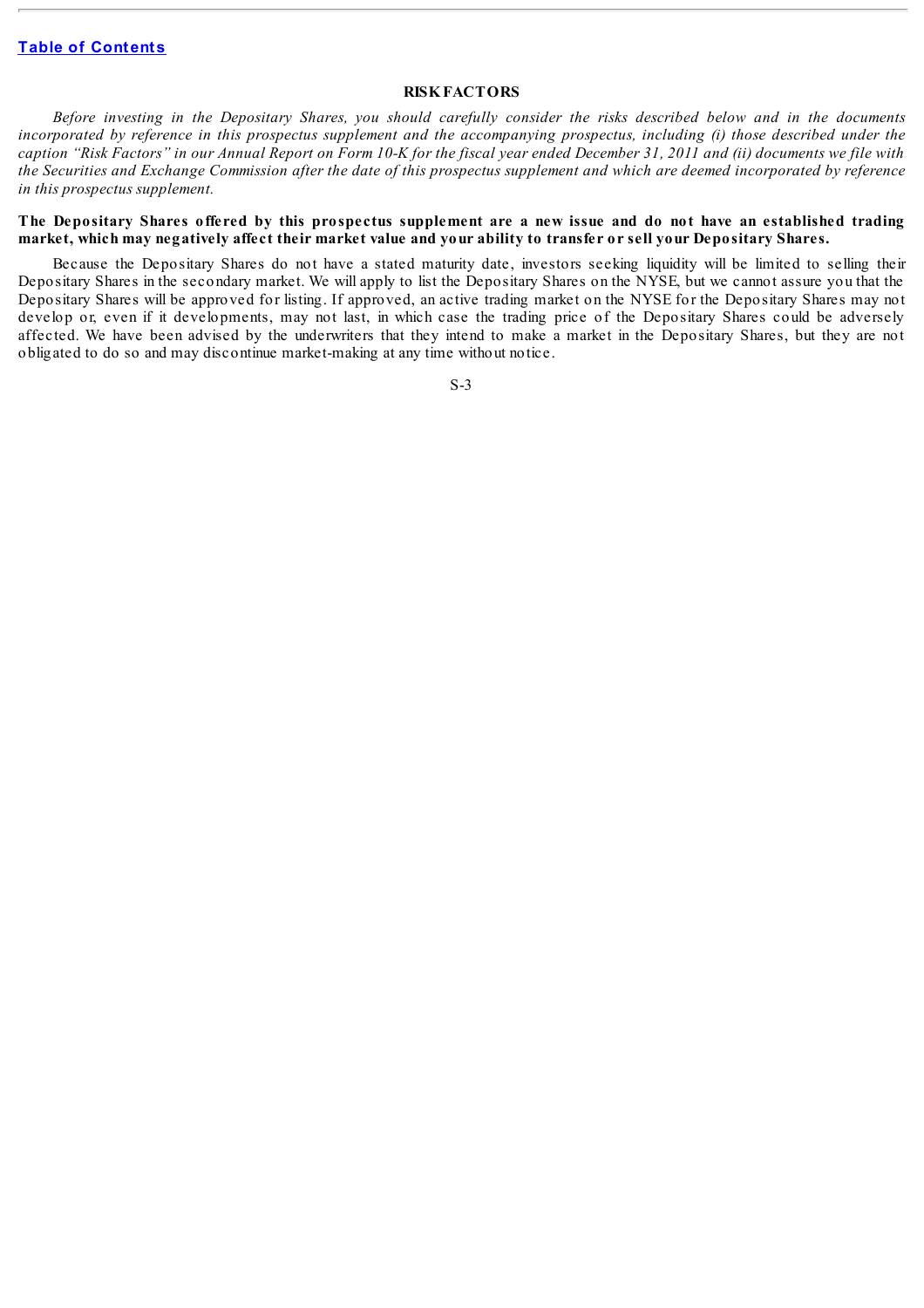## **USE OF PROCEEDS**

<span id="page-9-0"></span>We estimate that the net proceeds from this offering will be approximately \$193,791,509 after all anticipated issuance costs (approximately \$222,846,509 if the underwriters' over-allotment option is exercised in full). We may contribute all or a portion of the net proceeds from this offering to our Operating Partnership in exchange for preferred units of limited partnership that have substantially identical economic terms as the Preferred Stock. We expect to use a portion of the net proceeds to redeem depositary shares representing interests in our 6.700% Cumulative Preferred Shares, Series P at \$25.00 per share, for a total redemption price of approximately \$132.3 million, plus the accrued and unpaid dividends. We also expect to use the net proceeds from this offering for general corporate purposes, which may include the repayment of outstanding indebtedness and the acquisition of commercial properties. We currently have no agreements or commitments with respect to any property acquisitions.

Pending application of the net proceeds as described above, we expect to deposit the net proceeds of this offering in interest bearing accounts or invested in certificates of deposit, United States government obligations or other short-term, high-quality debt instruments selected at our discretion.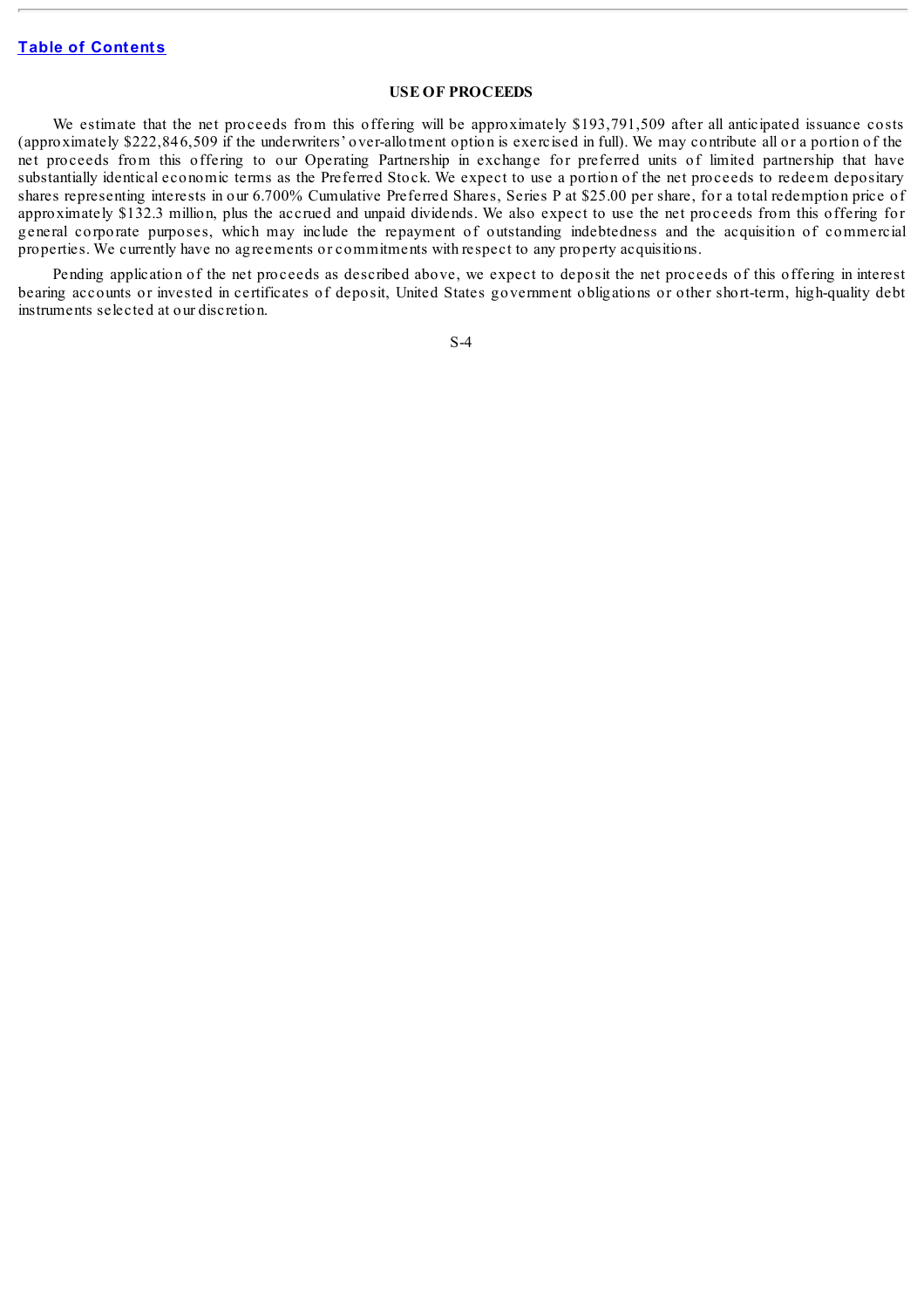#### **DESCRIPTION OF PREFERRED STOCKAND DEPOSITARY SHARES**

#### <span id="page-10-0"></span>**General**

Under our articles of incorporation, as amended, the Board of Directors is authorized without further shareholder action to provide for the issuance of up to 50,000,000 shares of preferred stock, in one or more series, with such dividend rights, dividend rate, conversion rights, voting rights, rights and terms of redemption, redemption price and liquidation preference as shall be set forth in resolutions providing for the issue of preferred stock adopted by the Board of Directors. At September 4, 2012, we had outstanding 31,490 shares of preferred stock (represented by 31,490,000 depositary shares).

Prior to issuance, the Board of Directors will have adopted resolutions creating the 5.75% Cumulative Preferred Stock, Series U (the "Preferred Stock"). When issued, the Preferred Stock will have a liquidation preference of \$25,000 per share, will be fully paid and nonassessable, will not be subject to any sinking fund or other obligation of PS Business Parks, Inc. to repurchase or retire the Preferred Stock, and will have no preemptive rights.

American Stock Transfer & Trust Company will be the transfer agent and dividend disbursing agent for the Preferred Stock.

Each Depositary Share represents 1/1,000 of a share of Preferred Stock ("Depositary Share"). The shares of the Preferred Stock will be deposited with American Stock Transfer & Trust Company, as Depositary (the "Preferred Stock Depositary"), under a Deposit Agreement among the Company, the Preferred Stock Depositary and the holders from time to time of the depositary receipts (the "Depositary Receipts") issued by the Preferred Stock Depositary under the Deposit Agreement. The Depositary Receipts will evidence the Depositary Shares. Subject to the terms of the Deposit Agreement, each holder of a Depositary Receipt evidencing a Depositary Share will be entitled, proportionately, to all the rights and preferences of, and subject to all of the limitations of, the interest in the Preferred Stock represented by the Depositary Share (including dividend, voting, redemption and liquidation rights and preferences). See "Description of the Depositary Shares" in the accompanying Prospectus and "— Depositary Shares" below.

Immediately following our issuance of the Preferred Stock, we will deposit the Preferred Stock with the Preferred Stock Depositary, which will then issue and deliver the Depositary Receipts to us. We will, in turn, deliver the Depositary Receipts to the underwriters. Depositary Receipts will be issued evidencing only whole Depositary Shares.

We intend to apply to have the Depositary Shares listed on the New York Stock Exchange, or NYSE. The Preferred Stock will not be listed and we do not expect that there will be any trading market for the Preferred Stock except as represented by the Depositary Shares.

#### **Ownership Restrictions**

For a discussion of ownership limitations that apply to the Preferred Stock and related Depositary Shares, see "Description of Common Stock — Ownership Limitations" in the accompanying Prospectus.

#### **Preferred Stock**

The following is a brief description of the terms of the Preferred Stock which does not purport to be complete and is subject to and qualified in its entirety by reference to the Certificate of Determination of the Preferred Stock, the form of which is filed as an exhibit to, or incorporated by reference in, the Registration Statement of which this Prospectus Supplement constitutes a part.

#### *Ranking*

With respect to the payment of dividends and amounts upon liquidation, the Preferred Stock will rank pari passu with our 6.70% Cumulative Preferred Stock, Series P, our 6.875% Cumulative Preferred Stock, Series R,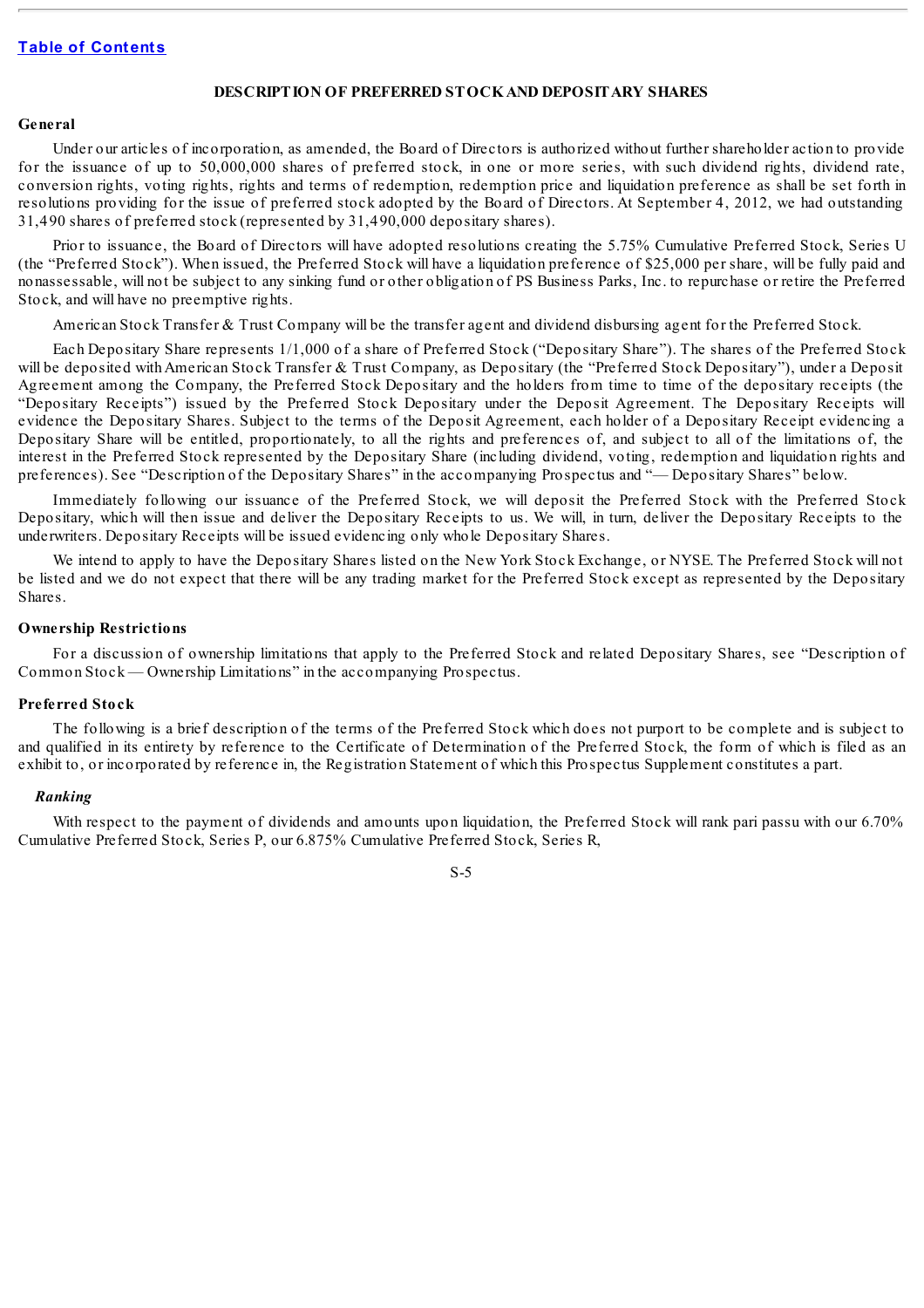our 6.45% Cumulative Preferred Stock, Series S, our 6.00% Cumulative Preferred Stock, Series T (collectively, with the Preferred Stock, the "Senior Preferred Stock") and any other shares of preferred stock issued by us, whether now or hereafter issued, ranking pari passu with the Senior Preferred Stock, and will rank senior to the Common Stock and any other capital stock of the Company ranking junior to the Preferred Stock.

#### *Dividends*

Holders of shares of Preferred Stock, in preference to the holders of shares of the Common Stock, and of any other capitalstock issued by us ranking junior to the Preferred Stock as to payment of dividends, will be entitled to receive, when, as and if declared by the Board of Directors out of assets of the Company legally available for payment, cash dividends payable quarterly at the rate of 5.75% of the liquidation preference per year (\$1,437.50 per year per share of Preferred Stock, equivalent to \$1.4375 per year per Depositary Share). Dividends on the shares of Preferred Stock will be cumulative from, and including, the date of issuance and will be payable, when, as and if declared by the Board of Directors, quarterly on or before March 31, June 30, September 30 and December 31, commencing on or before December 31, 2012, to holders of record as they appear on the stock register of the Company on such record dates, not less than 15 or more than 45 days preceding the payment dates thereof, as shall be fixed by the Board of Directors. After full dividends on the Preferred Stock have been paid or declared and funds set aside for payment for all past dividend periods and for the then current quarter, the holders of shares of Preferred Stock will not be entitled to any further dividends with respect to that quarter.

When dividends are not paid in full upon the Preferred Stock and any other shares of preferred stock of the Company ranking on a parity as to dividends with the Preferred Stock (including the other series of Senior Preferred Stock), all dividends declared upon the Preferred Stock and any other preferred shares of the Company ranking on a parity as to dividends with the Preferred Stock shall be declared pro rata so that the amount of dividends declared per share on such Preferred Stock and such other shares shall in all cases bear to each other the same ratio that the accrued dividends per share on the Preferred Stock and such other preferred shares bear to each other. Except as set forth in the preceding sentence, unless full dividends on the Preferred Stock have been paid for all past dividend periods, no dividends (other than in Common Stock or other shares of capitalstock issued by us ranking junior to the Preferred Stock as to dividends and upon liquidation) shall be declared or paid or set aside for payment, nor shall any other distribution be made on the Common Stock or on any other shares of capital stock issued by us ranking junior to or on a parity with the Preferred Stock as to dividends or upon liquidation.

Unless full dividends on the Preferred Stock have been paid for all past dividend periods, we and our subsidiaries may not redeem, repurchase or otherwise acquire for any consideration (nor may we or they pay or make available any moneys for a sinking fund for the redemption of) any shares of Common Stock or any other shares of capital stock issued by us ranking junior to or on a parity with the Preferred Stock as to dividends or upon liquidation except by conversion into or exchange for shares of capital stock issued by us ranking junior to the Preferred Stock as to dividends and upon liquidation.

If for any taxable year, we elect to designate as "capital gain dividends" (as defined in the Internal Revenue Code) any portion of the dividends paid or made available for the year to the holders of all classes and series of our stock, then the portion of the dividends designated as capital gain dividends that will be allocable to the holders of Preferred Stock will be an amount equal to the total capital gain dividends multiplied by a fraction, the numerator of which will be the total dividends paid or made available to the holders of Preferred Stock for the year (determined for U.S. federal income tax purposes), and the denominator of which will be the total dividends paid or made available to holders of all classes and series of our outstanding stock for that year (determined for U.S. federal income tax purposes).

Our revolving credit facility and our Credit Agreement dated December 20, 2011 with Wells Fargo Bank, N.A. restrict our ability to pay distributions in excess of 95% of our "Funds from Operations" for the prior four fiscal quarters. Funds from operations is defined in the loan agreements generally as net income before gain on sale of real estate, gain or loss from debt restructuring, and deductions for depreciation and amortization. Our management believes that this restriction will not impede our ability to pay the dividends on the Preferred Stock in full.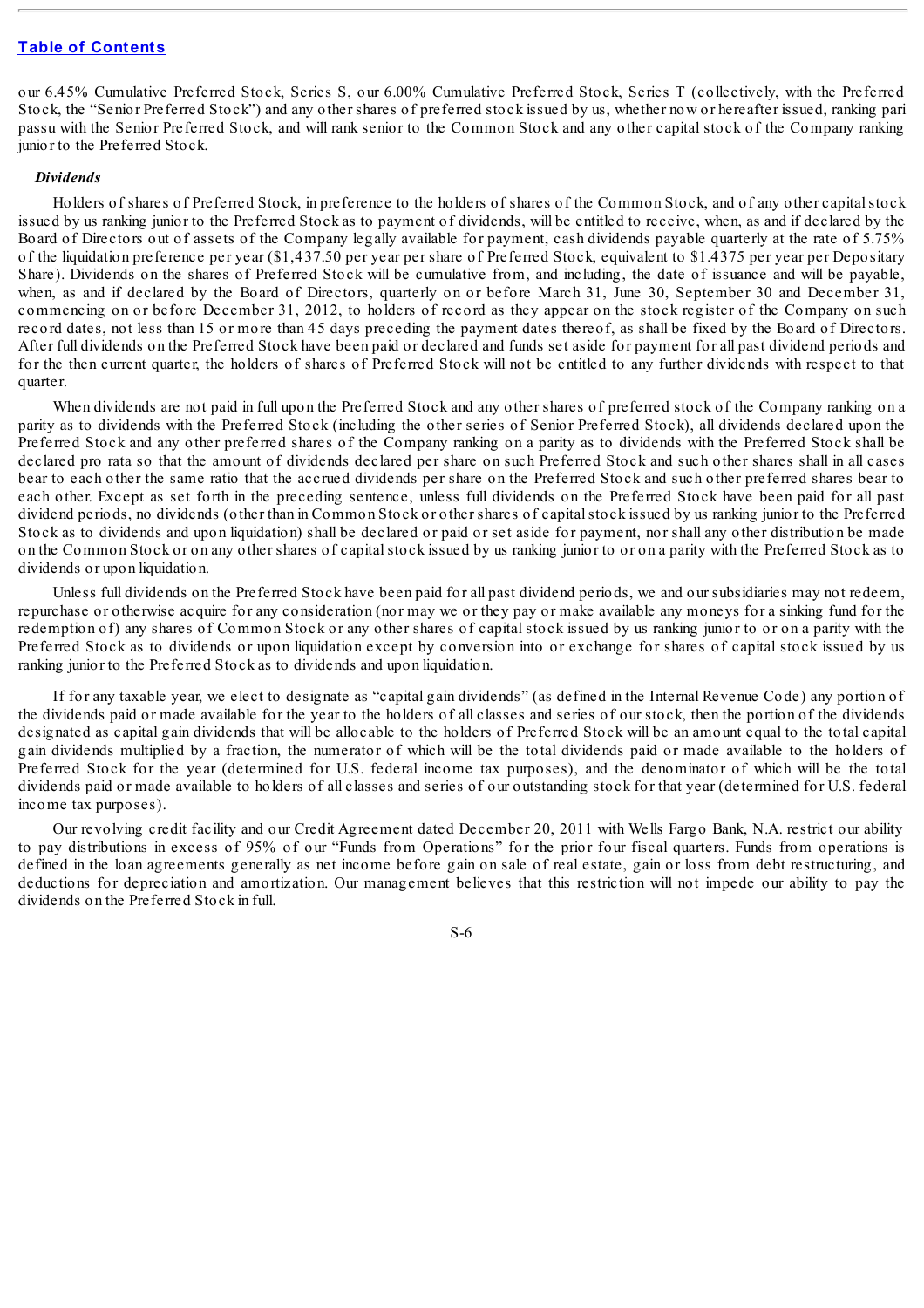Dividends paid by regular C corporations to persons or entities that are taxed as individuals now are generally taxed at the rate applicable to long-term capital gains, which is a maximum of 15% (through 2012), subject to certain limitations. Because we are a REIT, however, our dividends, including dividends paid on the Preferred Stock, generally will continue to be taxed at regular ordinary income tax rates, except to the extent that the special rules relating to qualified dividend income and capital gains dividends paid by a REIT apply. See "Material U.S. Federal Income Tax Considerations — Taxation of U.S. Shareholders" in the accompanying Prospectus.

#### *No Conversion Rights*

The Preferred Stock will not be convertible into shares of any other class or series of capitalstock of the Company.

#### *Liquidation Rights*

In the event of any voluntary or involuntary liquidation, dissolution or winding up of the Company, the holders of the Preferred Stock will be entitled to receive out of our assets available for distribution to stockholders, before any distribution of assets is made to holders of Common Stock or of any other shares of capital stock issued by us ranking as to such distribution junior to the Preferred Stock, liquidating distributions in the amount of \$25,000 per share (equivalent to \$25.00 per Depositary Share), plus all accrued and unpaid dividends (whether or not earned or declared) for the then current, and all prior, dividend periods. If upon any voluntary or involuntary liquidation, dissolution or winding up of the Company, the amounts payable with respect to the Preferred Stock and any other shares of stock issued by us ranking as to any such distribution on a parity with the Preferred Stock are not paid in full, the holders of the Preferred Stock and of such other shares will share ratably in any such distribution of assets of the Company in proportion to the full respective preferential amounts to which they are entitled. After payment of the full amount of the liquidating distribution to which they are entitled, the holders of the Preferred Stock will not be entitled to any further participation in any distribution of assets by us.

For purposes of liquidation rights, a consolidation or merger of the Company with or into any other corporation or corporations or a sale of all or substantially all of the assets of the Company is not a liquidation, dissolution or winding up of the Company.

#### *Redemption*

Except in certain circumstances relating to our qualification as a REIT, we may not redeem the shares of Preferred Stock prior to September 14, 2017. On and after September 14, 2017, at any time or from time to time, we may redeem the shares of Preferred Stock in whole or in part at our option at a cash redemption price of \$25,000 per share of Preferred Stock (equivalent to \$25.00 per Depositary Share), plus all accrued and unpaid dividends to the date of redemption. If fewer than all the outstanding shares of Preferred Stock are to be redeemed, the shares to be redeemed will be determined by the Board of Directors of the Company, and such shares shall be redeemed pro rata from the holders of record of such shares in proportion to the number of such shares held by such holders (with adjustments to avoid redemption of fractional shares) or by lot in a manner determined by the Board of Directors of the Company.

Notwithstanding the foregoing, if any dividends, including any accumulated dividends, on the Preferred Stock are in arrears, we may not redeem any Preferred Stock unless we redeem simultaneously all outstanding Preferred Stock, and we may not purchase or otherwise acquire, directly or indirectly, any Preferred Stock; provided, however, that this shall not prevent the purchase or acquisition of the Preferred Stock pursuant to a purchase or exchange offer if such offer is made on the same terms to all holders of the Preferred Stock.

Notice of redemption of the Preferred Stock will be given by publication in a newspaper of general circulation in the County of Los Angeles and the City of New York, such publication to be made once a week for two successive weeks commencing not less than 30 nor more than 60 days prior to the redemption date. A similar notice will be mailed by us, postage prepaid, not less than 30 or more than 60 days prior to the redemption date,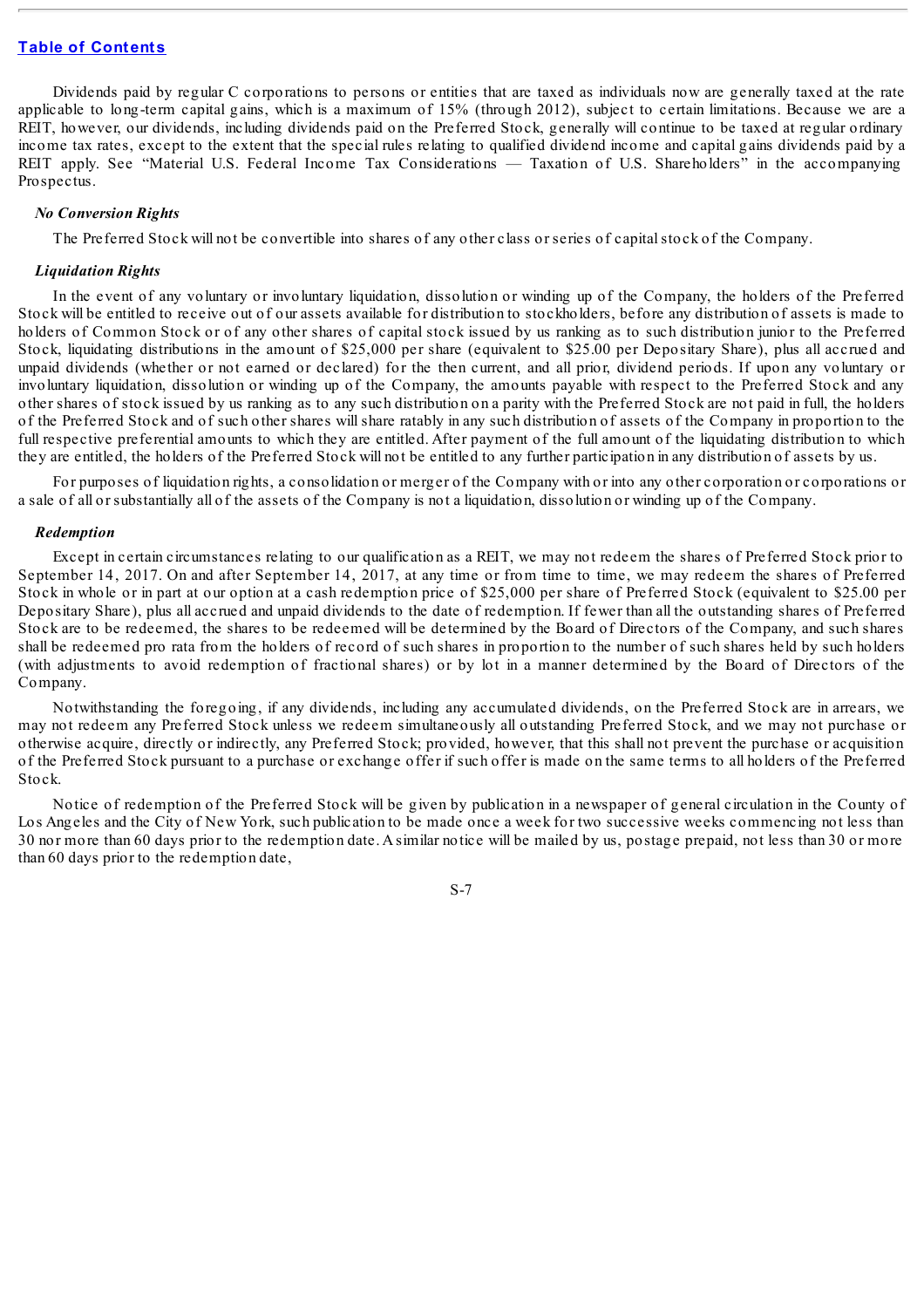addressed to the respective holders of record of shares of Preferred Stock to be redeemed at their respective addresses as they appear on the stock transfer records of the Company. Each notice shall state: (1) the redemption date; (2) the number of shares of Preferred Stock to be redeemed; (3) the redemption price per share of Preferred Stock; (4) the place or places where certificates for the Preferred Stock are to be surrendered for payment of the redemption price; and (5) that dividends on the shares of Preferred Stock to be redeemed will cease to accrue on such redemption date. If fewer than all the shares of Preferred Stock held by any holder are to be redeemed, the notice mailed to such holder shall also specify the number of shares of Preferred Stock to be redeemed from such holder. In order to facilitate the redemption of shares of Preferred Stock, the Board of Directors may fix a record date for the determination of shares of Preferred Stock to be redeemed, such record date to be not less than 30 nor more than 60 days prior to the date fixed for such redemption.

Notice having been given as provided above, from and after the date specified therein as the date of redemption, unless we default in providing funds for the payment of the redemption price on such date, all dividends on the Preferred Stock called for redemption will cease. From and after the redemption date, unless we so default, all rights of the holders of the Preferred Stock as shareholders of the Company, except the right to receive the redemption price (but without interest), will cease. Upon surrender in accordance with such notice of the certificates representing any such shares (properly endorsed or assigned for transfer, if the Company shall so require and the notice shall so state), the redemption price set forth above shall be paid out of the funds provided by the Company. If fewer than all the shares represented by any such certificate are redeemed, a new certificate shall be issued representing the unredeemed shares without cost to the holder thereof.

Subject to applicable law and the limitation on purchases when dividends on the Preferred Stock are in arrears, we may, at any time and from time to time, purchase any shares of Preferred Stock in the open market, by tender or by private agreement.

#### *Voting Rights*

Except as indicated below, or except as expressly required by applicable law, holders of the Preferred Stock will not be entitled to vote.

If the equivalent of six quarterly dividends payable on the Preferred Stock or any other series of preferred stock are in default (whether or not declared or consecutive), holders of the Preferred Stock (voting as a class with all other shares of preferred stock that are similarly entitled to this right, without regard to series) will be entitled to elect two additional directors until all dividends in default have been paid or declared and set apart for payment.

Such right to vote separately to elect directors shall, when vested, be subject, always, to the same provisions for vesting of such right to elect directors separately in the case of future dividend defaults. At any time when such right to elect directors separately shall have so vested, we may, and upon the written request of the holders of record of not less than 10% of the total number of shares of preferred stock of the Company then outstanding shall, call a special meeting of shareholders for the election of directors. In the case of such a written request, such special meeting shall be held within 90 days after the delivery of such request and, in either case, at the place and upon the notice provided by law and in our Bylaws, provided that we shall not be required to callsuch a special meeting if such request is received less than 120 days before the date fixed for the next ensuing annual meeting of shareholders, and the holders of all classes of outstanding preferred stock (in the case of dividend defaults) are offered the opportunity to elect such directors (or fill any vacancy) at such annual meeting of shareholders. Directors so elected shall serve until the next annual meeting of our shareholders or until their respective successors are elected and qualify.

The affirmative vote or consent of the holders of at least 66 2/3% of the outstanding shares of the Preferred Stock will be required to amend any provision of the Articles of Incorporation, including the Certificate of Determination, if such action would adversely alter or change the powers, preferences, privileges or rights of the Preferred Stock, except as set forth below. The affirmative vote or consent of the holders of at least 66 2/3% of the outstanding shares of the Preferred Stock and any other series of preferred stock similarly entitled to this right and ranking on a parity with the Preferred Stock as to dividends and upon liquidation, voting as a single class,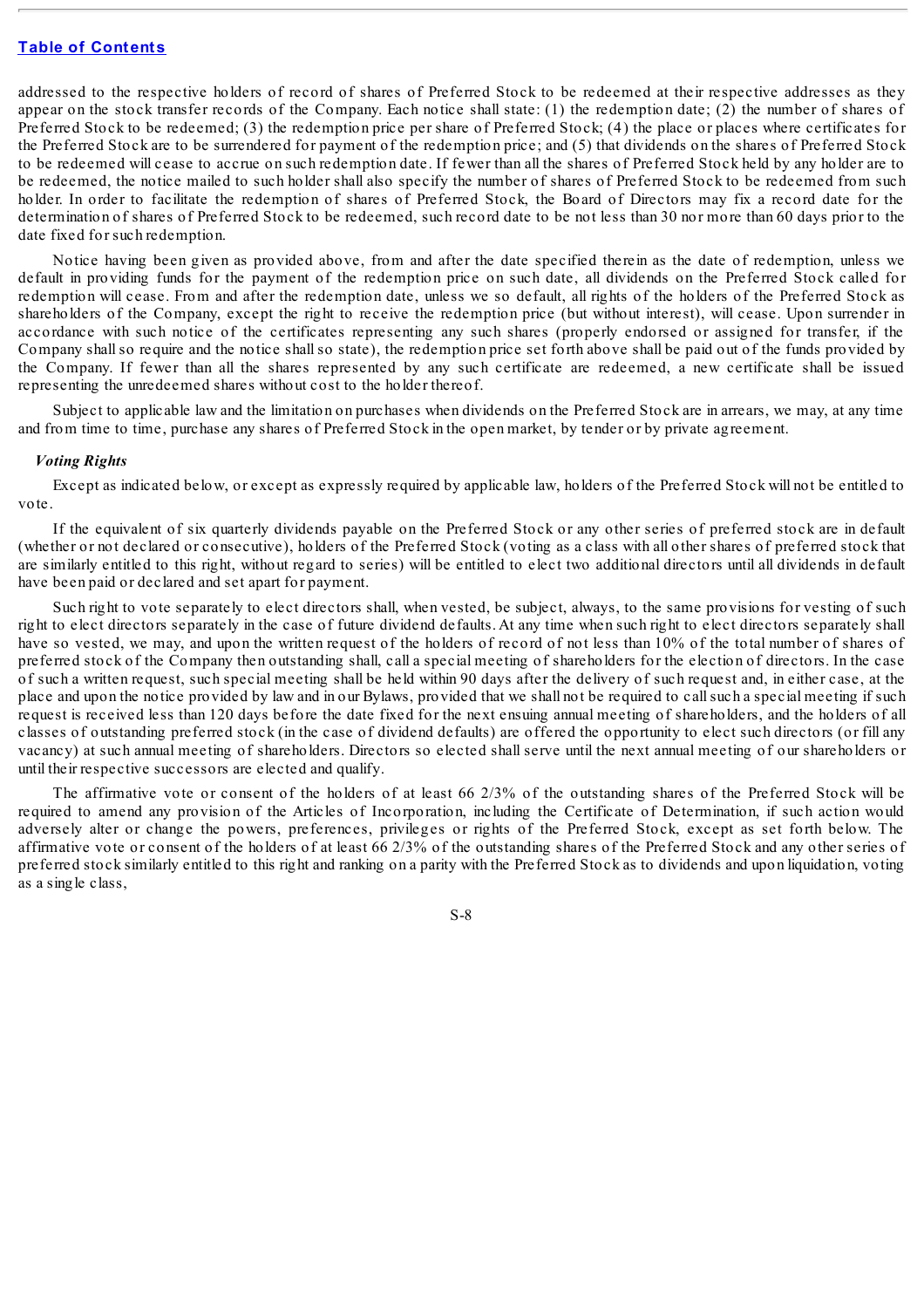will be required to authorize another class or series of shares senior to the Preferred Stock with respect to the payment of dividends or the distribution of assets on liquidation.

No consent or approval of the holders of shares of the Preferred Stock will be required for the issuance from the Company's authorized but unissued preferred stock of other shares of any series of preferred stock ranking on a parity with or junior to the Preferred Stock as to payment of dividends and distribution of assets, including other shares of Preferred Stock.

#### **Depositary Shares**

The following is a brief description of the terms of the Depositary Shares which does not purport to be complete and is subject to, and qualified in its entirety by reference to, the provisions of the Deposit Agreement (including the form of Depositary Receipt contained therein), which is filed as an exhibit to, or incorporated by reference in, the Registration Statement of which this Prospectus Supplement constitutes a part.

#### *Dividends*

The Depositary will distribute all cash dividends or other cash distributions received in respect of the Preferred Stock to the record holders of Depositary Receipts in proportion to the number of Depositary Shares owned by such holders on the relevant record date, which will be the same date as the record date fixed by us for the Preferred Stock. In the event that the calculation of such amount to be paid results in an amount which is a fraction of one cent, the amount the Depositary shall distribute to such record holder shall be rounded to the next highest whole cent if such fraction of one cent is equal to or greater than \$.005. Otherwise, the fractional interest shall be disregarded.

In the event of a distribution other than in cash, the Depositary will distribute property received by it to the record holders of Depositary Receipts entitled thereto, in proportion, as nearly as may be practicable, to the number of Depositary Shares owned by such holders on the relevant record date, unless the Depositary determines (after consultation with us) that it is not feasible to make such distribution, in which case the Depositary may (with our approval) adopt any other method for such distribution as it deems equitable and appropriate, including the sale of such property (at such place or places and upon such terms as it may deem equitable and appropriate) and distribution of the net proceeds from such sale to such holders.

#### *Liquidation Preference*

In the event of the liquidation, dissolution or winding up of the affairs of the Company, whether voluntary or involuntary, the holders of each Depositary Share will be entitled to 1/1000th of the liquidation preference accorded to each share of the Preferred Stock.

#### *Redemption*

Whenever we redeem any Preferred Stock held by the Depositary, the Depositary will redeem as of the same redemption date the number of Depositary Shares representing the Preferred Stock so redeemed. The Depositary will publish a notice of redemption of the Depositary Shares containing the same type of information and in the same manner as our notice of redemption and will mail the notice of redemption promptly upon receipt of such notice from us and not less than 30 nor more than 60 days prior to the date fixed for redemption of the Preferred Stock and the Depositary Shares to the record holders of the Depositary Receipts. In case less than all the outstanding Depositary Shares are to be redeemed, the Depositary Shares to be so redeemed shall be determined pro rata or by lot in a manner determined by the Board of Directors.

#### *Voting*

Promptly upon receipt of notice of any meeting at which the holders of the Preferred Stock are entitled to vote, the Depositary will mail the information contained in such notice of meeting to the record holders of the Depositary Receipts as of the record date for such meeting. Each such record holder of Depositary Receipts will

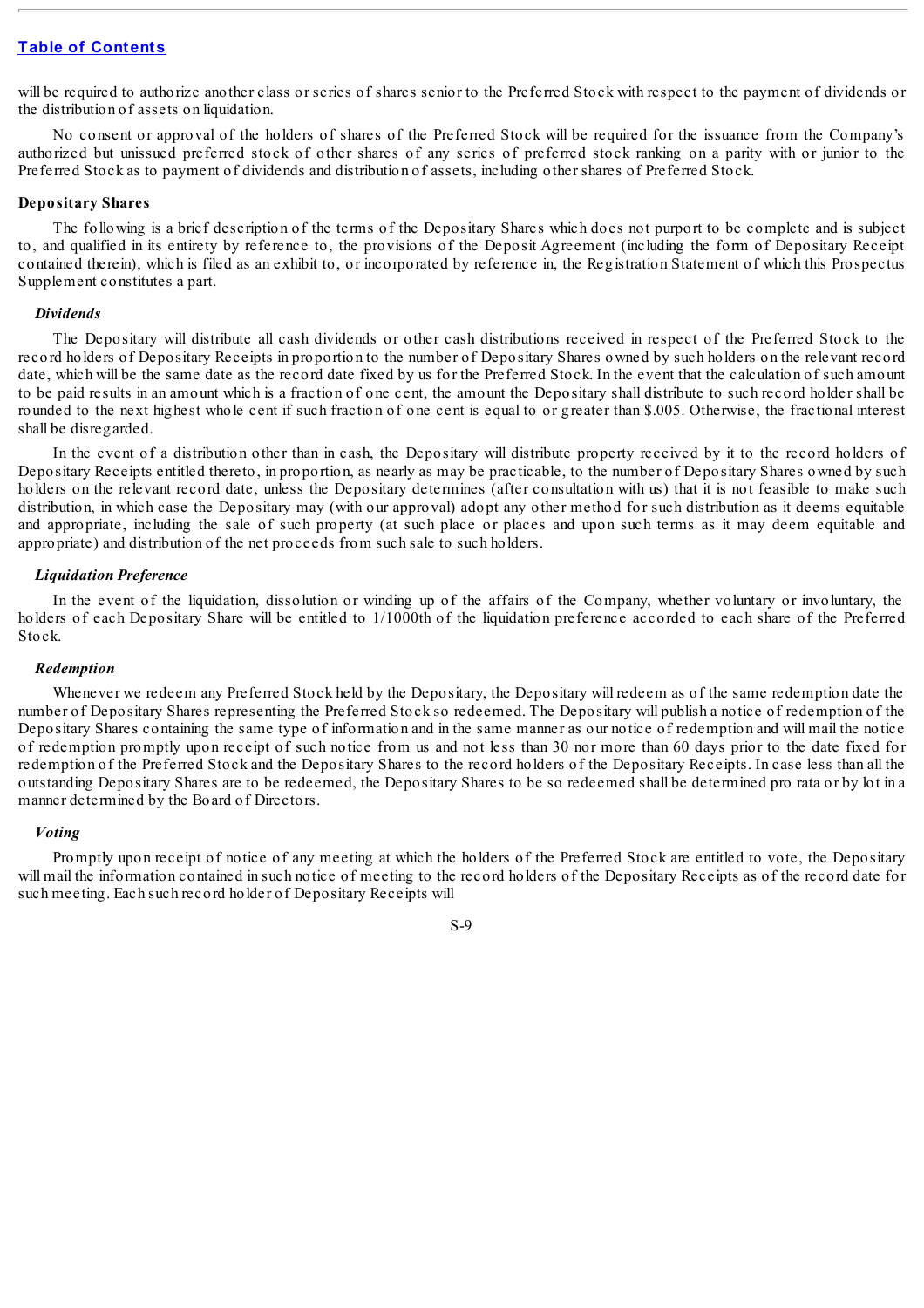be entitled to instruct the Depositary as to the exercise of the voting rights pertaining to the number of shares of Preferred Stock represented by such record holder's Depositary Shares. The Depositary will endeavor, insofar as practicable, to vote such Preferred Stock represented by such Depositary Shares in accordance with such instructions, and we will agree to take all action which may be deemed necessary by the Depositary in order to enable the Depositary to do so. The Depositary will abstain from voting any of the Preferred Stock to the extent that it does not receive specific instructions from the holders of Depositary Receipts.

#### *Withdrawal of Preferred Stock*

Upon surrender of Depositary Receipts at the principal office of the Depositary, upon payment of any unpaid amount due the Depositary, and subject to the terms of the Deposit Agreement, the owner of the Depositary Shares evidenced thereby is entitled to delivery of the number of whole shares of Preferred Stock and all money and other property, if any, represented by such Depositary Shares. Partial shares of Preferred Stock will not be issued. If the Depositary Receipts delivered by the holder evidence a number of Depositary Shares in excess of the number of Depositary Shares representing the number of whole shares of Preferred Stock to be withdrawn, the Depositary will deliver to such holder at the same time a new Depositary Receipt evidencing such excess number of Depositary Shares. Holders of Preferred Stock thus withdrawn will not thereafter be entitled to deposit such shares under the Deposit Agreement or to receive Depositary Receipts evidencing Depositary Shares therefor.

#### *Amendment and Termination of Deposit Agreement*

The form of Depositary Receipt evidencing the Depositary Shares and any provision of the Deposit Agreement may at any time and from time to time be amended by agreement between us and the Depositary. However, any amendment which materially and adversely alters the rights of the holders (other than any change in fees) of Depositary Shares will not be effective unless such amendment has been approved by the holders of at least a majority of the Depositary Shares then outstanding. No such amendment may impair the right, subject to the terms of the Deposit Agreement, of any owner of any Depositary Shares to surrender the Depositary Receipt evidencing such Depositary Shares with instructions to the Depositary to deliver to the holder the Preferred Stock and all money and other property, if any, represented thereby, except in order to comply with mandatory provisions of applicable law. The Deposit Agreement may be terminated by us or the Depositary only if (1) all outstanding Depositary Shares have been redeemed or (2) there has been a final distribution in respect of the Preferred Stock in connection with any liquidation, dissolution or winding up of the Company and such distribution has been made to all the holders of Depositary Shares.

#### *Charges of Depositary*

We will pay all transfer and other taxes and governmental charges arising solely from the existence of the depositary arrangements. We will pay charges of the Depositary in connection with the initial deposit of the Preferred Stock and the initial issuance of the Depositary Shares, and redemption of the Preferred Stock and all withdrawals of Preferred Stock by owners of Depositary Shares. Holders of Depositary Receipts will pay transfer and other taxes and governmental charges and certain other charges as are provided in the Deposit Agreement to be for their accounts. In certain circumstances, the Depositary may refuse to transfer Depositary Shares, may withhold dividends and distributions and sell the Depositary Shares evidenced by such Depositary Receipt if such charges are not paid.

#### *Miscellaneous*

The Depositary will forward to the holders of Depositary Receipts all reports and communications from us which are delivered to the Depositary and which we are required to furnish to the holders of the Preferred Stock. In addition, the Depositary will make available for inspection by holders of Depositary Receipts at the principal office of the Depositary, and at such other places as it may from time to time deem advisable, any reports and communications received from the Company which are received by the Depositary as the holder of Preferred Stock.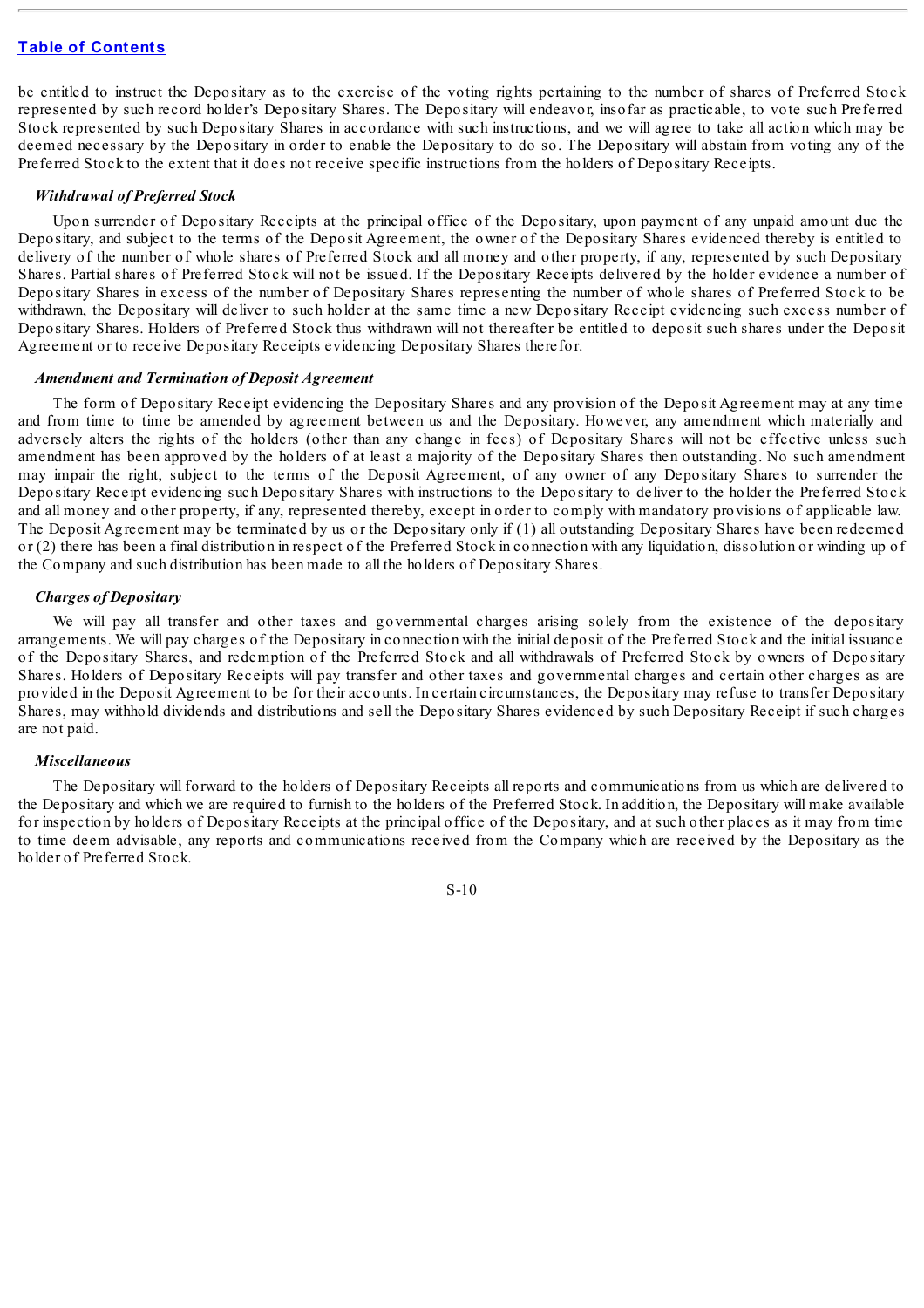Neither the Depositary nor any Depositary's Agent (as defined in the Deposit Agreement), nor the Registrar (as defined in the Deposit Agreement) nor the Company assumes any obligation or will be subject to any liability under the Deposit Agreement to holders of Depositary Receipts other than for its gross negligence, willful misconduct or bad faith. Neither the Depositary, any Depositary's Agent, the Registrar nor the Company will liable if it is prevented or delayed by law or, in the case of the Depositary, any Depositary's Agent or the Registrar, any circumstance beyond its control, in performing its obligations under the Deposit Agreement. The Company and the Depositary are not obligated to prosecute or defend any legal proceeding in respect of any Depositary Shares, Depositary Receipts or Preferred Stock unless reasonably satisfactory indemnity is furnished. The Company and the Depositary may rely on written advice of counsel or accountants, on information provided by holders of Depositary Receipts or other persons believed in good faith to be competent to give such information and on documents believed to be genuine and to have been signed or presented by the proper party or parties.

Holders of Depositary Receipts may inspect the Depositary's transfer records for the Depositary Receipts at the Depositary's office during normal business hours, provided that such inspection is for a proper purpose.

#### *Registration of Transfer of Receipts*

The Depositary will register on its books transfers of Depositary Receipts upon surrender of the receipt by the holder, properly endorsed or accompanied by appropriate instruments of transfer, subject to certain restrictions and conditions set forth in the Deposit Agreement. Title to Depositary Shares represented by a Depositary Receipt, which is properly endorsed or accompanied by appropriate instruments of transfer, will be transferable by delivery with the same effect as in the case of a negotiable instrument.

#### *Resignation and Removal of Depositary*

The Depositary may resign at any time by delivering to us notice of its election to do so, and we may at any time remove the Depositary, any such resignation or removal to take effect upon the appointment of a successor Depositary and its acceptance of such appointment. Such successor Depositary must be appointed within 60 days after delivery of the notice for resignation or removal and must be a bank or trust company having its principal office in the United States of America and having a combined capital and surplus of at least \$150,000,000.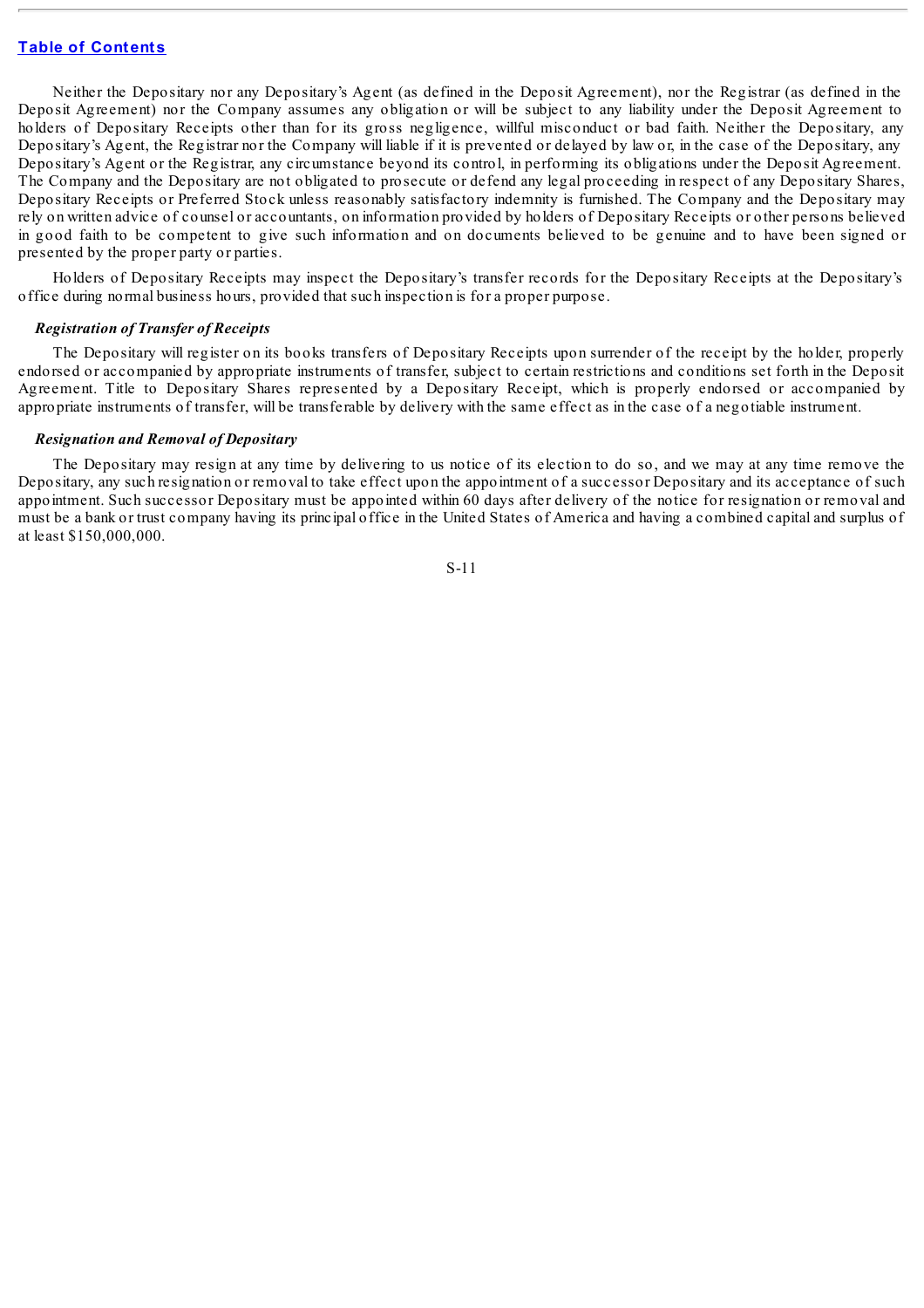#### **ADDITIONAL MATERIAL U.S. FEDERAL INCOME TAX CONSIDERATIONS**

<span id="page-17-0"></span>For a discussion of the taxation of the Company and the tax considerations relevant to shareholders generally, see "Material U.S. Federal Income Tax Considerations" in the accompanying Prospectus. The following is a summary of certain additional U.S. federal income tax considerations pertaining to the acquisition, ownership and disposition of the Depositary Shares and should be read in conjunction with the referenced sections in the accompanying Prospectus. This discussion of additional considerations is general in nature and is not exhaustive of all possible U.S. federal income tax considerations, nor does the discussion address any state, local or foreign tax considerations. This discussion of additional considerations is based on current law and does not purport to deal with all aspects of U.S. federal income taxation that may be relevant to a prospective shareholder in light of its particular circumstances or to certain types of shareholders (including insurance companies, financial institutions, broker-dealers, tax exempt investors, foreign corporations and persons who are not citizens or residents of the United States) subject to special treatment under U.S. federal income tax law. We have not requested and will not request a ruling from the Internal Revenue Service (the "IRS") with respect to any of the U.S. federal income tax issues discussed below or in the accompanying Prospectus. Prospective investors should consult, and must depend on, their own tax advisors regarding the U.S. federal, state, local, foreign and other tax consequences of holding and disposing of the Depositary Shares.

#### **Taxation of Holders of Depositary Shares**

*General.* Owners of the Depositary Shares will be treated for U.S. federal income tax purposes as if they were owners of the Preferred Shares represented by such Depositary Shares. Accordingly, such owners will take into account, for U.S. federal income tax purposes, income to which they would be entitled if they were holders of such Preferred Shares. See "Material U.S. Federal Income Tax Considerations" in the accompanying Prospectus. Withdrawals of Preferred Shares for Depositary Shares are not taxable events for U.S. federal income tax purposes.

*Distributions; Withholding.* For a discussion of the taxation of the Company, the treatment of distributions with respect to shares of the Company, and the withholding rules, see "Material U.S. Federal Income Tax Considerations — Taxation of PS Business Parks as a REIT," "— Taxation of U.S. Shareholders," "— U.S. Taxation of Non-U.S. Shareholders" and "— Information Reporting and Backup Withholding Tax Applicable to Shareholders" in the accompanying Prospectus. In determining the extent to which a distribution on the Depositary Shares constitutes a dividend for U.S. federal income tax purposes, the earnings and profits of the Company will be allocated first to distributions with respect to the Preferred Shares and all other series of Preferred Shares, and second to distributions with respect to Common Shares of the Company.

*Sale or Exchange of Depositary Shares.* Upon the sale, exchange or other disposition of Depositary Shares to a party other than the Company, a holder of Depositary Shares will realize capital gain or loss measured by the difference between the amount realized on the sale, exchange or other disposition of the Depositary Shares and such shareholder's adjusted tax basis in the Depositary Shares (provided the Depositary Shares are held as a capital asset). For a discussion of capital gain taxation see "Material U.S. Federal Income Tax Considerations — Taxation of U.S. Shareholders" and "— U.S. Taxation of Non-U.S. Shareholders" in the accompanying Prospectus.

*Redemption of Depositary Shares.* Whenever the Company redeems any Preferred Shares held by the Preferred Shares Depositary, the Preferred Shares Depositary will redeem as of the same redemption date the number of Depositary Shares representing the Preferred Shares so redeemed. The treatment to a holder of Depositary Shares accorded to any redemption by the Company (as distinguished from a sale, exchange or other disposition) of Preferred Shares held by the Preferred Shares Depositary and corresponding redemption of Depositary Shares can only be determined on the basis of particular facts as to the holder of Depositary Shares at the time of redemption. In general, a holder of Depositary Shares will recognize capital gain or loss measured by the difference between the amount received upon the redemption and the holder of the Depositary Shares'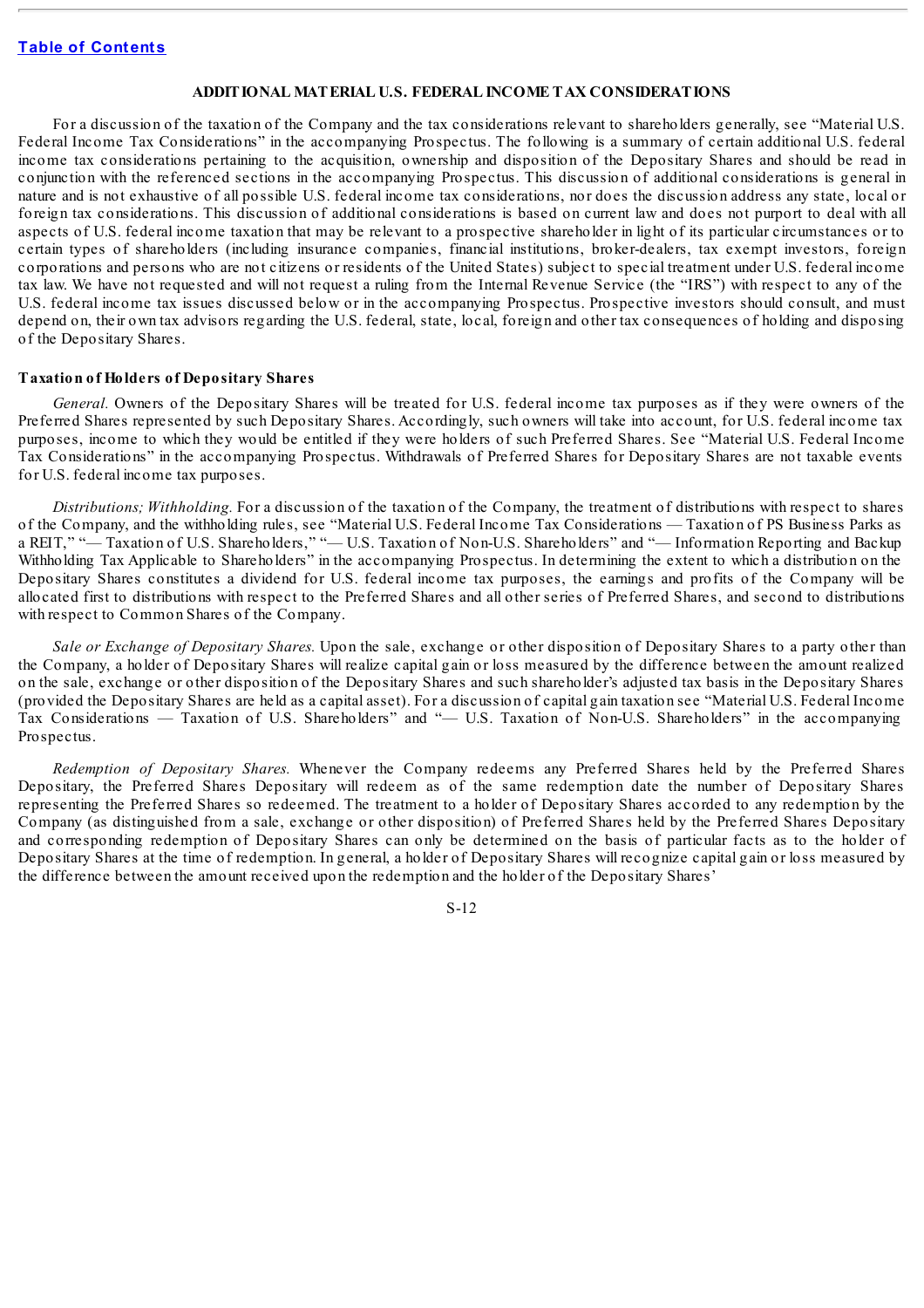adjusted tax basis in the Depositary Shares redeemed (provided the Depositary Shares are held as a capital asset) if such redemption (1) results in a "complete termination" of a holder's interest in all classes of stock of the Company under Section 302(b)(3) of the Code or  $(2)$  is "not essentially equivalent to a dividend" with respect to the holder under Section 302(b)(1) of the Code. In applying these tests, there must be taken into account not only any Depositary Shares owned by the holder, but also such holder's ownership of Common Shares, equity shares, other series of preferred shares and any options (including shares purchase rights) to acquire any of the foregoing. The holder also must take into account any such securities (including options) which are considered to be owned by such holder by reason of the constructive ownership rules set forth in Sections 318 and 302(c) of the Code.

If a particular holder of Depositary Shares owns (actually or constructively) no Common Shares or equity shares of the Company or an insubstantial percentage of the outstanding Common Shares, equity share or preferred shares of the Company, based upon current law, it is probable that the redemption of Depositary Shares from such a holder would be considered "not essentially equivalent to a dividend." However, whether a distribution is "not essentially equivalent to a dividend" depends on all of the facts and circumstances, and a holder of Depositary Shares intending to rely on any of these tests at the time of redemption should consult its tax advisor to determine their application to its particular situation.

If the redemption does not meet any of the tests under Section 302 of the Code, then the redemption proceeds received from the Depositary Shares will be treated as a distribution on the Depositary Shares as described under "Material U.S. Federal Income Tax Considerations — Taxation of U.S. Shareholders" and "— U.S. Taxation of Non-U.S. Shareholders" in the accompanying Prospectus. If the redemption is taxed as a distribution, the holder's adjusted tax basis in the redeemed Depositary Shares will be transferred to any other shareholdings of the holder of Depositary Shares in the Company. If the holder of Depositary Shares owns no other shares of beneficial interest in the Company, under certain circumstances, such basis may be transferred to a related person, or it may be lost entirely.

However, notwithstanding the foregoing, the IRS recently has proposed Treasury Regulations that would require the basis reduction associated with a redemption that is taxed as a distribution to be applied on a "share-by-share" basis, which could result in taxable income with respect to some shares, even though the holder's aggregate basis for the shares would be sufficient to absorb the entire redemption distribution. In addition, these proposed Treasury Regulations would not permit the transfer of basis in the redeemed shares of the preferred stock to the remaining shares of our stock held (directly or indirectly) by the redeemed holder. Instead, the unrecovered basis in our preferred stock would be treated as a deferred loss to be recognized when certain conditions are satisfied. These proposed Treasury Regulations would be effective for transactions that occur after the date the regulations are published as final Treasury Regulations. There can, however, be no assurance as to whether, when, and in what particular form such proposed Treasury Regulations will ultimately be finalized.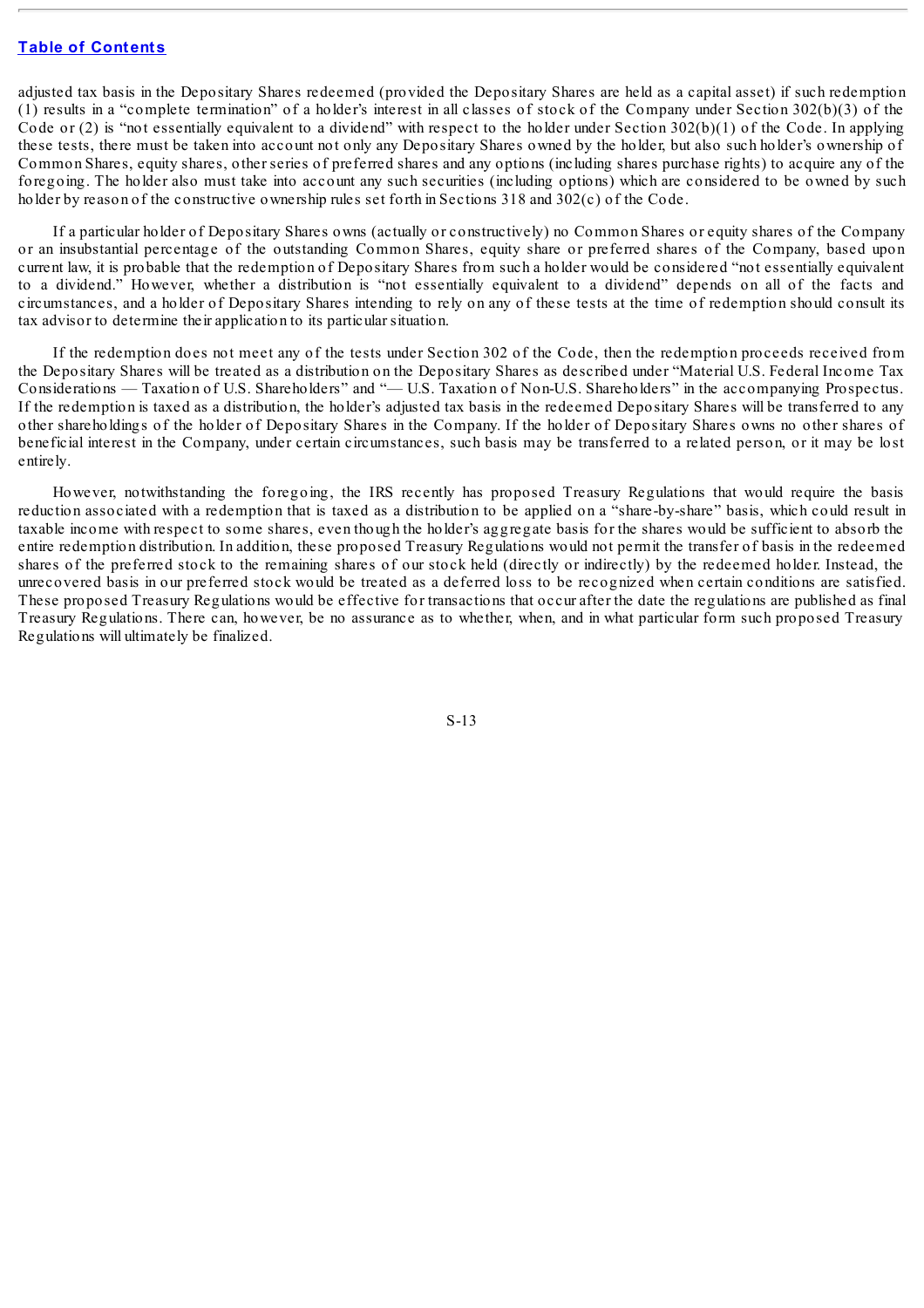#### **UNDERWRITING**

<span id="page-19-0"></span>Subject to the terms and conditions stated in the underwriting agreement dated the date of this prospectus supplement, each underwriter named below has severally agreed to purchase from us, and we have agreed to sell to that underwriter, the number of Depositary Shares set forth opposite the underwriter's name.

| Unde rwrite r                         | Number of<br>Depositary<br><b>Shares</b> |
|---------------------------------------|------------------------------------------|
| Merrill Lynch, Pierce, Fenner & Smith |                                          |
| Incorporated                          | 2,266,666                                |
| Morgan Stanley & Co. LLC              | 2,266,668                                |
| Wells Fargo Securities, LLC           | 2,266,666                                |
| Credit Suisse Securities (USA) LLC    | 400,000                                  |
| J.P. Morgan Securities LLC            | 400,000                                  |
| RBC Capital Markets, LLC              | 400,000                                  |
| Total                                 | 8,000,000                                |

The underwriting agreement provides that the obligations of the several underwriters to purchase the Depositary Shares included in this offering are subject to approval of legal matters by counsel and to other conditions. The underwriters are obligated to purchase all of the Depositary Shares if they purchase any of the Depositary Shares.

The underwriters, for whom Merrill Lynch, Pierce, Fenner & Smith Incorporated, Morgan Stanley & Co. LLC and Wells Fargo Securities, LLC are acting as representatives, propose to offer some of the Depositary Shares directly to the public at the public offering price set forth on the cover page of this prospectus supplement and some of the Depositary Shares to dealers at the public offering price less a concession not to exceed \$0.50 per Depositary Share for retail orders and \$0.30 per Depositary Share for institutional orders. The underwriters may allow, and dealers may reallow, a concession not to exceed \$0.45 per Depositary Share on sales to other dealers. If all of the Depositary Shares are not sold at the initial offering price, the representatives may change the public offering price and the other selling terms.

We have granted to the underwriters an option, exercisable for 30 days from the date of this prospectus supplement, to purchase up to 1,200,000 additional Depositary Shares. The underwriters may exercise the option solely for the purpose of covering overallotments, if any, in connection with this offering. To the extent the option is exercised, each underwriter must purchase a number of additional Depositary Shares approximately proportionate to that underwriter's initial purchase commitment.

We intend to apply to have the Depositary Shares listed on the NYSE, under the symbol "PSBPrU." If this application is approved, trading of the Depositary Shares on the NYSE is expected to begin within 30 days following initial delivery of the Depositary Shares.

The following table shows the underwriting discounts that we are to pay to the underwriters in connection with this offering. These amounts are shown assuming both no exercise and full exercise of the underwriters' option to purchase additional Depositary Shares.

|                                             | No Exercise |  | <b>Full Exercise</b> |  |
|---------------------------------------------|-------------|--|----------------------|--|
| Per Depositary Share (Retail Orders)        | 0.7875      |  | \$0.7875             |  |
| Per Depositary Share (Institutional Orders) | 0.50        |  | 0.50                 |  |
| Total                                       | \$5,958,491 |  | \$6,903,491          |  |

In connection with the offering, Merrill Lynch, Pierce, Fenner & Smith Incorporated, Morgan Stanley & Co. LLC and Wells Fargo Securities, LLC on behalf of the underwriters may purchase and sell Depositary Shares in the open market. These transactions may include short sales, syndicate covering transactions and stabilizing transactions. Short sales involve syndicate sales of Depositary Shares in excess of the number of Depositary Shares to be purchased by the underwriters in the offering, which creates a syndicate short position. "Covered" short sales are sales of Depositary Shares made in an amount up to the number of shares represented by the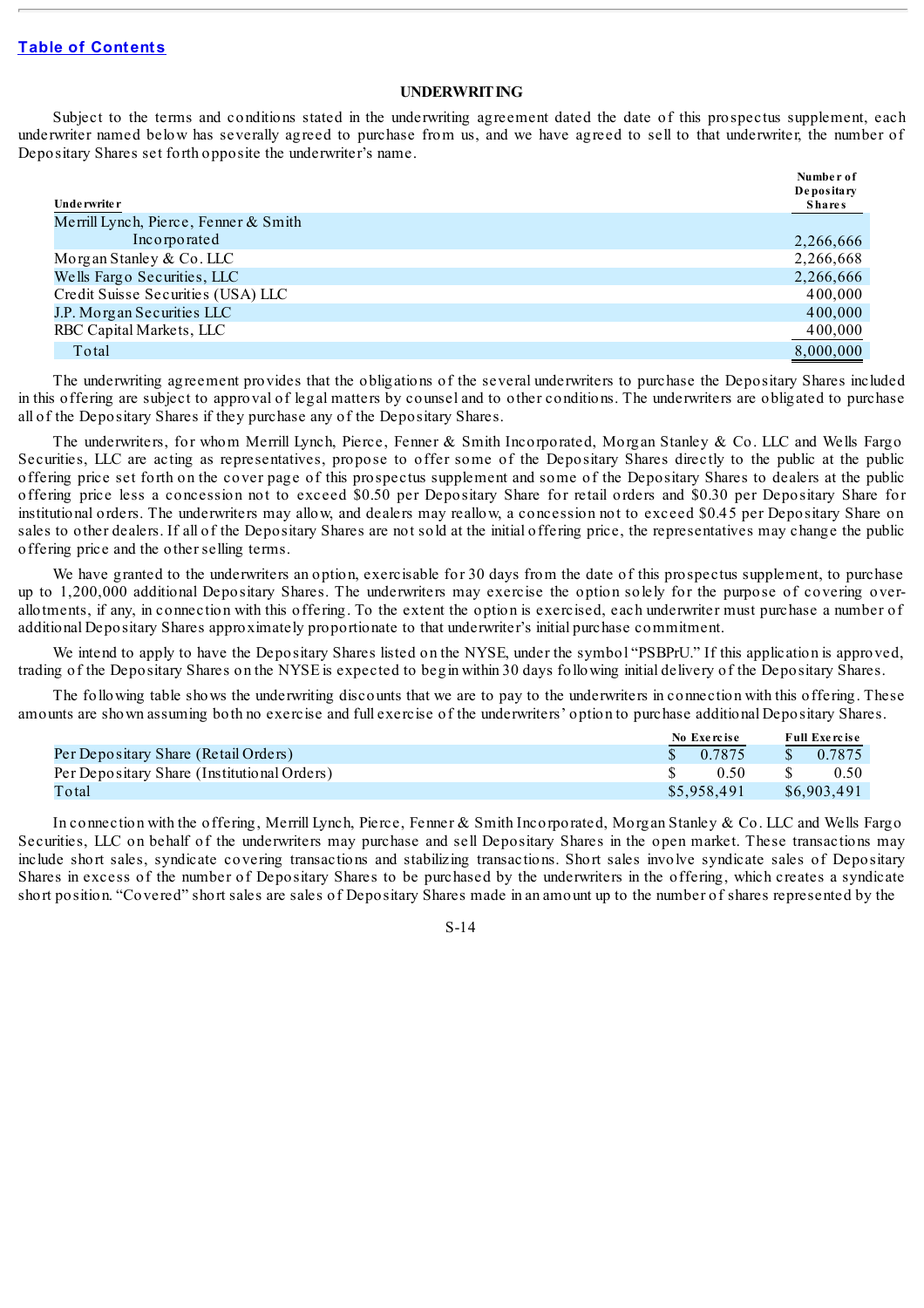underwriters' over-allotment option. In determining the source of Depositary Shares to close out the covered syndicate short position, the underwriters will consider, among other things, the price of Depositary Shares available for purchase in the open market as compared to the price at which they may purchase Depositary Shares through the over-allotment option. Transactions to close out the covered syndicate short position involve either purchases of the Depositary Shares in the open market after the distribution has been completed or the exercise of the over-allotment option. The underwriters may also make "naked" short sales of Depositary Shares in excess of the over-allotment option. The underwriters must close out any naked short position by purchasing Depositary Shares in the open market.Anaked short position is more likely to be created if the underwriters are concerned that there may be downward pressure on the price of the Depositary Shares in the open market after pricing that could adversely affect investors who purchase in the offering. Stabilizing transactions consist of bids for or purchases of Depositary Shares in the open market while the offering is in progress.

The underwriters also may impose a penalty bid. Penalty bids permit the underwriters to reclaim a selling concession from a syndicate member when Merrill Lynch, Pierce, Fenner & Smith Incorporated, Morgan Stanley & Co. LLC and Wells Fargo Securities, LLC repurchase Depositary Shares originally sold by that syndicate member in order to cover syndicate short positions or make stabilizing purchases.

Any of these activities may have the effect of preventing or retarding a decline of the market price of the Depositary Shares. They may also cause the price of the Depositary Shares to be higher than the price that would otherwise exist in the open market in the absence of these transactions. The underwriters may conduct these transactions on the NYSE or in the over-the-counter market, or otherwise. If the underwriters commence any of these transactions, they may discontinue any of them at any time.

We estimate that our portion of the total expenses (excluding the underwriting discount) of this offering will be \$250,000.

Certain of the underwriters have performed investment banking and advisory services for us from time to time for which they have received customary fees and expenses. The underwriters may, from time to time, engage in transactions with and perform services for us in the ordinary course of their business.

In addition, in the ordinary course of their business activities, the underwriters and their affiliates may make or hold a broad array of investments and actively trade debt and equity securities (or related derivative securities) and financial instruments (including bank loans) for their own account and for the accounts of their customers. Such investments and securities activities may involve securities and/or instruments of ours or our affiliates. Certain of the underwriters or their affiliates that have a lending relationship with us routinely hedge their credit exposure to us consistent with their customary risk management policies. Typically, such underwriters and their affiliates would hedge such exposure by entering into transactions which consist of either the purchase of credit default swaps or the creation of short positions in our securities. The underwriters and their affiliates may also make investment recommendations and/or publish or express independent research views in respect of such securities or financial instruments and may hold, or recommend to clients that they acquire, long and/or short positions in such securities and instruments.

Wells Fargo Bank, National Association, an affiliate of Wells Fargo Securities, LLC. Wells Fargo Bank, National Association is the agent and a lender in our credit facility and is also the lender under our Credit Agreement dated December 20, 2011.

We have agreed to indemnify the underwriters against certain liabilities, including liabilities under the Securities Act of 1933, or to contribute to payments the underwriters may be required to make because of any of those liabilities.

We expect to deliver the Depositary Shares against payment in New York City on or about the expected settlement date specified on the cover page of this prospectus supplement, which is the seventh business day following the expected date of this Prospectus Supplement. Under Rule 15c6-1 of the Exchange Act, trades in the secondary market generally are required to settle in three business days, unless the parties to any such trade expressly agree otherwise. Accordingly, purchasers who wish to trade the Depositary Shares on the date of this Prospectus Supplement or the next succeeding three business days will be required, by virtue of the fact that the Depositary Shares initially will settle in  $T+7$ , to specify an alternative settlement cycle at the time of any such trade to prevent a failed settlement and should consult their own advisor.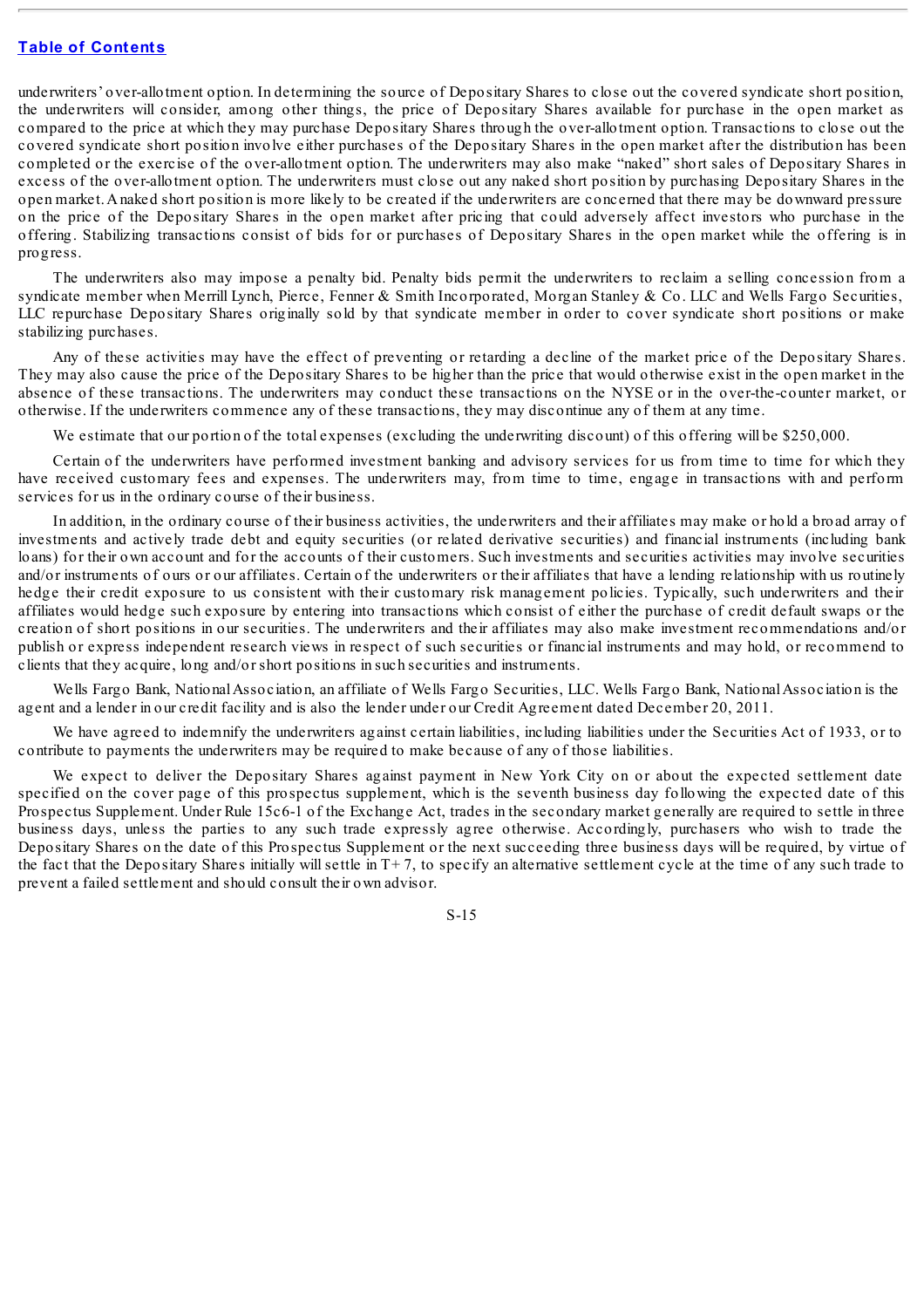### **LEGAL MATTERS**

<span id="page-21-0"></span>The validity of the Preferred Stock and the Depositary Shares offered hereby will be passed upon for us by Stephanie Heim, Esq., counsel for PS Business Parks, and for the underwriters by Skadden, Arps, Slate, Meagher & Flom LLP, Los Angeles, California. Hogan Lovells US LLP has delivered an opinion as to our status as a REIT. Skadden, Arps, Slate, Meagher & Flom LLP has from time to time represented PS Business Parks on other matters.

#### **EXPERTS**

<span id="page-21-1"></span>The consolidated financial statements of PS Business Parks, Inc. appearing in PS Business Parks, Inc.'s Annual Report (Form 10-K) for the year ended December 31, 2011 (including the schedule appearing therein), and the effectiveness of PS Business Parks, Inc.'s internal control over financial reporting as of December 31, 2011, have been audited by Ernst & Young LLP, independent registered public accounting firm, as set forth in their reports thereon included therein, and incorporated herein by reference. Such financial statements are, and audited financial statements to be included in subsequently filed documents will be, incorporated herein in reliance upon the reports of Ernst & Young LLP pertaining to such financial statements and the effectiveness of our internal control over financial reporting as of the respective dates (to the extent covered by consents filed with the Securities and Exchange Commission) given on the authority of such firm as experts in accounting and auditing.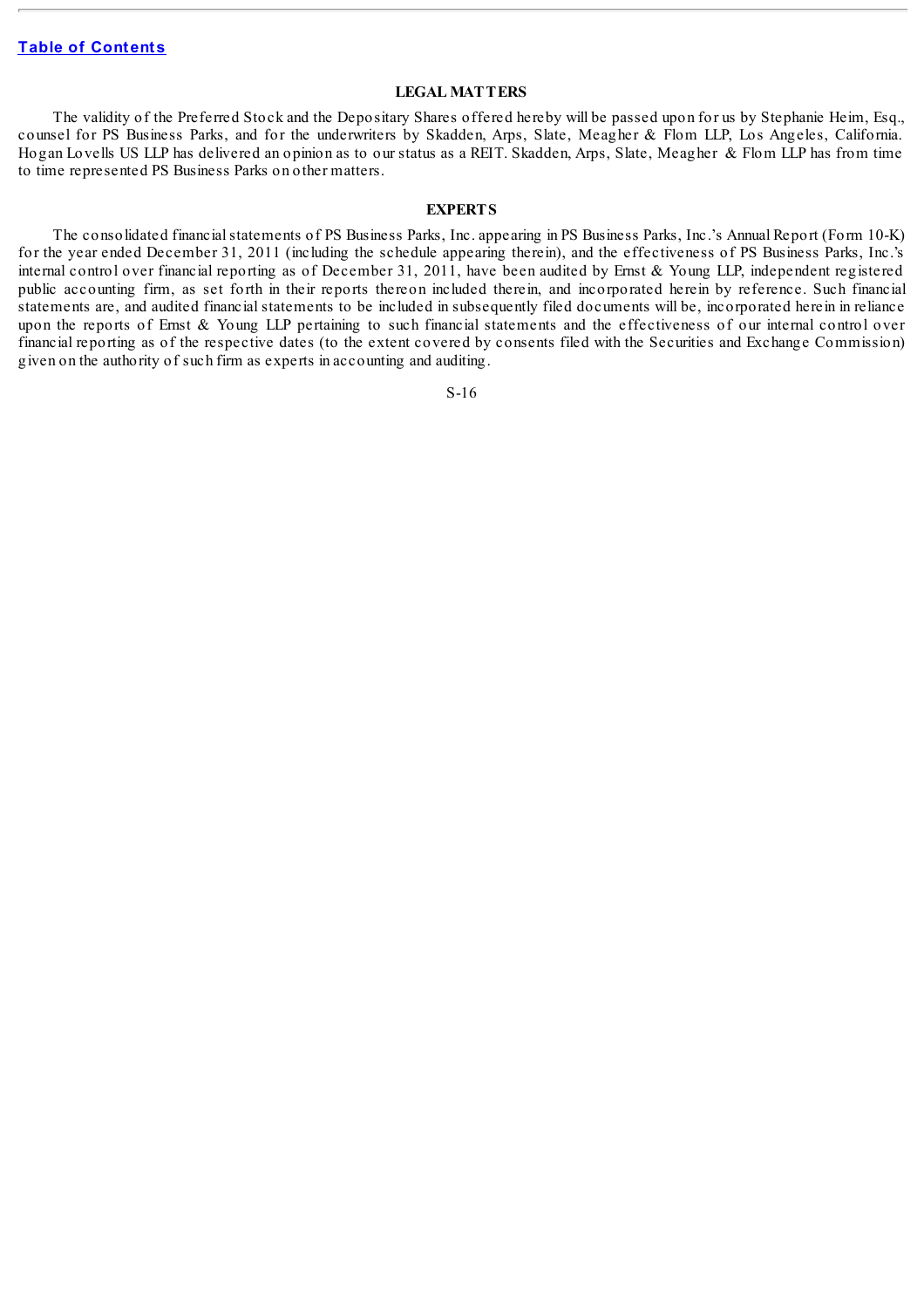# **PS BUSINESS PARKS, INC.**



**By this prospectus, we may offer-Common Stock Preferred Stock Equity Stock Depositary Shares Warrants Debt Securities Units**

This prospectus contains a general description of the debt and equity securities that we may offer for sale, in one or more series or classes, separately or together, in amounts, at prices and on terms to be determined at the time we offer those securities. In addition, selling securityholders to be identified from time to time in a prospectus supplement may sell our securities that they own. We will not receive any of the proceeds from the sale of our securities by selling securityholders.

You should read this prospectus and any applicable prospectus supplement, which will provide the specific terms of the securities being offered to you, carefully before you invest.

> **Corporate Headquarters:** 701 Western Avenue Glendale, CA 91201-2397 (818) 244-8080

Our common stock is traded on the New York Stock Exchange under the symbol "PSB." On March 9, 2012, the last reported sale price of our common stock on the New York Stock Exchange was \$63.06.

**Investing in our securities involves risks. Before buying our securities, you should refer to the risk factors included in our periodic reports, in prospectus supplements relating to specific offerings and in other information that we file with the Securities and Exchange Commission. See "Risk [Factors"](#page-24-1) on page 1.**

Neither the Securities and Exchange Commission nor any state securities regulator has approved or disapproved of the securities to be issued under this prospectus or determined if this prospectus is accurate or adequate. Any representation to the contrary is a criminal offense.

This prospectus may not be used to sellsecurities unless accompanied by a prospectus supplement.

March 13, 2012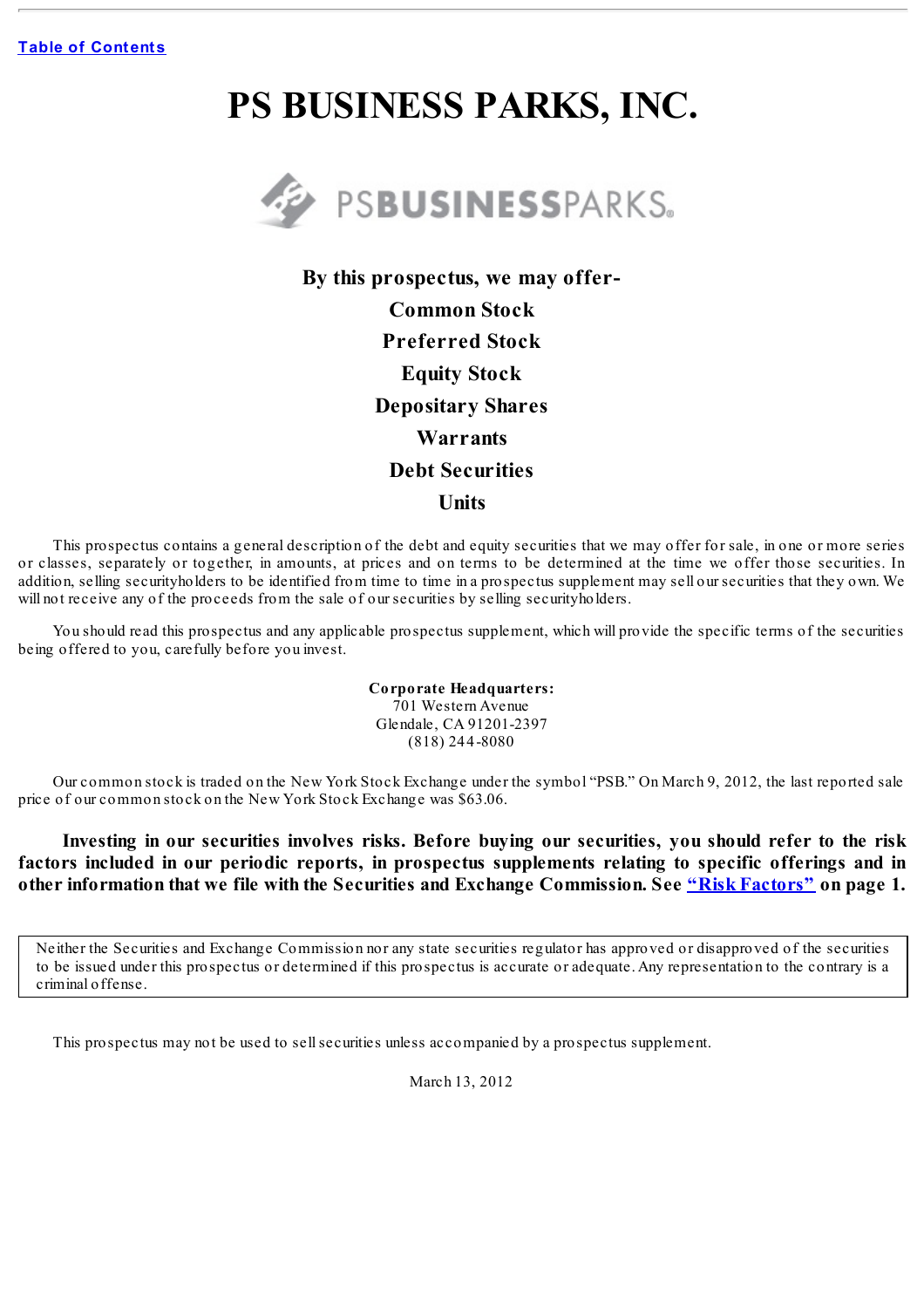You should rely only on the information contained in or incorporated by reference in this prospectus or any prospectus supplement. We have not authorized anyone to provide you with different information. We are not making an offer of these securities in any state where the offer is not permitted. You should not assume that the information contained in or incorporated by reference in this prospectus or any prospectus supplement is accurate as of any date other than the **date on the front of those documents.**

# **TABLE OF CONTENTS**

| <b>SUMMARY</b>                                  |    |
|-------------------------------------------------|----|
| <b>RISK FACTORS</b>                             |    |
| <b>ABOUT THIS PROSPECTUS</b>                    |    |
| WHERE YOU CAN FIND MORE INFORMATION             |    |
| <b>FORWARD-LOOKING STATEMENTS</b>               |    |
| <b>USE OF PROCEEDS</b>                          |    |
| <b>RATIO OF EARNINGS TO FIXED CHARGES</b>       |    |
| <b>DESCRIPTION OF COMMON STOCK</b>              |    |
| <b>DESCRIPTION OF PREFERRED STOCK</b>           | 6  |
| DESCRIPTION OF EQUITY STOCK                     | 10 |
| <b>DESCRIPTION OF DEPOSITARY SHARES</b>         | 12 |
| <b>DESCRIPTION OF WARRANTS</b>                  | 15 |
| <b>DESCRIPTION OF DEBT SECURITIES</b>           | 16 |
| <b>DESCRIPTION OF UNITS</b>                     | 24 |
| <b>BOOK-ENTRY SECURITIES</b>                    | 24 |
| <b>SELLING SECURITYHOLDERS</b>                  | 24 |
| MATERIAL U.S. FEDERAL INCOME TAX CONSIDERATIONS | 24 |
| <b>PLAN OF DISTRIBUTION</b>                     | 48 |
| <b>LEGAL OPINIONS</b>                           | 52 |
| <b>EXPERTS</b>                                  | 52 |
|                                                 |    |

i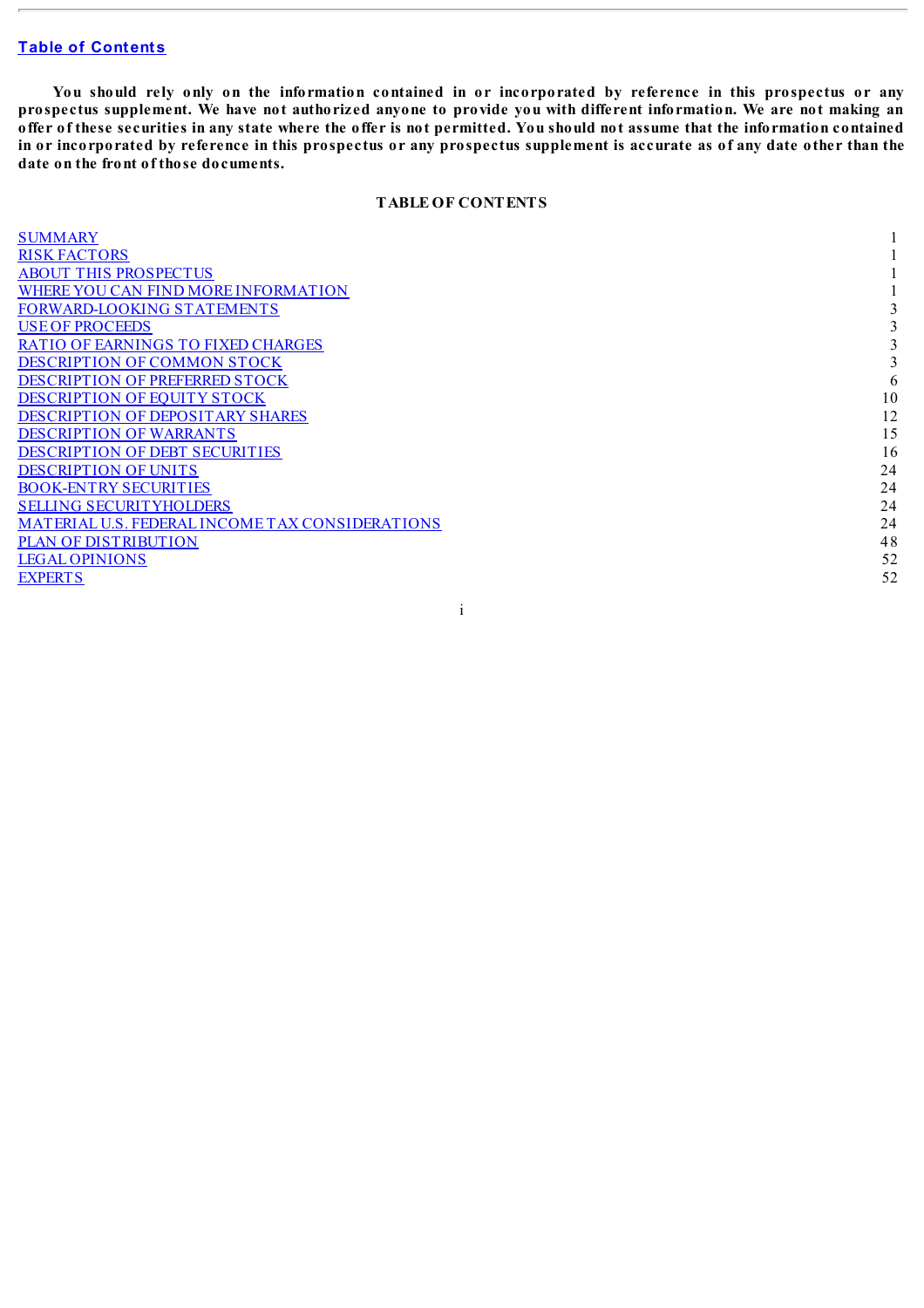#### **SUMMARY**

<span id="page-24-3"></span>PS Business Parks, Inc. is a fully-integrated, self-advised and self-managed real estate investment trust or "REIT," that owns, operates acquires, and develops commercial properties, primarily multi-tenant flex, office and industrial space. PS Business Parks, L.P., a California limited partnership that we refer to as our "Operating Partnership," owns directly or indirectly substantially all of our assets and we conduct substantially all of our business through it. We are the sole general partner of the Operating Partnership and, as of December 31, 2011, we owned 76.8% of the common partnership units in the Operating Partnership. The remaining common partnership units are owned by Public Storage. As the sole general partner of the Operating Partnership, we have full, exclusive and complete responsibility and discretion in managing and controlling the Operating Partnership. Unless otherwise indicated or unless the context requires otherwise, all references in this prospectus to "PS Business Parks," "Company," "we," "us," "our," or similar references mean PS Business Parks, Inc. and its subsidiaries, including the Operating Partnership.

As of December 31, 2011, we owned and operated 27.2 million rentable square feet of commercial space, comprising 102 business parks, located in eight states: Arizona, California, Florida, Maryland, Oregon, Texas, Virginia and Washington. We focus on owning concentrated business parks as these parks provide us with the greatest flexibility to meet our customers' needs. We also manage 1.3 million rentable square feet on behalf of Public Storage.

We were incorporated in California and elected to be taxed as a REIT beginning with our 1990 taxable year. To the extent that we continue to qualify as a REIT, we will not be taxed, with certain limited exceptions, on the net income that we distribute currently to our shareholders. Our principal executive offices are located at 701 Western Avenue, Glendale, California 91201-2397. Our telephone number is (818) 244-8080.

#### **RISKFACTORS**

<span id="page-24-0"></span>Investing in our securities involves risks. You should carefully consider the risks described under "Risk Factors" in Item 1A of our Annual Report on Form 10-K for the year ended December 31, 2011, filed with the Securities and Exchange Commission (the "Commission" or the "SEC") on February 27, 2012 and incorporated by reference in this prospectus, as well as the other information contained or incorporated by reference in this prospectus or in any prospectus supplement before making a decision to invest in our securities. See "Where You Can Find More Information."

#### **ABOUT THIS PROSPECTUS**

<span id="page-24-1"></span>This prospectus is part of a registration statement that we filed with the SEC using a "shelf" registration process. Under this shelf process, we and/or selling shareholders named in a supplement to this prospectus may sell from time to time an indeterminate amount of common stock, preferred stock, equity stock, depositary shares, warrants, debt securities and units, in any combination, in one or more offerings at indeterminate prices. This prospectus provides a general description of the securities that we may offer. Each time we offer any of the types of securities described in this prospectus, we will prepare and distribute a prospectus supplement that will contain a description of the specific terms of the securities being offered and of the offering. The prospectus supplement may also supplement the information contained in this prospectus. You should read both this prospectus and the applicable prospectus supplement, together with the additional information described under the heading "Where You Can Find More Information," before purchasing any securities.

#### **WHERE YOU CAN FIND MORE INFORMATION**

<span id="page-24-2"></span>We are subject to the reporting requirements of the Securities Exchange Act of 1934, as amended (the "Exchange Act") and are required to file annual, quarterly and current reports, proxy statements and other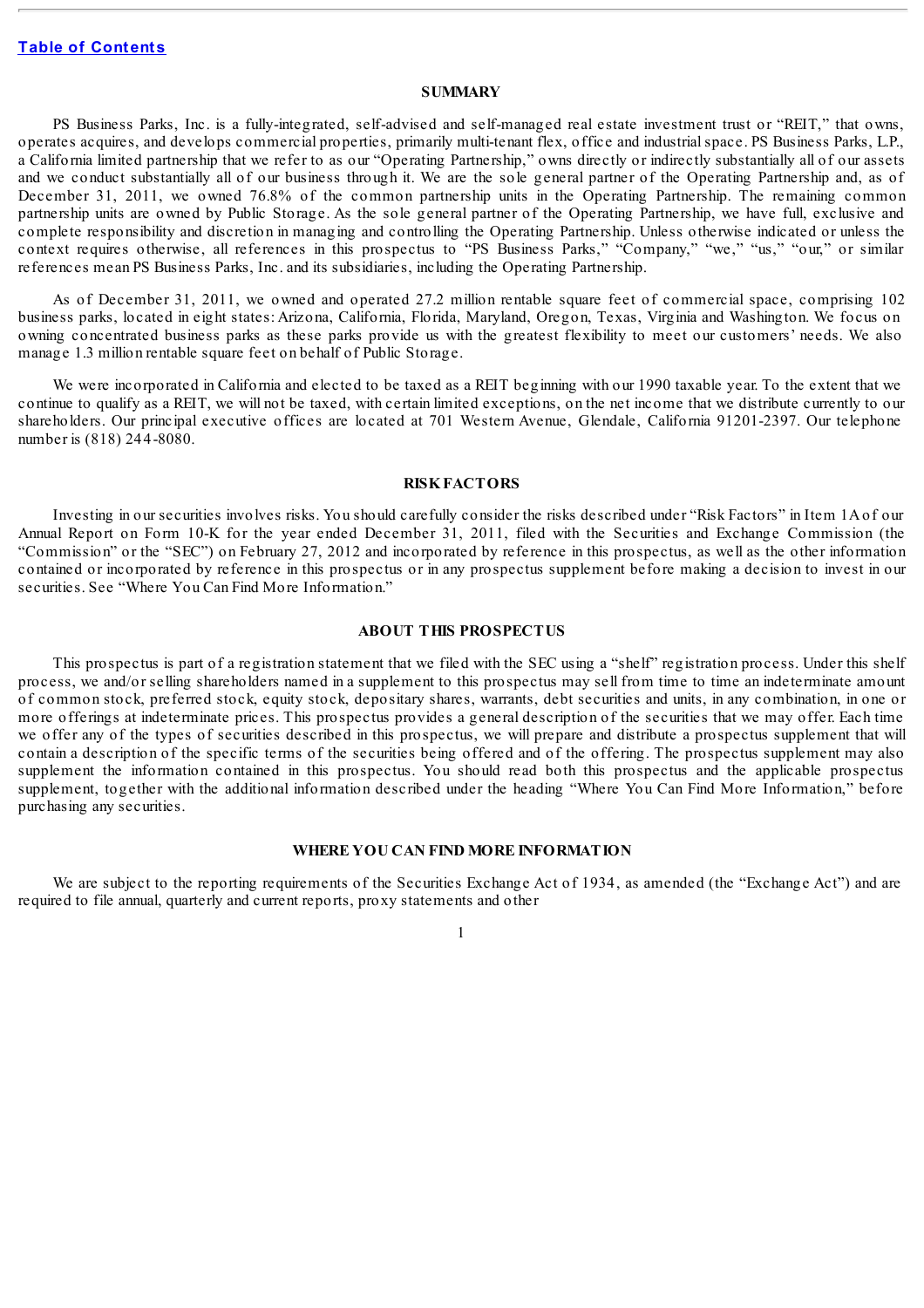information with the SEC. You may read and copy all or any portion of this information at the Commission's principal office in Washington, D.C., and copies of all or any part thereof may be obtained from the Public Reference Section of the Commission, 100 F Street, Room 1580, N.E., Washington, D.C. 20549 after payment of fees prescribed by the Commission. You may telephone the Commission at 1-800-SEC-0330 for further information on the Commission's public reference facilities. The Commission also maintains a website at http://www.sec.gov that contains the reports, proxy and information statements and other information that we and other registrants file electronically with the Commission.

We have filed a registration statement on Form S-3, of which this prospectus is a part, with the Commission to register offers and sales of the securities described in this prospectus under the Securities Act of 1933, as amended (the "Securities Act"). The registration statement contains additional information about us and the securities. You may obtain the registration statement and its exhibits from the Commission as described above.

The Commission allows us to provide information about our business and other important information to you by "incorporating by reference" the information we file with the Commission, which means that we can disclose that information to you by referring in this prospectus to the documents we file with the Commission. Under the Commission's regulations, any statement contained in a document incorporated by reference in this prospectus is automatically updated and superseded by any information contained in this prospectus, or in any subsequently filed document of the types described below.

We incorporate into this prospectus by reference the following documents filed by us with the Commission, each of which should be considered an important part of this prospectus:

| <b>SEC Filing (File No. 1-10709)</b>                                                                                                                                       | Period Covered or Date of<br>Filing                                                                                                                  |
|----------------------------------------------------------------------------------------------------------------------------------------------------------------------------|------------------------------------------------------------------------------------------------------------------------------------------------------|
| Annual Report on Form 10-K                                                                                                                                                 | Year ended December 31, 2011                                                                                                                         |
| Current Reports on Form 8-K                                                                                                                                                | Filed January 6, 2012; January 9, 2012 (amending Form 8-K)<br>filed December 20, 2011);<br>January 12, 2012; January 12, 2012; and February 24, 2012 |
| Description of our common stock contained in Registration<br>Statement on Form 8-A, as supplemented by the description of<br>our common stock contained in this prospectus | Effective September 8, 2008                                                                                                                          |

ommon stock contained in this prospectus

All documents filed by us pursuant to Sections 13(a), 13(c), 14 or 15(d) of the Exchange of 1934 (excluding any information furnished rather than filed in any Current Report on Form 8-K) between the date of this prospectus and the termination of the offering of securities under this prospectus shall also be deemed to be incorporated herein by reference. Any statement contained in any document incorporated or deemed to be incorporated by reference herein shall be deemed to be modified or superseded for purposes of this prospectus to the extent that a statement contained in this prospectus or in any other subsequently filed document which also is or is deemed to be incorporated by reference in this prospectus modifies or supersedes such statement. Any statement so modified or superseded shall not be deemed, except as so modified or superseded, to constitute a part of this prospectus.

You may request a copy of each of our filings at no cost, by writing or telephoning us at the following address, telephone or facsimile number:

Investor Services Department PS Business Parks, Inc. 701 Western Avenue Glendale, California 91201-2349 Telephone: (800) 421-2856, or (818) 244-8080 Facsimile: (818) 241-0627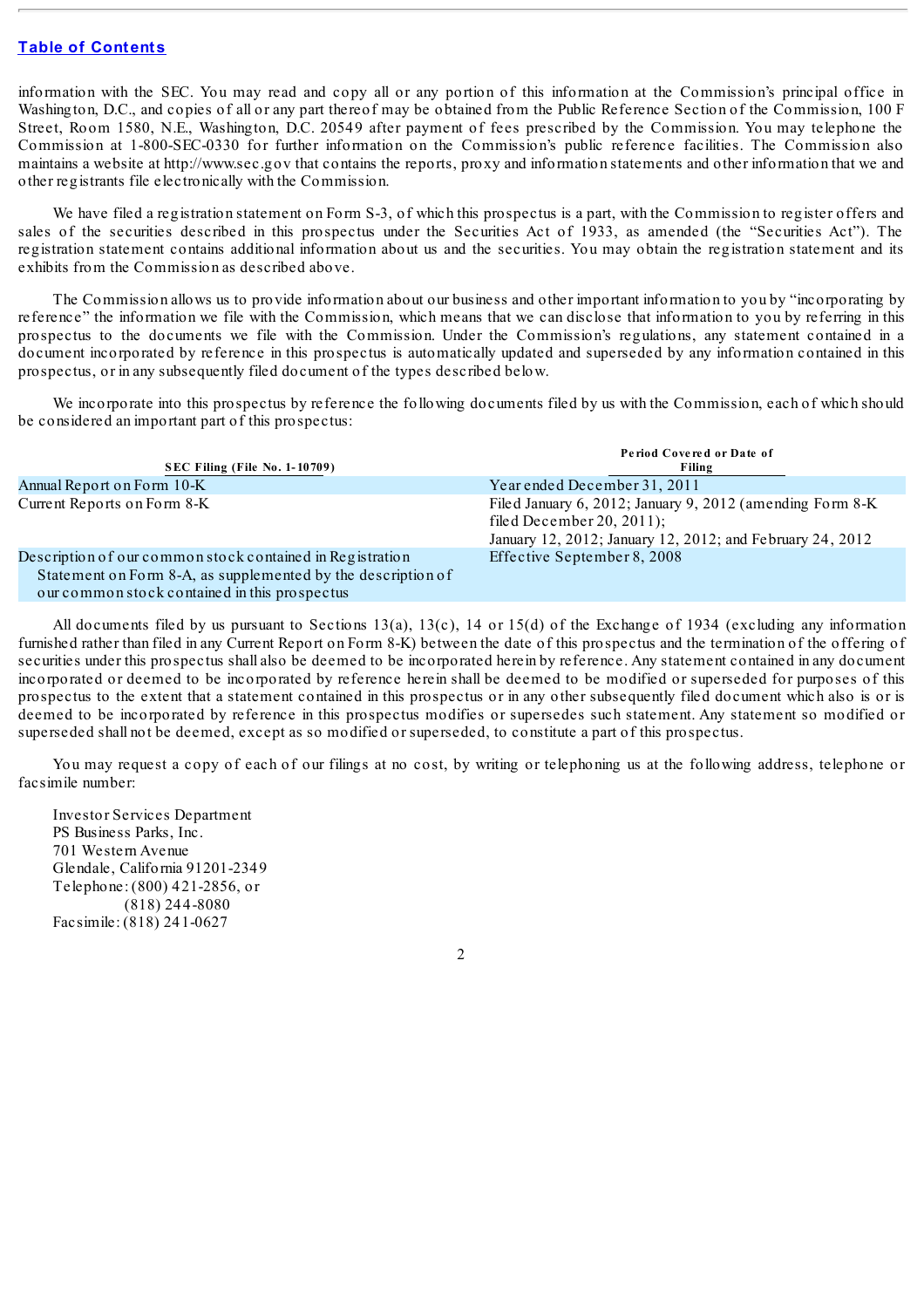Exhibits to a document will not be provided unless they are specifically incorporated by reference in that document.

#### **FORWARD-LOOKING STATEMENTS**

<span id="page-26-0"></span>Some of the information included or incorporated by reference in this prospectus contains forward-looking statements. For this purpose, any statements contained or incorporated by reference in this prospectus that are not statements of historical fact may be deemed to be forward-looking statements. Without limiting the foregoing, the words "may," "believes," "anticipates," "plans," "expects," "seeks," "estimates," "intends," and similar expressions are intended to identify forward-looking statements. There are a number of important factors that could cause our results to differ materially from those indicated by such forward-looking statements, including but not limited to: (a) changes in general economic and business conditions; (b) decreases in rental rates or increases in vacancy rates/failure to renew or replace expiring leases; (c) tenant defaults; (d) the effect of the recent credit and financial market conditions; (e) our failure to maintain our status as a REIT; (f) the economic health of our tenants; (g) increases in operating costs; (h) casualties to our properties not covered by insurance; (i) the availability and cost of capital; (j) increases in interest rates and its effect on our stock price; and (k) other factors discussed from time to time in our annual and quarterly reports that are incorporated by reference into this prospectus under the heading "Risk Factors". In light of the significant uncertainties inherent in the forward-looking statements included or incorporated by reference in this prospectus, the inclusion of any forward-looking statements should not be regarded as a representation by us or any other person that our objectives and plans will be achieved. Moreover, we assume no obligation to update these forward-looking statements to reflect actual results, changes in assumptions or changes in other factors affecting these forward-looking statements, except as required by law.

#### **USE OF PROCEEDS**

<span id="page-26-1"></span>Unless we inform you otherwise in a prospectus supplement or "free writing prospectus", we expect to use the net proceeds from the sale of securities for general corporate purposes. These purposes may include, but are not limited to, the acquisition of commercial properties, repayment of our outstanding debt, redemption of preferred securities and general business purposes. Pending their use, we may invest the net proceeds in short-term, interest bearing securities.

#### **RATIO OF EARNINGS TO FIXED CHARGES**

<span id="page-26-2"></span>We compute our ratio of earnings from continuing operations to combined fixed charges and preferred stock distributions by dividing our earnings from continuing operations by our combined fixed charges and preferred stock distributions. Earnings from continuing operations consists of income from continuing operations plus fixed charges.

|                                                                                      | For the years ended December 31, |      |      |                                                             |      |
|--------------------------------------------------------------------------------------|----------------------------------|------|------|-------------------------------------------------------------|------|
|                                                                                      | 2011                             | 2010 | 2009 | 2008                                                        | 2007 |
| Ratio of earnings from continuing operations to combined fixed charges and preferred |                                  |      |      |                                                             |      |
| distributions                                                                        |                                  |      |      | $\begin{bmatrix} 2.6 & 1.8 & 5.2 & 1.5 & 1.4 \end{bmatrix}$ |      |
|                                                                                      |                                  |      |      |                                                             |      |

#### **DESCRIPTION OF COMMON STOCK**

<span id="page-26-3"></span>We are authorized to issue 100,000,000 shares of common stock, par value \$.01 per share. At February 20, 2012, we had outstanding 24,129,684 shares of common stock (excluding shares issuable upon exchange of interests in our operating partnership and shares subject to options).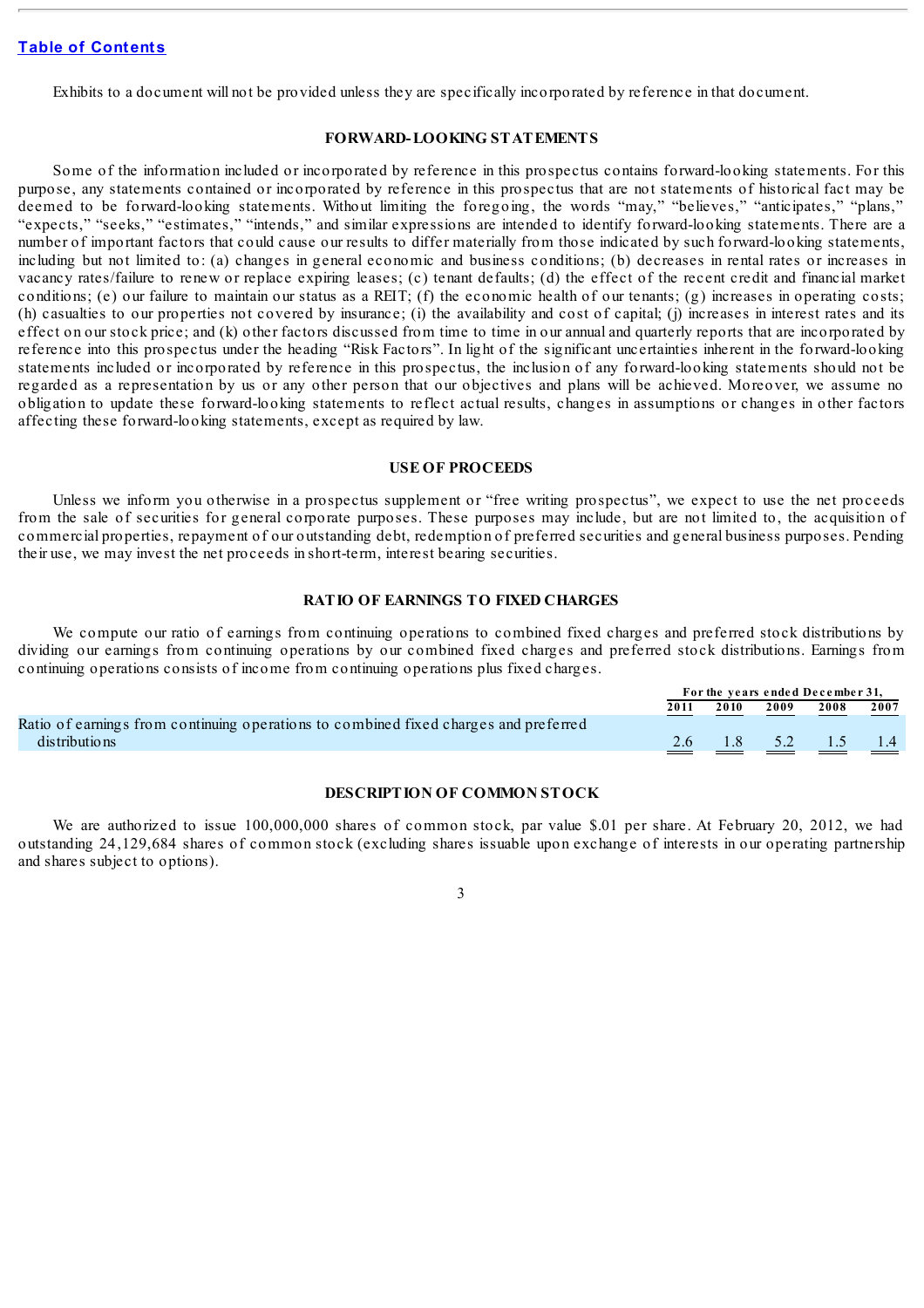## **Common Stock**

The following description of our common stock sets forth certain general terms and provisions of the common stock to which any prospectus supplement may relate, including a prospectus supplement providing that common stock will be issuable upon conversion of preferred stock or upon the exercise of warrants. The statements below describing our common stock are in all respects subject to and qualified in their entirety by reference to the applicable provisions of our articles of incorporation and bylaws.

Subject to any preference with respect to our preferred stock or equity stock, holders of our common stock will be entitled to receive distributions when, as and if declared by our board of directors, out of funds legally available therefor. Payment and declaration of dividends on our common stock and purchases of shares of common stock by us will be subject to certain restrictions if we fail to pay dividends on outstanding preferred stock. See "Description of Preferred Stock." Upon any liquidation, dissolution or winding up of our company, holders of common stock will be entitled to share ratably in any assets available for distribution to them, after payment or provision for payment of the debts and our other liabilities and the preferential amounts owing with respect to any of our outstanding preferred stock. Holders of our common stock have no preemptive rights, except such as have been provided to certain of our shareholders by contract, which means public shareholders have no right to acquire any additionalshares of common stock that we may issue at a later date.

Each outstanding share of our common stock entitles the holder to one vote on all matters presented to our stockholders for a vote, with the exception that they have cumulative voting rights with respect to the election of our board of directors, in accordance with California law. Cumulative voting means that each holder of our common stock is entitled to cast as many votes as there are directors to be elected multiplied by the number of shares registered in his or her name. A holder of our common stock may cumulate the votes for directors by casting all of the votes for one candidate or by distributing the votes among as many candidates as he or she chooses. Cumulative voting is intended to provide holders of smaller blocks of stock with more meaningful influence in the election of directors than they would have without cumulative voting. The outstanding shares of our common stock are, and additional shares of common stock will be, when issued, fully paid and nonassessable.

The partnership agreement of our operating partnership provides that we may not consummate a business combination in which we must have a vote of our stockholders unless the matter is also approved by the vote of the partners of the operating partnership. For this purpose, a business combination is any merger, consolidation or other combination with or into another person or sale of all or substantially all of our assets, or any reclassification, recapitalization or change of our existing common stock. These provisions have the effect of increasing Public Storage's influence over us, due to its ownership of operating partnership units, and also make it more difficult for us to consummate a business combination.

Our common stock is traded on the New York Stock Exchange under the symbol "PSB." The transfer agent and registrar of our common stock is American Stock Transfer & Trust Company.

The rights, preferences and privileges of holders of our common stock are subject to, and may be adversely affected by, the rights of the holders of shares of any series of our preferred stock or our equity stock which we may designate and issue in the future. See "Description of Preferred Stock" and "Description of Equity Stock."

#### **Ownership Limitations**

For us to qualify as a REIT under the Internal Revenue Code of 1986, as amended, or the Code, no more than 50% in value of our outstanding shares of capital stock may be owned, directly or constructively under the applicable attribution rules of the Code, by five or fewer individuals (as defined in the Code to include certain entities) during the last half of a taxable year. In order to maintain our qualification as a REIT, our articles of incorporation provide certain restrictions on the shares of capital stock that any shareholder may own.

Our articles of incorporation provide that, subject to certain exceptions, no holder may own, or be deemed to own by virtue of the attribution provisions of the Code, more than (A) 7.0% of the outstanding shares of our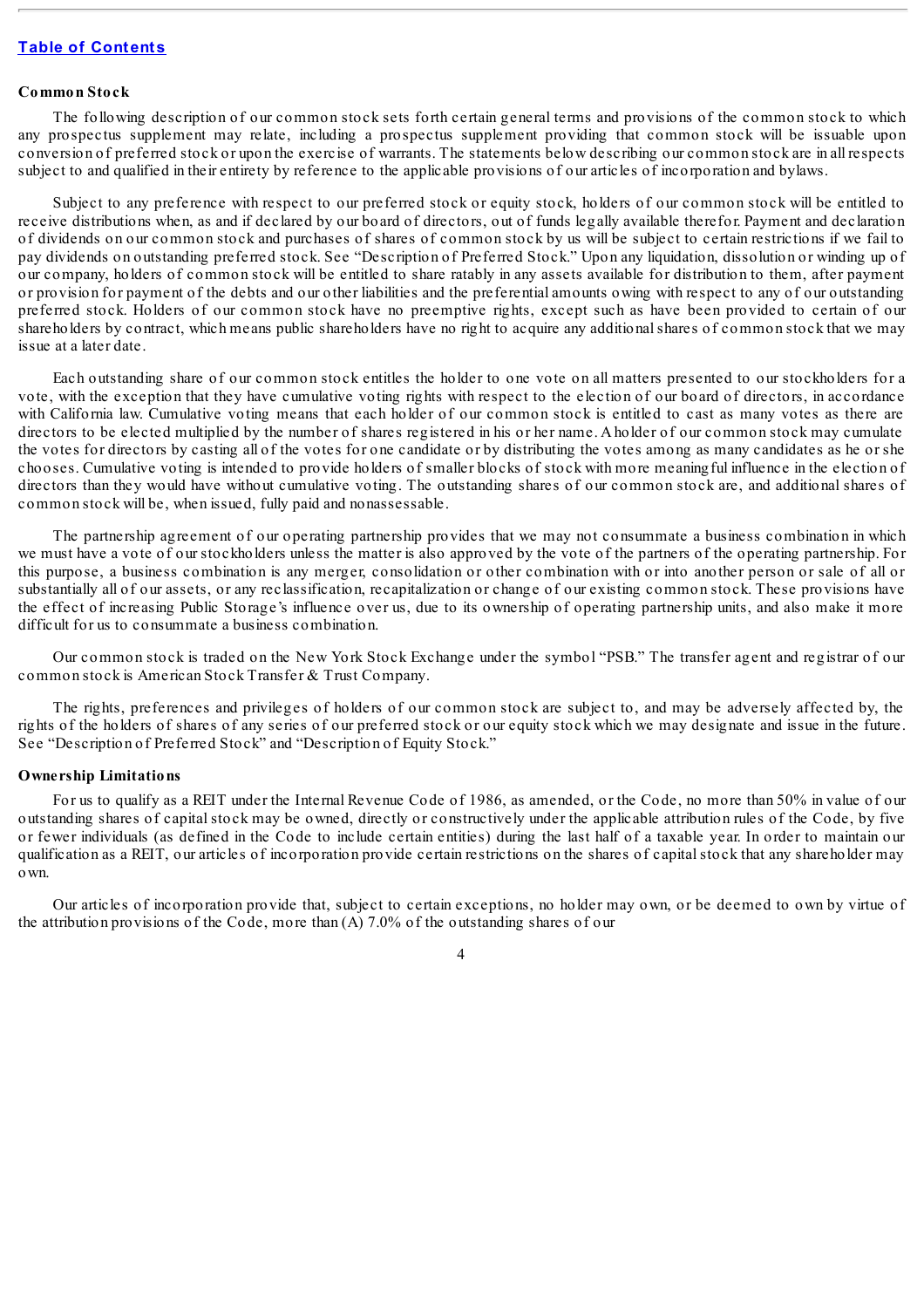common stock and (B) 9.9% of the outstanding shares of each class or series of shares of our preferred stock or equity stock and that all shares of stock be imprinted with a legend setting forth that restriction. Our articles of incorporation provide, however, that no person shall be deemed to exceed the ownership limit solely by reason of the beneficial ownership of shares of any class of stock to the extent that such shares of stock were beneficially owned by such person (including Public Storage) upon completion of, and after giving effect to, the merger with American Office Park Properties. Thus, this limitation does not affect the ownership of common stock held by Public Storage and certain other shareholders at the time of the merger. Furthermore, the limitation does not apply with respect to shares of stock deemed to be owned by a person as a result of such person's ownership of shares of Public Storage (however, such ownership will be taken into account in determining whether a subsequent acquisition or transfer of our shares (but not Public Storage) violates the ownership limit). The ownership limitation is intended to assist in preserving our REIT status in view of Public Storage's substantial ownership interest in us and the Hughes family's substantial ownership interest in Public Storage. There can be no assurance, however, that such ownership limit will enable us to satisfy the requirement that a REIT not be "closely held" within the meaning of Section 856(h) of the Code for any given taxable year, in part as a result of the provision described above providing that the ownership limitation generally does not apply to our shares deemed to be owned as a result of a person's ownership of shares of Public Storage.

Our articles of incorporation provide that our board of directors, in its sole and absolute discretion, may grant exceptions to the ownership limits, so long as (A) our board has determined that we would not be "closely held" within the meaning of Section 856(h) of the Code (without regard to whether the event in question takes place during the second half of a taxable year) and would not otherwise fail to qualify as a REIT, after giving effect to an acquisition by an excepted person of beneficial ownership of the maximum amount of capitalstock permitted as a result of the exception to be granted, and taking into account the existing and permitted ownership by other persons of stock (taking into account any other exceptions granted) and (B) the excepted persons provide to our board such representations and undertakings as our board may require. In any case, no holder may own or acquire, either directly, indirectly or constructively under the applicable attribution rules of the Code, any shares of any class of capital stock if such ownership or acquisition (i) would cause more than 50% in value of outstanding capitalstock to be owned, either directly or constructively, under the applicable attribution rules of the Code, by five or fewer individuals (as defined in the Code to include certain tax-exempt entities, other than, in general, qualified domestic pension funds), (ii) would result in our stock being beneficially owned by less than 100 persons (determined without reference to any rules of attribution) or (iii) would otherwise result in our failing to qualify as a REIT.

Our articles of incorporation generally provide that if any holder of capital stock purports to transfer shares to a person or there is a change in our capital structure, and either the transfer or the change in capital structure would result in our failing to qualify as a REIT, or such transfer or the change in capital structure would cause the transferee to hold shares in excess of the applicable ownership limit, then the shares causing the violation will be automatically transferred to a trust for the benefit of a designated charitable beneficiary. The purported transferee of those shares will have no right to receive dividends or other distributions with respect to them and will have no right to vote the shares. Any dividends or other distributions paid to such purported transferee prior to the discovery by us that the shares have been transferred to a trust will be paid to the trustee of the trust for the benefit of the charitable beneficiary upon demand. The trustee will designate a transferee of those shares so long as the shares would not violate the restrictions on ownership in the articles of incorporation in the hands of the designated transferee. Upon the sale of such shares, the purported transferee will receive out of any proceeds remaining after payment of expenses of the charitable trust and us the lesser of (A)(i) the price per share such purported transferee paid for the stock in the purported transfer that resulted in the transfer of the shares to the trust, or (ii) if the transfer or other event that resulted in the transfer of the shares to the trust was not a transaction in which the purported transferee gave full value for such shares, a price per share equal to the market price on the date of the purported transfer or other event that resulted in the transfer of the shares to the trust and (B) the price per share received by the trustee from the sale or other disposition of the shares held in the trust. Each purported transferee shall be deemed to have waived any claims such purported transferee may have against the trustee and us arising from the disposition of the shares, except for claims arising from the trustee's or our gross negligence, willful misconduct, or failure to make payments when required by the articles of incorporation.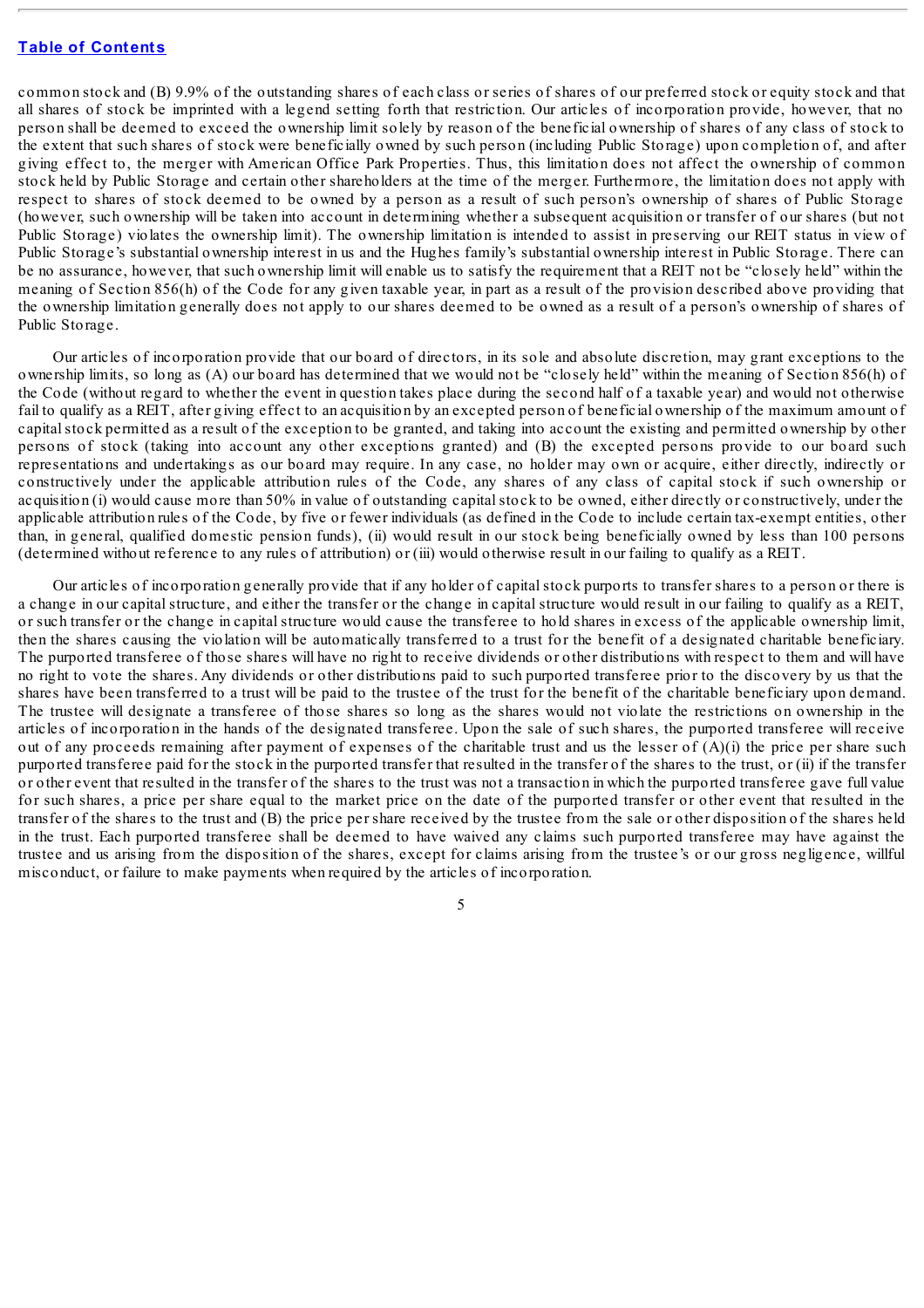#### **DESCRIPTION OF PREFERRED STOCK**

<span id="page-29-0"></span>We are authorized to issue 50,000,000 shares of preferred stock, par value \$.01 per share. At March 1, 2012, we had 26,576 outstanding shares of preferred stock (represented by 26,575,826 depositary shares). Our articles of incorporation provide that the preferred stock may be issued from time to time in one or more series and give our board of directors broad authority to fix the dividend and distribution rights, conversion and voting rights, if any, redemption provisions and liquidation preferences of each series of preferred stock. Holders of preferred stock have no preemptive rights. The preferred stock will be, when issued, fully paid and nonassessable.

The issuance of preferred stock with special voting rights could be used to deter attempts to obtain control of us in transactions not approved by our board of directors. We have no present intention to issue stock for that purpose. For a discussion of provisions in the partnership agreement of the operating partnership that restrict our ability to enter into business combinations, see "Description of Common Stock."

#### **Outstanding Preferred Stock**

At March 1, 2012, we had outstanding five series of preferred stock, and had reserved for issuance, upon conversion of preferred units in our operating partnership, an additional series. Each series (1) has a stated value of \$25 per share (in the case of shares reserved for issuance upon the conversion of preferred units) or per depositary share, (2) in preference to the holders of shares of our common stock and any other capital stock ranking junior to the preferred stock as to payment of dividends, provides for cumulative quarterly dividends calculated as a percentage of the stated value (ranging from 6.45% to 7.0%) and (3) is subject to redemption, in whole or in part, at our election (on and after various dates between the present and January 2017) at a cash redemption price of \$25 per share (in the case of shares reserved for issuance upon the conversion of preferred units) or per depositary share, plus accrued and unpaid dividends.

In the event of our voluntary or involuntary liquidation, dissolution or winding up, the holders of the preferred stock will be entitled to receive out of our assets available for distribution to shareholders, before any distribution of assets is made to holders of our common stock or any other shares of capital stock ranking as to such distributions junior to the preferred stock, liquidating distributions in the amount of \$25 per share (in the case of shares reserved for issuance upon the conversion of preferred units) or per depositary share, plus all accumulated and unpaid dividends.

Except as expressly required by law and in certain other limited circumstances, holders of the preferred stock are not entitled to vote. The consent of holders of at least 66 2/3% of the outstanding shares of the preferred stock, voting as a single class, is required to authorize another class of shares senior to the preferred stock.

We have reserved for issuance, upon conversion of preferred units in our operating partnership, one series of preferred stock. To the extent we issue any shares of any such series of preferred stock, we may not consolidate with, merge into or with, or convey, transfer or lease our assets substantially as an entirety to, any corporation or other entity, in a manner that would materially and adversely affect the outstanding shares of the series, without the affirmative vote of the holders of a majority of the outstanding shares of such series, subject to certain exceptions or unless we are the surviving entity.

Our depositary shares representing interests in our preferred stock are traded on the New York Stock Exchange under the symbols "PSB-H," "PSB-I," "PSB-P," "PSB-R," and "PSB-S."

#### **Ownership Limitations**

For a discussion of the ownership limitations that apply to preferred stock, see "Description of Common Stock—Ownership Limitations."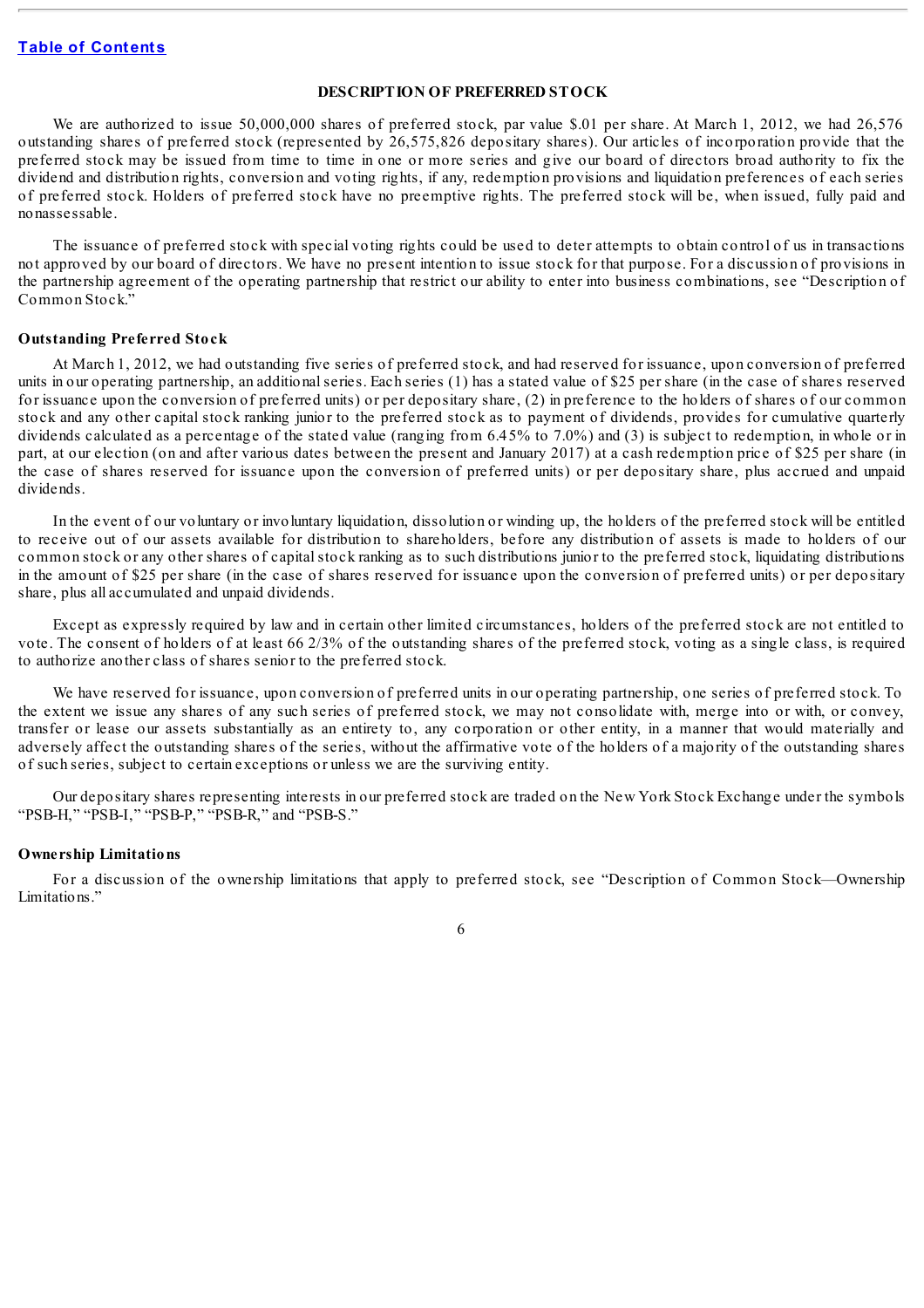#### **Future Series of Preferred Stock**

The following description of preferred stock sets forth certain general terms and provisions of the preferred stock to which any prospectus supplement may relate. The statements below describing the preferred stock are in all respects subject to and qualified in their entirety by reference to the applicable provisions of our articles of incorporation (including the applicable form of certificate of determination) and bylaws.

Reference is made to the prospectus supplement relating to the preferred stock offered thereby for specific terms, including, where applicable, the following: (1) the title and stated value of such preferred stock; (2) the number of shares of such preferred stock offered, the liquidation preference per share and the offering price of such preferred stock; (3) the dividend rate(s), period(s) and/or payment date(s) or method(s) of calculation applicable to such preferred stock; (4) the date from which dividends on such preferred stock shall accumulate, if applicable; (5) the provision for a sinking fund, if any, for such preferred stock; (6) the provision for redemption, if applicable, of such preferred stock; (7) any listing of such preferred stock on any securities exchange; (8) the terms and conditions, if applicable, upon which such preferred stock will be convertible into common stock, including the conversion price (or manner of calculation); (9) the voting rights, if any, of such preferred stock; (10) any other specific terms, preferences, rights, limitations or restrictions of such preferred stock; (11) the relative ranking and preferences of such preferred stock as to dividend rights and rights upon liquidation, dissolution or winding up of our affairs; and (12) any limitations on issuance of any series of preferred stock ranking senior to or on a parity with such series of preferred stock as to dividend rights and rights upon liquidation, dissolution or winding up of our affairs.

*Ranking*. The ranking of the preferred stock is set forth in the applicable prospectus supplement. Unless otherwise specified in the applicable prospectus supplement, such preferred stock will, with respect to dividend rights and rights upon liquidation, dissolution or winding up of our affairs, rank (i) senior to the common stock, any additional class of common stock and any series of preferred stock expressly made junior to such preferred stock; (ii) on a parity with all preferred stock previously issued by us the terms of which specifically provide that such preferred stock rank on a parity with the preferred stock offered hereby; and (iii) junior to all preferred stock previously issued by us the terms of which specifically provide that such preferred stock rank senior to the preferred stock offered hereby.

*Dividends*. Holders of shares of the preferred stock of each series offered hereby will be entitled to receive, when, as and if declared by our board of directors, out of our assets legally available for payment, cash dividends at such rates and on such dates as will be set forth in the applicable prospectus supplement. Each such dividend shall be payable to holders of record as they appear on the stock transfer books of our company on such record dates as shall be fixed by our board of directors.

Dividends on any series of the preferred stock offered hereby may be cumulative or non-cumulative, as provided in the applicable prospectus supplement. Dividends, if cumulative, will be cumulative from and after the date set forth in the applicable prospectus supplement. If our board of directors fails to declare a dividend payable on a dividend payment date on any series of the preferred stock for which dividends are noncumulative, then the holders of such series of the preferred stock will have no right to receive a dividend in respect of the dividend period ending on such dividend payment date, and we will have no obligation to pay the dividend accrued for such period, whether or not dividends on such series are declared payable on any future dividend payment date.

No dividends (other than in common stock or other capital stock ranking junior to the preferred stock of any series as to dividends and upon liquidation) will be declared or paid or set aside for payment (nor will any other distribution be declared or made upon the common stock, or any other capital stock ranking junior to or on a parity with the preferred stock of such series as to dividends or upon liquidation), nor will any common stock or any other capital stock ranking junior to or on a parity with the preferred stock of such series as to dividends or upon liquidation be redeemed, purchased or otherwise acquired for any consideration (or any moneys be paid to or made available for a sinking fund for the redemption of any shares of any such stock) by us (except by

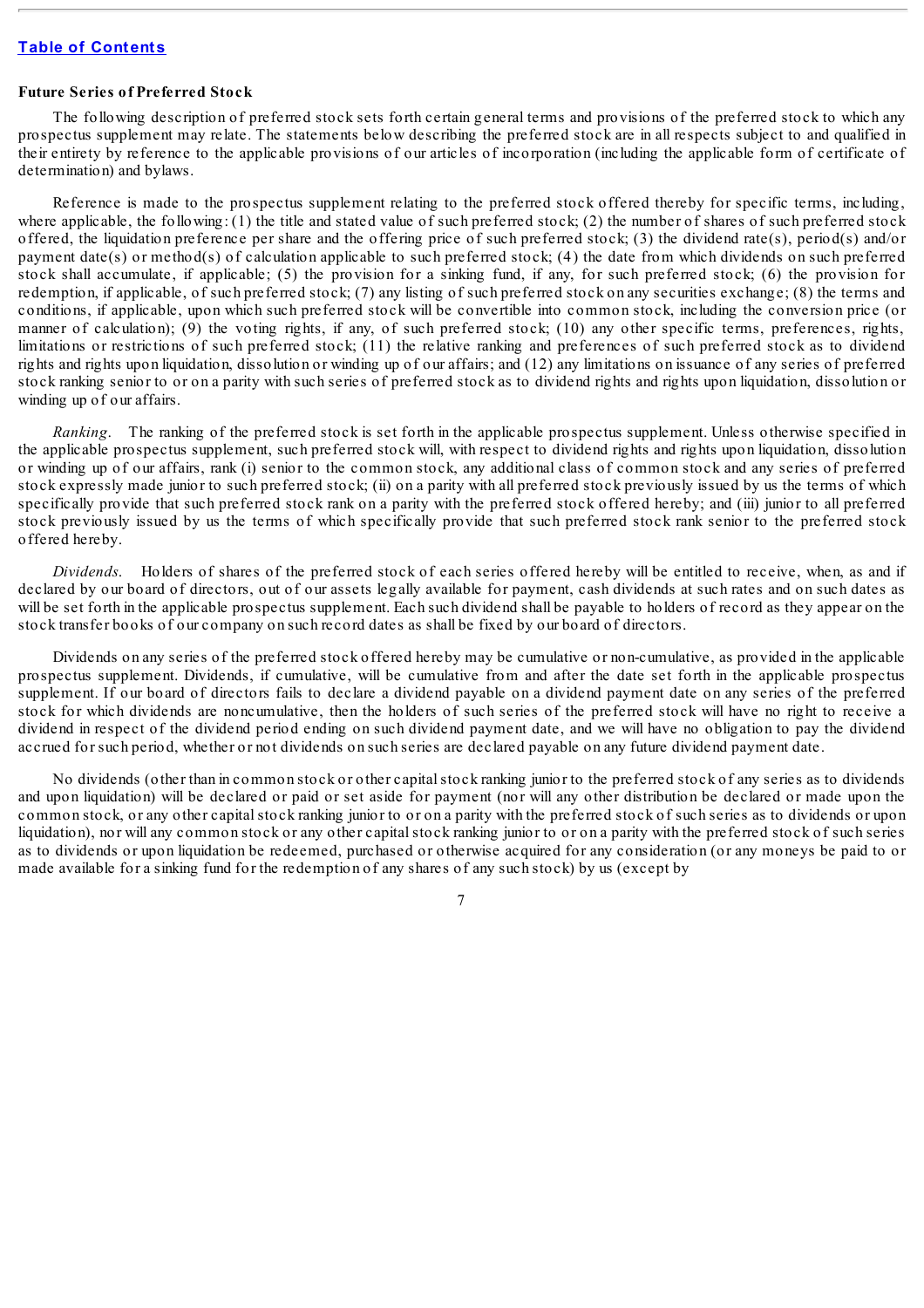conversion into or exchange for other capital stock ranking junior to the preferred stock of such series as to dividends and upon liquidation) unless (i) if such series of preferred stock has a cumulative dividend, full cumulative dividends on the preferred stock of such series have been or contemporaneously are declared and paid or declared and a sum sufficient for the payment thereof set apart for payment for all past dividend periods and the then current dividend period and (ii) if such series of preferred stock does not have a cumulative dividend, full dividends on the preferred stock of such series have been or contemporaneously are declared and paid or declared and a sum sufficient for the payment thereof set apart for payment for the then current dividend period.

If for any taxable year, we elect to designate as "capital gain dividends" (as defined in the Code) any portion of the dividends paid or made available for the year to the holders of our stock, then the portion of the dividends designated as capital gain dividends that will be allocable to the holders of preferred stock will be an amount equal to the total capital gain dividends multiplied by a fraction, the numerator of which will be the total dividends, within the meaning of the Code, paid or made available to the holders of preferred stock for the year, and the denominator of which will be the total dividends paid or made available to holders of all classes and series of our outstanding stock for that year.

Any dividend payment made on shares of a series of cumulative preferred stock offered hereby will first be credited against the earliest accrued but unpaid dividend due with respect to shares of such series which remains payable.

*Redemption*. If so provided in the applicable prospectus supplement, the shares of preferred stock will be subject to mandatory redemption or redemption at our option, in whole or in part, in each case upon the terms, at the times and at the redemption prices set forth in such prospectus supplement.

The prospectus supplement relating to a series of preferred stock offered hereby that is subject to mandatory redemption will specify the number of shares of such preferred stock that will be redeemed by us in each year commencing after a date to be specified, at a redemption price per share to be specified, together with an amount equal to all accrued and unpaid dividends thereon (which will not, if such preferred stock does not have a cumulative dividend, include any accumulation in respect of unpaid dividends for prior dividend periods) to the date of redemption. The redemption price may be payable in cash, securities or other property, as specified in the applicable prospectus supplement.

Notwithstanding the foregoing, no shares of any series of preferred stock offered hereby will be redeemed and we will not purchase or otherwise acquire directly or indirectly any shares of preferred stock of such series (except by conversion into or exchange for capital stock of our company ranking junior to the preferred stock of such series as to dividends and upon liquidation) unless all outstanding shares of preferred stock of such series are simultaneously redeemed unless, in each case, (i) if such series of preferred stock has a cumulative dividend, full cumulative dividends on the preferred stock of such series will have been or contemporaneously are declared and paid or declared and a sum sufficient for the payment thereof set apart for payment for all past dividend periods and the then current dividend period and (ii) if such series of preferred stock does not have a cumulative dividend, full dividends on the preferred stock of such series have been or contemporaneously are declared and paid or declared and a sum sufficient for the payment thereof set apart for payment for the then current dividend period; provided, however, that the foregoing shall not prevent the purchase or acquisition of shares of preferred stock of such series pursuant to a purchase or exchange offer made on the same terms to holders of all outstanding shares of preferred stock of such series.

If fewer than all of the outstanding shares of preferred stock of any series offered hereby are to be redeemed, the number of shares to be redeemed will be determined by us and such shares may be redeemed pro rata from the holders of record of such shares in proportion to the number of such shares held by such holders (with adjustments to avoid redemption of fractional shares) or by lot in a manner determined by us.

Notice of redemption will be mailed at least 30 days but not more than 60 days before the redemption date to each holder of record of preferred stock of any series to be redeemed at the address shown on our stock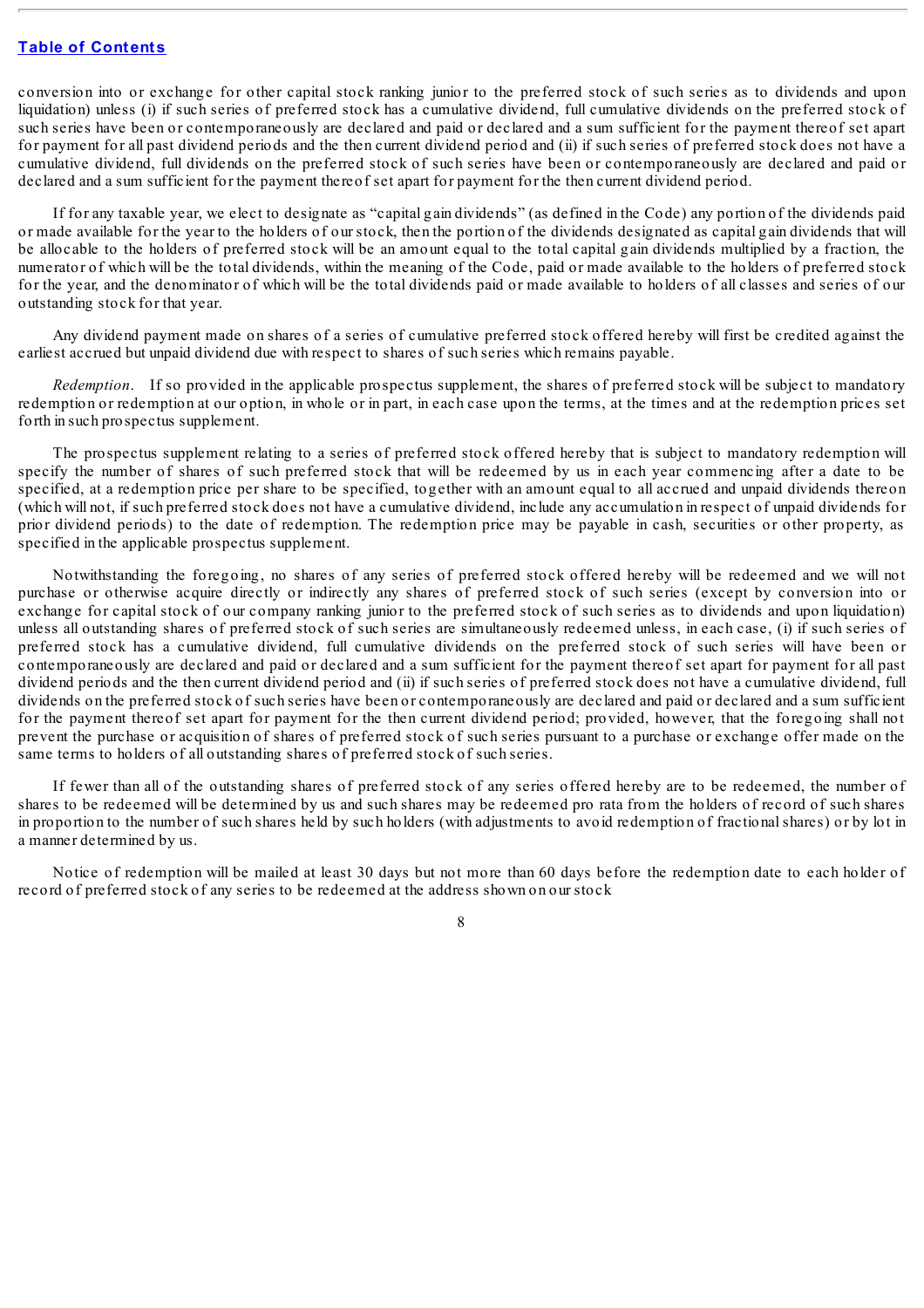transfer books. Each notice will state: (i) the redemption date; (ii) the number of shares and series of the preferred stock to be redeemed; (iii) the redemption price; (iv) the place or places where certificates for such preferred stock are to be surrendered for payment of the redemption price; (v) that dividends on the shares to be redeemed will cease to accrue on such redemption date; and (vi) the date upon which the holder's conversion rights, if any, as to such shares shall terminate. If fewer than all the shares of preferred stock of any series are to be redeemed, the notice mailed to each such holder thereof shall also specify the number of shares of preferred stock to be redeemed from each such holder and, upon redemption, a new certificate shall be issued representing the unredeemed shares without cost to the holder thereof. In order to facilitate the redemption of shares of preferred stock, our board of directors may fix a record date for the determination of shares of preferred stock to be redeemed, such record date to be not less than 30 or more than 60 days prior to the date fixed for such redemption.

Notice having been given as provided above, from and after the date specified therein as the date of redemption, unless we default in providing funds for the payment of the redemption price on such date, all dividends on the preferred stock called for redemption will cease. From and after the redemption date, unless we so default, all rights of the holders of the preferred stock as our shareholders, except the right to receive the redemption price (but without interest), will cease.

Subject to applicable law and the limitation on purchases when dividends on preferred stock are in arrears, we may, at any time and from time to time, purchase any shares of preferred stock in the open market, by tender or by private agreement.

*Liquidation Preference*. Upon any voluntary or involuntary liquidation, dissolution or winding up of our affairs, then, before any distribution or payment shall be made to the holders of any common stock or any other class or series of our capital stock ranking junior to any series of the preferred stock in the distribution of assets upon our liquidation, dissolution or winding up, the holders of such series of preferred stock will be entitled to receive out of our assets legally available for distribution to shareholders liquidating distributions in the amount of the liquidation preference per share (set forth in the applicable prospectus supplement), plus an amount equal to all dividends accumulated and unpaid thereon (which shall not include any accumulation in respect of unpaid dividends for prior dividend periods if such preferred stock does not have a cumulative dividend). After payment of the full amount of the liquidating distributions to which they are entitled, the holders of preferred stock will have no right or claim to any of our remaining assets. In the event that, upon any such voluntary or involuntary liquidation, dissolution or winding up, our legally available assets are insufficient to pay the amount of the liquidating distributions on all outstanding shares of any series of preferred stock and the corresponding amounts payable on all shares of other classes or series of our capital stock ranking on a parity with the preferred stock in the distribution of assets upon liquidation, dissolution or winding up, then the holders of such series of preferred stock and all other such classes or series of capital stock shall share ratably in any such distribution of assets in proportion to the full liquidating distributions to which they would otherwise be respectively entitled.

If liquidating distributions shall have been made in full to all holders of preferred stock, our remaining assets will be distributed among the holders of any other classes or series of capital stock ranking junior to such series of preferred stock upon liquidation, dissolution or winding up, according to their respective rights and preferences and in each case according to their respective number of shares. For such purposes, our consolidation or merger with or into any other corporation, or the sale, lease, transfer or conveyance of all or substantially all of our property or assets will not be deemed to constitute a liquidation, dissolution or winding up.

*Voting Rights*. Holders of the preferred stock offered hereby will not have any voting rights, except as set forth below or as otherwise expressly required by law or as indicated in the applicable prospectus supplement.

The affirmative vote or consent of the holders of at least a majority of the outstanding shares of our series N preferred stock (which may be issued upon conversion of preferred units in our operating partnership) will be required to amend or repeal any provision of or add any provision to, our articles of incorporation, including the certificate of determination, if such action would materially and adversely alter or change the rights, preferences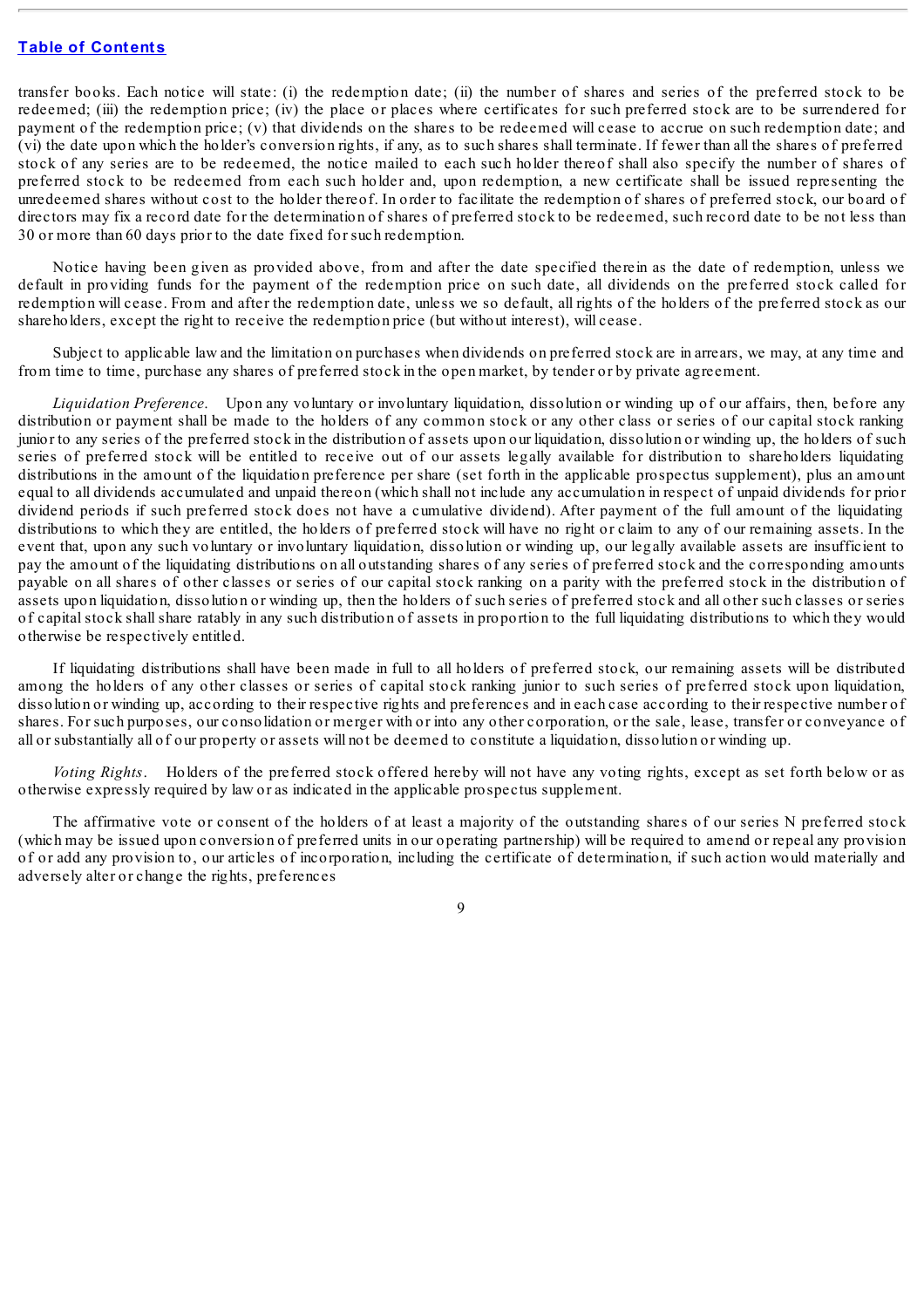or privileges of such series of preferred stock. The affirmative vote or consent of the holders of at least 66 2/3% of the outstanding shares of each of our series H, I, P, R and S preferred stock will be required to amend or repeal any provision of or add any provision to, our articles of incorporation, including the certificate of determination, if such action would adversely alter or change the rights, preferences or privileges of such series of preferred stock.

No consent or approval of the holders of any series of preferred stock offered hereby will be required for the issuance from our authorized but unissued preferred stock of other shares of any series of preferred stock ranking on a parity with or junior to such series of preferred stock, or senior to a series of preferred stock expressly made junior to other series of preferred stock, as to payment of dividends and distribution of assets, including other shares of such series of preferred stock.

The foregoing voting provisions will not apply if, at or prior to the time when the act with respect to which such vote would otherwise be required shall be effected, all outstanding shares of such series of preferred stock had been redeemed or called for redemption upon proper notice and sufficient funds had been deposited in trust to effect such redemption.

We may designate additional series of preferred stock to be issued upon conversion of any additional series of preferred units in our operating partnership. To the extent we issue any shares of any such series of preferred stock, we will not be able to consolidate with, merge into or with, or convey, transfer or lease our assets substantially as an entirety to, any corporation or other entity without the affirmative vote of the holders of a majority of the outstanding shares of such series, subject to certain exceptions or unless we are the surviving entity.

*Conversion Rights*. The terms and conditions, if any, upon which shares of any series of preferred stock offered hereby are convertible into common stock will be set forth in the applicable prospectus supplement relating thereto. Such terms will include the number of shares of common stock into which the preferred stock is convertible, the conversion price (or manner of calculation thereof), the conversion period, provisions as to whether conversion will be at our option or at the option of the holders of the preferred stock or automatically upon the occurrence of certain events, the events requiring an adjustment of the conversion price and provisions affecting conversion in the event of the redemption of such preferred stock.

#### **DESCRIPTION OF EQUITY STOCK**

<span id="page-33-0"></span>We are authorized to issue 100,000,000 shares of equity stock, par value \$.01 per share. At March 1, 2012, we had no outstanding shares of equity stock. Our articles of incorporation provide that the equity stock may be issued from time to time in one or more series and give our board of directors broad authority to fix the dividend and distribution rights, conversion and voting rights, redemption provisions and liquidation rights of each series of equity stock. Holders of equity stock have no preemptive rights. The shares of equity stock will be, when issued, fully paid and nonassessable.

The issuance of equity stock with special voting rights could be used to deter attempts to obtain control of our company in transactions not approved by our board of directors. We have no present intention to issue stock for that purpose. For a discussion of provisions in the partnership agreement for the operating partnership that restrict our ability to enter into business combinations, see "Description of Common Stock."

#### **Ownership Limitations**

For a discussion of the ownership limitations that apply to equity stock, see "Description of Common Stock—Ownership Limitations."

#### **Terms of Equity Stock**

The following description of equity stock sets forth certain general terms and provisions of the equity stock to which any prospectus supplement may relate. The statements below describing the equity stock are in all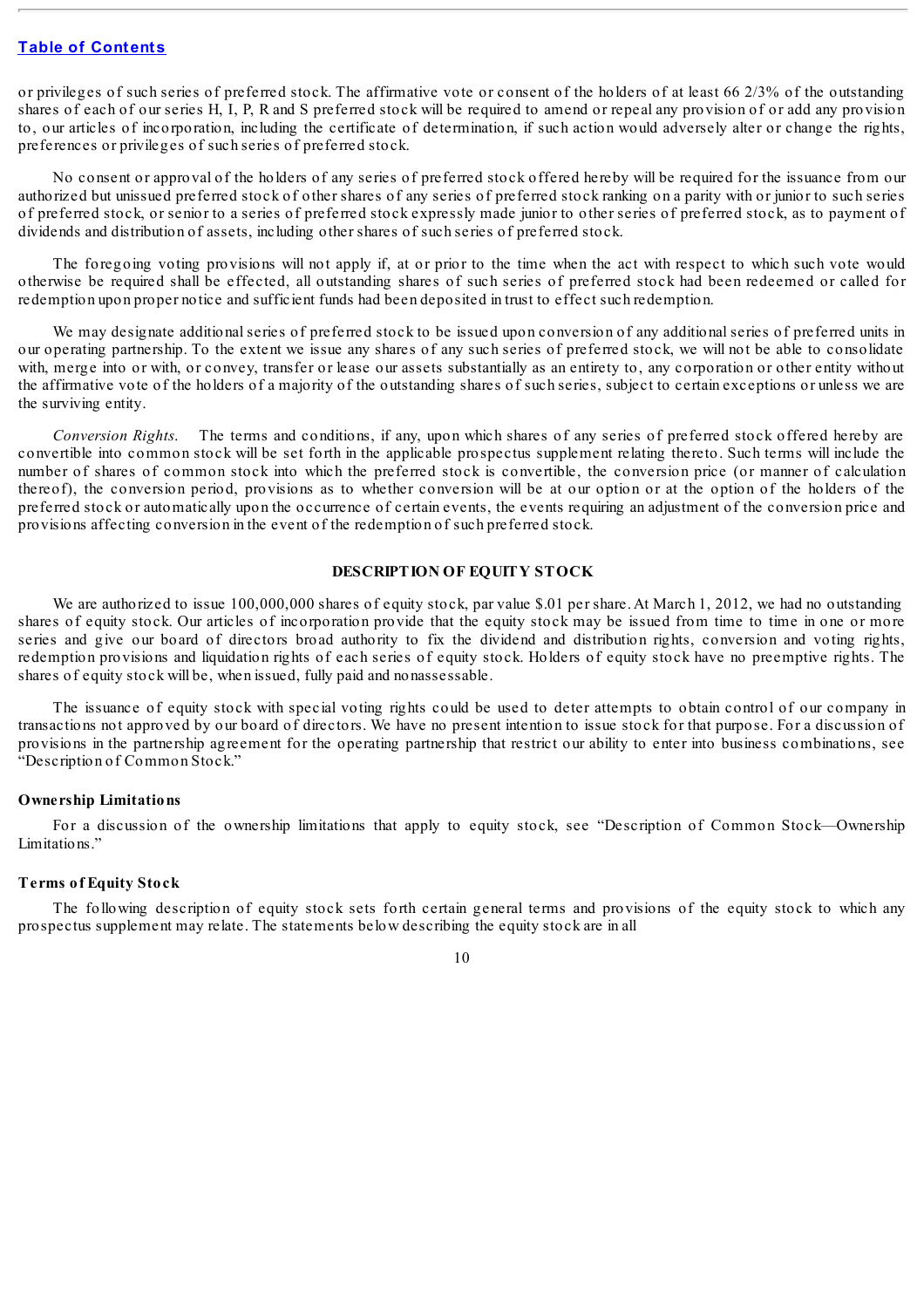respects subject to and qualified in their entirety by reference to the applicable provisions of our articles of incorporation (including the applicable form of certificate of determination) and bylaws.

Reference is made to the prospectus supplement relating to the equity stock offered thereby for specific terms, including, where applicable, the following: (1) the designation of such equity stock; (2) the number of shares of such equity stock offered, the liquidation rights and the offering price of such equity stock; (3) the dividend rate(s), period(s) and/or payment date(s) or method(s) of calculation applicable to such equity stock; (4) the provision for a sinking fund, if any, for such equity stock; (5) the provision for redemption, if applicable, of such equity stock; (6) any listing of such equity stock on any securities exchange; (7) the terms and conditions, if applicable, upon which such equity stock will be convertible into common stock, including the conversion price (or manner of calculation thereof); (8) the voting rights, if any, of such equity stock; (9) any other specific terms, rights, limitations or restrictions of such equity stock; and (10) the relative ranking of such equity stock as to dividend rights and rights upon liquidation, dissolution or winding up of our affairs.

*Ranking*. The ranking of the equity stock is set forth in the applicable prospectus supplement. Unless otherwise specified in the applicable prospectus supplement, such equity stock will, with respect to dividend rights and rights upon liquidation, dissolution or winding up of our affairs, rank on a parity with the common stock. The equity stock will rank junior to the preferred stock with respect to dividend rights and rights upon liquidation, dissolution or winding up of our affairs.

*Dividends*. Holders of shares of the equity stock of each series offered hereby shall be entitled to receive, when, as and if declared by our board of directors, out of our assets legally available for payment, cash dividends at such rates and on such dates as will be set forth in the applicable prospectus supplement. Each such dividend shall be payable to holders of record as they appear on our stock transfer books on such record dates as shall be fixed by our board of directors. Unless otherwise specified in the applicable prospectus supplement, dividends on such equity stock will be non-cumulative.

*Redemption*. If so provided in the applicable prospectus supplement, the shares of equity stock will be subject to mandatory redemption or redemption at our option, in whole or in part, in each case upon the terms, at the times and at the redemption prices set forth in such prospectus supplement.

The prospectus supplement relating to a series of equity stock offered hereby that is subject to mandatory redemption will specify the number of shares of such equity stock that we will redeem in each year commencing after a date to be specified, at a redemption price per share to be specified, together with an amount equal to all accrued and unpaid dividends thereon (which shall not, if such equity stock does not have a cumulative dividend, include any accumulation in respect of unpaid dividends for prior dividend periods) to the date of redemption. The redemption price may be payable in cash, securities or other property, as specified in the applicable prospectus supplement.

If fewer than all of the outstanding shares of equity stock of any series offered hereby are to be redeemed, the number of shares to be redeemed will be determined by us and such shares may be redeemed pro rata from the holders of record of such shares in proportion to the number of such shares held by such holders (with adjustments to avoid redemption of fractional shares) or any other equitable method determined by us.

Notice of redemption will be mailed at least 30 days but not more than 60 days before the redemption date to each holder of record of equity stock of any series to be redeemed at the address shown on our stock transfer books. Each notice shall state: (i) the redemption date; (ii) the number of shares and series of the equity stock to be redeemed; (iii) the redemption price; (iv) the place or places where certificates for such equity stock are to be surrendered for payment of the redemption price; (v) that dividends on the shares to be redeemed will cease to accrue on such redemption date; and (vi) the date upon which the holder's conversion rights, if any, as to such shares shall terminate. If fewer than all the shares of equity stock of any series are to be redeemed, the notice mailed to each such holder thereof shall also specify the number of shares of equity stock to be redeemed from each such holder and, upon redemption, a new certificate shall be issued representing the unredeemed shares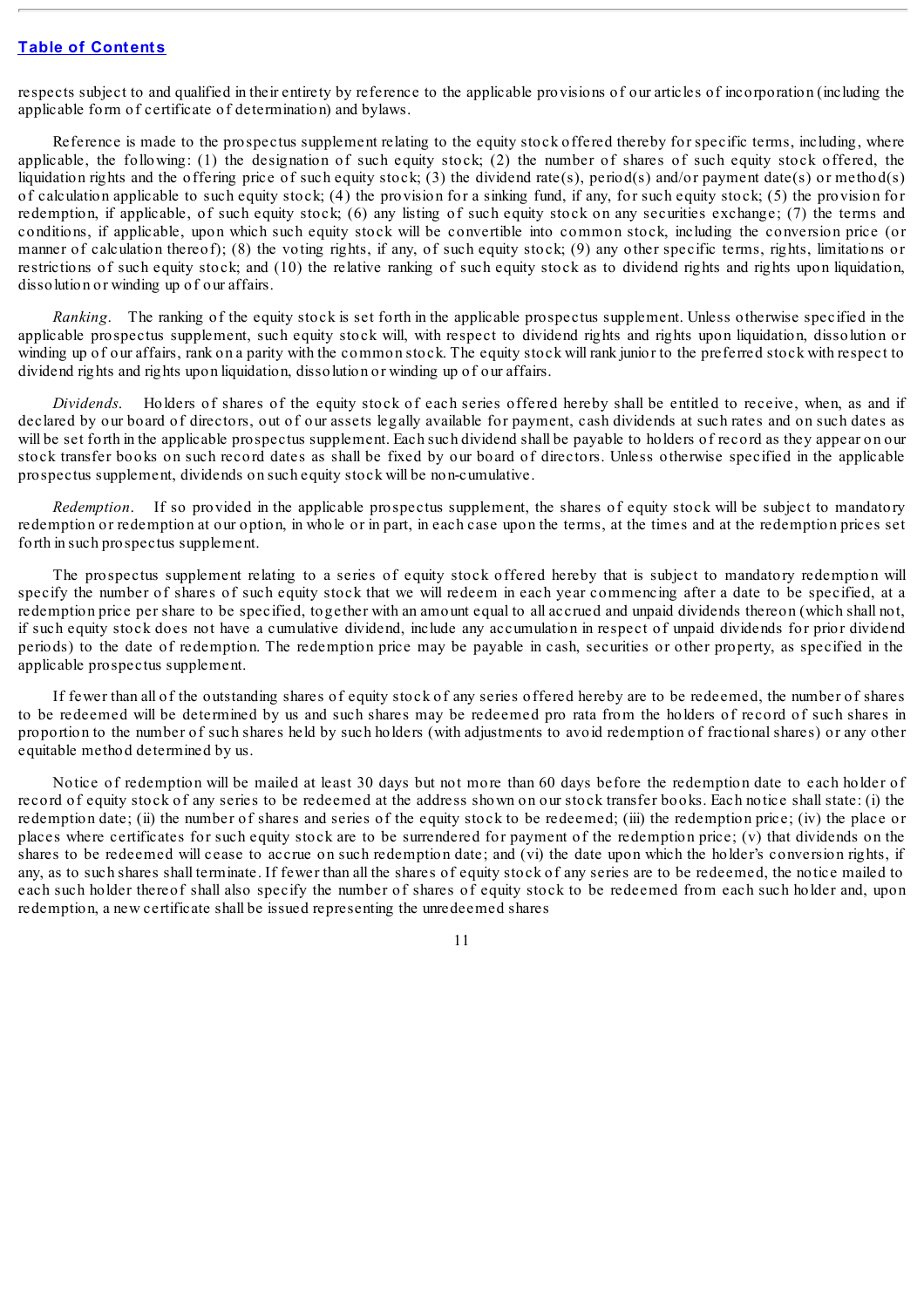without cost to the holder thereof. In order to facilitate the redemption of shares of equity stock, our board of directors may fix a record date for the determination of shares of equity stock to be redeemed, such record date to be not less than 30 or more than 60 days prior to the date fixed for such redemption.

Notice having been given as provided above, from and after the date specified therein as the date of redemption, unless we default in providing funds for the payment of the redemption price on such date, all dividends on the equity stock called for redemption will cease. From and after the redemption date, unless we so default, all rights of the holders of the equity stock as our shareholders, except the right to receive the redemption price (but without interest), will cease.

*Liquidation Rights*. If we voluntarily or involuntarily liquidate, dissolve or wind-up our affairs, then, before any distribution or payment may be made to the holders of the equity stock or any other class or series of our capital stock ranking junior to any series of the preferred stock in the distribution of assets upon our liquidation, dissolution or winding up, the holders of such series of preferred stock will be entitled to receive out of our assets legally available for distribution to shareholders liquidating distributions in the amount of the liquidation preference per share, plus an amount equal to all dividends accumulated and unpaid thereon (which shall not include any accumulation in respect of unpaid dividends for prior dividend periods if such preferred stock does not have a cumulative dividend). After payment of the full amount of the liquidating distributions to which they are entitled, the holders of preferred stock will have no right or claim to any of our remaining assets.

If liquidating distributions have been made in full to all holders of preferred stock, our remaining assets will be distributed among the holders of any other classes or series of capital stock ranking junior to such series of preferred stock upon liquidation, dissolution or winding up, including the equity stock, according to their respective rights and in each case according to their respective number of shares. For such purposes, our consolidation or merger with or into any other corporation, or the sale, lease, transfer or conveyance of all or substantially all of our property or assets, will not be deemed to constitute a liquidation, dissolution or winding up.

Unless otherwise specified in the applicable prospectus supplement, upon any voluntary or involuntary liquidation, dissolution or winding up of our affairs, holders of the equity stock will rank on a parity with the holders of the common stock, subject to any maximum or minimum distribution to holders of equity stock specified in such prospectus supplement.

*Voting Rights*. Unless otherwise specified in the applicable prospectus supplement, holders of the equity stock will have the same voting rights as holders of the common stock.

No consent or approval of the holders of any series of equity stock will be required for the issuance from our authorized but unissued equity stock of other shares of any series of equity stock including shares of such series of equity stock.

*Conversion Rights*. The terms and conditions, if any, upon which shares of any series of equity stock offered hereby are convertible into common stock will be set forth in the applicable prospectus supplement relating thereto. Such terms will include the number of shares of common stock into which the equity stock is convertible, the conversion price (or manner of calculation thereof), the conversion period, provisions as to whether conversion will be at our option or at the option of the holders of the equity stock or automatically upon the occurrence of certain events, the events requiring an adjustment of the conversion price and provisions affecting conversion in the event of the redemption of such equity stock.

#### **DESCRIPTION OF DEPOSITARY SHARES**

<span id="page-35-0"></span>We may, at our option, elect to offer depositary shares rather than full shares of preferred stock or equity stock. In the event such option is exercised, each of the depositary shares will represent ownership of and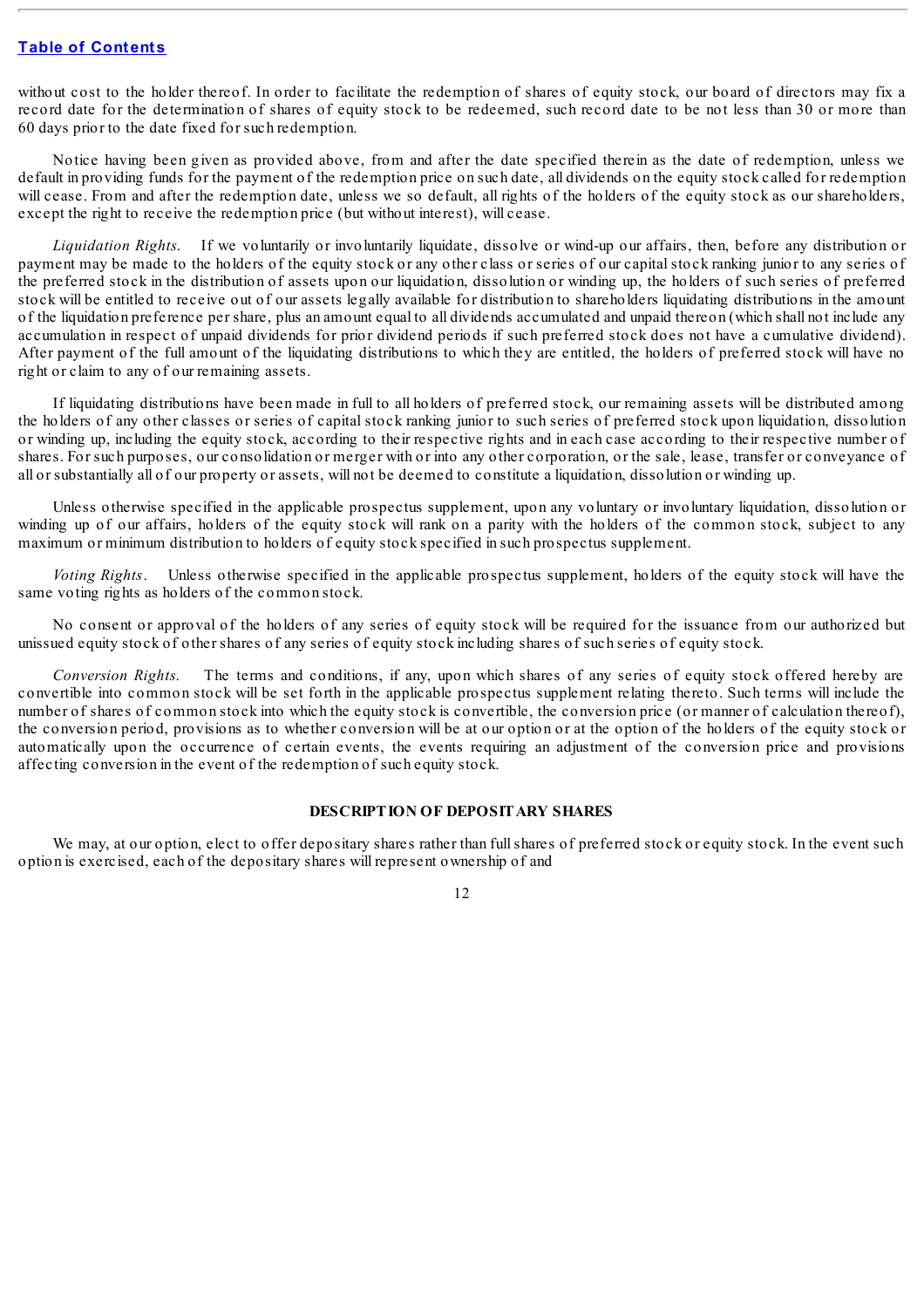entitlement to all rights and preferences of a fraction of a share of preferred stock or equity stock of a specified series (including dividend, voting, redemption and liquidation rights). The applicable fraction will be specified in the prospectus supplement. The shares of preferred stock or equity stock represented by the depositary shares will be deposited with a depositary named in the applicable prospectus supplement, under a deposit agreement, among the depositary, the holders of the depositary receipts and us. Depositary receipts, which are certificates evidencing depositary shares, will be delivered to those persons purchasing depositary shares in the offering. The depositary will be the transfer agent, registrar and dividend disbursing agent for the depositary shares. Holders of depositary receipts agree to be bound by the deposit agreement, which requires holders to take certain actions such as filing proof of residence and paying certain charges.

The summary of terms of the depositary shares contained in this prospectus does not purport to be complete and is subject to, and qualified in its entirety by, the provisions of the applicable deposit agreement, the form of depositary receipt, our articles of incorporation and the form of certificate of determination for the applicable series of preferred stock or equity stock.

#### **Dividends**

The depositary will distribute all cash dividends or other cash distributions received by it in respect of the series of preferred stock or equity stock represented by the depositary shares to the record holders of depositary receipts in proportion to the number of depositary shares owned by such holders on the relevant record date, which will be the same date as the record date fixed by us for the applicable series of preferred stock or equity stock. In the event that the calculation of any such cash dividend or other cash distribution results in an amount which is a fraction of a cent, the amount the depositary will distribute will be rounded to the next highest whole cent if such fraction of a cent is equal to or greater than \$.005, otherwise such fractional interest shall be disregarded.

In the event of a distribution other than in cash, the depositary will distribute property received by it to the record holders of depositary receipts entitled thereto, in proportion, as nearly as may be practicable, to the number of depositary shares owned by such holders on the relevant record date, unless the depositary determines (after consultation with us) that it is not feasible to make such distribution, in which case the depositary may (with our approval) adopt any other method for such distribution as it deems equitable and practicable, including the sale of such property (at such place or places and upon such terms as it may deem equitable and appropriate) and distribution of the net proceeds from such sale to such holders.

#### **Liquidation Rights**

In the event of the liquidation, dissolution or winding up of our affairs, whether voluntary or involuntary, the holders of each depositary share will be entitled to the fraction of the liquidation amount accorded each share of the applicable series of preferred stock or equity stock, as set forth in the prospectus supplement.

#### **Redemption**

If the series of preferred stock or equity stock represented by the applicable series of depositary shares is redeemable, such depositary shares will be redeemed from the proceeds received by the depositary resulting from the redemption, in whole or in part, of preferred stock or equity stock held by the depositary. Whenever we redeem any preferred stock or equity stock held by the depositary, the depositary will redeem as of the same redemption date the number of depositary shares representing the preferred stock or equity stock so redeemed. The depositary will mail the notice of redemption promptly upon receipt of such notice from us and not less than 30 nor more than 60 days prior to the date fixed for redemption of the preferred stock or equity stock and the depositary shares to the record holders of the depositary receipts.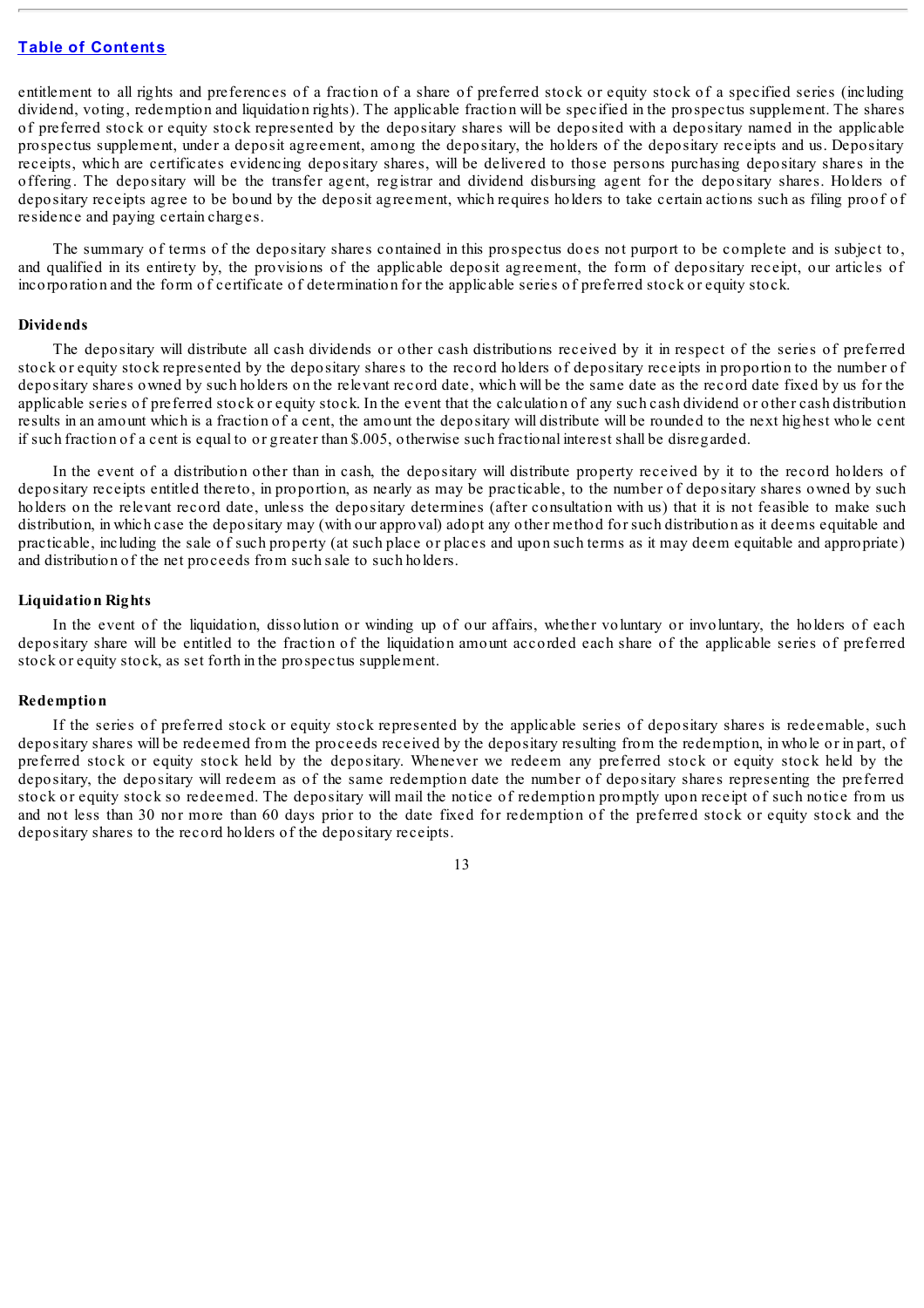#### **Conversion**

If the series of preferred stock or equity stock represented by the applicable series of depositary shares is convertible into a different class of our securities, the depositary shares will also be convertible on the terms described in the applicable prospectus supplement.

#### **Voting**

Promptly upon receipt of notice of any meeting at which the holders of the series of preferred stock or equity stock represented by the applicable series of depositary shares are entitled to vote, the depositary will mail the information contained in such notice of meeting to the record holders of the depositary receipts as of the record date for such meeting. Each such record holder of depositary receipts will be entitled to instruct the depositary as to the exercise of the voting rights pertaining to the number of shares of preferred stock or equity stock represented by such record holder's depositary shares. The depositary will endeavor, insofar as practicable, to vote such preferred stock or equity stock represented by such depositary shares in accordance with such instructions, and we will agree to take all action which may be deemed necessary by the depositary in order to enable the depositary to do so. The depositary will abstain from voting any of the preferred stock or equity stock to the extent that it does not receive specific instructions from the holders of depositary receipts.

#### **Withdrawal of Preferred Stock or Equity Stock**

Upon surrender of depositary receipts at the principal office of the depositary, upon payment of any unpaid amount due the depositary, and subject to the terms of the deposit agreement, the owner of the depositary shares evidenced thereby is entitled to delivery of the number of whole shares of preferred stock or equity stock and all money and other property, if any, represented by such depositary shares. Partial shares of preferred stock or equity stock will not be issued. If the depositary receipts delivered by the holder evidence a number of depositary shares in excess of the number of depositary shares representing the number of whole shares of preferred stock or equity stock to be withdrawn, the depositary will deliver to such holder at the same time a new depositary receipt evidencing such excess number of depositary shares. Holders of preferred stock or equity stock thus withdrawn will not thereafter be entitled to deposit such shares under the deposit agreement or to receive depositary receipts evidencing depositary shares therefor.

### **Amendment and Termination of Deposit Agreement**

The form of depositary receipt evidencing the depositary shares and any provision of the deposit agreement may at any time and from time to time be amended by agreement between the depositary and us. However, any amendment which materially and adversely alters the rights of the holders (other than any change in fees) of depositary shares will not be effective unless such amendment has been approved by at least a majority of the depositary shares then outstanding. No such amendment may impair the right, subject to the terms of the deposit agreement, of any owner of any depositary shares to surrender the depositary receipt evidencing such depositary shares with instructions to the depositary to deliver to the holder the preferred stock or equity stock and all money and other property, if any, represented thereby, except in order to comply with mandatory provisions of applicable law. The deposit agreement may be terminated by the depositary or us only if (i) all outstanding depositary shares have been redeemed or (ii) there has been a final distribution in respect of the preferred stock or equity stock in connection with our liquidation, dissolution or winding up and such distribution has been made to all the holders of depositary shares.

#### **Charges of Depositary**

We will pay all transfer and other taxes and governmental charges arising solely from the existence of the depositary arrangements. We will pay charges of the depositary in connection with the initial deposit of the preferred stock or equity stock and the initial issuance of the depositary shares, and redemption of the preferred stock or equity stock and all withdrawals of preferred stock or equity stock by owners of depositary shares.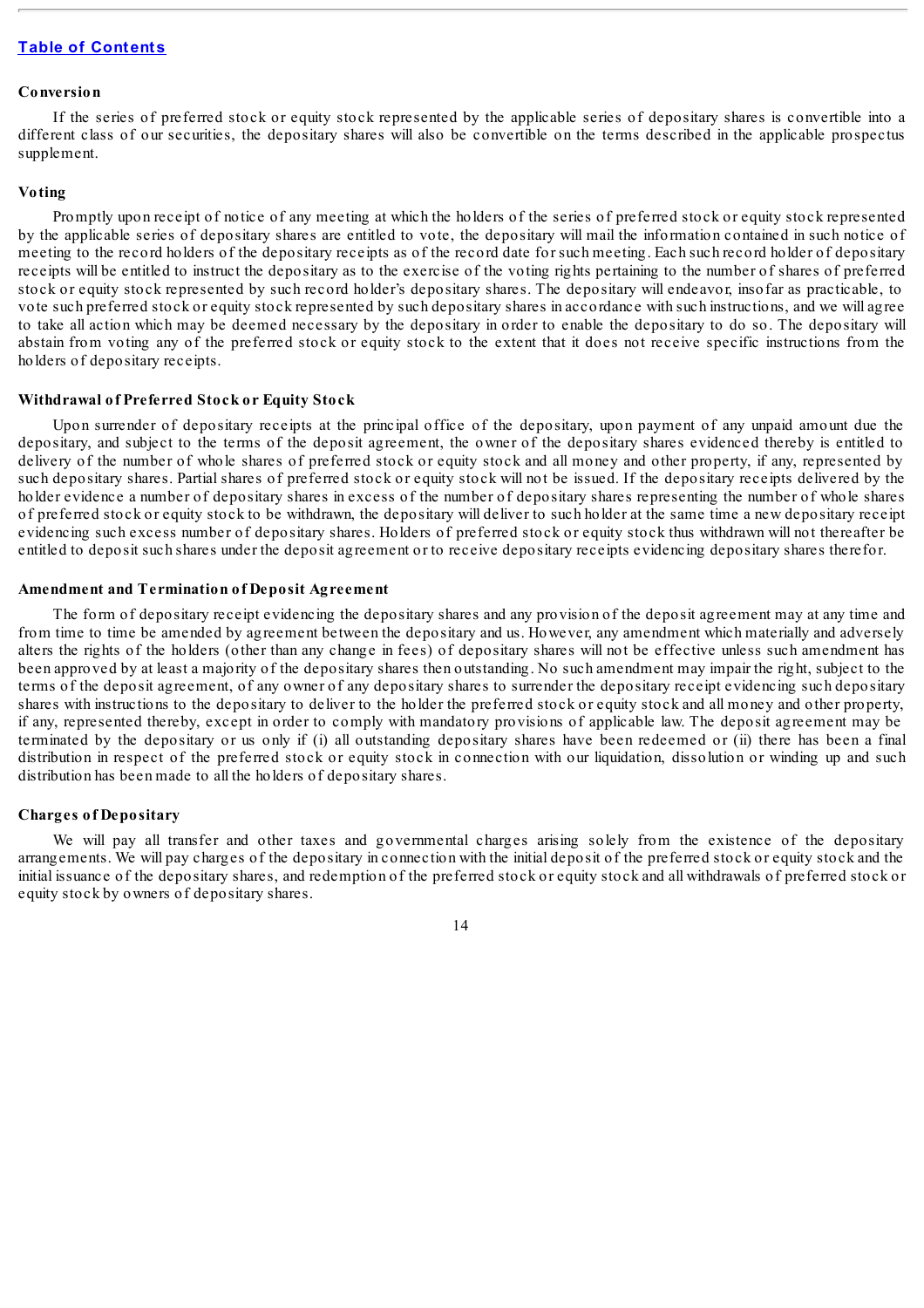Holders of depositary receipts will pay transfer and other taxes and governmental charges and certain other charges as are provided in the deposit agreement to be for their accounts. In certain circumstances, the depositary may refuse to transfer depositary shares, may withhold dividends and distributions and may sell the depositary shares evidenced by such depositary receipts if such charges are not paid.

#### **Miscellaneous**

The depositary will forward to the holders of depositary receipts all reports and communications from us which are delivered to the depositary and which we are required to furnish to the holders of the preferred stock or equity stock. In addition, the depositary will make available for inspection by holders of depositary receipts at the principal office of the depositary, and at such other places as it may from time to time deem advisable, any reports and communications received from us which are received by the depositary as the holder of preferred stock or equity stock.

Neither the depositary nor we assume any obligation or will be subject to any liability under the deposit agreement to holders of depositary receipts other than for its or our gross negligence, willful misconduct or bad faith. Neither the depositary nor we will be liable if the depositary or us is prevented or delayed by law or, in the case of the depositary, any circumstance beyond its control, in performing its or our obligations under the deposit agreement. We and the depositary will not be obligated to prosecute or defend any legal proceeding in respect of any depositary shares or preferred stock or equity stock unless satisfactory indemnity is furnished. We and the depositary may rely on written advice of counsel or accountants, on information provided by holders of depositary receipts or other persons believed in good faith to be competent to give such information and on documents believed to be genuine and to have been signed or presented by the proper party or parties.

Holders of depositary receipts may inspect the depositary's transfer records for the depositary receipts at the depositary's office during normal business hours, provided that such inspection is for a proper purpose.

#### **Registration of Transfer of Receipts**

The depositary will register on its books transfers of depositary receipts upon surrender of the receipt by the holder, properly endorsed or accompanied by appropriate instruments of transfer, subject to certain restrictions and conditions set forth in the deposit agreement. Title to depositary shares represented by a depositary receipt, which is properly endorsed or accompanied by appropriate instruments of transfer, will be transferable by delivery with the same effect as in the case of a negotiable instrument.

#### **Resignation and Removal of Depositary**

The depositary may resign at any time by delivering to us notice of its election to do so, and we may at any time remove the depositary, any such resignation or removal to take effect upon the appointment of a successor depositary and its acceptance of such appointment. Such successor depositary must be appointed within 60 days after delivery of the notice of resignation or removal and must be a bank or trust company having its principal office in the United States of America and having a combined capital and surplus of at least \$150,000,000.

#### **DESCRIPTION OF WARRANTS**

We have no warrants outstanding (other than options issued under our stock option plan). We may issue warrants for the purchase of common stock, preferred stock, equity stock or debt securities. Warrants may be issued independently or together with any other securities offered by any prospectus supplement and may be attached to or separate from such securities. Each series of warrants will be issued under a separate warrant agreement to be entered into between a warrant agent specified in the applicable prospectus supplement and us. The warrant agent will act solely as our agent in connection with the warrants of such series and will not assume any obligation or relationship of agency or trust for or with any holders or beneficial owners of warrants. The terms of the warrants and the applicable warrant agreement will be set forth in the applicable prospectus supplement.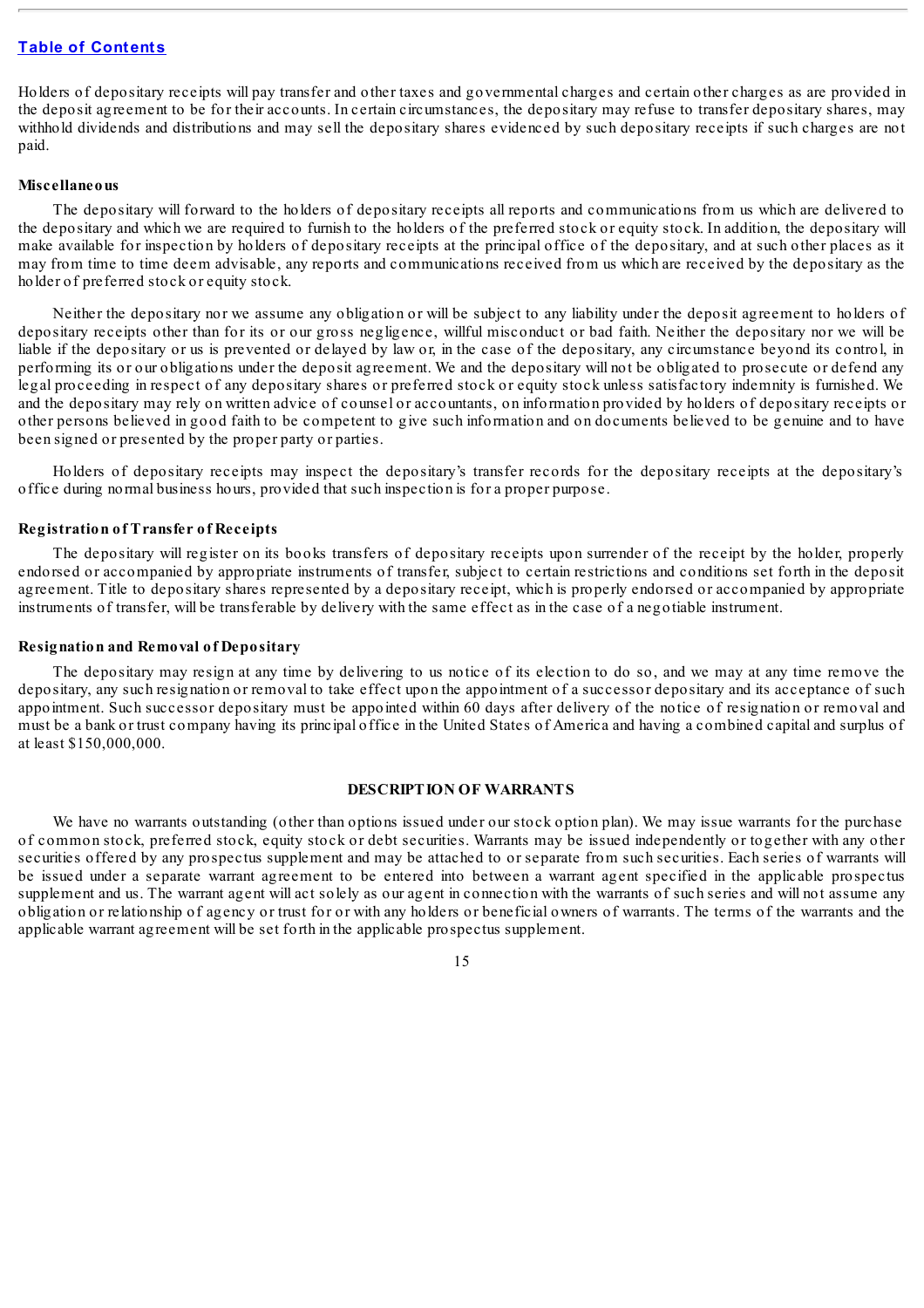The applicable prospectus supplement will describe the terms of the warrants in respect of which this prospectus is being delivered, including, where applicable, the following: (1) the title of such warrants; (2) the aggregate number of such warrants; (3) the price or prices at which such warrants will be issued; (4) the designation, number and terms of the shares of common stock, preferred stock or equity stock purchasable upon exercise of such warrants; (5) the designation and terms of the other securities, if any, with which such warrants are issued and the number of such warrants issued with each such security; (6) the date, if any, on and after which such warrants and the related common stock, preferred stock or equity stock, if any, will be separately transferable; (7) the price at which each share of common stock, preferred stock or equity stock purchasable upon exercise of such warrants may be purchased, and provisions for changes to or adjustments in such price; (8) the date on which the right to exercise such warrants shall commence and the date on which such right shall expire; (9) the minimum or maximum amount of such warrants which may be exercised at any one time; and (10) any other terms of such warrants, including terms, procedures and limitations relating to the exchange and exercise of such warrants.

#### **DESCRIPTION OF DEBT SECURITIES**

Our debt securities, consisting of notes, debentures or other evidences of indebtedness, may be issued from time to time in one or more series pursuant to, in the case of senior debt securities, a senior indenture to be entered into between us and a trustee to be named therein, and in the case of subordinated debt securities, a subordinated indenture to be entered into between us and a trustee to be named therein. The terms of our debt securities will include those set forth in the indentures and those made a part of the indentures by the Trust Indenture Act of 1939, as amended.

Because the following is only a summary of selected provisions of the indentures and the debt securities, it does not contain all information that may be important to you. This summary is not complete and is qualified in its entirety by reference to the base indentures and any supplemental indentures thereto or officer's certificate or resolution of our board of directors related thereto. We urge you to read the indentures because the indentures, not this description, define the rights of the holders of the debt securities. The senior indenture and the subordinated indenture will be substantially in the forms included as exhibits to the registration statement of which this prospectus is a part.

#### **General**

The senior debt securities will constitute unsecured and unsubordinated obligations of ours and will rank pari passu with our other unsecured and unsubordinated obligations. The subordinated debt securities will constitute our unsecured and subordinated obligations and will be junior in right of payment to our Senior Indebtedness (including senior debt securities), as described under the heading "Certain Terms of the Subordinated Debt Securities — Subordination."

The debt securities will be our unsecured obligations. Any secured debt or other secured obligations will be effectively senior to the debt securities to the extent of the value of the assets securing such debt or other obligations.

The applicable prospectus supplement will include any additional or different terms of the debt securities being offered, including the following terms:

- the debt securities' designation;
- the aggregate principal amount of the debt securities;
- the percentage of their principal amount (i.e., price) at which the debt securities will be issued;
- the date or dates on which the debt securities will mature and the right, if any, to extend such date or dates;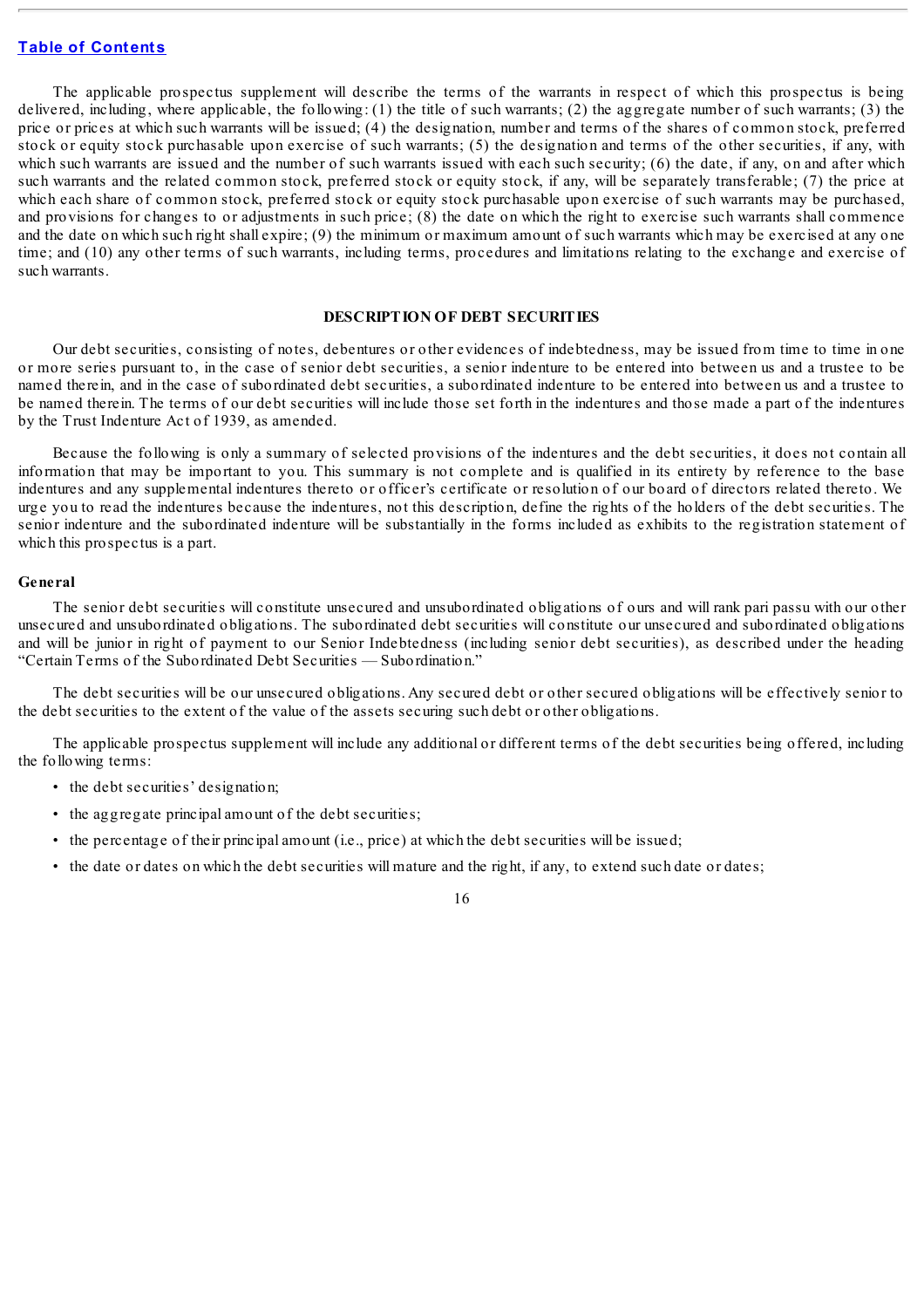- the rate or rates, if any, per year, at which the debt securities will bear interest, or the method of determining such rate or rates;
- the date or dates from which such interest will accrue, the interest payment dates on which such interest will be payable or the manner of determination of such interest payment dates and the record dates for the determination of holders to whom interest is payable on any interest payment date;
- the right, if any, to extend the interest payment periods and the duration of that extension;
- the manner of paying principal and interest and the place or places where principal and interest will be payable;
- provisions for a sinking fund purchase or other analogous fund, if any;
- the period or periods, if any, within which, the price or prices at which, and the terms and conditions upon which the debt securities may be redeemed, in whole or in part, at our option or at your option;
- the form of the debt securities;
- any provisions for payment of additional amounts for taxes and any provision for redemption, if we must pay such additional amounts in respect of any debt security;
- the terms and conditions, if any, upon which we may have to repay the debt securities early at your option;
- the currency, currencies or currency units for which you may purchase the debt securities and the currency, currencies or currency units in which principal and interest, if any, on the debt securities may be payable;
- the terms and conditions upon which conversion or exchange of the debt securities may be effected, if any, including the initial conversion or exchange price or rate and any adjustments thereto and the period or periods when a conversion or exchange may be effected;
- whether and upon what terms the debt securities may be defeased;
- any events of default or covenants in addition to or in lieu of those set forth in the indenture;
- provisions for electronic issuance of debt securities or for debt securities in uncertificated form; and
- any other terms of the debt securities, including any terms which may be required by or advisable under applicable laws or regulations or advisable in connection with the marketing of the debt securities.

We may from time to time, without notice to or the consent of the holders of any series of debt securities, create and issue further debt securities of any such series ranking equally with the debt securities of such series in all respects (or in all respects other than the payment of interest accruing prior to the issue date of such further debt securities or except for the first payment of interest following the issue date of such further debt securities). Such further debt securities may be consolidated and form a single series with the debt securities of such series and have the same terms as to status, redemption or otherwise as the debt securities of such series.

You may present debt securities for exchange and you may present debt securities for transfer in the manner, at the places and subject to the restrictions set forth in the debt securities and the applicable prospectus supplement. We will provide you those services without charge, although you may have to pay any tax or other governmental charge payable in connection with any exchange or transfer, as set forth in the indenture.

Debt securities will bear interest at a fixed rate or a floating rate. Debt securities bearing no interest or interest at a rate that at the time of issuance is below the prevailing market rate (original issue discount securities) may be sold at a discount below their stated principal amount. Special U.S. federal income tax considerations applicable to any such discounted debt securities or to certain debt securities issued at par which are treated as having been issued at a discount for U.S. federal income tax purposes will be described in the applicable prospectus supplement.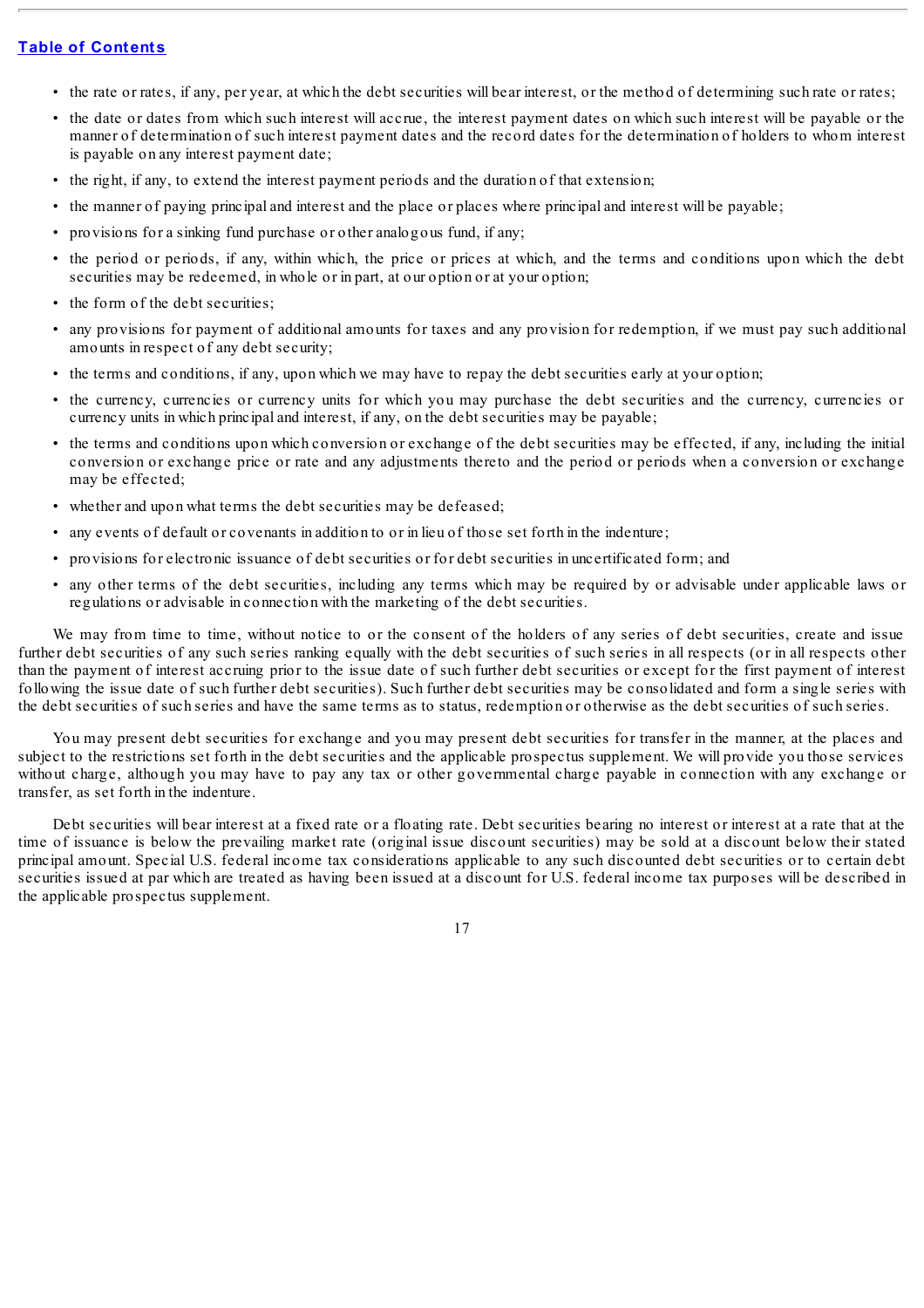We may issue debt securities with the principal amount payable on any principal payment date, or the amount of interest payable on any interest payment date, to be determined by reference to one or more currency exchange rates, securities or baskets of securities, commodity prices or indices. You may receive a payment of principal on any principal payment date, or a payment of interest on any interest payment date, that is greater than or less than the amount of principal or interest otherwise payable on such dates, depending on the value on such dates of the applicable currency, security or basket of securities, commodity or index. Information as to the methods for determining the amount of principal or interest payable on any date, the currencies, securities or baskets of securities, commodities or indices to which the amount payable on such date is linked and certain additional tax considerations will be set forth in the applicable prospectus supplement.

#### **Certain Terms of the Senior Debt Securities**

*Covenants.* Unless otherwise indicated in a prospectus supplement, the senior debt securities will not contain any financial or restrictive covenants, including covenants restricting either us or any of our subsidiaries from incurring, issuing, assuming or guarantying any indebtedness secured by a lien on any of our or our subsidiaries' property or capitalstock, or restricting either us or any of our subsidiaries from entering into sale and leaseback transactions.

*Consolidation, Merger and Sale of Assets.* Unless we indicate otherwise in a prospectus supplement, we may not consolidate with or merge into any other person, in a transaction in which we are not the surviving corporation, or convey, transfer or lease our properties and assets substantially as an entirety to any person, unless:

- the successor entity, if any, is a U.S. corporation, limited liability company, partnership or trust (subject to certain exceptions provided for in the senior indenture);
- the successor entity assumes our obligations on the senior debt securities and under the senior indenture;
- immediately after giving effect to the transaction, no default or event of default shall have occurred and be continuing; and
- certain other conditions are met.

*No Protection in the Event of a Change of Control.* Unless otherwise indicated in a prospectus supplement with respect to a particular series of senior debt securities, the senior debt securities will not contain any provisions which may afford holders of the senior debt securities protection in the event we have a change in control or in the event of a highly leveraged transaction (whether or not such transaction results in a change in control).

*Events of Default*. An event of default for any series of senior debt securities is defined under the senior indenture as being:

- our default in the payment of principal or premium on the senior debt securities of such series when due and payable whether at maturity, upon acceleration, redemption or otherwise, if that default continues for a period of five days (or such other period as may be specified for such series);
- our default in the payment of interest on any senior debt securities of such series when due and payable, if that default continues for a period of 60 days (or such other period as may be specified for such series);
- our default in the performance of or breach of any of our other covenants or agreements in the senior indenture applicable to senior debt securities of such series, other than a covenant breach which is specifically dealt with elsewhere in the senior indenture, and that default or breach continues for a period of 90 days after we receive written notice from the trustee or from the holders of 25% or more in aggregate principal amount of the senior debt securities of allseries affected thereby;
- there occurs any other event of default provided for in such series of senior debt securities;
- a court having jurisdiction enters a decree or order for (1) relief in respect of us in an involuntary case under any applicable bankruptcy, insolvency or other similar law now or hereafter in effect; (2) appointment of a receiver, liquidator, assignee, custodian, trustee, sequestrator or similar official of us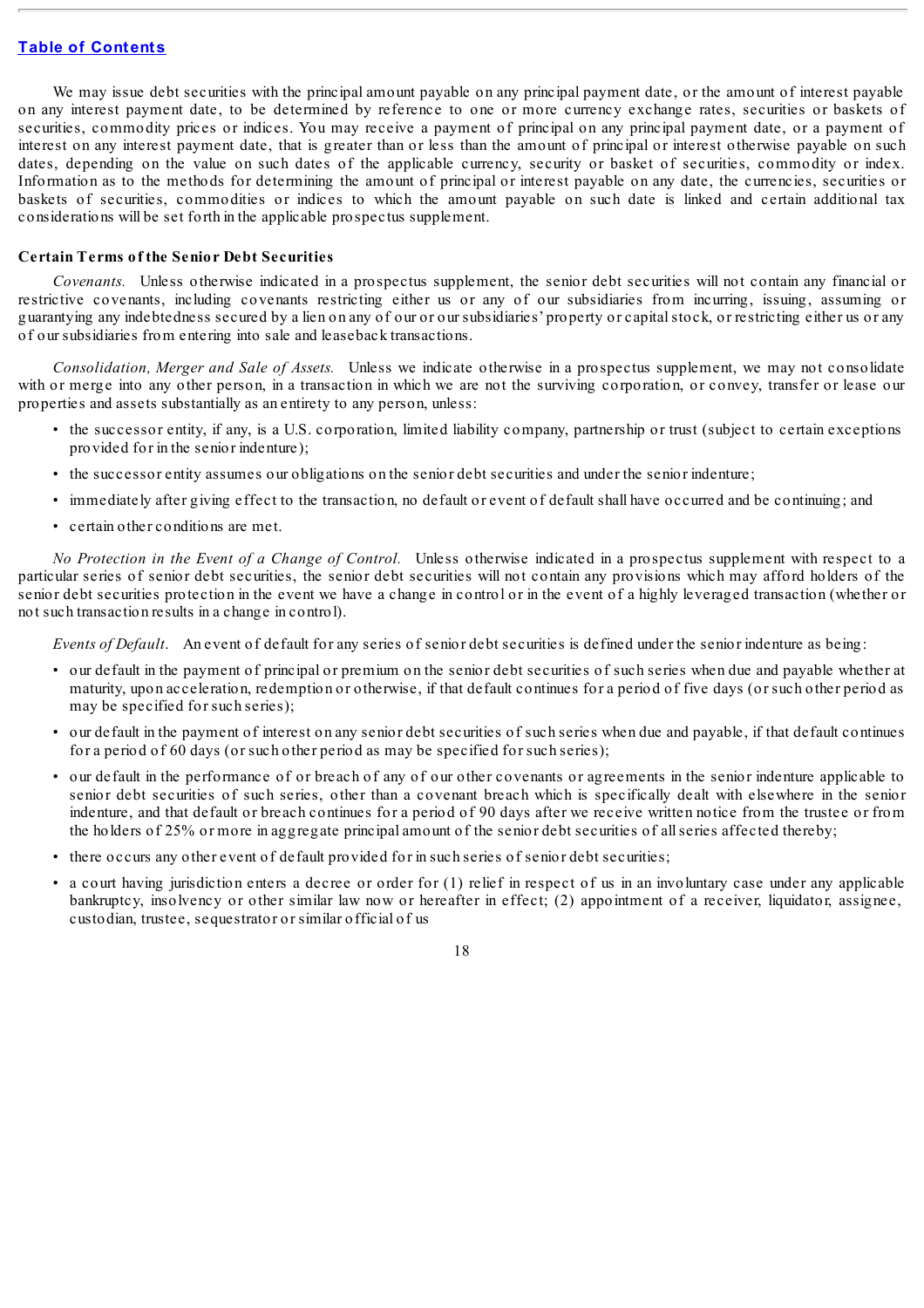or for all or substantially all of our property and assets; or (3) the winding up or liquidation of our affairs and such decree or order shall remain unstayed and in effect for a period of 60 consecutive days; or

• we (1) commence a voluntary case under any applicable bankruptcy, insolvency or other similar law now or hereafter in effect, or consent to the entry of an order for relief in an involuntary case under any such law; (2) consent to the appointment of or taking possession by a receiver, liquidator, assignee, custodian, trustee, sequestrator or similar official of ours for all or substantially all of our property and assets; or (3) effect any general assignment for the benefit of creditors.

The default by us under any other debt, including any other series of debt securities, is not a default under the senior indenture.

If an event of default other than an event of default specified in the last two bullet points above occurs with respect to a series of senior debt securities and is continuing under the senior indenture, then, and in each and every such case, either the trustee or the holders of not less than 25% in aggregate principal amount of such series then outstanding under the senior indenture (each such series voting as a separate class) by written notice to us and to the trustee, if such notice is given by the holders, may, and the trustee at the request of such holders shall, declare the principal amount of and accrued interest, if any, on such senior debt securities to be immediately due and payable.

If an event of default specified in the last two bullet points above occurs with respect to us and is continuing, the entire principal amount of, and accrued interest, if any, on each series of senior debt securities then outstanding shall become immediately due and payable.

Upon a declaration of acceleration, the principal amount of and accrued interest, if any, on such senior debt securities shall be immediately due and payable. Unless otherwise specified in the prospectus supplement relating to a series of senior debt securities originally issued at a discount, the amount due upon acceleration shall include only the original issue price of the senior debt securities, the amount of original issue discount accrued to the date of acceleration and accrued interest, if any.

Upon certain conditions, declarations of acceleration may be rescinded and annulled and past defaults may be waived by the holders of a majority in aggregate principal amount of all the senior debt securities of such series affected by the default, each series voting as a separate class (or, of all the senior debt securities, as the case may be, voting as a single class). Furthermore, subject to various provisions in the senior indenture, the holders of at least a majority in aggregate principal amount of a series of senior debt securities, by notice to the trustee, may waive an existing default or event of default with respect to such senior debt securities and its consequences, except a default in the payment of principal of or interest on such senior debt securities or in respect of a covenant or provision of the senior indenture which cannot be modified or amended without the consent of the holders of each such senior debt security. Upon any such waiver, such default shall cease to exist, and any event of default with respect to such senior debt securities shall be deemed to have been cured, for every purpose of the senior indenture; but no such waiver shall extend to any subsequent or other default or event of default or impair any right consequent thereto. For information as to the waiver of defaults, see "— Modification and Waiver."

The holders of at least a majority in aggregate principal amount of a series of senior debt securities may direct the time, method and place of conducting any proceeding for any remedy available to the trustee or exercising any trust or power conferred on the trustee with respect to such senior debt securities. However, the trustee may refuse to follow any direction that conflicts with law or the senior indenture, that may involve the trustee in personal liability, or that the trustee determines in good faith may be unduly prejudicial to the rights of holders of such series of senior debt securities not joining in the giving of such direction and may take any other action it deems proper that is not inconsistent with any such direction received from holders of such series of senior debt securities. A holder may not pursue any remedy with respect to the senior indenture or any series of senior debt securities unless:

• the holder gives the trustee written notice of a continuing event of default;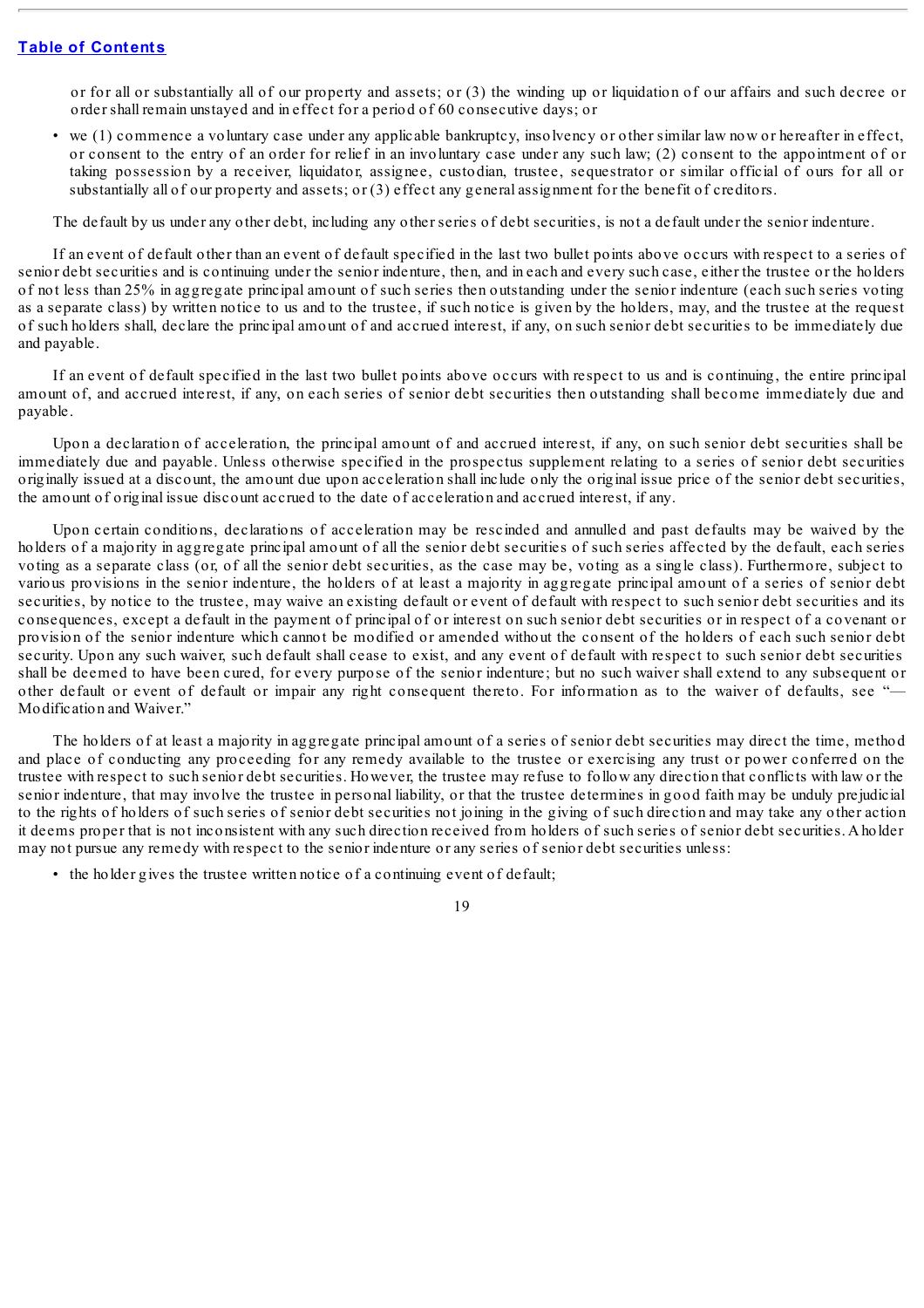- the holders of at least 25% in aggregate principal amount of such series of senior debt securities make a written request to the trustee to pursue the remedy in respect of such event of default;
- the requesting holder or holders offer the trustee indemnity satisfactory to the trustee against any costs, liability or expense;
- the trustee does not comply with the request within 60 days after receipt of the request and the offer of indemnity; and
- during such 60-day period, the holders of a majority in aggregate principal amount of such series of senior debt securities do not give the trustee a direction that is inconsistent with the request.

These limitations, however, do not apply to the right of any holder of a senior debt security to receive payment of the principal of or interest, if any, on such senior debt security, or to bring suit for the enforcement of any such payment, on or after the due date for the senior debt securities, which right shall not be impaired or affected without the consent of the holder.

The senior indenture requires certain of our officers to certify, on or before a fixed date in each year in which any senior debt security is outstanding, as to their knowledge of our compliance with all conditions and covenants under the senior indenture.

*Discharge and Defeasance.* The senior indenture provides that, unless the terms of any series of senior debt securities provides otherwise, we may discharge our obligations with respect to a series of senior debt securities and the senior indenture with respect to such series of senior debt securities if:

- we pay or cause to be paid, as and when due and payable, the principal of and any interest on all senior debt securities of such series outstanding under the senior indenture;
- all senior debt securities of such series previously authenticated and delivered with certain exceptions, have been delivered to the trustee for cancellation and we have paid allsums payable by us under the senior indenture; or
- the senior debt securities of such series mature within one year or all of them are to be called for redemption within one year under arrangements satisfactory to the trustee for giving the notice of redemption, and we irrevocably deposit in trust with the trustee, as trust funds solely for the benefit of the holders of the senior debt securities of such series, for that purpose, the entire amount in cash or, in the case of any series of senior debt securities payments on which may only be made in U.S. dollars, U.S. government obligations (maturing as to principal and interest in such amounts and at such times as will insure the availability of sufficient cash), after payment of all federal, state and local taxes or other charges and assessments in respect thereof payable by the trustee, to pay principal of and interest on the senior debt securities of such series to maturity or redemption, as the case may be, and to pay all other sums payable by us under the senior indenture.

With respect to the first and second bullet points, only our obligations to compensate and indemnify the trustee and our right to recover unclaimed money held by the trustee under the senior indenture shallsurvive. With respect to the third bullet point, certain rights and obligations under the senior indenture (such as our obligation to maintain an office or agency in respect of such senior debt securities, to have moneys held for payment in trust, to register the transfer or exchange of such senior debt securities, to deliver such senior debt securities for replacement or to be canceled, to compensate and indemnify the trustee and to appoint a successor trustee, and our right to recover unclaimed money held by the trustee) shall survive until such senior debt securities are no longer outstanding. Thereafter, only our obligations to compensate and indemnify the trustee and our right to recover unclaimed money held by the trustee shall survive.

Unless the terms of any series of senior debt securities provide otherwise, on the 121st day after the date of deposit of the trust funds with the trustee, we will be deemed to have paid and will be discharged from any and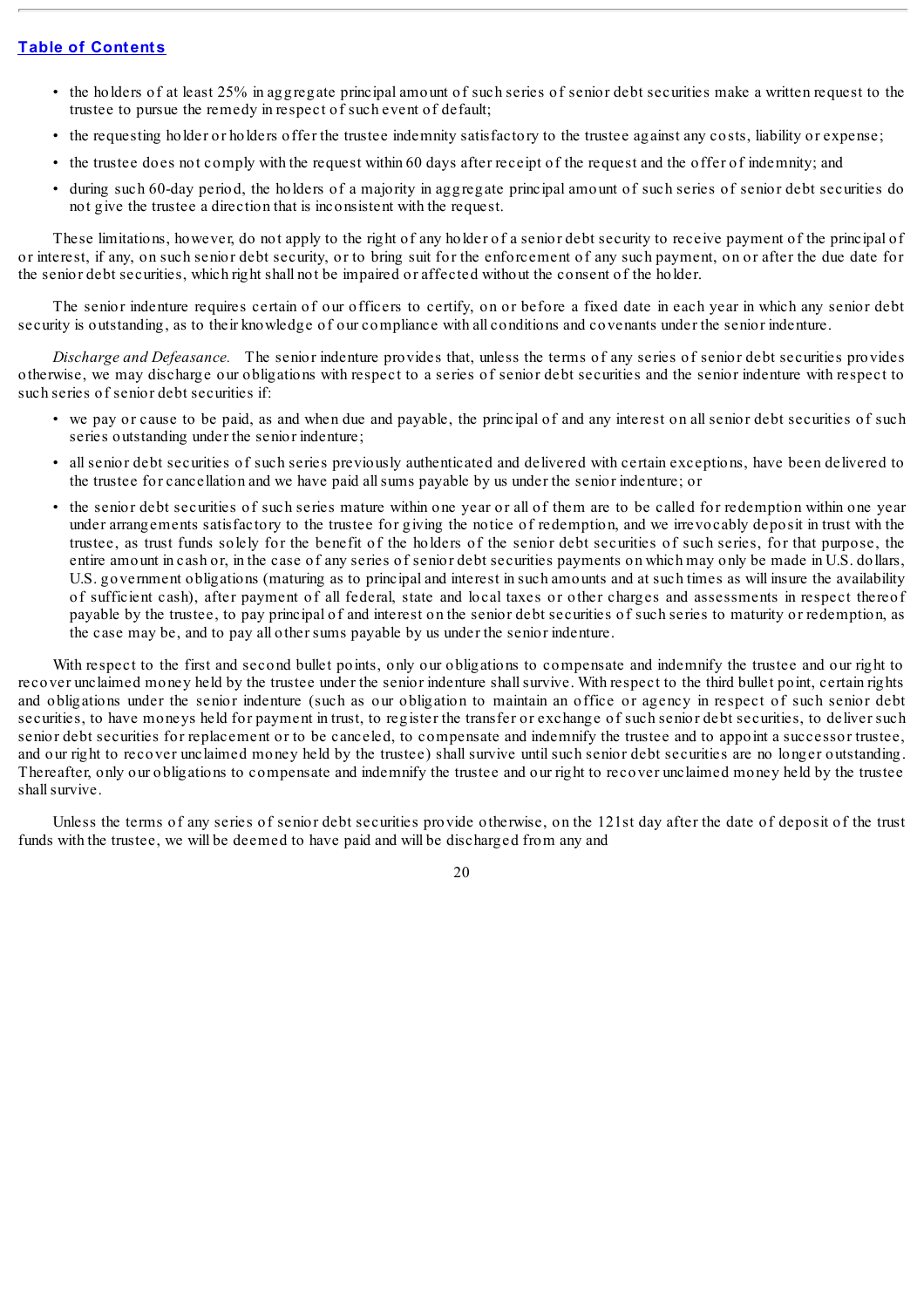all obligations in respect of the series of senior debt securities provided for in the funds, and the provisions of the senior indenture will no longer be in effect with respect to such senior debt securities ("legal defeasance"); provided that the following conditions shall have been satisfied:

- we have irrevocably deposited in trust with the trustee as trust funds solely for the benefit of the holders of the senior debt securities of such series, for payment of the principal of and interest on the senior debt securities of such series, cash in an amount or, in the case of any series of senior debt securities payments on which can only be made in U.S. dollars, U.S. government obligations (maturing as to principal and interest at such times and in such amounts as will insure the availability of cash) or a combination thereof sufficient (in the opinion of a nationally recognized firm of independent public accountants expressed in a written certification thereof delivered to the trustee), after payment of all federal, state and local taxes or other charges and assessments in respect thereof payable by the trustee, to pay and discharge the principal of and accrued interest on the senior debt securities of such series to maturity or earlier redemption, as the case may be, and any mandatory sinking fund payments on the day on which such payments are due and payable in accordance with the terms of the senior indenture and the senior debt securities of such series;
- such deposit will not result in a breach or violation of, or constitute a default under, the senior indenture or any other material agreement or instrument to which we are a party or by which we are bound;
- no default or event of default with respect to the senior debt securities of such series shall have occurred and be continuing on the date of such deposit;
- we shall have delivered to the trustee either an officer's certificate and an opinion of counsel that the holders of the senior debt securities of such series will not recognize income, gain or loss for federal income tax purposes as a result of our exercising our option under this provision of the senior indenture and will be subject to federal income tax on the same amount and in the same manner and at the same times as would have been the case if such deposit and defeasance had not occurred or a ruling by the Internal Revenue Service to the same effect; and
- we have delivered to the trustee an officer's certificate and an opinion of counsel, in each case stating that all conditions precedent provided for in the senior indenture relating to the contemplated defeasance of the senior debt securities of such series have been complied with.

Subsequent to the legal defeasance above, certain rights and obligations under the senior indenture (such as our obligation to maintain an office or agency in respect of such senior debt securities, to have moneys held for payment in trust, to register the exchange of such senior debt securities, to deliver such senior debt securities for replacement or to be canceled, to compensate and indemnify the trustee and to appoint a successor trustee, and our right to recover unclaimed money held by the trustee) shall survive until such senior debt securities are no longer outstanding. After such senior debt securities are no longer outstanding, only our obligations to compensate and indemnify the trustee and our right to recover unclaimed money held by the trustee shallsurvive.

*Modification and Waiver.* We and the trustee may amend or supplement the senior indenture or the senior debt securities without the consent of any holder:

- to convey, mortgage or pledge any assets as security for the senior debt securities of one or more series;
- to evidence the succession of another corporation to us, and the assumption by such successor corporation of our covenants, agreements and obligations under the senior indenture;
- to cure any ambiguity, defect or inconsistency in the senior indenture or in any supplemental indenture or to conform the senior indenture or the senior debt securities to the description of senior debt securities of such series set forth in this prospectus or a prospectus supplement;
- to evidence and provide for the acceptance of appointment hereunder by a successor trustee, or to make such changes as shall be necessary to provide for or facilitate the administration of the trusts in the senior indenture by more than one trustee;
- to provide for or add guarantors with respect to the senior debt securities of any series;

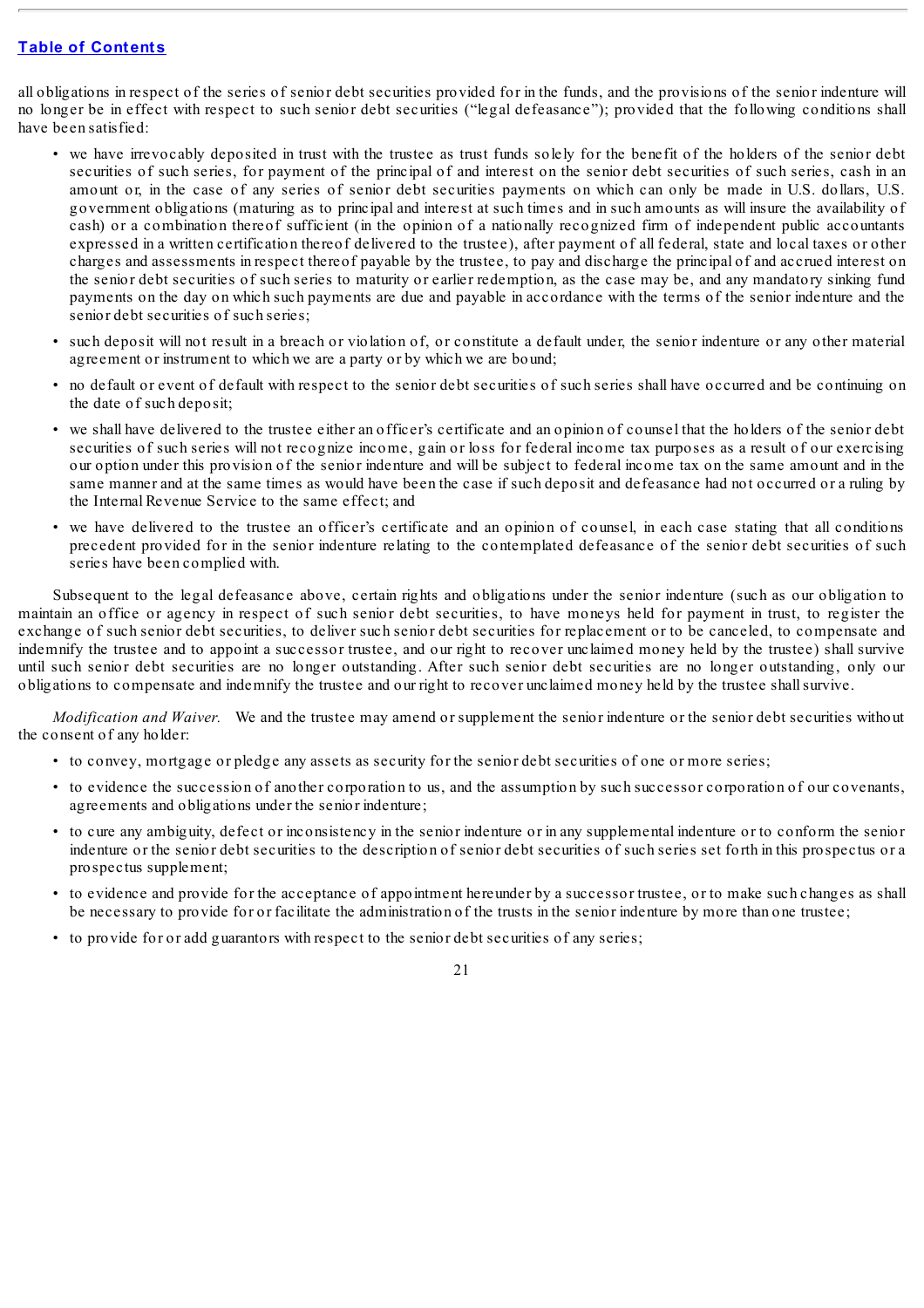- to establish the form or forms or terms of the senior debt securities as permitted by the senior indenture;
- to add to, delete from or revise the conditions, limitations and restrictions on the authorized amount, terms, purposes of issue, authentication and delivery of any series of senior debt securities;
- to add to our covenants such new covenants, restrictions, conditions or provisions for the protection of the holders, and to make the occurrence, or the occurrence and continuance, of a default in any such additional covenants, restrictions, conditions or provisions an event of default;
- to make any change to the senior debt securities of any series so long as no senior debt securities of such series are outstanding; or
- to make any change that does not adversely affect the rights of any holder in any material respect.

Other amendments and modifications of the senior indenture or the senior debt securities issued may be made, and our compliance with any provision of the senior indenture with respect to any series of senior debt securities may be waived, with the consent of the holders of not less than a majority of the aggregate principal amount of the outstanding senior debt securities of all series affected by the amendment or modification (voting as one class); provided, however, that each affected holder must consent to any modification, amendment or waiver that:

- extends the stated maturity of the principal of, or any installment of interest on, any senior debt securities of such series;
- reduces the principal amount of, or premium, if any, or interest on, any senior debt securities of such series;
- changes the currency of payment of principal of, or premium, if any, or interest on, any senior debt securities of such series;
- changes the provisions for calculating the optional redemption price, including the definitions relating thereto;
- changes the provisions relating to the waiver of past defaults or changes or impairs the right of holders to receive payment or to institute suit for the enforcement of any payment of any senior debt securities of such series on or after the due date therefor;
- reduces the above-stated percentage of outstanding senior debt securities of such series the consent of whose holders is necessary to modify or amend or to waive certain provisions of or defaults under the senior indenture;
- waives a default in the payment of principal of or interest on the senior debt securities;
- adversely affects the rights of such holder under any mandatory redemption or repurchase provision or any right of redemption or repurchase at the option of such holder; or
- modifies any of the provisions of this paragraph, except to increase any required percentage or to provide that certain other provisions cannot be modified or waived without the consent of the holder of each senior debt security of such series affected by the modification.

It shall not be necessary for the consent of the holders under this section of the senior indenture to approve the particular form of any proposed amendment, supplement or waiver, but it shall be sufficient if such consent approves the substance thereof. After an amendment, supplement or waiver under this section of the senior indenture becomes effective, the trustee must give to the holders affected thereby certain notice briefly describing the amendment, supplement or waiver. We will mail supplemental indentures to holders upon request. Any failure by the trustee to give such notice, or any defect therein, shall not, however, in any way impair or affect the validity of any such supplemental indenture or waiver.

*No Personal Liability of Incorporators, Stockholders, Of icers, Directors.* The senior indenture provides that no recourse shall be had under or upon any obligation, covenant or agreement of ours in the senior indenture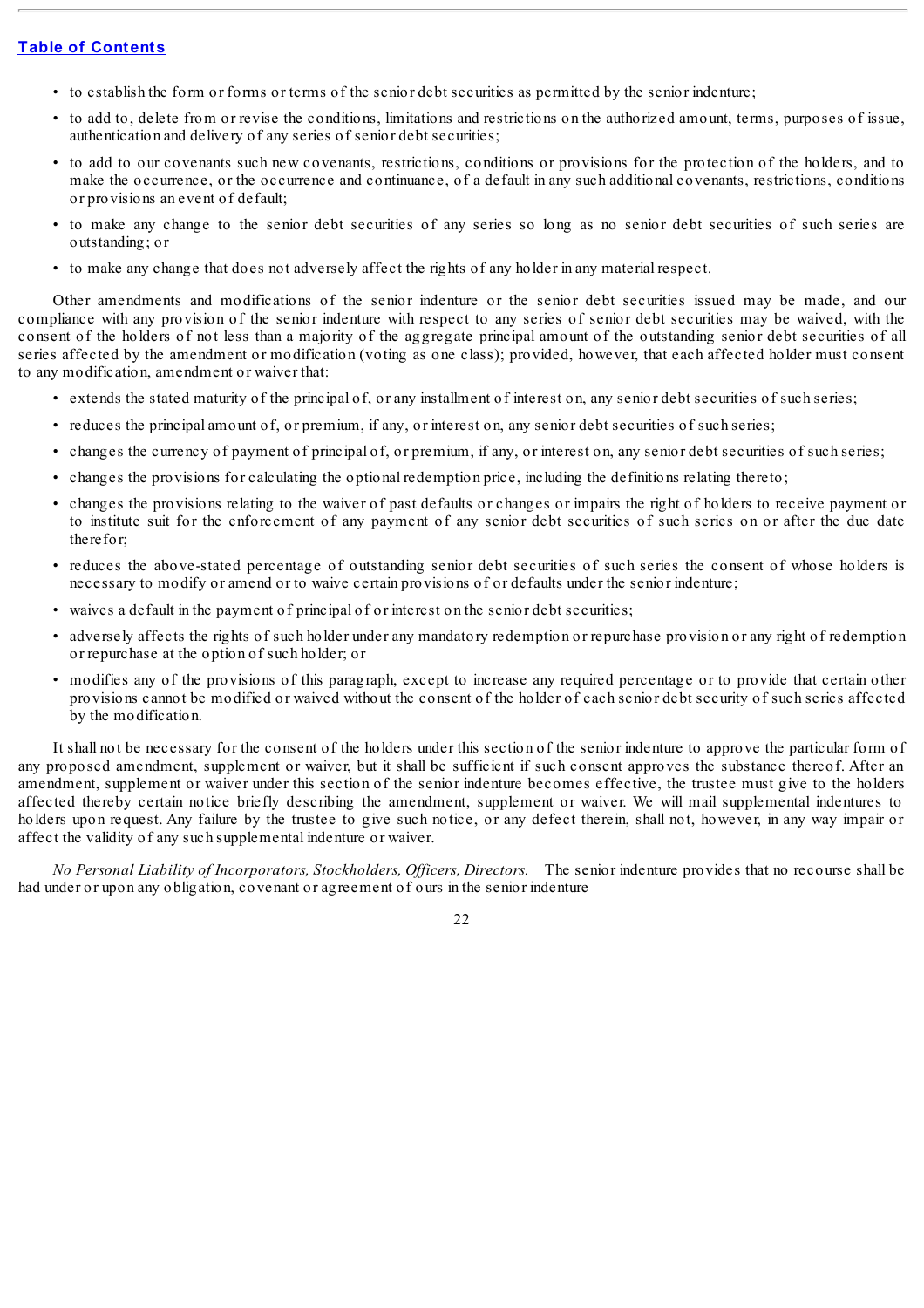or any supplemental indenture, or in any of the senior debt securities or because of the creation of any indebtedness represented thereby, against any incorporator, stockholder, officer or director, past, present or future, of ours or of any predecessor or successor corporation thereof under any law, statute or constitutional provision or by the enforcement of any assessment or by any legal or equitable proceeding or otherwise. Each holder, by accepting the senior debt securities, waives and releases allsuch liability.

*Concerning the Trustee.* The senior indenture provides that, except during the continuance of a default, the trustee will not be liable, except for the performance of such duties as are specifically set forth in the senior indenture. If an event of default has occurred and is continuing, the trustee will exercise such rights and powers vested in it under the senior indenture and will use the same degree of care and skill in its exercise as a prudent person would exercise under the circumstances in the conduct of such person's own affairs.

We may have normal banking relationships with the trustee under the senior indenture in the ordinary course of business.

*Unclaimed Funds.* All funds deposited with the trustee or any paying agent for the payment of principal, interest, premium or additional amounts in respect of the senior debt securities that remain unclaimed for two years after the maturity date of such senior debt securities will be repaid to us. Thereafter, any right of any noteholder to such funds shall be enforceable only against us, and the trustee and paying agents will have no liability therefor.

*Governing Law.* The senior indenture and the debt securities will be governed by, and construed in accordance with, the internal laws of the State of New York.

# **Certain Terms of the Subordinated Debt Securities**

Other than the terms of the subordinated indenture and subordinated debt securities relating to subordination, or otherwise as described in the prospectus supplement relating to a particular series of subordinated debt securities, the terms of the subordinated indenture and subordinated debt securities are identical in all material respects to the terms of the senior indenture and senior debt securities. Additional or different subordination terms may be specified in the prospectus supplement applicable to a particular series.

*Subordination.* The indebtedness evidenced by the subordinated debt securities is subordinate to the prior payment in full of all our Senior Indebtedness, as defined in the subordinated indenture. During the continuance beyond any applicable grace period of any default in the payment of principal, premium, interest or any other payment due on any of our Senior Indebtedness, we may not make any payment of principal of, or premium, if any, or interest on the subordinated debt securities. In addition, upon any payment or distribution of our assets upon any dissolution, winding up, liquidation or reorganization, the payment of the principal of, or premium, if any, and interest on the subordinated debt securities will be subordinated to the extent provided in the subordinated indenture in right of payment to the prior payment in full of all our Senior Indebtedness. Because of this subordination, if we dissolve or otherwise liquidate, holders of our subordinated debt securities may receive less, ratably, than holders of our Senior Indebtedness. The subordination provisions do not prevent the occurrence of an event of default under the subordinated indenture.

The term "Senior Indebtedness" of a person means with respect to such person the principal of, premium, if any, interest on, and any other payment due pursuant to any of the following, whether outstanding on the date of the subordinated indenture or incurred by that person in the future:

- all of the indebtedness of that person for money borrowed;
- all of the indebtedness of that person evidenced by notes, debentures, bonds or other securities sold by that person for money;
- all of the lease obligations which are capitalized on the books of that person in accordance with generally accepted accounting principles;

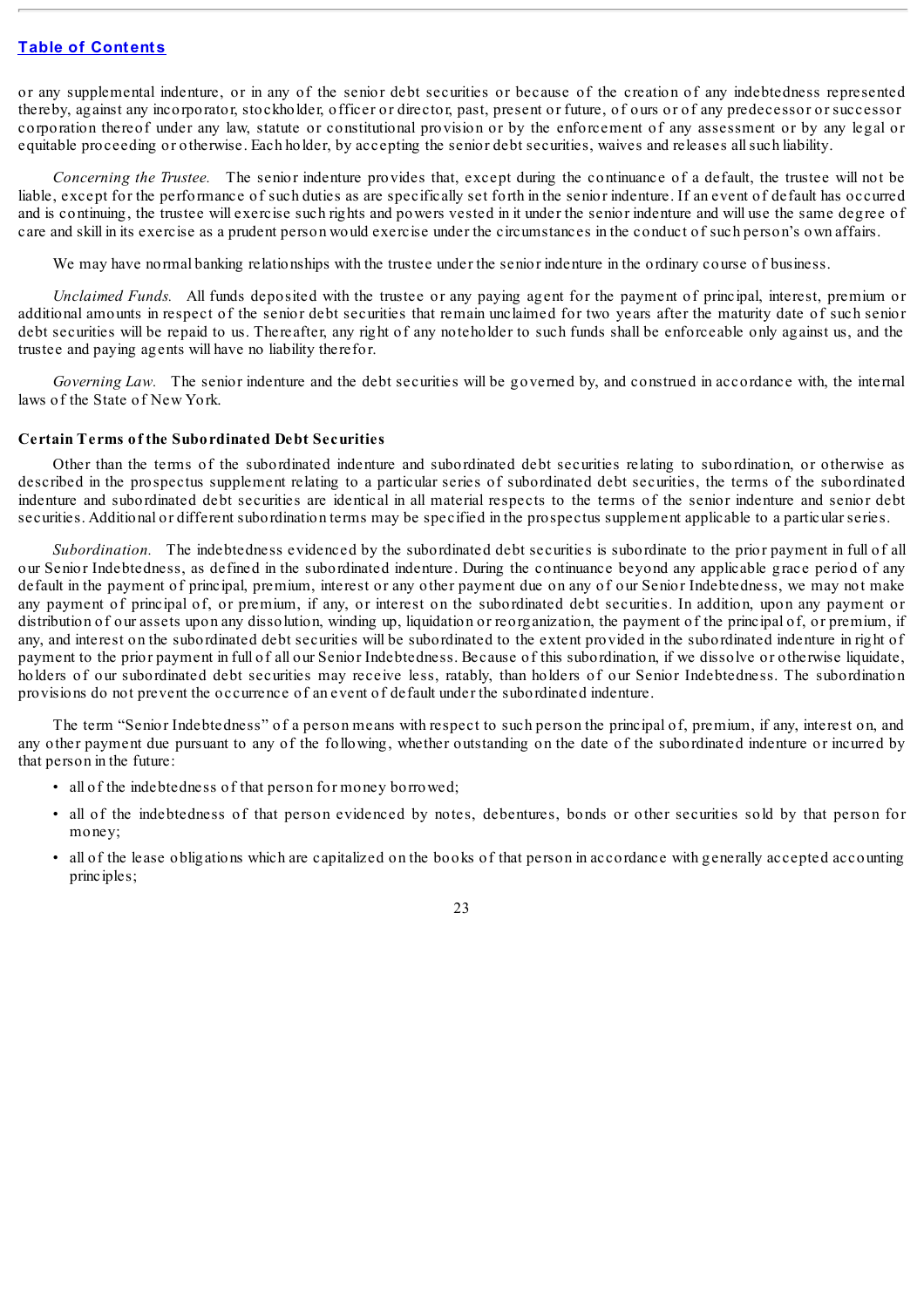- all indebtedness of others of the kinds described in the first two bullet points above and all lease obligations of others of the kind described in the third bullet point above that the person, in any manner, assumes or guarantees or that the person in effect guarantees through an agreement to purchase, whether that agreement is contingent or otherwise; and
- all renewals, extensions or refundings of indebtedness of the kinds described in the first, second or fourth bullet point above and all renewals or extensions of leases of the kinds described in the third or fourth bullet point above;

unless, in the case of any particular indebtedness, lease, renewal, extension or refunding, the instrument or lease creating or evidencing it or the assumption or guarantee relating to it expressly provides that such indebtedness, lease, renewal, extension or refunding is not superior in right of payment to the subordinated debt securities. Our senior debt securities constitute Senior Indebtedness for purposes of the subordinated debt indenture.

### **DESCRIPTION OF UNITS**

We may offer units, which may represent an interest in one or more debt securities, warrants, shares of common stock, shares of preferred stock, shares of equity stock, or depositary shares described in this prospectus. For any particular units we offer, the applicable prospectus supplement will describe the particular securities comprising each unit; the terms on which those securities will be separable, if any; whether the holder will pledge property to secure the performance of any obligations the holder may have under the unit; and any other specific terms of the units. We may issue the units under unit agreements between us and one or more unit agents.

#### **BOOK-ENTRY SECURITIES**

The securities offered by means of this prospectus and any related prospectus supplement may be issued in whole or in part in book-entry form, meaning that beneficial owners of the securities may not receive certificates representing their ownership interests in the securities, except in the event the book-entry system for the securities is discontinued. Securities issued in book-entry form will be evidenced by one or more global securities that will be deposited with, or on behalf of, a depository identified in the applicable prospectus supplement relating to the securities. Unless and until it is exchanged in whole or in part for the individual securities represented thereby, a global security may not be transferred except as a whole by the depository for the global security to a nominee of such depository or by a nominee of such depository to such depository or another nominee of such depository or by the depository or any nominee of such depository to a successor depository or a nominee of such successor. Global securities may be issued in either registered or bearer form and in either temporary or permanent form. The specific terms of the depository arrangement with respect to a class or series of securities that differ from the terms described here will be described in the applicable prospectus supplement.

#### **SELLING SECURITYHOLDERS**

Information about any selling securityholders may be added to this prospectus pursuant to a prospectus supplement.

### **MATERIAL U.S. FEDERAL INCOME TAX CONSIDERATIONS**

The following discussion describes the material U.S. federal income tax considerations relating to the taxation of PS Business Parks as a REIT and the acquisition, ownership and disposition of our common stock. If we offer securities other than common stock, information about any additional income tax consequences to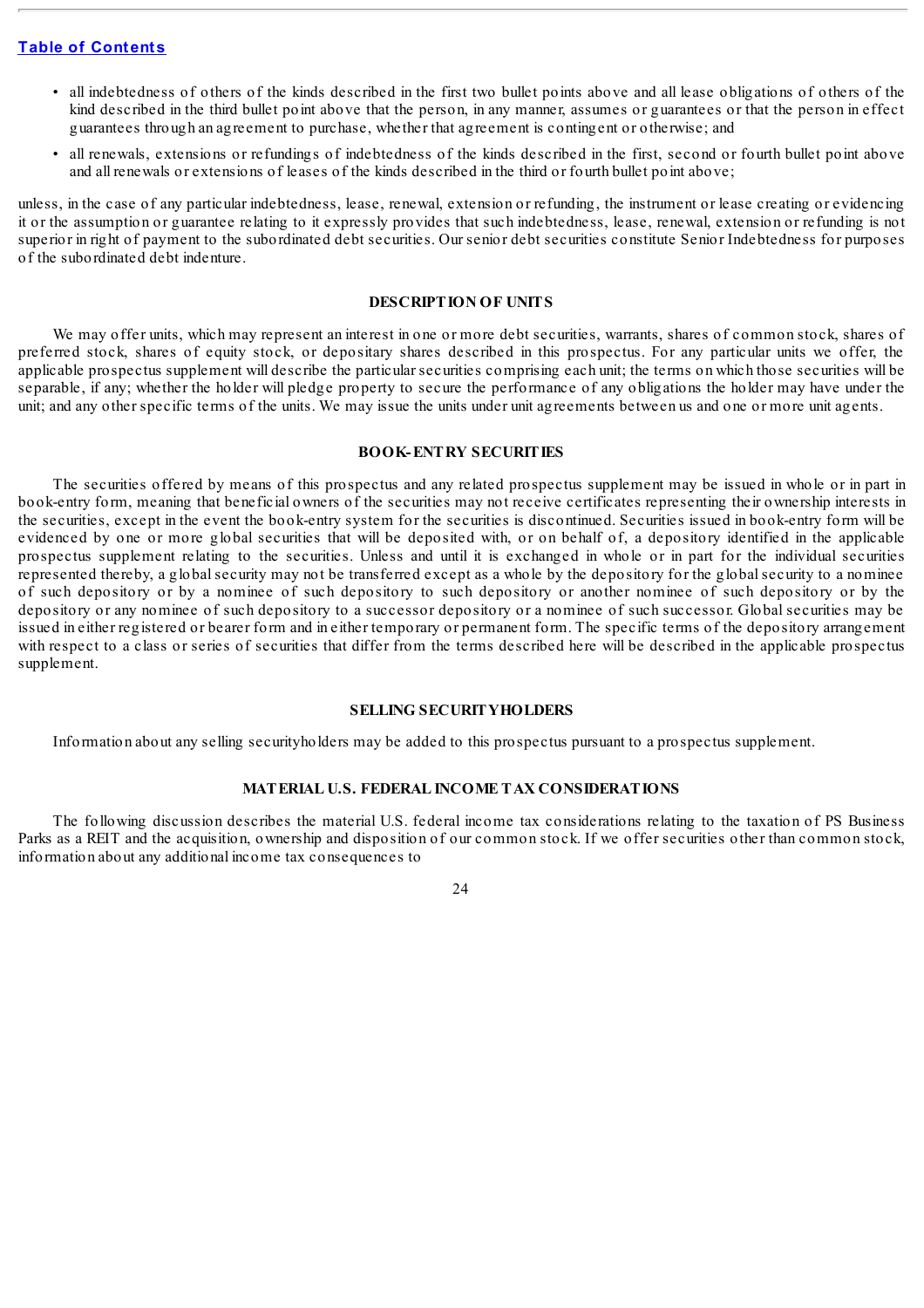holders of those securities will be included in the documents pursuant to which those securities are offered. For purposes of the following discussion, references to "our company," "we" and "us" mean PS Business Parks, Inc. and not its subsidiaries or affiliates, "operating partnership" refers to P.S. Business Parks, L.P., "AOPP" refers to American Office Park Properties, Inc. and "merger" refers to the merger of our company with AOPP.

Because this is a summary that is intended to address only the U.S. federal income tax considerations relating to the ownership and disposition of our common stock, it may not contain all the information that may be important in your specific circumstances. As you review this discussion, you should keep in mind that:

1. The tax considerations to you may vary depending on your particular tax situation;

2. Special rules that are not discussed below may apply to you if you are subject to special tax treatment under the Internal Revenue Code, or the Code, including:

- broker-dealers;
- financial institutions;
- holders who receive our common stock through the exercise of employee stock options or otherwise as compensation;
- insurance companies;
- non-U.S. shareholders (as defined below), except to the extent discussed below in "U.S. Taxation of Non-U.S. Shareholders";
- persons holding 10% or more (by vote or value) of our outstanding common stock, except to the extent discussed below;
- persons holding our common stock as part of a "straddle," "hedge," "conversion transaction," "synthetic security" or other integrated investment;
- persons holding our common stock on behalf of other persons as nominees; persons holding our common stock through a partnership or similar pass-through entity;
- persons subject to the alternative minimum tax provisions of the Internal Revenue Code;
- REITs;
- regulated investment companies, or RICs;
- subchapter S corporations;
- foreign (non-U.S.) governments;
- tax-exempt organizations, except to the extent discussed below in "Taxation of Tax-Exempt Shareholders";
- trusts and estates; or
- U.S. expatriates.

3. This summary addresses neither U.S. federal taxes other than income tax nor state, local or non-U.S. tax considerations;

4. This summary deals only with PS Business Parks common shareholders that hold common stock as "capital assets," within the meaning of Section 1221 of the Code; and

5. This discussion is not intended to be, and should not be construed as, tax advice.

You are urged both to review the following discussion and to consult with your tax advisor to determine the effect of acquiring, owning and disposing of our common stock in your individual tax situation, including any state, local or non-U.S. tax consequences.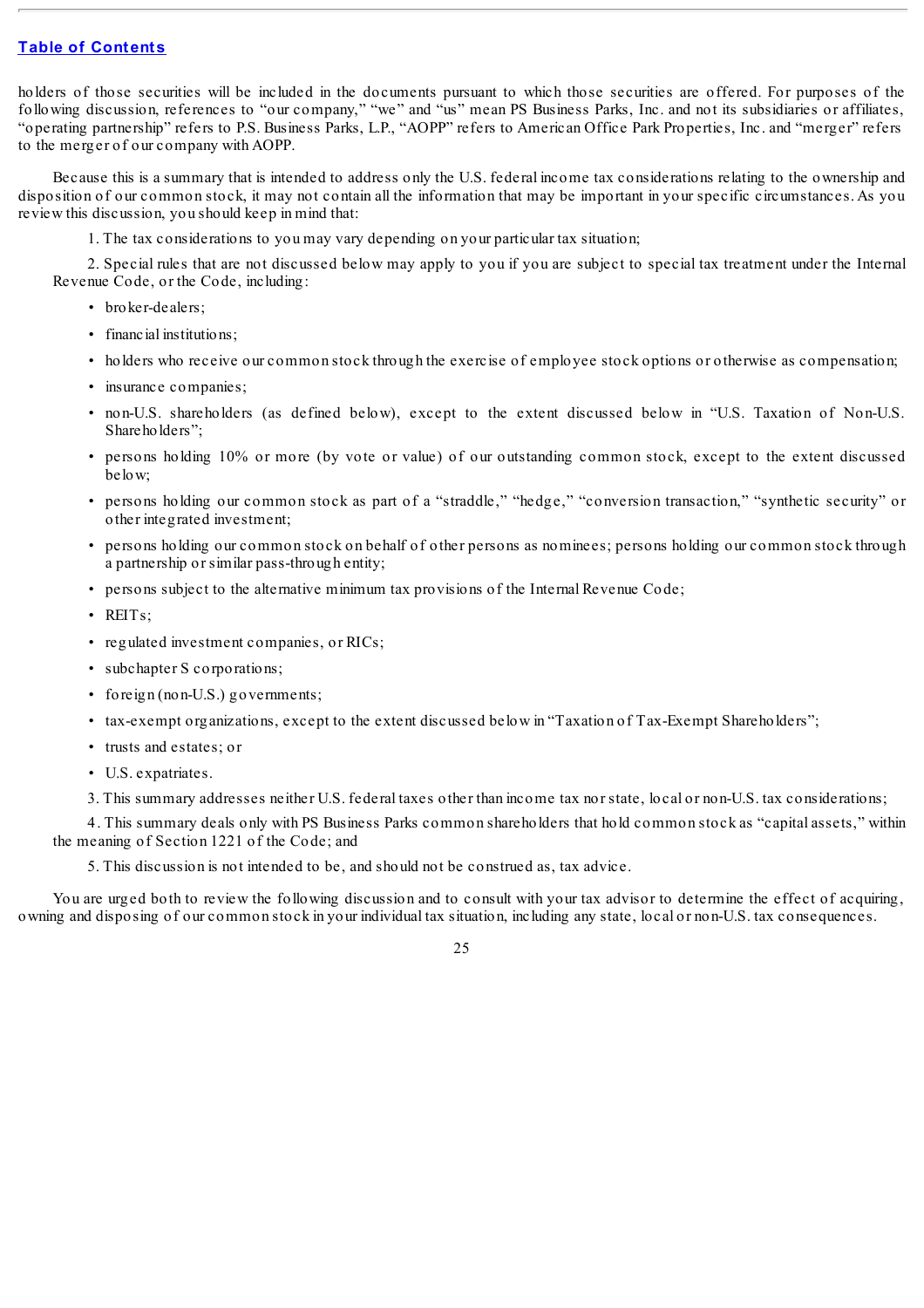The information in this section is based on the Code, current, temporary and proposed regulations promulgated by the U.S. Treasury Department, the legislative history of the Code, current administrative interpretations and practices of the Internal Revenue Service, or the IRS, and court decisions. The reference to IRS interpretations and practices includes IRS practices and policies as endorsed in private letter rulings, which are not binding on the IRS except with respect to the taxpayer that receives the ruling. In each case, these sources are relied upon as they exist on the date of this registration statement. Future legislation, regulations, administrative interpretations and court decisions could change current law or adversely affect existing interpretations of current law. Any change could apply retroactively. We have not requested and do not plan to request any rulings from the IRS concerning the tax treatment of our company or the operating partnership. Accordingly, even if there is no change in the applicable law, no assurance can be provided that the statements made in the following discussion, which do not bind the IRS or the courts, will not be challenged by the IRS or will be sustained by a court if so challenged.

#### **Taxation of PS Business Parks as a REIT**

*General*. Our company has elected to be taxed as a REIT under the Code. A REIT generally is not subject to federal income tax on the net income that it distributes to shareholders if it meets the applicable REIT distribution requirements and other requirements for REIT qualification under the Code. We believe that we have been and that we are organized and have operated, and we intend to continue to operate, in a manner to qualify as a REIT.

We have received an opinion of the law firm of Hogan Lovells US LLP, or Hogan Lovells, that, as of the date of this Registration Statement:

(1) We have been organized and have operated in conformity with the requirements for qualification and taxation as a REIT under the Code for the taxable year ended December 31, 2011, and that our current organization and method of operation will enable us to continue to meet the requirements for qualification and taxation as a REIT for our taxable year 2012 and thereafter; and

(2) The statements under the heading "Material U.S. Federal Income Tax Considerations," to the extent they describe matters of U.S. federal income tax law or U.S. federal income tax legal conclusions, are correct in all material respects.

It must be emphasized that the opinion of Hogan Lovells is based on various representations and assumptions, including upon factual representations and covenants made by our management regarding our organization, assets, income, the present and future conduct of our business operations, and other items regarding our ability to meet the various requirements for qualification as a REIT. You should be aware that opinions of counsel are not binding on the IRS, and no assurance can be given that the IRS will not challenge the conclusions set forth in such opinions. Qualification and taxation as a REIT depend on our ability to meet, on a continuing basis, through actual operating results, distribution levels, and diversity of stock and asset ownership, various qualification requirements imposed upon REITs by the Code, the compliance with which will not be reviewed by Hogan Lovells. While we intend to continue to operate so that we will qualify as a REIT, given the highly complex nature of the rules governing REITs, the ongoing importance of factual determinations, and the possibility of future changes in our circumstances, no assurance can be given by Hogan Lovells or by us that we will qualify as a REIT for any particular year.

*Taxation*. For each taxable year in which we qualify for taxation as a REIT, we generally will not be subject to federal corporate income tax on our net income that is distributed currently to our shareholders. U.S. shareholders (as defined below) generally will be subject to taxation on dividends (other than designated capital gain dividends and "qualified dividend income") at rates applicable to ordinary income, instead of at lower capital gain rates. Qualification for taxation as a REIT enables the REIT and its shareholders to substantially eliminate the "double taxation" (that is, taxation at both the corporate and shareholder levels) that generally results from an investment in a regular corporation. Regular corporations (non-REIT "C" corporations) generally are subject to federal corporate income taxation on their income and shareholders of regular corporations are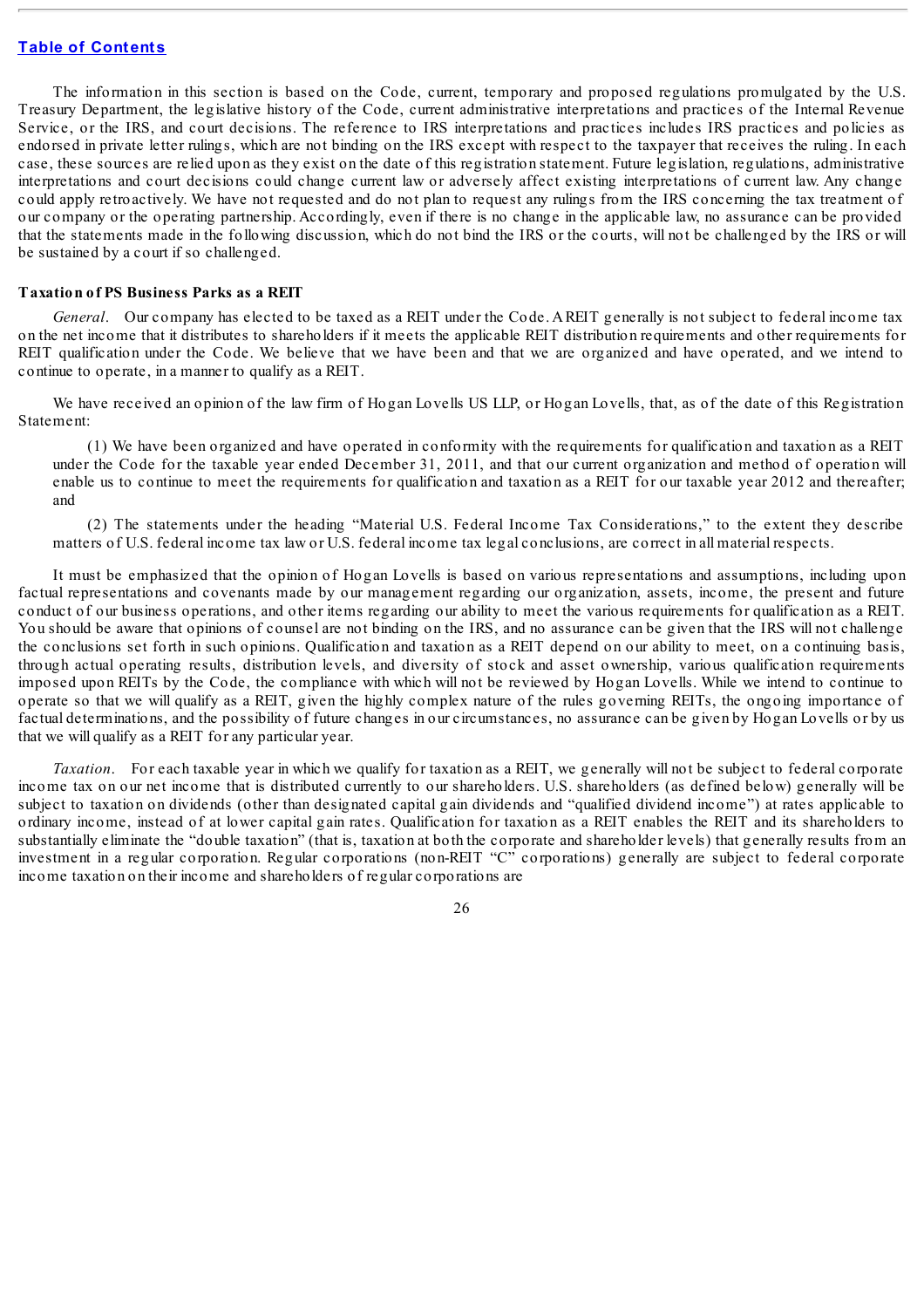subject to tax on any dividends that are received. Currently, however, and through 2012, shareholders of regular corporations who are taxed at individual rates generally are taxed on dividends they receive at capital gains rates, which are lower for individuals than ordinary income rates, and shareholders of regular corporations who are taxed at regular corporate rates will receive the benefit of a dividends received deduction that substantially reduces the effective rate that they pay on such dividends. Income earned by a REIT and distributed currently to its shareholders generally will be subject to lower aggregate rates of federal income taxation than if such income were earned by a non-REIT "C" corporation, subjected to corporate income tax, and then distributed to shareholders and subjected to tax either at capital gain rates or the effective rate paid by a corporate recipient entitled to the benefit of the dividends received deduction.

While we generally will not be subject to corporate income taxes on income that we distribute currently to shareholders, we will be subject to federal income tax as follows:

1. We will be taxed at regular corporate rates on any undistributed "REIT taxable income." REIT taxable income is the taxable income of the REIT subject to specified adjustments, including a deduction for dividends paid.

2. We may be subject to the "alternative minimum tax" on our undistributed items of tax preference, if any.

3. If we have (1) net income from the sale or other disposition of "foreclosure property" that is held primarily for sale to tenants in the ordinary course of business, or (2) other non-qualifying income from foreclosure property, we will be subject to tax at the highest corporate rate on this income.

4. Our net income from "prohibited transactions" will be subject to a 100% tax. In general, prohibited transactions are sales or other dispositions of property held primarily for sale to tenants in the ordinary course of business other than foreclosure property.

5. If we fail to satisfy either the 75% gross income test or the 95% gross income test discussed below, but nonetheless maintain our qualification as a REIT because other requirements are met, we will be subject to a tax equal to the gross income attributable to the greater of either (1) the amount by which 75% of our gross income exceeds the amount of our income qualifying under the 75% test for the taxable year or (2) the amount by which 95% of our gross income exceeds the amount of our income qualifying for the 95% income test for the taxable year, multiplied in either case by a fraction intended to reflect our profitability.

6. We will be subject to a 4% nondeductible excise tax on the excess of the required distribution over the sum of amounts actually distributed, excess distributions from the preceding tax year and amounts retained for which federal income tax was paid if we fail to make the required distributions by the end of a calendar year. The required distributions for each calendar year is equal to the sum of:

- 85% of our REIT ordinary income for the year;
- 95% of our REIT capital gain net income for the year; and
- any undistributed taxable income from prior taxable years.

7. We will be subject to a 100% penalty tax on some payments we receive (or on certain expenses deducted by a taxable REIT subsidiary) if arrangements among us, our tenants, and our taxable REIT subsidiaries are not comparable to similar arrangements among unrelated parties.

8. If we acquire any assets from a non-REIT "C" corporation in a carry-over basis transaction, we would be liable for corporate income tax, at the highest applicable corporate rate for the "built-in gain" with respect to those assets if we disposed of those assets within 10 years after they were acquired. Built-in gain is the amount by which an asset's fair market value exceeds its adjusted tax basis at the time we acquire the asset. To the extent that assets are transferred to us in a carry-over basis transaction by a partnership in which a corporation owns an interest, we will be subject to this tax in proportion to the non-REIT "C" corporation's interest in the partnership.

9. If we fail to satisfy one of the REIT asset tests (other than certain de minimis failures), but nonetheless maintain our qualification as a REIT because other requirements are met, we will be subject to a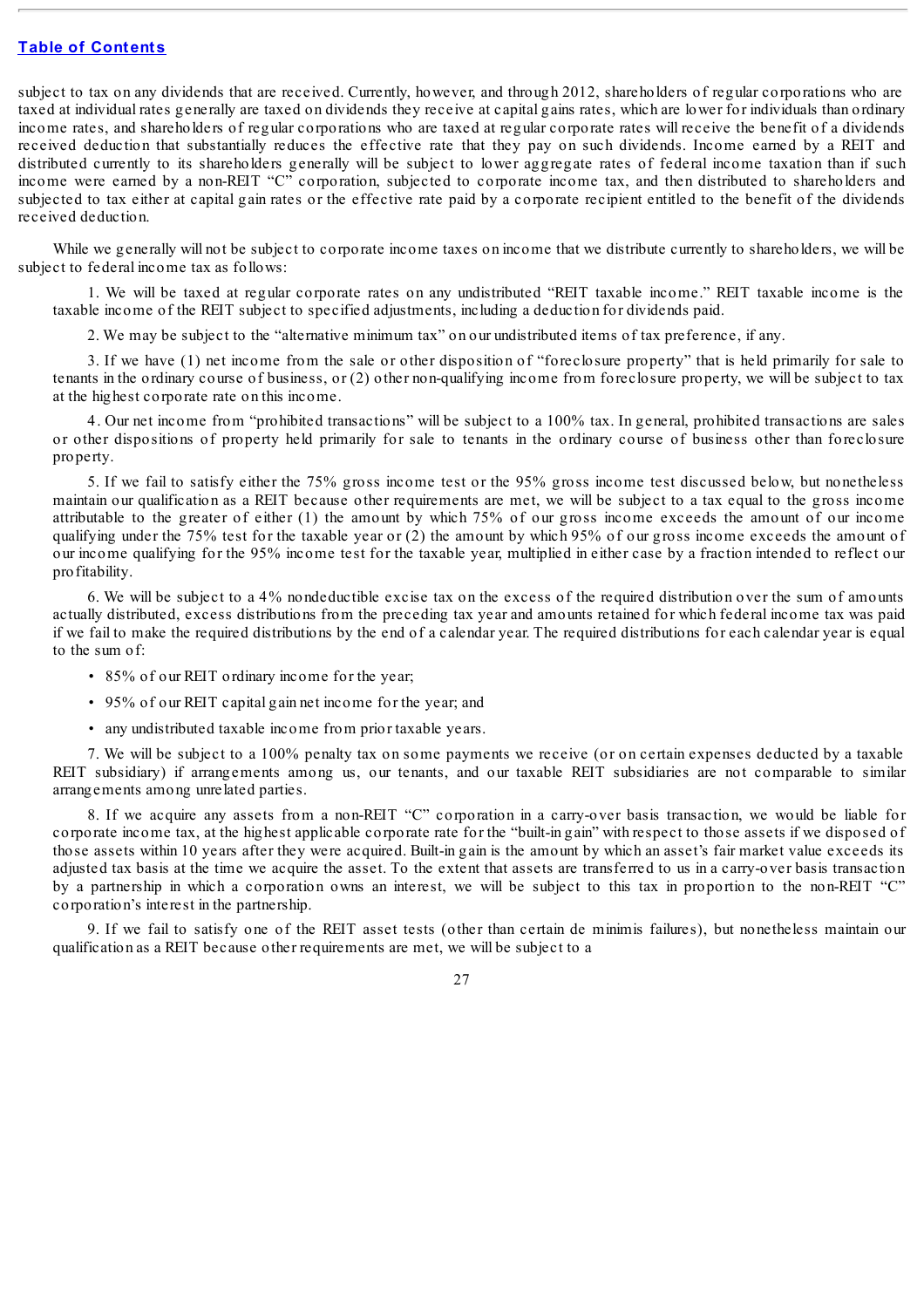tax equal to the greater of \$50,000 or the amount determined by multiplying the net income generated by the non-qualifying assets during the period of time that the assets were held as non-qualifying assets by the highest rate of tax applicable to corporations.

10. If we fail to satisfy certain of the requirements under the Code the failure of which would result in the loss of our REIT status, and the failure is due to reasonable cause and not willful neglect, we may be required to pay a penalty of \$50,000 for each such failure in order to maintain our qualification as a REIT.

11. If we fail to comply with the requirements to send annual letters to our shareholders requesting information regarding the actual ownership of our shares and the failure was not due to reasonable cause or was due to willful neglect, we will be subject to a \$25,000 penalty or, if the failure is intentional, a \$50,000 penalty.

Furthermore, notwithstanding our status as a REIT, we also may have to pay certain state and local income taxes, because not all states and localities treat REITs the same as they are treated for federal income tax purposes. Moreover, each of our taxable REIT subsidiaries (as further described below) is subject to federal, state and local corporate income taxes on its net income.

If we are subject to taxation on our REIT taxable income or subject to tax due to the sale of a built-in gain asset that was acquired in a carry-over basis from a non-REIT "C" corporation, some of the dividends we pay to our shareholders during the following year may be subject to tax at the reduced capital gains rates, rather than taxed at ordinary income rates. See "— Taxation of U.S. Shareholders—Qualified Dividend Income."

*Requirements for Qualification as a REIT*. The Code defines a REIT as a corporation, trust or association:

1. that is managed by one or more trustees or directors;

2. that issues transferable shares or transferable certificates to evidence its beneficial ownership;

3. that would be taxable as a domestic corporation, but for Sections 856 through 860 of the Code;

4. that is neither a financial institution nor an insurance company within the meaning of certain provisions of the Code;

5. that is beneficially owned by 100 or more persons;

6. not more than 50% in value of the outstanding shares or other beneficial interest of which is owned, actually or constructively, by five or fewer individuals (as defined in the Code to include certain entities and as determined by applying certain attribution rules) during the last half of each taxable year;

7. that makes an election to be a REIT for the current taxable year, or has made such an election for a previous taxable year that has not been revoked or terminated, and satisfies all relevant filing and other administrative requirements established by the IRS that must be met to elect and maintain REIT status;

8. that uses a calendar year for federal income tax purposes and complies with the recordkeeping requirements of the Code and the Treasury regulations promulgated thereunder; and

9. that meets other applicable tests, described below, regarding the nature of its income and assets and the amount of its distributions.

The Code provides that conditions 1, 2, 3 and 4 above must be met during the entire taxable year and condition 5 above must be met during at least 335 days of a taxable year of 12 months, or during a proportionate part of a taxable year of less than 12 months. Conditions 5 and 6 do not apply during the first taxable year for which an election is made to be taxed as a REIT. For purposes of determining share ownership under condition 6 above, a supplemental unemployment compensation benefits plan, a private foundation or a portion of a trust permanently set aside or used exclusively for charitable purposes generally is considered an individual. However, a trust that is a qualified trust under Code Section 401(a) generally is not considered an individual, and beneficiaries of a qualified trust are treated as holding shares of a REIT in proportion to their actuarial interests in the trust for purposes of condition 6 above.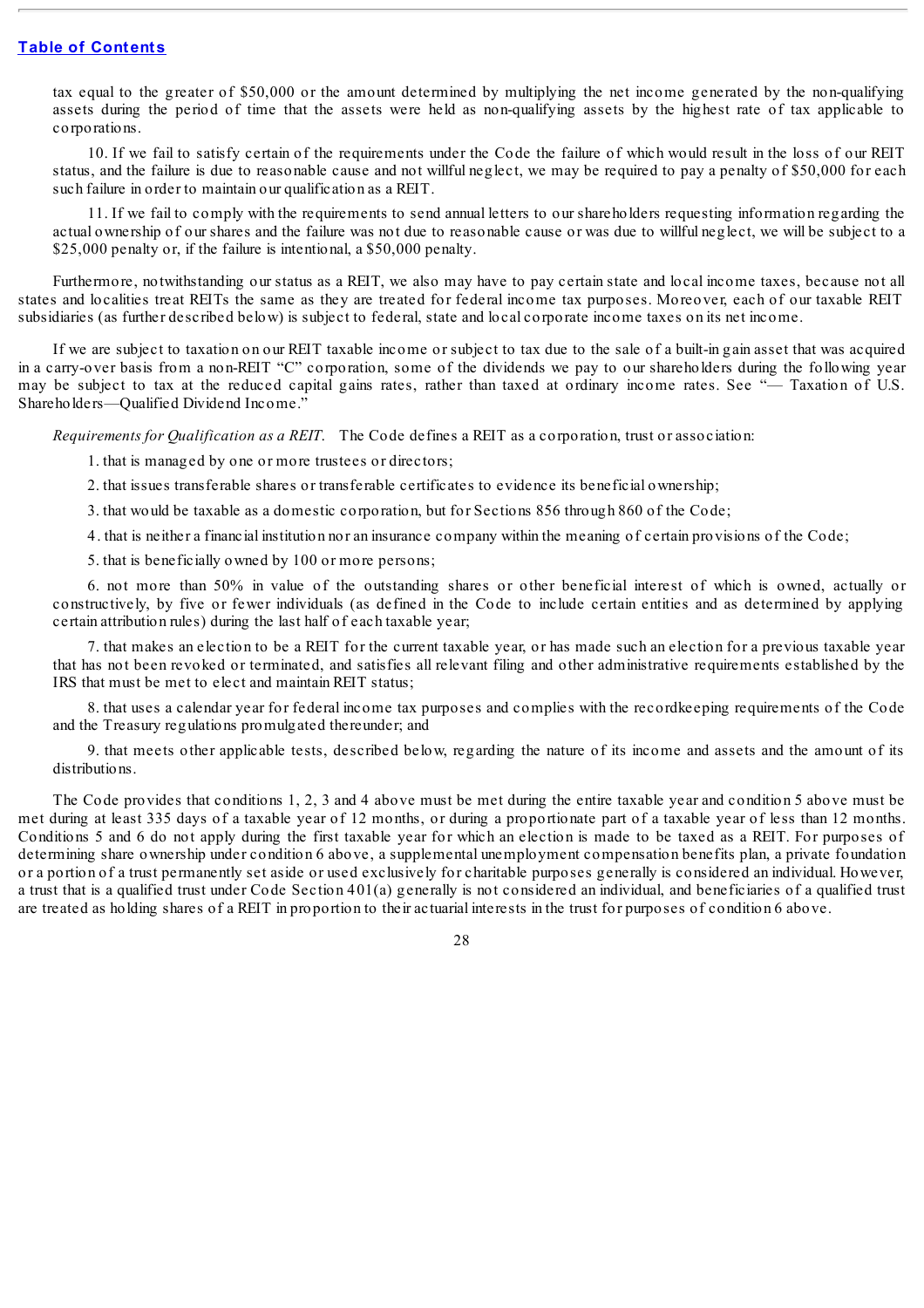We believe that we have been organized, have operated and have issued sufficient shares of beneficial ownership with sufficient diversity of ownership to allow us to satisfy the above conditions. In addition, our articles of incorporation contain restrictions regarding the transfer of shares of beneficial interests that are intended to assist us in continuing to satisfy the share ownership requirements described in conditions 5 and 6 above. These restrictions, however, may not ensure that we will be able to satisfy these share ownership requirements. Moreover, these restrictions will not apply to shares owned at the time of the merger, or to shares of our stock deemed to be owned by a person as a result of such person's ownership of shares of Public Storage (however, such deemed ownership will be taken into account in determining whether a subsequent acquisition or transfer of shares of our company (but not Public Storage) violates the limitations). If we fail to satisfy these share ownership requirements, we will fail to qualify as a REIT.

To monitor compliance with condition 6 above, a REIT is required to send annual letters to its shareholders requesting information regarding the actual ownership of its shares. If we comply with the annual letters requirement and do not know, or exercising reasonable diligence, would not have known, of a failure to meet condition 6 above, then we will be treated as having met condition 6 above.

To qualify as a REIT, we cannot have at the end of any taxable year any undistributed earnings and profits that are attributable to a non-REIT taxable year. As a result of the merger, our company succeeded to various tax attributes of AOPP, including any undistributed earnings and profits. AOPP was taxable as a non-REIT C corporation prior to 1997, but does not believe that it has transferred any undistributed non-REIT earnings and profits to our company. However, neither we nor AOPP has sought an opinion of counsel or outside accountants to the effect that we did not acquire any undistributed non-REIT earnings and profits from AOPP. There can be no assurance that the IRS would not contend otherwise on a subsequent audit.

If the IRS determined that we inherited undistributed non-REIT earnings and profits and that we did not distribute the non-REIT earnings and profits by the end of that taxable year, it appears that we could avoid disqualification as a REIT by using "deficiency dividend" procedures to distribute the non-REIT earnings and profits. The deficiency dividend procedures would require us to make a distribution to shareholders, in addition to the regularly required REIT distributions, within 90 days of a "determination" under Section 860 of the Code, and we would have to pay to the IRS an interest charge based on the amount of the undistributed non-REIT earnings and profits. Finally, if AOPP were determined not to have qualified as a REIT for the taxable year ended December 31, 1997 or its short taxable year ending at the time of the merger, we would not be eligible to elect REIT status for up to four years after the year in which AOPP failed to qualify as a REIT. AOPP made an election to be taxed as a REIT commencing with its taxable year ended December 31, 1997. We and AOPP believe that AOPP's election is valid and that AOPP was organized, and operated in 1997 and until the time of the merger, in conformity with the requirements for taxation as a REIT.

*Qualified REIT Subsidiaries*. We may acquire 100% of the stock of one or more corporations that are qualified REIT subsidiaries. Acorporation will qualify as a qualified REIT subsidiary if we own 100% of its stock and it is not a taxable REIT subsidiary. A qualified REIT subsidiary will not be treated as a separate corporation, and all assets, liabilities and items of income, deduction and credit of a qualified REIT subsidiary will be treated as our assets, liabilities and such items (as the case may be) for all purposes of the Code, including the REIT qualification tests. For this reason, references in this discussion to our income and assets should be understood to include the income and assets of any qualified REIT subsidiary we own. Income of a qualified REIT subsidiary will not be subject to federal income tax, although it may be subject to state and local taxation in some states. Our ownership of the voting stock of a qualified REIT subsidiary will not violate the asset test restrictions against ownership of securities of any one issuer which constitute more than 10% of the voting power or value of such issuer's securities or more than five percent of the value of our total assets, as described below in "— Asset Tests Applicable to REITs."

*Taxable REIT Subsidiaries*. A taxable REIT subsidiary is a corporation other than a REIT in which we directly or indirectly hold stock, which has made a joint election with us to be treated as a taxable REIT subsidiary under Section 856(l) of the Code. A taxable REIT subsidiary also includes any corporation other than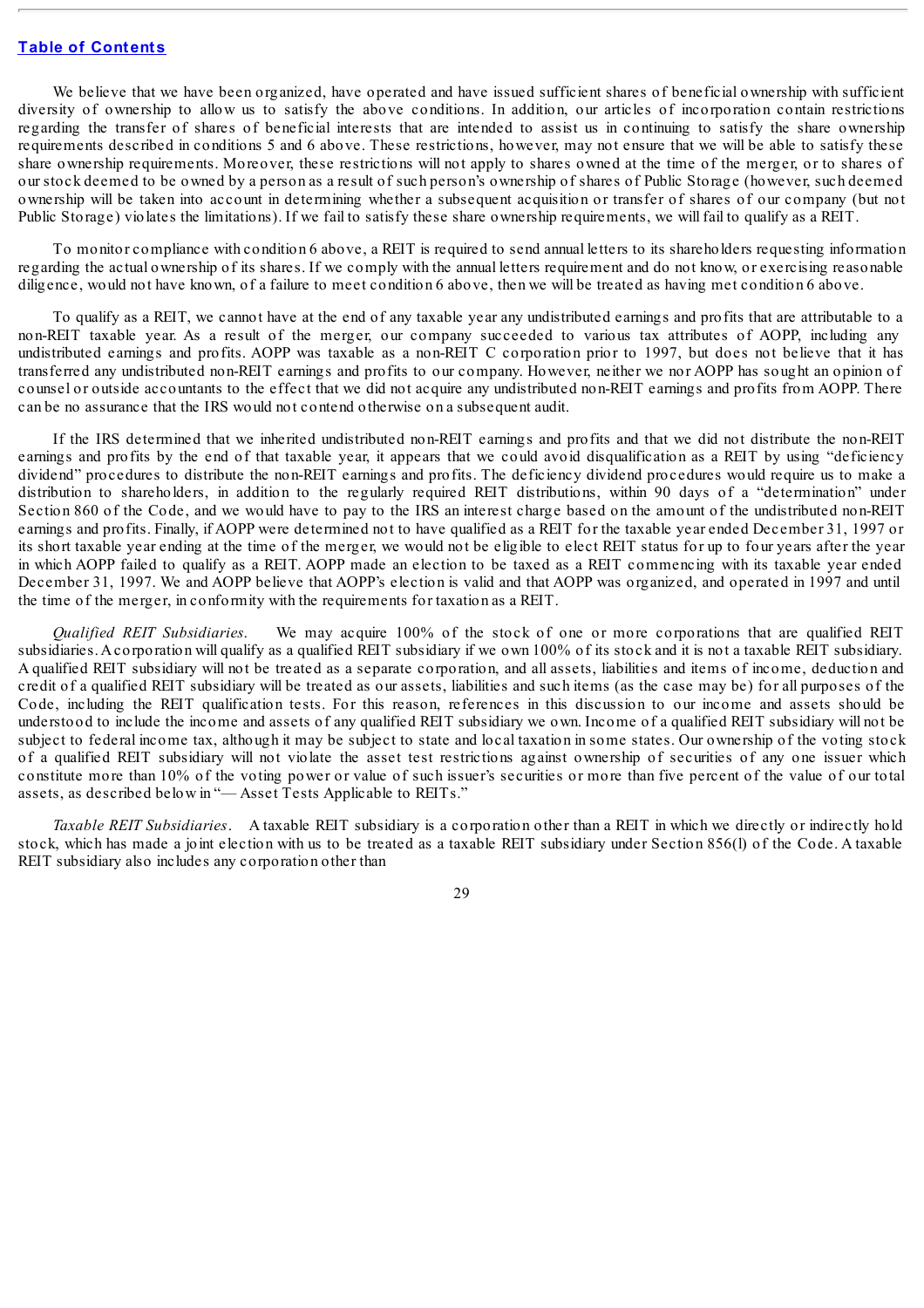a REIT in which a taxable REIT subsidiary of ours owns, directly or indirectly, securities, (other than certain "straight debt" securities), which represent more than 35% of the total voting power or value of the outstanding securities of such corporation. Other than some activities relating to lodging and health care facilities, a taxable REIT subsidiary may generally engage in any business, including the provision of customary or non-customary services to our tenants without causing us to receive impermissible tenant service income under the REIT gross income tests. A taxable REIT subsidiary is required to pay regular federal income tax, and state and local income tax where applicable, as a non-REIT "C" corporation. In addition, a taxable REIT subsidiary may be prevented from deducting interest on debt funded directly or indirectly by us if certain tests regarding the taxable REIT subsidiary's debt to equity ratio and interest expense are not satisfied. If dividends are paid to us by our taxable REIT subsidiary, then a portion of the dividends we distribute to shareholders who are taxed at individual rates will generally be eligible for taxation at lower capital gains rates, rather than at ordinary income rates. See "Taxation of U.S. Shareholders—Qualified Dividend Income."

Generally, a taxable REIT subsidiary can perform impermissible tenant services without causing us to receive impermissible tenant services income under the REIT income tests. However, several provisions applicable to the arrangements between a REIT and its taxable REIT subsidiaries are intended to ensure that a taxable REIT subsidiary will be subject to an appropriate level of federal income taxation. For example, a taxable REIT subsidiary is limited in its ability to deduct interest payments made directly or indirectly to us in excess of a certain amount. In addition, a REIT will be obligated to pay a 100% penalty tax on some payments that it receives or on certain expenses deducted by the taxable REIT subsidiary if the economic arrangements between the REIT, the REIT's tenants and the taxable REIT subsidiary are not comparable to similar arrangements among unrelated parties. Our taxable REIT subsidiaries may make interest and other payments to us and to third parties in connection with activities related to our properties. There can be no assurance that our taxable REIT subsidiaries will not be limited in their ability to deduct certain interest payments made to us. In addition, there can be no assurance that the IRS might not seek to impose the 100% excise tax on a portion of payments received by us from, or expenses deducted by, our taxable REIT subsidiaries.

*Ownership of Partnership Interests by a REIT*. A REIT that owns an equity interest in an entity treated as a partnership for federal income tax purposes is deemed to own its share (based upon its proportionate share of the capital of the partnership) of the assets of the partnership and is deemed to earn its proportionate share of the partnership's income. The assets and gross income of the partnership retain the same character in the hands of the REIT for purposes of the gross income and asset tests applicable to REITs as described below. Thus, our proportionate share of assets and items of income of the operating partnership, including the operating partnership's share of assets and items of income of any subsidiaries that are treated as partnerships for federal income tax purposes, are treated as assets and items of income of our company for purposes of applying the REIT asset and income tests. For these purposes, under current Treasury regulations our interest in each of the partnerships must be determined in accordance with our "capital interest" in each entity, as applicable. However, solely for purposes of the 10% value test described below, the determination of a REIT's interest in partnership assets is based on the REIT's proportionate interest in the equity and certain debt securities issued by the partnership. We have control over the operating partnership and substantially all of the partnership and limited liability company subsidiaries of the operating partnership and intend to operate them in a manner that is consistent with the requirements for qualification of our company as a REIT.

We believe that the operating partnership and each of the partnerships and limited liability companies in which we own an interest, directly or through another partnership or limited liability company, will be treated as partnerships or disregarded for federal income tax purposes and will not be taxable as corporations. If any of these entities were treated as a corporation, it would be subject to an entitylevel tax on its income and we could fail to meet the REIT income and asset tests. See "—Taxation of PS Business Parks as a REIT— Income Tests Applicable to REITs" and "—Taxation of PS Business Parks as a REIT—Asset Tests Applicable to REITs" below.

*Income Tests Applicable to REITs*. To qualify as a REIT, we must satisfy two gross income tests which are applied on an annual basis. First, in each taxable year we must derive directly or indirectly at least 75% of our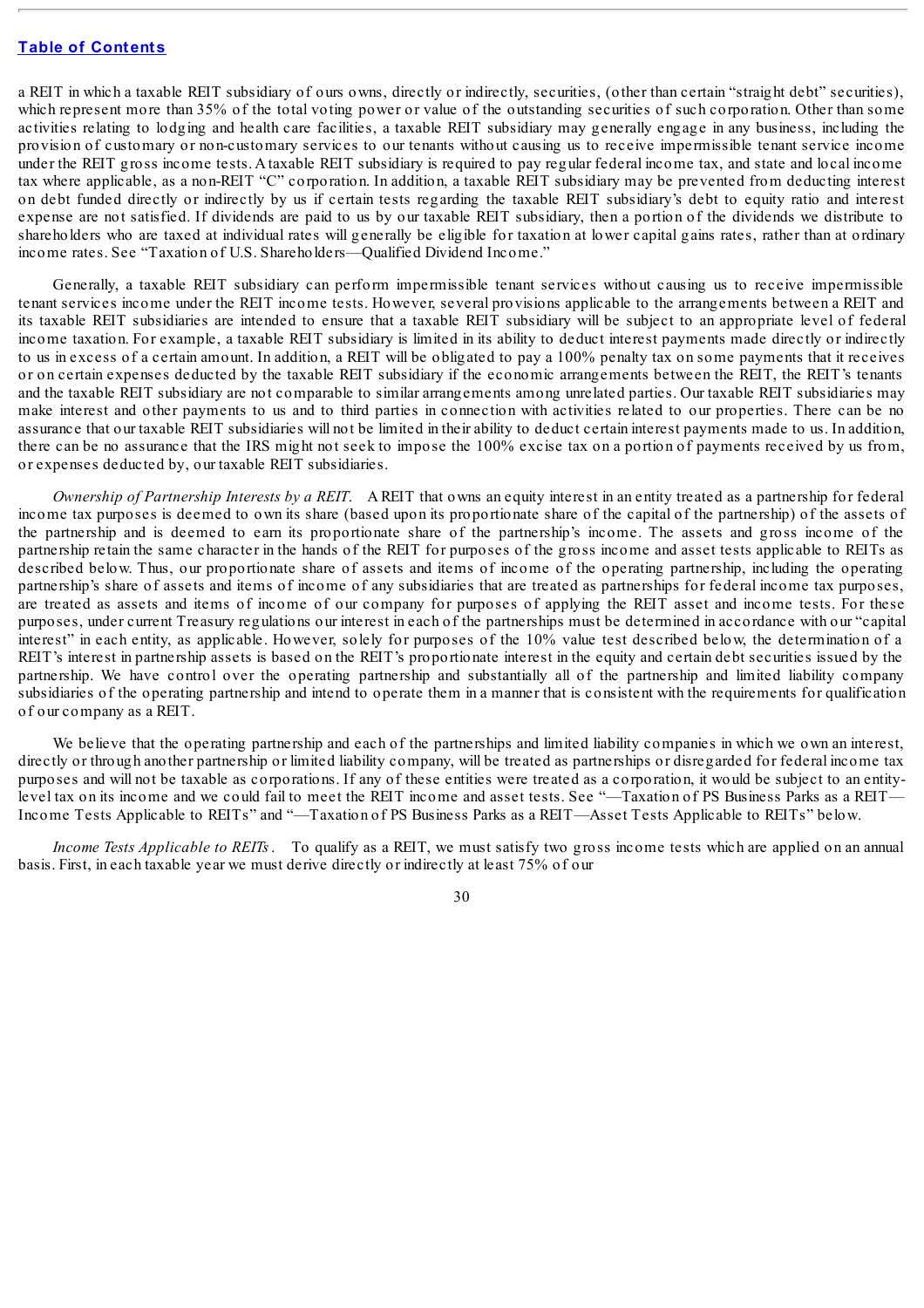gross income, excluding gross income from prohibited transactions, from investments relating to real property or mortgages on real property or from some types of temporary investments. Income from investments relating to real property or mortgages on related property includes "rents from real property," gains on the disposition of real estate, dividends paid by another REIT and interest on obligations secured by mortgages on real property or on interests in real property. Second, in each taxable year we must derive at least 95% of our gross income, excluding gross income from prohibited transactions, from any combination of income qualifying under the 75% test and dividends, interest, and gain from the sale or disposition of stock or securities.

Rents we receive will qualify as "rents from real property" for the purpose of satisfying the gross income requirements for a REIT described above only if several conditions are met:

- The amount of rent must not be based in whole or in part on the income or profits of any person. However, an amount we receive or accrue generally will not be excluded from the term "rents from real property" solely by reason of being based on a fixed percentage or percentages of gross receipts or sales;
- We, or an actual or constructive owner of 10% or more of our shares, must not actually or constructively own 10% or more of the interests in a tenant, or, if the tenant is a corporation, 10% or more of the voting power or value of all classes of stock of the tenant. Any such tenant is referred to as a "related party tenant." Rents received from a related party tenant that is a taxable REIT subsidiary, however, will not be excluded from the definition of "rents from real property" as a result of this condition if either (i) at least 90% of the space at the property to which the rents relate is leased to third parties, and the rents paid by the taxable REIT subsidiary are comparable to rents paid by our other tenants for comparable space or (ii) the property is a qualified lodging property or, for taxable years of REITs beginning after July 30, 2008, a qualified health care property, and such property is operated on behalf of the taxable REIT subsidiary by a person who is an independent contractor and certain other requirements are met;
- Rent attributable to personal property, leased in connection with a lease of real property, is not greater than 15% of the total rent received under the lease. If this requirement is not met, then the portion of rent attributable to personal property will not qualify as "rents from real property;" and
- We generally must not provide directly impermissible tenant services to the tenants of a property, subject to a 1% de minimis exception, other than through an independent contractor from whom we derive no income or a taxable REIT subsidiary. We may, however, directly perform certain services that are "usually or customarily rendered" in connection with the rental of space for occupancy only and are not otherwise considered "rendered primarily for the convenience of the tenant" of the property. Examples of such services include the provision of light, heat, or other utilities, trash removal and general maintenance of common areas. In addition, we may provide through an independent contractor or a taxable REIT subsidiary, which may be wholly or partially owned by us, both customary and non-customary services to our tenants without causing the rent we receive from those tenants to fail to qualify as "rents from real property." If the total amount of income we receive from providing impermissible tenant services at a property exceeds 1% of our total income from that property, then all of the income from that property will fail to qualify as "rents from real property." Impermissible tenant service income is deemed to be at least 150% of our direct cost in providing the service.

In light of these requirements, we do not intend to take any of the actions listed below, unless we determine that the resulting nonqualifying income, taken together with all other nonqualifying income that we earn in the taxable year, will not jeopardize our status as a REIT:

1. charge rent for any property that is based in whole or in part on the income or profits of any person (unless based on a fixed percentage or percentages of gross receipts or sales, as permitted and described above);

2. rent any property to a related party tenant, including a taxable REIT subsidiary, unless the rent from the lease to the taxable REIT subsidiary would qualify for the special exception from the related party tenant rule applicable to certain leases with a taxable REIT subsidiary;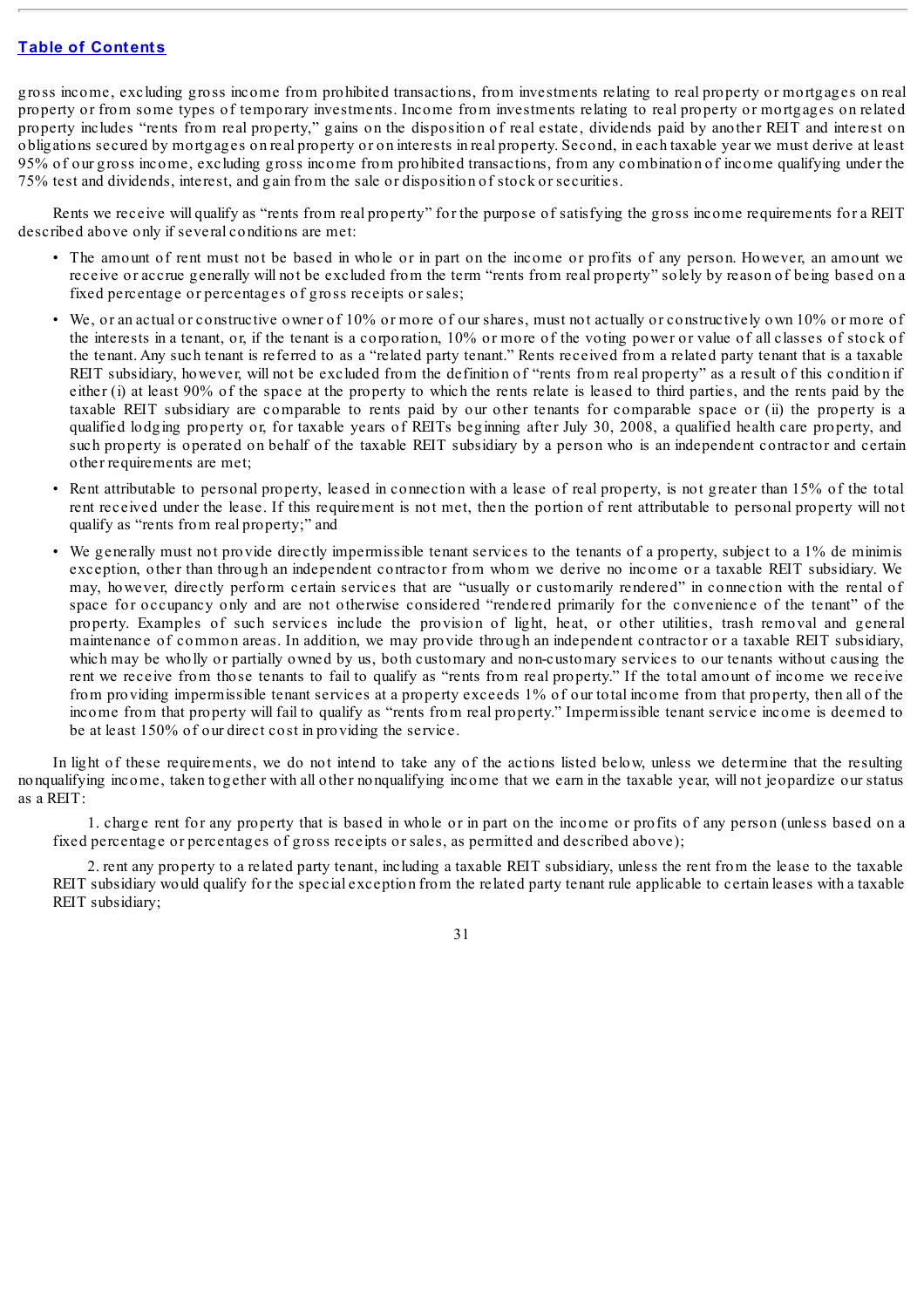3. derive rental income attributable to personal property other than personal property leased in connection with the lease of real property, the amount of which is less than 15% of the total rent received under the lease; or

4. directly perform services considered to be noncustomary or "rendered to the occupant" of the property.

We provide services and access to third party service providers at some or all of our properties. However, based on our experience in the rental markets where the properties are located, we believe that all access to service providers and services provided to tenants by our company either are usually or customarily rendered in connection with the rental of real property and not otherwise considered rendered to the occupant, or, if considered impermissible services, will not result in an amount of impermissible tenant service income that will cause us to fail to meet the income test requirements. However, we cannot provide any assurance that the IRS will agree with these positions. We monitor the activities at our properties and believe that we have not provided services that will cause us to fail to meet the income tests. We intend to continue to monitor the services provided at, and the nonqualifying income arising from, each of our properties. We have earned and expect to continue to earn a small amount of nonqualifying income relative to our total gross income in any relevant taxable year. We believe that the amount of nonqualifying income generated from these activities has not affected and will not affect our ability to meet the 95% gross income tests.

*"Interest"* income that depends in whole or in part on the income or profits of any person generally will be non-qualifying income for purposes of the 75% or 95% gross income tests. However, interest based on a fixed percentage or percentages of gross receipts or sales may still qualify under the gross income tests. We do not expect to derive significant amounts of interest that would fail to qualify under the 75% and 95% gross income tests.

Our share of any dividends received from our corporate subsidiaries that are not "qualified REIT subsidiaries" (and from other corporations in which we own an interest) will qualify for purposes of the 95% gross income test but not for purposes of the 75% gross income test. We do not anticipate that we will receive sufficient dividends to cause us to exceed the limit on nonqualifying income under the 75% gross income test. Dividends that we receive from other qualifying REITs will qualify for purposes of both REIT income tests.

If we fail to satisfy one or both of the 75% or 95% gross income tests for any taxable year, we may nevertheless qualify as a REIT for that year if we are entitled to relief under the Code. These relief provisions generally will be available if our failure to meet the tests is due to reasonable cause and not due to willful neglect, and we disclose to the IRS the sources of our income as required by the Code and applicable regulations. It is not possible, however, to state whether in all circumstances we would be entitled to the benefit of these relief provisions. For example, if we fail to satisfy the gross income tests because nonqualifying income that we intentionally incur exceeds the limits on nonqualifying income, the IRS could conclude that the failure to satisfy the tests was not due to reasonable cause. If these relief provisions are inapplicable to a particular set of circumstances, we will fail to qualify as a REIT. As discussed under "—Taxation of PS Business Parks as a REIT—General," even if these relief provisions apply, a tax would be imposed based on the amount of nonqualifying income.

*Prohibited Transaction Income*. Any gain that we realize on the sale of any property held as inventory or otherwise held primarily for sale to tenants in the ordinary course of business, including our share of any such gain realized through our subsidiary partnerships and disregarded entities for federal income tax purposes, will be treated as income from a prohibited transaction that is subject to a 100% penalty tax. Any foreign currency gain (as defined in Section 988(b)(1) of the Code) recognized in connection with a prohibited transaction will be taken into account in determining the amount of income subject to the 100% tax. Under existing law, whether property is held as inventory or primarily for sale to tenants in the ordinary course of a trade or business is a question of fact that depends on all the facts and circumstances surrounding the particular transaction. However, we will not be treated as a dealer in real property with respect to a property we sell for the purposes of the 100% tax if (i) we have held the property for at least two years (or, for sales on or prior to July 30, 2008, four years) for the production of rental income prior to the sale, (ii) capitalized expenditures on the property in the two years (or, for

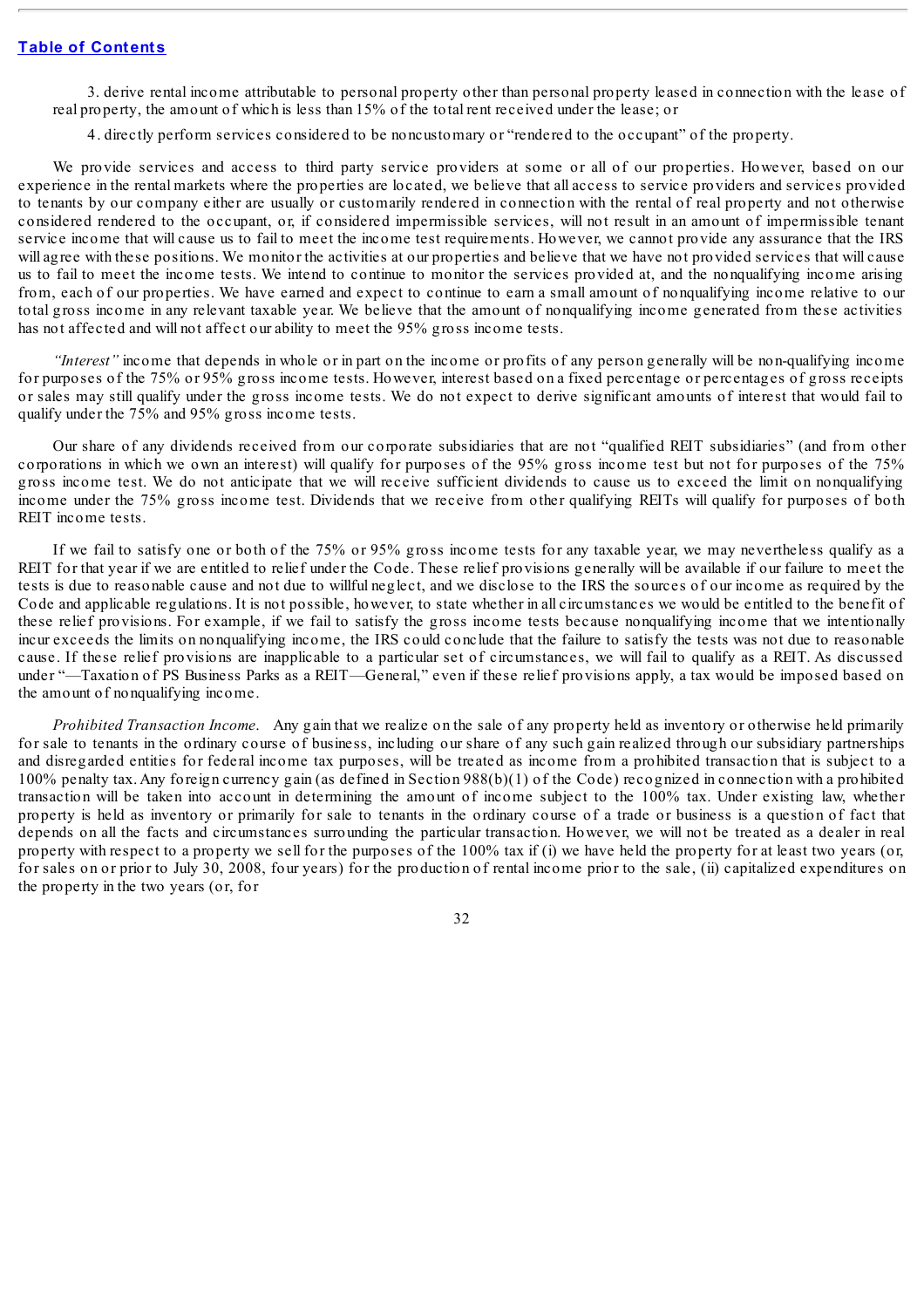sales on or prior to July 30, 2008, four years) preceding the sale are less than 30% of the net selling price of the property, and (iii) (a) we have seven or fewer sales of property for the year of sale or (b) either (I) the aggregate tax basis of property sold during the year of sale is 10% or less of the aggregate tax basis of all of our assets as of the beginning of the taxable year, or (II) for sales after July 30, 2008, the aggregate fair market value of property sold during the year of sale is 10% or less of the aggregate fair market value of all of our assets as of the beginning of the taxable year, and (III) in the case of either (I) or (II), substantially all of the marketing and development expenditures with respect to the property sold are made through an independent contractor from whom we derive no income. The sale of more than one property to one buyer as part of one transaction constitutes one sale for purposes of this "safe harbor."

We intend to hold our facilities for investment with a view to long-term appreciation, to engage in the business of acquiring, developing and owning our facilities and to make occasional sales of facilities as are consistent with our investment objectives. However, the IRS may successfully contend that some or all of the sales made by us are prohibited transactions. In that case, we would be required to pay the 100% penalty tax on our allocable share of the gains resulting from any such sales.

*Penalty Tax*. Any redetermined rents, redetermined deductions or excess interest we generate will be subject to a 100% penalty tax. In general, redetermined rents are rents from real property that are overstated as a result of services furnished by one of our taxable REIT subsidiaries to any of our tenants, and redetermined deductions and excess interest represent amounts that are deducted by a taxable REIT subsidiary for payments to us that are in excess of the amounts that would have been deducted based on arm'slength negotiations. Rents we receive will not constitute redetermined rents if they qualify for the safe harbor provisions contained in the Code. Safe harbor provisions are provided where:

- amounts are excluded from the definition of impermissible tenant service income as a result of satisfying the 1% de minimis exception;
- a taxable REIT subsidiary renders a significant amount of similar services to unrelated parties and the charges for such services are substantially comparable;
- rents paid to us by certain tenants who are not receiving services from the taxable REIT subsidiary are substantially comparable to the rents paid by our tenants leasing comparable space who are receiving services from the taxable REIT subsidiary and the charge for the services is separately stated; or
- the taxable REIT subsidiary's gross income from the service is not less than 150% of the taxable REIT subsidiary's direct cost of furnishing the service.

While we anticipate that any fees paid to a taxable REIT subsidiary for tenant services will reflect arm's-length rates, a taxable REIT subsidiary may under certain circumstances provide tenant services which do not satisfy any of the safe-harbor provisions described above. Nevertheless, these determinations are inherently factual, and the IRS has broad discretion to assert that amounts paid between related parties should be reallocated to clearly reflect their respective incomes. If the IRS successfully made such an assertion, we would be required to pay a 100% penalty tax on the redetermined rent, redetermined deductions or excess interest, as applicable.

*Asset Tests Applicable to REITs*. At the close of each quarter of our taxable year, we must satisfy four tests relating to the nature and diversification of our assets:

1. At least 75% of the value of our total assets must be represented by real estate assets, cash, cash items and government securities. For purposes of this test, real estate assets include our allocable share of real estate assets held by entities that are treated as partnerships or that are disregarded for federal income tax purposes, as well as stock or debt instruments that are purchased with the proceeds of an offering of shares or a public offering of debt with a term of at least five years, but only for the 1-year period beginning on the date we receive such proceeds.

2. Not more than 25% of our total assets may be represented by securities, other than those securities includable in the 75% asset class (e.g., securities that qualify as real estate assets and government securities);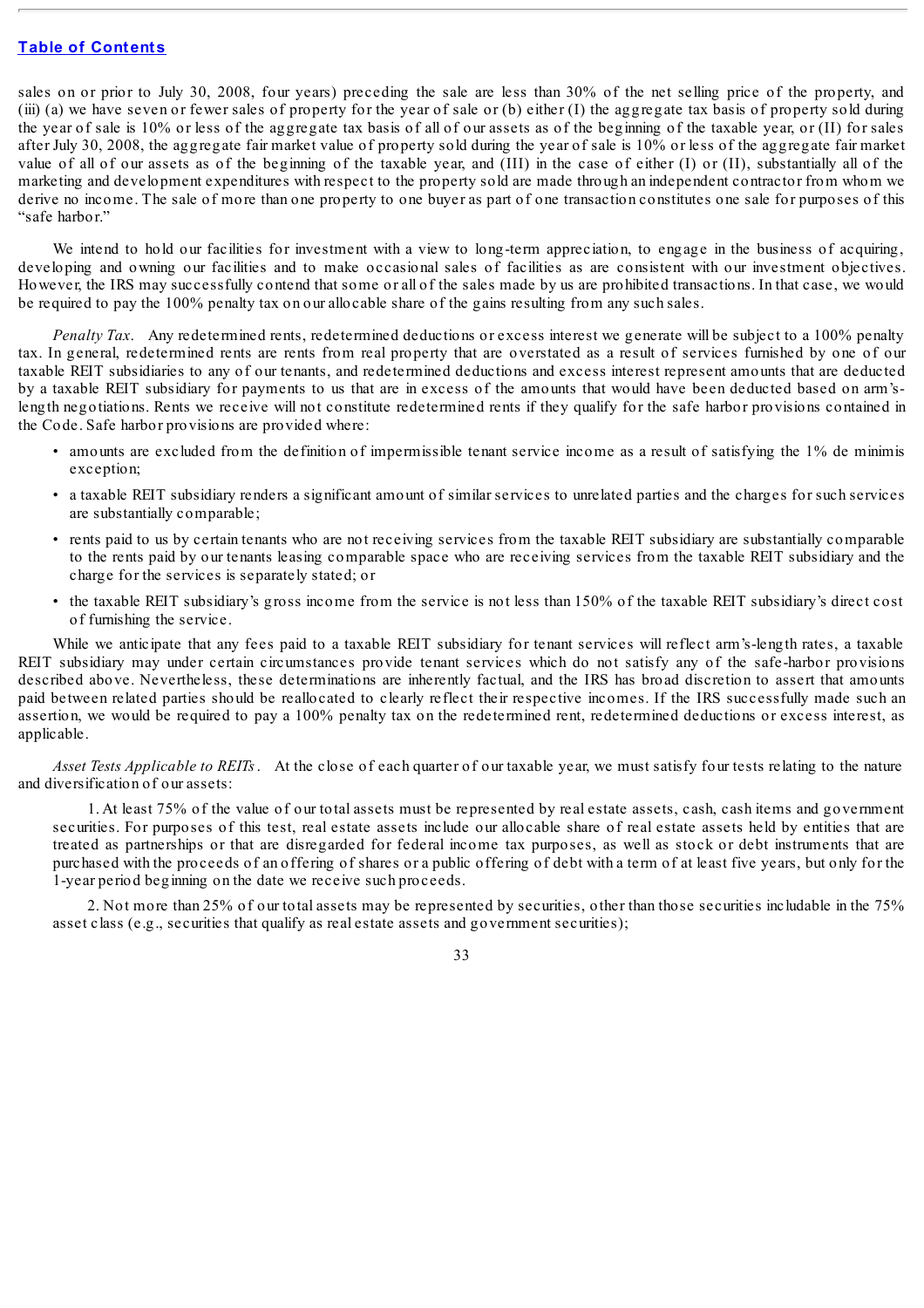3. Except for equity investments in REITs, debt or equity investments in qualified REIT subsidiaries and taxable REIT subsidiaries, and other securities that qualify as "real estate assets" for purpose of the 75% test described in clause 1:

- the value of any one issuer's securities owned by us may not exceed 5% of the value of our total assets;
- we may not own more than 10% of any one issuer's outstanding voting securities; and
- we may not own more than 10% of the total value of the outstanding securities of any one issuer, other than securities that qualify for the "straight debt" exception discussed below; and

4. Not more than 25% of the value of our total assets may be represented by the securities of one or more taxable REIT subsidiaries (20% for our taxable years prior to 2009) (herein referred to as the 25% TRS asset test).

Securities for purposes of the asset tests may include debt securities. However, the Code specifically provides that the following types of debt will not be taken into account for purposes of the 10% value test: (1) securities that meet the "straight debt" safe-harbor, as discussed in the next paragraph; (2) loans to individuals or estates; (3) obligations to pay rent from real property; (4) rental agreements described in Section 467 of the Code; (5) any security issued by other REITs; (6) certain securities issued by a state, the District of Columbia, a foreign government, or a political subdivision of any of the foregoing, or the Commonwealth of Puerto Rico; and (7) any other arrangement as determined by the IRS. In addition, for purposes of the 10% value test only, to the extent we hold debt securities that are not described in the preceding sentence, (a) debt issued by partnerships that derive at least 75% of their gross income from sources that constitute qualifying income for purposes of the 75% gross income test, and (b) debt that is issued by any partnership, to the extent of our interest as a partner in the partnership, are not considered securities.

Debt will meet the "straight debt" safe harbor if (1) neither we, nor any of our controlled taxable REIT subsidiaries (i.e., taxable REIT subsidiaries more than 50% of the vote or value of the outstanding stock of which is directly or indirectly owned by us), own any securities not described in the preceding paragraph that have an aggregate value greater than one percent of the issuer's outstanding securities, as calculated under the Code, (2) the debt is a written unconditional promise to pay on demand or on a specified date a sum certain in money, (3) the debt is not convertible, directly or indirectly, into stock, and (4) the interest rate and the interest payment dates of the debt are not contingent on the profits, the borrower's discretion or similar factors. However, contingencies regarding time of payment and interest are permissible for purposes of qualifying as a straight debt security if either (1) such contingency does not have the effect of changing the effective yield of maturity, as determined under the Code, other than a change in the annual yield to maturity that does not exceed the greater of (i) 5% of the annual yield to maturity or (ii) 0.25%, or (2) neither the aggregate issue price nor the aggregate face amount of the issuer's debt instruments held by the REIT exceeds \$1,000,000 and not more than 12 months of unaccrued interest can be required to be prepaid thereunder. In addition, debt will not be disqualified from being treated as "straight debt" solely because the time or amount of payment is subject to a contingency upon a default or the exercise of a prepayment right by the issuer of the debt, provided that such contingency is consistent with customary commercial practice.

We believe that the aggregate value of our interests in our taxable REIT subsidiaries does not exceed, and in the future will not exceed, 25% of the aggregate value of our gross assets (20% for our taxable years prior to 2009). As of each relevant testing date prior to the election to treat each corporate subsidiary of our company or any other corporation in which we own an interest as a taxable REIT subsidiary, we believe we did not own more than 10% of the voting securities of any such entity. In addition, we believe that as of each relevant testing date prior to the election to treat each corporate subsidiary of our company or any other corporation in which we own an interest as a taxable REIT subsidiary of PS Business Parks, our pro rata share of the value of the securities, including debt, of any such corporation or other issuer did not exceed 5% of the total value of our assets.

With respect to each issuer in which we currently own an interest that does not qualify as a REIT, a qualified REIT subsidiary or a taxable REIT subsidiary, we believe that our pro rata share of the value of the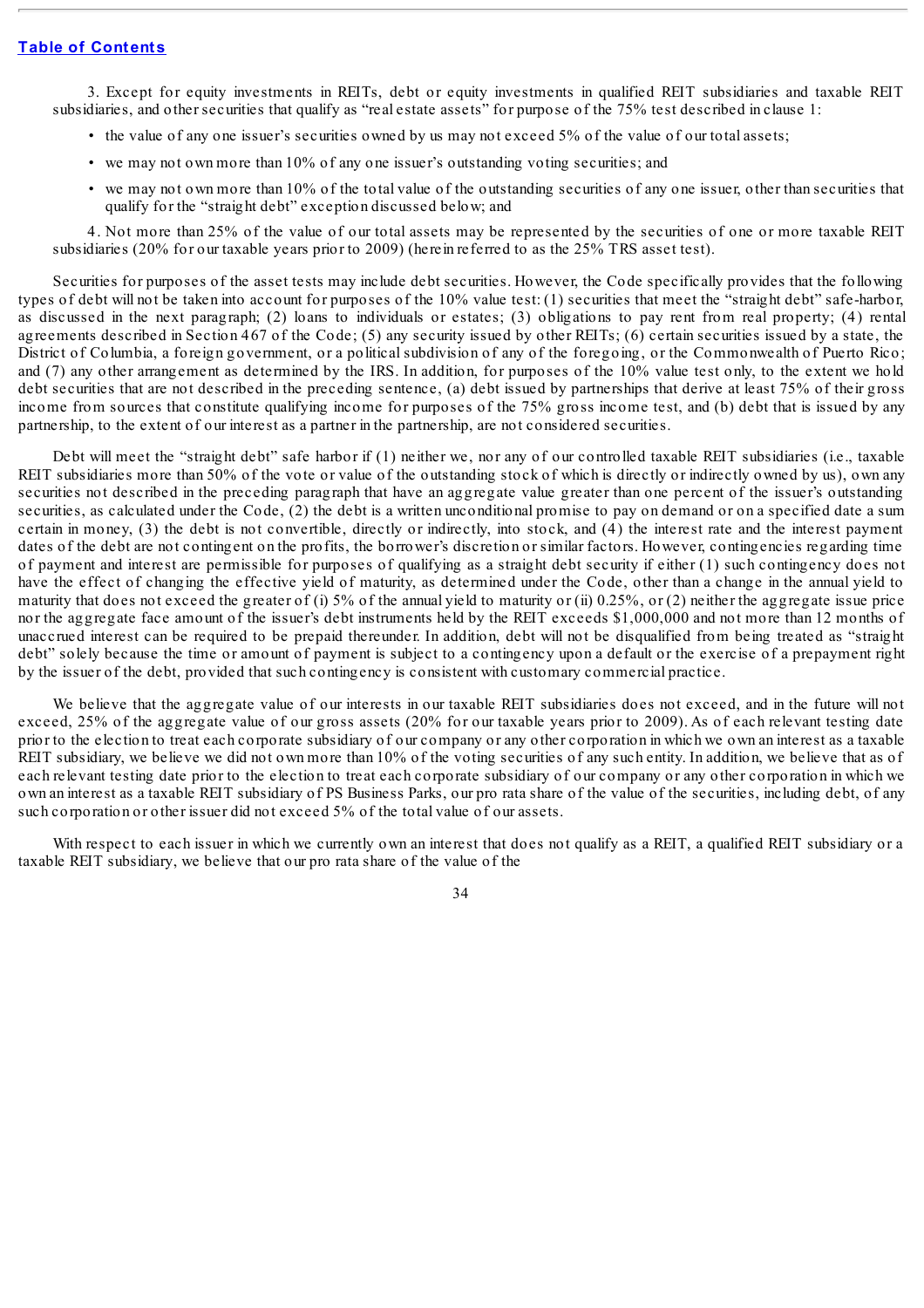securities, including debt, of any such issuer does not exceed 5% of the total value of our assets and that it complies with the 10% voting securities limitation and 10% value limitation with respect to each such issuer. However, no independent appraisals have been obtained to support these conclusions. In this regard, however, we cannot provide any assurance that the IRS might not disagree with our determinations.

The asset tests must be satisfied not only on the last day of the calendar quarter in which we, directly or through pass-through subsidiaries, acquire securities in the applicable issuer, but also on the last day of the calendar quarter in which we increase our ownership of securities of such issuer, including as a result of increasing our interest in pass-through subsidiaries. After initially meeting the asset tests at the close of any quarter, we will not lose our status as a REIT for failure to satisfy the asset tests solely by reason of changes in the relative values of our assets (including, for our tax years beginning with 2009, a discrepancy caused solely by the change in the foreign currency exchange rate used to value a foreign asset). If failure to satisfy the asset tests results from an acquisition of securities or other property during a quarter, we can cure this failure by disposing of sufficient non-qualifying assets within 30 days after the close of that quarter. An acquisition of securities could include an increase in our interest in our operating partnership, the exercise by limited partners of their redemption right relating to units in the operating partnership or an additional capital contribution of proceeds of an offering of our stock. We intend to maintain adequate records of the value of our assets to ensure compliance with the asset tests and to take any available action within 30 days after the close of any quarter as may be required to cure any noncompliance with the 25%, 25% TRS (20% for our taxable years prior to 2009) or 5% asset tests. Although we plan to take steps to ensure that we satisfy such tests for any quarter with respect to which testing is to occur, there can be no assurance that such steps will always be successful. If we fail to timely cure any noncompliance with the asset tests, we would cease to qualify as a REIT, unless we satisfy certain relief provisions described in the next paragraph.

Furthermore, the failure to satisfy the asset tests can be remedied even after the 30-day cure period under certain circumstances. If the total value of the assets that caused a failure of the 5% asset test, the 10% voting securities test or the 10% value test does not exceed either 1% of our assets at the end of the relevant quarter or \$10,000,000, we can cure such a failure by disposing of sufficient assets to cure such a violation within six months following the last day of the quarter in which we first identify the failure of the asset test. For a violation of any of the asset tests not described in the prior sentence (including the 75%, 25% and the 25% TRS (20% for our taxable years prior to 2009) asset tests), we can avoid disqualification as a REIT if the violation is due to reasonable cause and we dispose of an amount of assets sufficient to cure such violation within the six-month period described in the preceding sentence. In such a case, we must also pay a tax equal to the greater of \$50,000 or the highest corporate tax rate multiplied by the net income generated by the nonqualifying assets during the period of time that the assets were held as nonqualifying assets, and file in accordance with applicable Treasury regulations a schedule with the IRS that describes the assets. The applicable Treasury regulations are yet to be issued. Thus, it is not possible to state with precision under what circumstances we would be entitled to the benefit of these provisions. We intend to take advantage of any and all relief provisions that are available to us to cure any violation of the asset tests applicable to REITs. In certain circumstances, utilization of such provisions could result in us being required to pay an excise or penalty tax, which could be significant in amount.

*Annual Distribution Requirements Applicable to REITs*. To qualify as a REIT, we are required to distribute dividends, other than capital gain dividends, to our shareholders each year in an amount at least equal to the sum of:

- 90% of our "REIT taxable income", computed without regard to the dividends paid deduction and our net capital gain; and
- 90% of our after tax net income, if any, from foreclosure property; minus
- the excess of the sum of certain items of non-cash income over 5% of our "REIT taxable income."

In addition, for purposes of this test, non-cash income means income attributable to leveled stepped rents, original issue discount included in our taxable income without the receipt of a corresponding payment, cancellation of indebtedness or a like-kind exchange that is later determined to be taxable.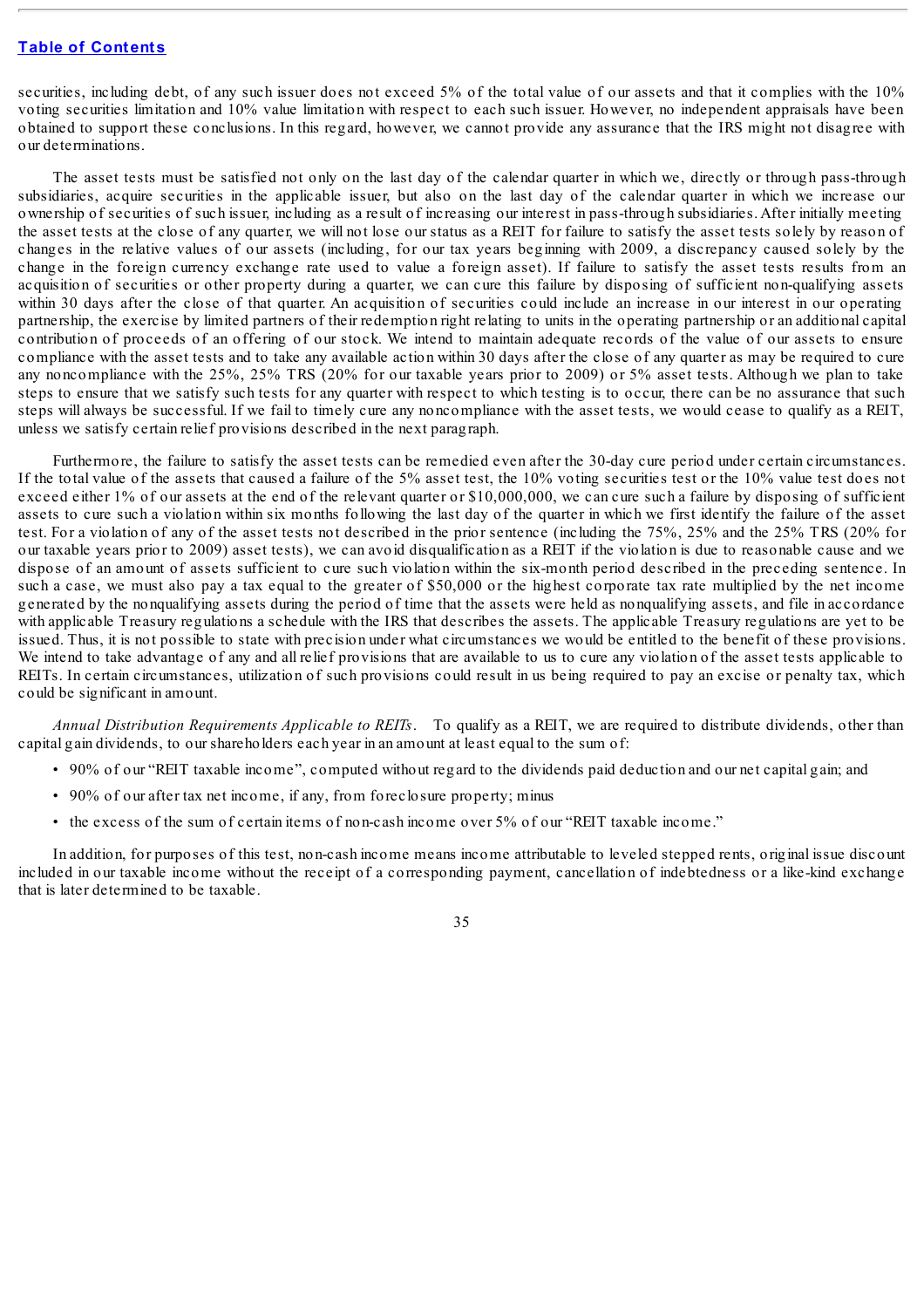We generally must pay these distributions in the taxable year to which they relate. Dividend distributions may be made in the following year in two circumstances. First, if we declare a dividend in October, November, or December of any year with a record date in one of these months and pay the dividend on or before January 31 of the following year. Such distributions are treated as both paid by us and received by each shareholder on December 31 of the year in which they are declared. Second, distributions may be made in the following year if they are declared before we timely file our tax return for the year and if made with or before the first regular dividend payment after such declaration. These distributions are taxable to our shareholders in the year in which paid, even though the distributions relate to our prior taxable year for purposes of the 90% distribution requirement. The amount distributed must not be preferential — i.e., every shareholder of the class of shares with respect to which a distribution is made must be treated the same as every other shareholder of that class, and no class of shares may be treated otherwise than in accordance with its dividend rights as a class. To the extent that we do not distribute all of our net capital gain or distribute at least 90%, but less than 100%, of our "REIT taxable income," as adjusted, we will be required to pay tax on that amount at regular corporate tax rates.

We intend to make timely distributions sufficient to satisfy our annual distribution requirements. In this regard, the partnership agreement of the operating partnership authorizes us, as general partner, to take steps as may be necessary to cause the operating partnership to distribute to its partners an amount sufficient to permit the company to meet these distribution requirements. Although we anticipate that our cash flow will permit us to make those distributions, it is possible that, from time to time, we may not have sufficient cash or other liquid assets to meet these distribution requirements. In this event, we may find it necessary to arrange for short–term, or possibly long–term, borrowings to fund required distributions or to pay dividends in the form of taxable dividends of our shares.

Under some circumstances, we may be able to rectify an inadvertent failure to meet the distribution requirement for a year by paying "deficiency dividends" to our shareholders in a later year, which may be included in our deduction for dividends paid for the earlier year. Thus, we may be able to avoid being taxed on amounts distributed as deficiency dividends. However, we will be required to pay interest to the IRS based upon the amount of any deduction claimed for deficiency dividends.

Furthermore, we will be required to pay a 4% nondeductible excise tax to the extent we fail to distribute during each calendar year, or in the case of distributions with declaration and record dates falling in the last three months of the calendar year, by the end of January following such calendar year, at least the sum of:

- 85% of our REIT ordinary income for such year;
- 95% of our REIT capital gain net income for the year; and
- any undistributed taxable income from prior taxable years.

Any REIT taxable income and net capital gain on which this excise tax is imposed for any year is treated as an amount distributed during that year for purposes of calculating such tax and excess distributions from the immediately preceding year may be carried over.

A REIT may elect to retain rather than distribute all or a portion of its net capital gains and pay the tax on the gains. In that case, a REIT may elect to have its shareholders include their proportionate share of the undistributed net capital gains in income as long-term capital gains and receive a credit for their share of the tax paid by the REIT. For purposes of the 4% excise tax described above, any retained amounts would be treated as having been distributed.

*Record–Keeping Requirements*. We are required to comply with applicable record–keeping requirements. Failure to comply could result in monetary fines.

*Failure of PS Business Parks to Qualify as a REIT*. If we fail to comply with one or more of the conditions required for qualification as a REIT (other than asset tests and the income tests that have the specific savings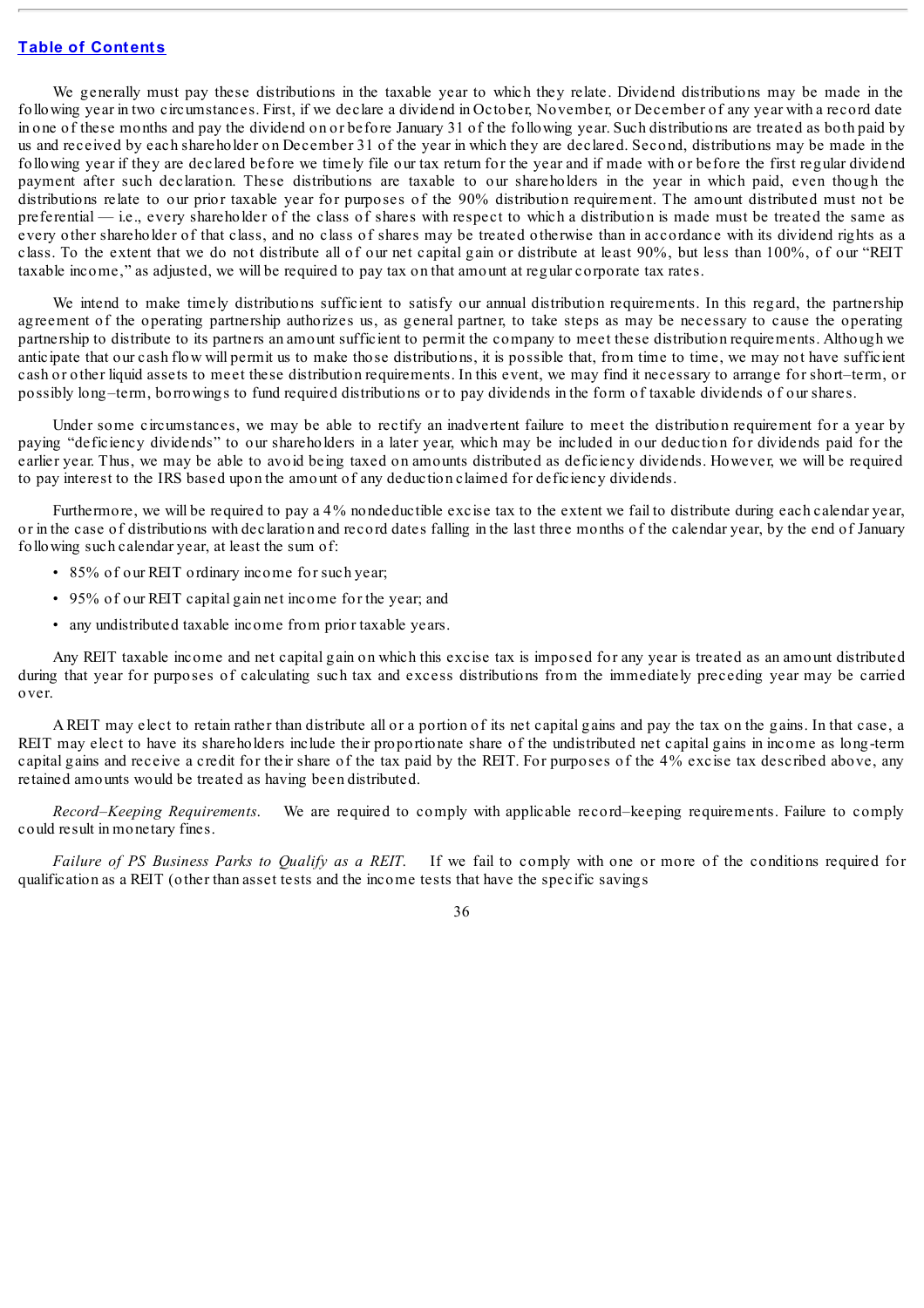clauses discussed above in "— Taxation of PS Business Parks as a REIT — Asset Tests Applicable to REITs," and "— Taxation of PS Business Parks as a REIT — Income Tests Applicable to REITs"), we can avoid termination of our REIT status by paying a penalty of \$50,000 for each such failure, provided that our noncompliance was due to reasonable cause and not willful neglect. If we fail to qualify for taxation as a REIT in any taxable year and the statutory relief provisions do not apply, we will be subject to tax, including any applicable alternative minimum tax, on our taxable income at regular corporate rates.

Distributions to shareholders in any year in which we fail to qualify as a REIT will not be deductible by us, and we will not be required to distribute any amounts to our shareholders. As a result, our failure to qualify as a REIT would significantly reduce the cash available for distribution by us to our shareholders. In addition, if we fail to qualify as a REIT, all distributions to shareholders will be taxable as dividends to the extent of our current and accumulated earnings and profits, whether or not attributable to capital gains earned by us. Non-corporate shareholders currently would be taxed on these dividends at capital gains rates; corporate shareholders may be eligible for the dividends received deduction with respect to such dividends. Unless entitled to relief under specific statutory provisions, we will also be disqualified from taxation as a REIT for the four taxable years following the year during which we lost our qualification. There can be no assurance that we would be entitled to any statutory relief.

#### **Taxation of U.S. Shareholders**

As used in the remainder of this discussion, the term "U.S. shareholder" means a beneficial owner of a share of our common stock that is, for U.S. federal income tax purposes:

- a citizen or resident, as defined in Section 7701(b) of the Code, of the United States;
- a corporation, partnership, limited liability company or other entity treated as a corporation or partnership for U.S. federal income tax purposes that was created or organized in or under the laws of the United States or of any State thereof or in the District of Columbia unless, in the case of a partnership or limited liability company, Treasury regulations provide otherwise;
- an estate the income of which is subject to U.S. federal income taxation regardless of its source; or
- in general, a trust whose administration is subject to the primary supervision of a United States court and which has one or more U.S. persons who have the authority to control all substantial decisions of the trust. Notwithstanding the preceding sentence, to the extent provided in the Treasury regulations, certain trusts in existence on August 20, 1996, and treated as United States persons prior to this date that elect to continue to be treated as United States persons, shall also be considered U.S. shareholders.

If you hold our common stock and are not a U.S. shareholder, you are a "non-U.S. shareholder." If a partnership holds our common stock, the tax treatment of a partner in the partnership will generally depend upon the status of the partner and the activities of the partnership. If you are a partner of a partnership holding our common stock, you should consult your tax advisor regarding the tax consequences of the ownership and disposition of our common stock.

*Distributions by PS Business Parks—General*. As long as we qualify as a REIT, distributions out of our current or accumulated earnings and profits that are not designated as capital gains dividends or "qualified dividend income" will be taxable to our taxable U.S. shareholders as ordinary income and will not be eligible for the dividends-received deduction in the case of U.S. shareholders that are corporations. For purposes of determining whether distributions to holders of common stock or equity stock are out of current or accumulated earnings and profits, our earnings and profits will be allocated first to our outstanding preferred stock and then to our outstanding common stock and equity stock.

To the extent that we make distributions in excess of our current and accumulated earnings and profits, these distributions will be treated first as a tax-free return of capital to each U.S. shareholder. This treatment will reduce the adjusted tax basis that each U.S. shareholder has in its shares for tax purposes by the amount of the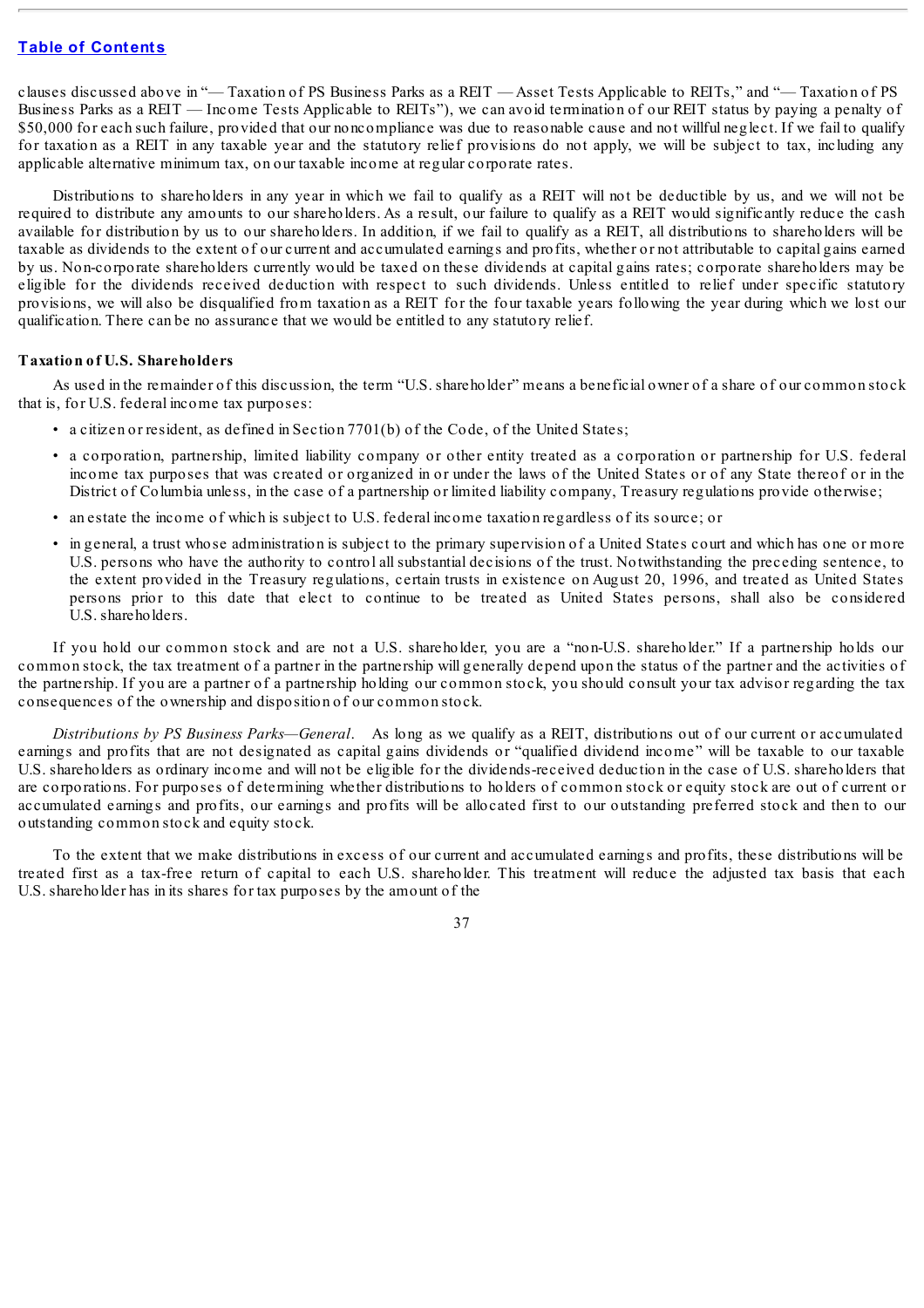distribution, but not below zero. Distributions in excess of a U.S. shareholder's adjusted tax basis in its shares will be taxable as capital gains, provided that the shares have been held as a capital asset, and will be taxable as long-term capital gain if the shares have been held for more than one year. Dividends we declare in October, November, or December of any year and payable to a shareholder of record on a specified date in any of these months shall be treated as both paid by us and received by the shareholder on December 31 of that year, provided we actually pay the dividend on or before January 31 of the following calendar year.

To the extent that we have available net operating losses and capital losses carried forward from prior tax years, such losses may reduce the amount of distributions that we must make in order to comply with the REIT distribution requirements. See "Taxation of PS Business Parks as a REIT—Annual Distribution Requirements Applicable to REITs." Such losses, however, are not passed through to U.S. shareholders and may not be used to offset income of U.S. shareholders from other sources on their income tax returns. Such losses would not affect the character of any distributions that we make, which generally are subject to tax in the hands of U.S. shareholders to the extent that we have current or accumulated earnings and profits.

*Capital Gain Distributions*. We may elect to designate distributions of our net capital gain as "capital gain dividends." Distributions that we properly designate as "capital gain dividends" will be taxable to our taxable U.S. shareholders as gain from the sale or disposition of a capital asset to the extent that such gain does not exceed our actual net capital gain for the taxable year. Designations made by us will only be effective to the extent that they comply with Revenue Ruling 89-81, which requires that distributions made to different classes of shares be composed proportionately of dividends of a particular type. If we designate any portion of a dividend as a capital gain dividend, a U.S. shareholder will receive an IRS Form 1099-DIV indicating the amount that will be taxable to the shareholder as capital gain. Corporate shareholders, however, may be required to treat up to 20% of some capital gain dividends as ordinary income.

Instead of paying capital gain dividends, we may designate all or part of our net capital gain as "undistributed capital gain." We will be subject to tax at regular corporate rates on any undistributed capital gain. A U.S. shareholder will include in its income as long-term capital gains its proportionate share of such undistributed capital gain and will be deemed to have paid its proportionate share of the tax paid by us on such undistributed capital gain and receive a credit or a refund to the extent that the tax paid by us exceeds the U.S. shareholder's tax liability on the undistributed capital gain. A U.S. shareholder will increase the basis in its common stock by the difference between the amount of capital gain included in its income and the amount of tax it is deemed to have paid. A U.S. shareholder that is a corporation will appropriately adjust its earnings and profits for the retained capital gain in accordance with Treasury regulations to be prescribed by the IRS. Our earnings and profits will be adjusted appropriately.

We will classify portions of any designated capital gain dividend or undistributed capital gain as either:

1. a 15% rate gain distribution, which would be taxable to non-corporate U.S. shareholders at a maximum rate of 15% (through 2012); or

2. an "unrecaptured Section 1250 gain" distribution, which would be taxable to non-corporate U.S. shareholders at a maximum rate of 25%, to the extent of previously claimed real property depreciation deductions.

We must determine the maximum amounts that we may designate as 15% and 25% rate capital gain dividends by performing the computation required by the Code as if the REIT were an individual whose ordinary income were subject to a marginal tax rate of at least 28%.

Recipients of capital gain dividends from us that are taxed at corporate income tax rates will be taxed at the normal corporate income tax rates on those dividends.

*Qualified Dividend Income*. With respect to shareholders who are taxed at the rates applicable to individuals, we may elect to designate a portion of our distributions paid to shareholders as "qualified dividend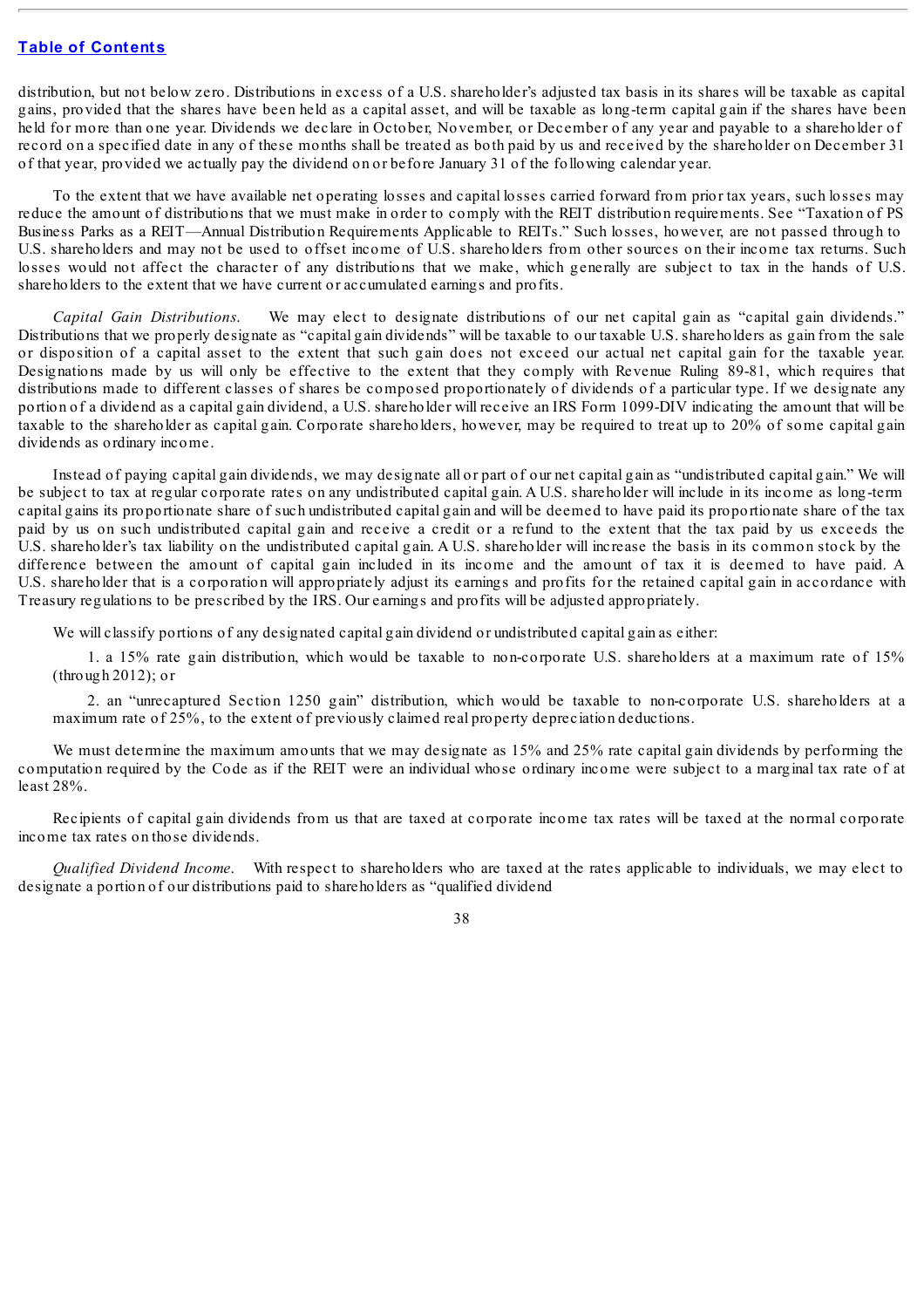income." A portion of a distribution that is properly designated as qualified dividend income is taxable to non-corporate U.S. shareholders as capital gain, provided that the shareholder has held the common stock with respect to which the distribution is made for more than 60 days during the 121-day period beginning on the date that is 60 days before the date on which such common stock become ex-dividend with respect to the relevant distribution. The maximum amount of our distributions eligible to be designated as qualified dividend income for a taxable year is equal to the sum of:

1. the qualified dividend income received by us during such taxable year from non-REIT "C" corporations (including our corporate subsidiaries, other than qualified REIT subsidiaries, and our taxable REIT subsidiaries);

2. the excess of any "undistributed" REIT taxable income recognized during the immediately preceding year over the federal income tax paid by us with respect to such undistributed REIT taxable income; and

3. the excess of any income recognized during the immediately preceding year attributable to the sale of a built-in-gain asset that was acquired in a carry-over basis transaction from a non-REIT "C" corporation over the federal income tax paid by us with respect to such built-in gain.

Generally, dividends that we receive will be treated as qualified dividend income for purposes of 1 above if the dividends are received from a domestic corporation (other than a REIT or a regulated investment company) or a "qualified foreign corporation" and specified holding period requirements and other requirements are met. A foreign corporation (other than a "passive foreign investment company") will be a qualified foreign corporation if it is incorporated in a possession of the United States, the corporation is eligible for benefits of an income tax treaty with the United States that the Secretary of Treasury determines is satisfactory, or the stock of the foreign corporation on which the dividend is paid is readily tradable on an established securities market in the United States. We generally expect that an insignificant portion, if any, of our distributions will consist of qualified dividend income. If we designate any portion of a dividend as qualified dividend income, a U.S. shareholder will receive an IRS Form 1099-DIV indicating the amount that will be taxable to the shareholder as qualified dividend income.

*Sunset of Reduced Tax Rate Provisions*. Tax Relief Unemployment Insurance Reauthorization, and Job Creation Act of 2010, which was signed into law on December 17, 2010, extended through December 31, 2012 certain reduced tax rates that had been scheduled to expire after December 31, 2010, including the reduced 15% maximum rate of tax on capital gains, the reduced 35% maximum rate of tax on ordinary income of noncorporate taxpayers, and the application of the capital gains tax rate to "qualified dividend income." Upon the sunset of the current provisions, all dividend income of REITs and non-REIT corporations would be taxable at ordinary income rates and the maximum capital gain tax rate for gains other than "unrecaptured section 1250 gains" would be increased (from 15% to 20%). The impact of this reversion is not discussed herein. Consequently, shareholders should consult their tax advisors regarding the effect of sunset provisions on an investment in common stock.

*Other Tax Considerations*. Distributions we make and gain arising from the sale or exchange by a U.S. shareholder of our shares will not be treated as passive activity income. As a result, U.S. shareholders generally will not be able to apply any "passive losses" against this income or gain. Distributions we make, to the extent they do not constitute a return of capital, generally will be treated as investment income for purposes of computing the investment interest limitation. A U.S. shareholder may elect, depending on its particular situation, to treat capital gain dividends, capital gains from the disposition of shares and income designated as qualified dividend income as investment income for purposes of the investment interest limitation, in which case the applicable capital gains will be taxed at ordinary income rates. We will notify shareholders regarding the portions of our distributions for each year that constitute ordinary income, return of capital and qualified dividend income. U.S. shareholders may not include in their individual income tax returns any of our net operating losses or capital losses. Our operating or capital losses would be carried over by us for potential offset against future income, subject to applicable limitations.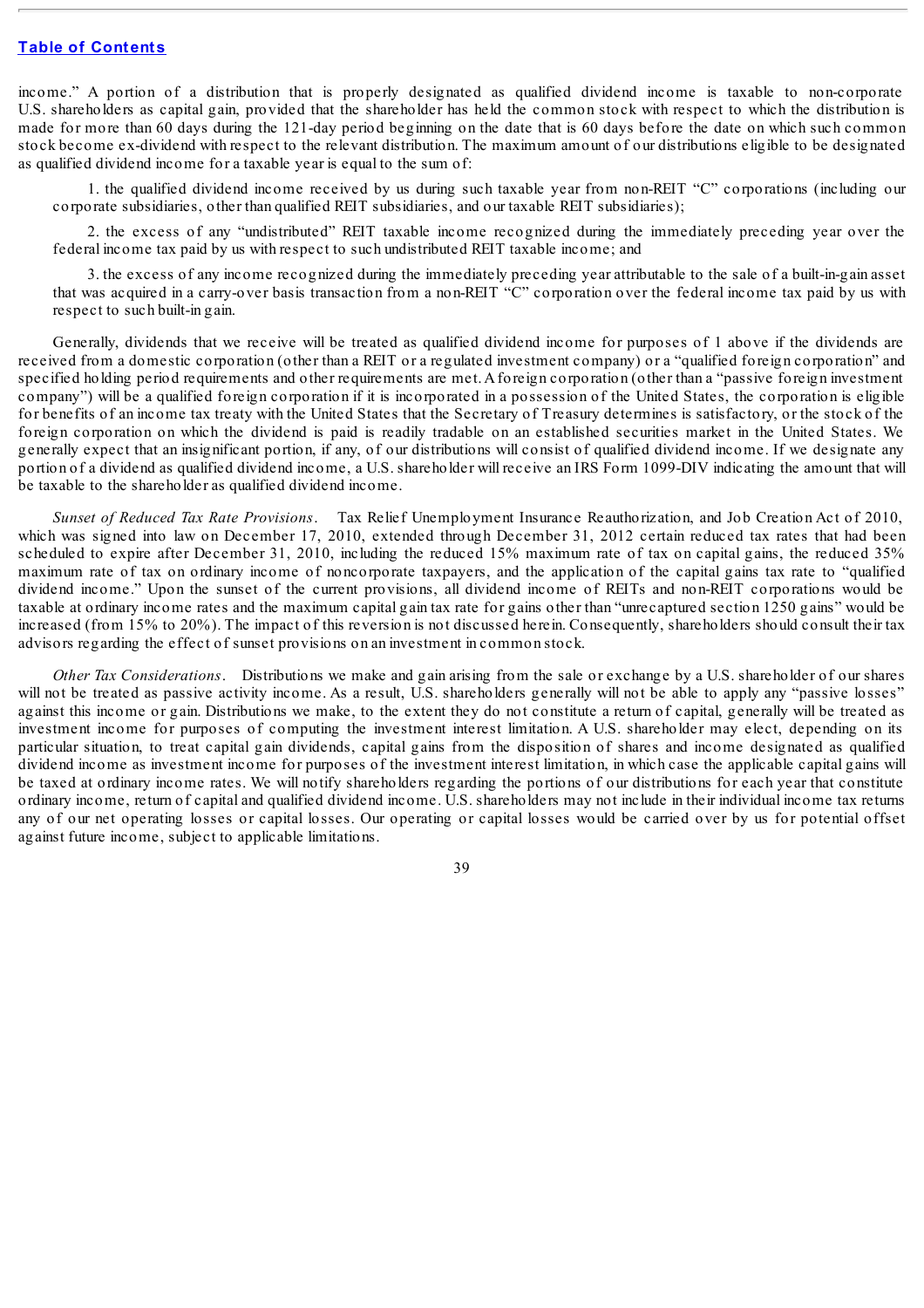*Sales of Shares*. If a U.S. shareholder sells or otherwise disposes of its shares in a taxable transaction, it will recognize gain or loss for federal income tax purposes in an amount equal to the difference between the amount of cash and the fair market value of any property received on the sale or other disposition and the holder's adjusted basis in the shares for tax purposes. This gain or loss will be a capital gain or loss if the shares have been held by the U.S. shareholder as a capital asset. The applicable tax rate will depend on the U.S. shareholder's holding period in the asset (generally, if an asset has been held for more than one year, such gain or loss will be longterm capital gain or loss) and the U.S. shareholder's tax bracket. A U.S. shareholder who is an individual or an estate or trust and who has long-term capital gain or loss will be subject to a maximum capital gain rate, which is currently 15% (through 2012). The IRS has the authority to prescribe, but has not yet prescribed, regulations that would apply a capital gain tax rate of 25% (which is generally higher than the long-term capital gain tax rates for noncorporate shareholders) to a portion of capital gain realized by a noncorporate shareholder on the sale of REIT shares that would correspond to the REIT's "unrecaptured Section 1250 gain." In general, any loss recognized by a U.S. shareholder upon the sale or other disposition of common stock that have been held for six months or less, after applying the holding period rules, will be treated by such U.S. shareholders as a long-term capital loss, to the extent of distributions received by the U.S. shareholder from us that were required to be treated as long-term capital gains. Shareholders are advised to consult their tax advisors with respect to the capital gain liability.

*Expansion of Medicare Tax.* The Health Care and Reconciliation Act of 2010 requires, in certain circumstances, certain U.S. shareholders that are individuals, estates and trusts to pay a 3.8% tax on "net investment income," which includes, among other things, dividends on and gains from the sale or other disposition of stock, effective for taxable years beginning after December 31, 2012. Prospective investors should consult with their own tax advisors regarding this new legislation.

*New Legislation Relating To Foreign Accounts.* Under recently enacted legislation, certain future payments made to "foreign financial institutions" and "non-financial foreign entities" may be subject to withholding at a rate of 30%. U.S. shareholders should consult their tax advisors regarding the effect, if any, of this withholding provision on their ownership and disposition of our common stock. See"—U.S. Taxation of Non-U.S. Shareholders—Foreign Account Tax Compliance Act." Prospective investors should consult with their own tax advisors regarding this new legislation.

#### **Taxation of Tax–Exempt Shareholders**

Provided that a tax-exempt shareholder, except certain tax-exempt shareholders described below, has not held its common stock as "debt financed property" within the meaning of the Code and the shares are not otherwise used in its trade or business, the dividend income from us and gain from the sale of our common stock will not be unrelated business taxable income, or UBTI, to a tax-exempt shareholder. Generally, "debt financed property" is property, the acquisition or holding of which was financed through a borrowing by the tax-exempt shareholder.

For tax-exempt shareholders that are social clubs, voluntary employee benefit associations, supplemental unemployment benefit trusts, or qualified group legal services plans exempt from federal income taxation under Sections  $501(c)(7)$ ,  $(c)(9)$ ,  $(c)(17)$  or  $(c)(20)$  of the Code, respectively, or single parent title-holding corporations exempt under Section 501(c)(2) and whose income is payable to any of the aforementioned tax-exempt organizations, income from an investment in PS Business Parks will constitute unrelated business taxable income unless the organization is able to properly claim a deduction for amounts set aside or placed in reserve for certain purposes so as to offset the income generated by its investment in our shares. These prospective investors should consult with their tax advisors concerning these set aside and reserve requirements.

Notwithstanding the above, however, a portion of the dividends paid by a "pension-held REIT" are treated as UBTI if received by any trust which is described in Section 401(a) of the Code, is tax-exempt under Section 501(a) of the Code and holds more than 10%, by value, of the interests in the REIT. A pension-held REIT includes any REIT if:

• at least one of such trusts holds more than 25%, by value, of the interests in the REIT, or two or more of such trusts, each of which owns more than 10%, by value, of the interests in the REIT, hold in the aggregate more than 50%, by value, of the interests in the REIT; and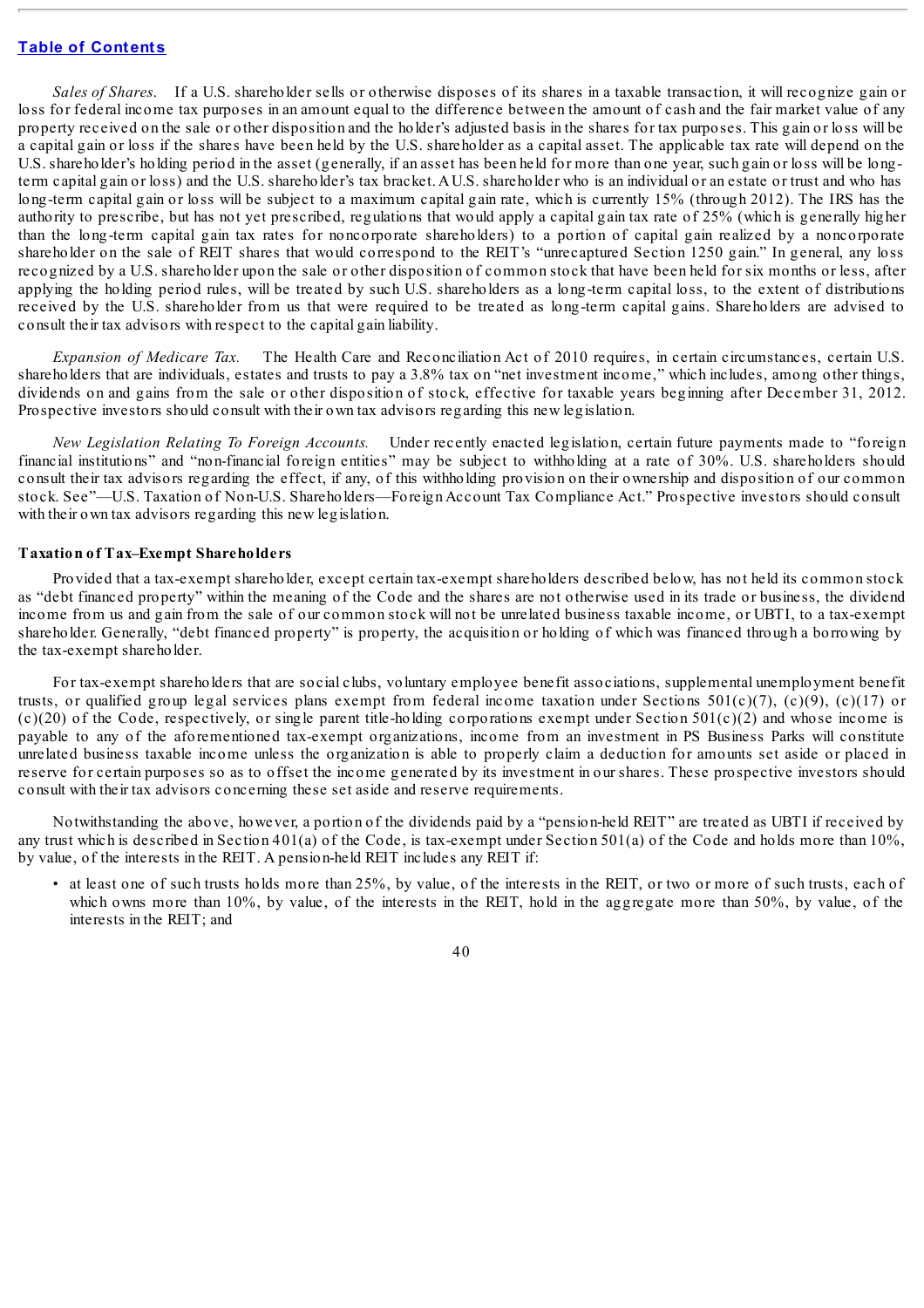• it would not have qualified as a REIT but for the fact that Section  $856(h)(3)$  of the Code provides that shares owned by such trusts shall be treated, for purposes of the "not closely held" requirement, as owned by the beneficiaries of the trust, rather than by the trust itself.

The percentage of any REIT dividend from a "pension-held REIT" that is treated as UBTI is equal to the ratio of the UBTI earned by the REIT, treating the REIT as if it were a pension trust and therefore subject to tax on UBTI, to the total gross income of the REIT. An exception applies where the percentage is less than 5% for any year, in which case none of the dividends would be treated as UBTI. The provisions requiring pension trusts to treat a portion of REIT distributions as UBTI will not apply if the REIT is able to satisfy the "not closely held requirement" without relying upon the "look-through" exception with respect to pension trusts. As a result of certain limitations on the transfer and ownership of our shares contained in our organizational documents, we do not expect to be classified as a "pension-held REIT," and accordingly, the tax treatment described above should be inapplicable to our tax-exempt shareholders.

#### **U.S. Taxation of Non–U.S. Shareholders**

The following discussion addresses the rules governing U.S. federal income taxation of the ownership and disposition of our common stock by non-U.S. shareholders. These rules are complex, and no attempt is made herein to provide more than a brief summary of such rules. Accordingly, the discussion does not address all aspects of U.S. federal income taxation and does not address state, local or foreign tax consequences that may be relevant to a non-U.S. shareholder in light of its particular circumstances.

*Distributions by PS Business Parks*. As described in the discussion below, distributions paid by us with respect to our common stock will be treated for federal income tax purposes as either:

- ordinary income dividends;
- long-term capital gain; or
- return of capital distributions.

This discussion assumes that our shares will continue to be considered regularly traded on an established securities market for purposes of the "FIRPTA" provisions described below. If our shares are no longer regularly traded on an established securities market, the tax considerations described below would differ.

*Ordinary Income Dividends*. A distribution paid by us to a non-U.S. shareholder will be treated as an ordinary income dividend if the distribution is paid out of our current or accumulated earnings and profits and:

- the distribution is not attributable to our net capital gain; or
- the distribution is attributable to the sale of "U.S. real property interests" or "USRPIs" and the non-U.S. shareholder owns 5% or less of our common stock at all times during the 1-year period ending on the date of the distribution.

Ordinary dividends that are effectively connected with a U.S. trade or business of the non-U.S. shareholder will be subject to tax on a net basis (that is, after allowance for deductions) at graduated rates in the same manner as U.S. shareholders (including any applicable alternative minimum tax), except that a non-U.S. shareholder that is a corporation also may be subject to a 30% branch profits tax.

Generally, we will withhold and remit to the IRS 30% of dividend distributions (including distributions that may later be determined to have been made in excess of current and accumulated earnings and profits) that could not be treated as capital gain distributions with respect to the non-U.S. shareholder (and that are not deemed to be capital gain dividends for purposes of the FIRPTA withholding rules described below) unless:

• a lower treaty rate applies and the non-U.S. shareholder files an IRS Form W-8BEN evidencing eligibility for that reduced treaty rate with us; or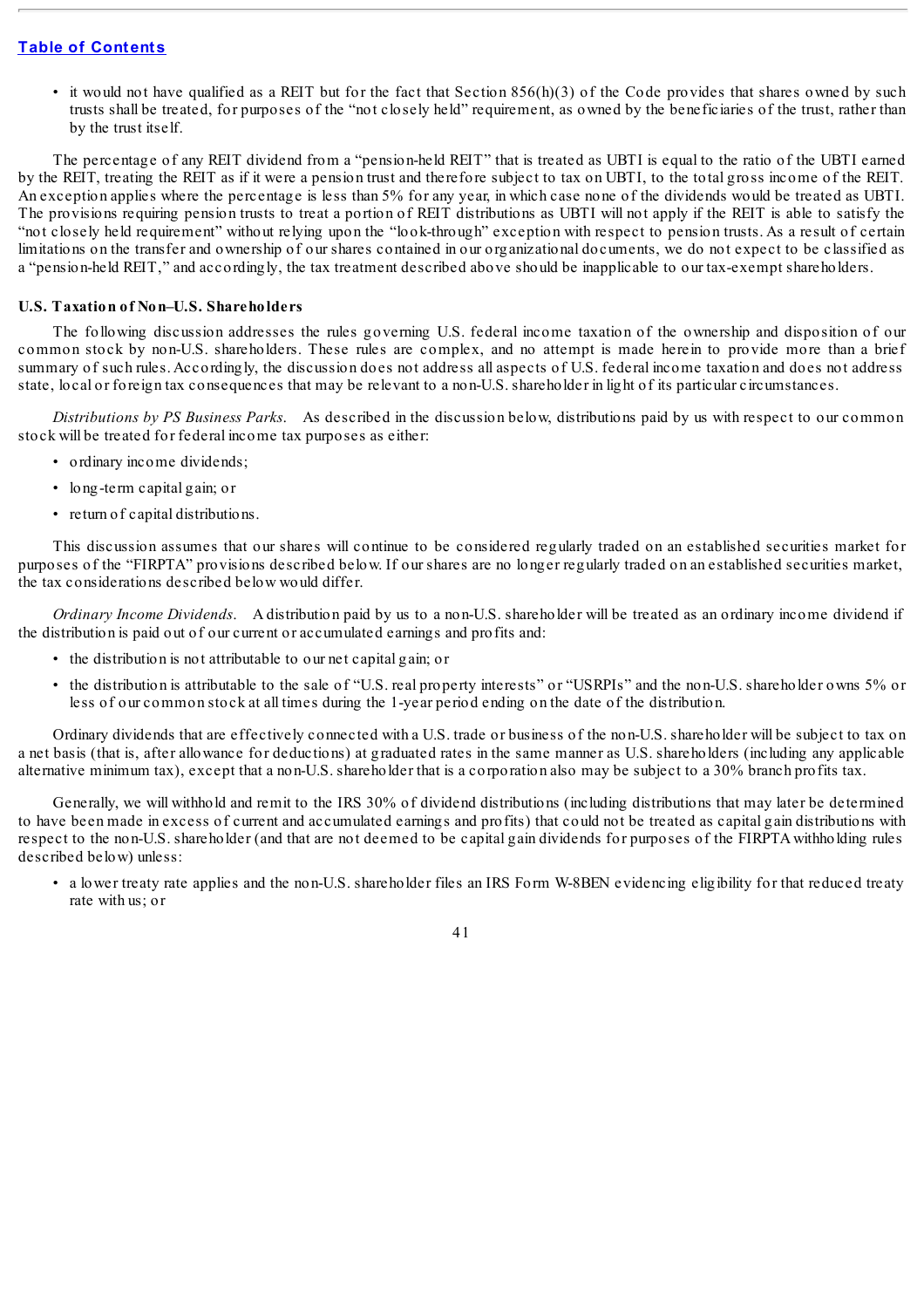• the non-U.S. shareholder files an IRS Form W-8ECI with us claiming that the distribution is income effectively connected with the non-U.S. shareholder's trade or business.

*Return of Capital Distributions*. Unless (A) our common stock constitutes a USRPI, as described in "—Sale of Common Stock" below, or (B) either (1) the non-U.S. shareholder's investment in our stock is effectively connected with a U.S. trade or business conducted by such non-U.S. shareholder (in which case the non-U.S. shareholder will be subject to the same treatment as U.S. shareholders with respect to such gain) or (2) the non-U.S. shareholder is a nonresident alien individual who was present in the United States for 183 days or more during the taxable year and has a "tax home" in the United States (in which case the non-U.S. shareholder will be subject to a 30% tax on the his net capital gains), distributions that we make which are not dividends out of our earnings and profits will not be subject to U.S. federal income tax. If we cannot determine at the time a distribution is made whether or not the distribution will exceed current and accumulated earnings and profits, the distribution will be subject to withholding at the rate applicable to dividends. The non-U.S. shareholder may seek a refund from the IRS of any amounts withheld in excess of its underlying tax liability if it subsequently is determined that the distribution was, in fact, in excess of our current and accumulated earnings and profits.

If our common stock constitutes a USRPI, as described below, distributions that we make in excess of the sum of (1) the non-U.S. shareholder's proportionate share of our earnings and profits, and (2) the non-U.S. shareholder's basis in its common stock, will be taxed under FIRPTA at the rate of tax, including any applicable capital gains rates, that would apply to a U.S. shareholder of the same type (e.g., an individual or a corporation, as the case may be), and the collection of the tax will be enforced by a withholding tax at a rate of 10% of the amount by which the distribution exceeds the shareholder's share of our earnings and profits. The amount withheld is creditable against the non-U.S. shareholder's U.S. federal income tax liability, and the non-U.S. shareholder may file for a refund from the IRS of any amount of withheld tax in excess of its underlying tax liability.

*Capital Gain Dividends*. A distribution paid by us to a non-U.S. shareholder will be treated as long-term capital gain if the distribution is paid out of our current or accumulated earnings and profits and either:

- the distribution is attributable to our net capital gain (other than from the sale of USPRIs) and we timely designate the distribution as a capital gain dividend; or
- the distribution is attributable to our net capital gain from the sale of USPRIs and the non-U.S. shareholder owns more than 5% of the value of the shares at any time during the 1-year period ending on the date of the distribution.

Long-term capital gain that a non-U.S. shareholder is deemed to receive from a capital gain dividend that is not attributable to the sale of USRPIs generally will not be subject to U.S. tax in the hands of the non-U.S. shareholder unless:

- the non-U.S. shareholder's investment in our common stock is effectively connected with a U.S. trade or business of the non-U.S. shareholder, in which case the non-U.S. shareholder will be subject to the same treatment as U.S. shareholders with respect to any gain, except that a non-U.S. shareholder that is a corporation also may be subject to the 30% branch profits tax; or
- the non-U.S. shareholder is a nonresident alien individual who is present in the United States for 183 days or more during the taxable year and has a "tax home" in the United States, in which case the nonresident alien individual will be subject to a 30% tax on his capital gains.

Under the Foreign Investment in Real Property Tax Act, referred to as "FIRPTA," distributions that are attributable to net capital gain from the sales by us of USRPIs and paid to a non-U.S. shareholder that owns more than 5% of the value of our common stock at any time during the 1-year period ending on the date of the distribution will be subject to U.S. tax as income effectively connected with a U.S. trade or business. The FIRPTA tax will apply to these distributions whether or not the distribution is designated as a capital gain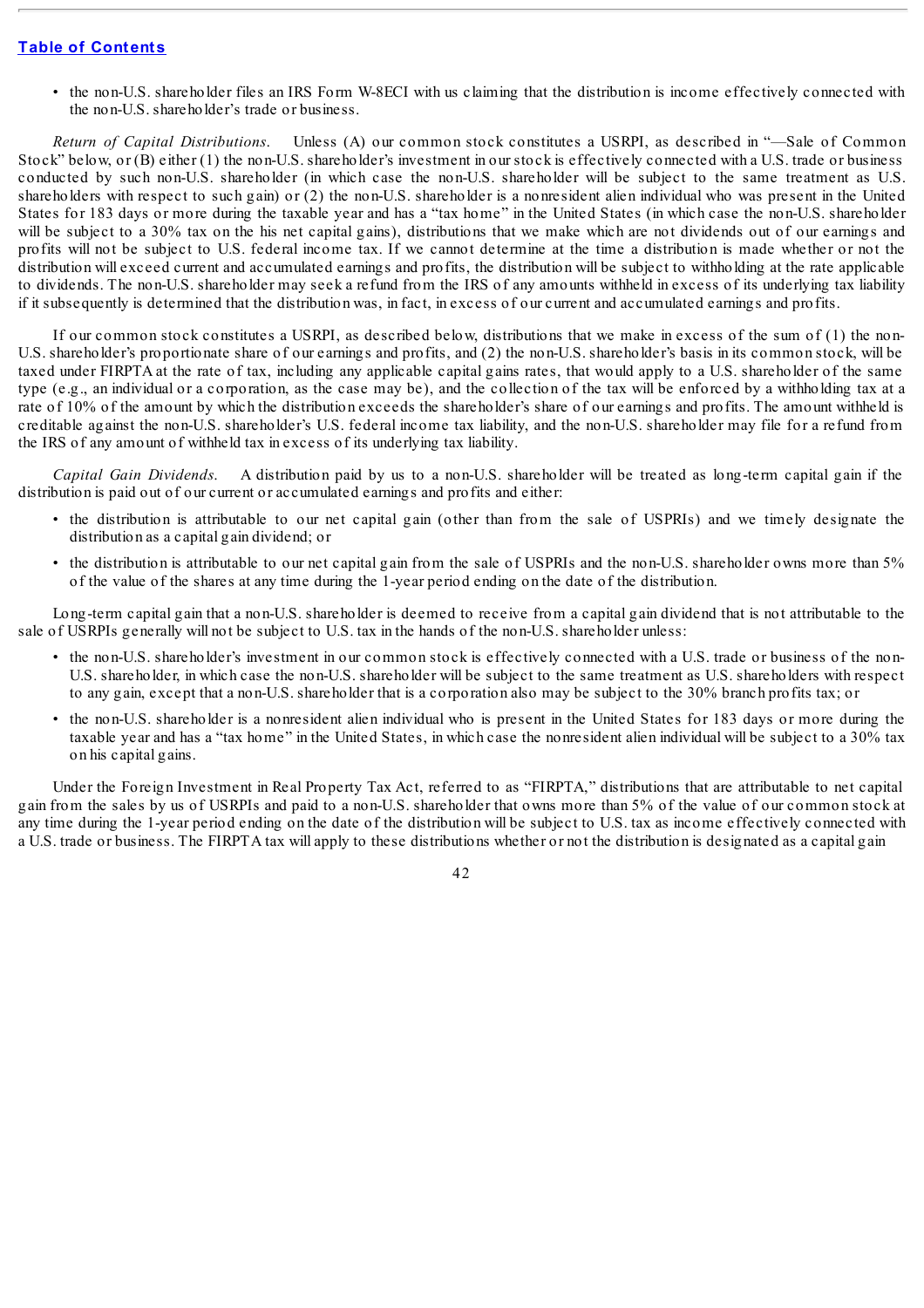dividend. Anon-U.S. shareholder that does not qualify for the special rule discussed above will be taxed on these amounts at the normal rates applicable to a U.S. shareholder and will be required to file a U.S. federal income tax return reporting these amounts. If such a non-U.S. shareholder is a corporation, it also may owe the 30% branch profits tax under Section 884 of the Code in respect of these amounts.

Any distribution paid by us that is treated as a capital gain dividend or that could be treated as a capital gain dividend with respect to a particular non-U.S. shareholder that owns more than 5% of the value of our common stock at any time during the 1-year period ending on the date of the distribution will be subject to special withholding rules under FIRPTA. We will be required to withhold and remit to the IRS 35% of any distribution that could be treated as a capital gain dividend with respect to the non-U.S. shareholder, whether or not the distribution is attributable to the sale by us of USRPIs. The amount withheld is creditable against the non-U.S. shareholder's U.S. federal income tax liability, and the non-U.S. shareholder may file for a refund from the IRS of any amount of withheld tax in excess of that tax liability.

*Undistributed Capital Gain*. Although the law is not entirely clear on the matter, it appears that amounts designated by us as undistributed capital gains in respect of our shares held by non-U.S. shareholders generally should be treated in the same manner as actual distributions by us of capital gain dividends. Under that approach, the non-U.S. shareholder would be able to offset as a credit against their U.S. federal income tax liability resulting therefrom their proportionate share of the tax paid by us on the undistributed capital gains treated as long-term capital gain to the non-U.S. shareholder, and generally to receive from the IRS a refund to the extent their proportionate share of the tax paid by us were to exceed the non-U.S. shareholder's actual U.S. federal income tax liability on such long-term capital gain. If we were to designate any portion of our net capital gain as undistributed capital gain, a non-U.S. shareholder should consult its tax advisor regarding the taxation of such undistributed capital gain.

*Sale of Common Stock*. Unless our common stock constitutes a USRPI, a sale of our common stock by a non-U.S. shareholder generally will not be subject to U.S. federal income taxation under FIRPTA.

Generally, with respect to any particular shareholder, our common stock will constitute a USRPI only if each of the following three statements is true:

- Fifty percent or more of our assets throughout a prescribed testing period consists of interests in real property located within the United States, excluding for this purpose, interests in real property solely in a capacity as creditor. We believe that 50% or more of our assets will consist of interests in U.S. real property.
- We are not a "domestically-controlled qualified investment entity." A domestically-controlled qualified investment entity includes a REIT less than 50% of the value of which is held directly or indirectly by non-U.S. shareholders at all times during a specified testing period. Although we expect that we likely will be domestically-controlled, we cannot make any assurance that we are or will remain a domestically-controlled qualified investment entity.
- Either (a) our common stock are not "regularly traded," as defined by applicable Treasury regulations, on an established securities market; or (b) our common stock is "regularly traded" on an established securities market but the selling non-U.S. shareholder has held over 5% of our outstanding common stock any time during the five-year period ending on the date of the sale. We expect that our common stock will continue to be regularly traded on an established securities market.

Specific wash sale rules applicable to sales of stock in a domestically-controlled REIT could result in gain recognition, taxable under FIRPTA, upon the sale of our common stock even if we are a domestically-controlled qualified investment entity. These rules would apply if a non-U.S. shareholder (1) disposes of our common stock within a 30-day period preceding the ex-dividend date of a distribution, any portion of which, but for the disposition, would have been taxable to such non-U.S. shareholder as gain from the sale or exchange of a USRPI, (2) acquires, or enters into a contract or option to acquire, other common stock during the 61-day period that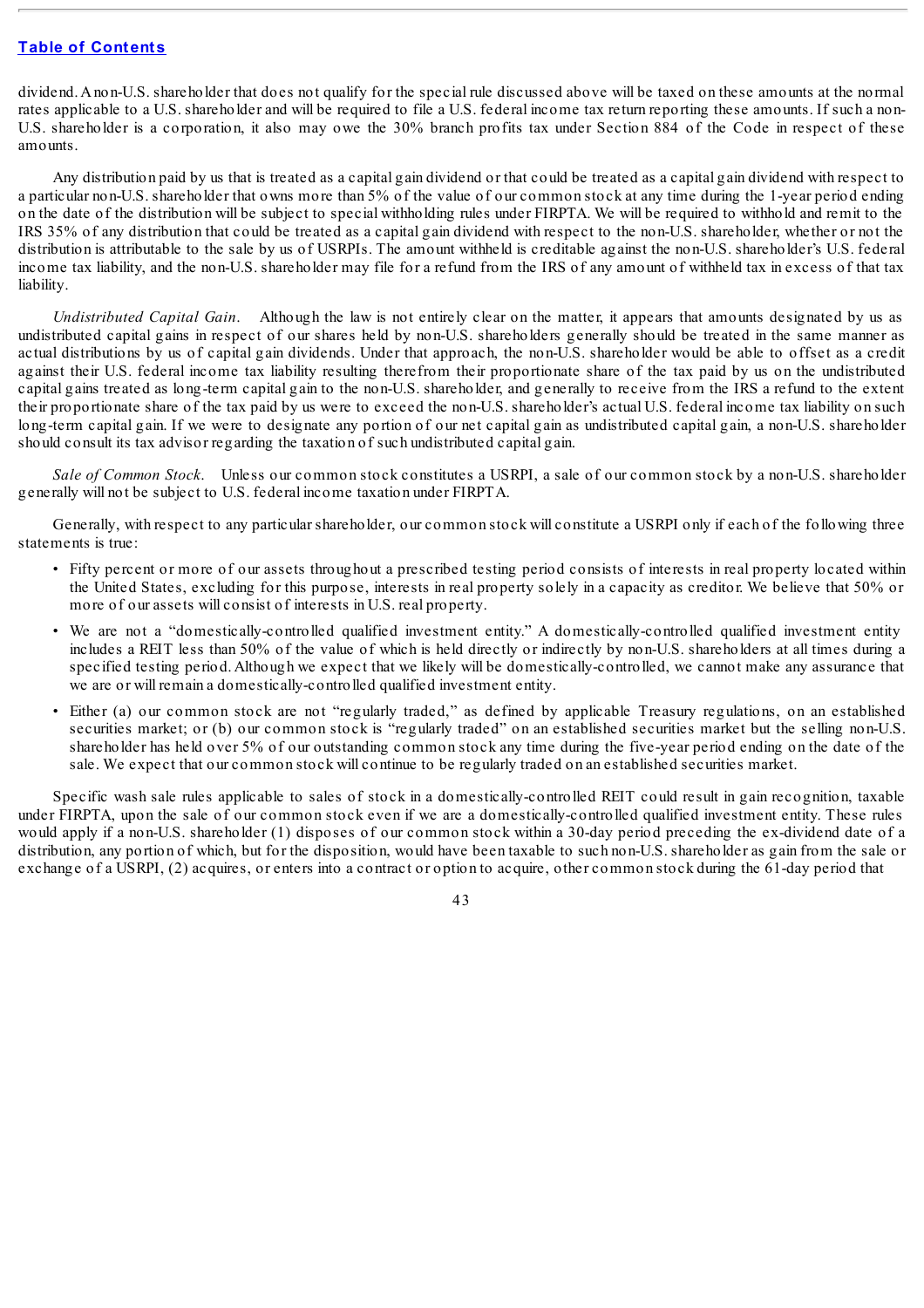begins 30 days prior to such ex-dividend date, and (3) if our common stock is "regularly traded" on an established securities market in the United States, such non-U.S. shareholder has owned more than 5% of our outstanding common stock at any time during the 1-year period ending on the date of such distribution.

If gain on the sale or exchange of our common stock by a non-U.S. shareholder were subject to taxation under FIRPTA, the non-U.S. shareholder would be subject to regular U.S. federal income tax with respect to any gain on a net basis in the same manner as a taxable U.S. shareholder, subject to any applicable alternative minimum tax and special alternative minimum tax in the case of nonresident alien individuals. In addition, the transferee of such stock may, in certain circumstances, be required to withhold at least 10% of the proceeds of any such sale or exchange. However, the non-U.S. shareholder may seek a refund of these amounts from the IRS if the non-U.S. shareholder's U.S. tax liability with respect to the distribution is less than the amount withheld.

Gain from the sale of our common stock that otherwise would not be subject to FIRPTA will nonetheless be taxable in the United States to a non-U.S. shareholder as follows: (1) if the non-U.S. shareholder's investment in our common stock is effectively connected with a U.S. trade or business conducted by such non-U.S. shareholder, the non-U.S. shareholder will be subject to the same treatment as a U.S. shareholder with respect to such gain, or (2) if the non-U.S. shareholder is a nonresident alien individual who was present in the United States for 183 days or more during the taxable year and has a "tax home" in the United States, the nonresident alien individual will be subject to a 30% tax on the individual's capital gain.

*Foreign Account Tax Compliance Act*. On February 8, 2012, the Treasury Department issued proposed regulations relating to the Foreign Account Tax Compliance Act or "FATCA," which was enacted in March of 2010. As a general matter, FATCA imposes a 30% withholding tax on dividends on, and gross proceeds from the sale or other disposition of, our common stock if paid to a foreign entity unless (i) if the foreign entity is a "foreign financial institution," the foreign entity undertakes certain due diligence, reporting, withholding, and certification obligations, (ii) if the foreign entity is not a "foreign financial institution," the foreign entity identifies certain of its U.S. investors, or (iii) the foreign entity is otherwise excepted under FATCA. Under the proposed regulations, withholding is required (i) with respect to dividends on our common stock beginning on January 1, 2014, and (ii) with respect to gross proceeds from a sale or other disposition of our common stock that occurs on or after January 1, 2015.

Notwithstanding the foregoing, the proposed regulations will not be effective until issued in final form. There can be no assurance either as to when final regulations relating to FATCA will be issued or as to the particular form that those final regulations might take. If withholding is required under FATCA on a payment related to our common stock, investors that otherwise would not be subject to withholding (or that otherwise would be entitled to a reduced rate of withholding) on such payment generally will be required to seek a refund or credit from the IRS to obtain the benefit of such exemption or reduction (provided that such benefit is available). We will not pay any additional amounts in respect of amounts withheld under FATCA. Prospective investors should consult their tax advisors regarding the effect of FATCA in their particular circumstances.

#### **Information Reporting and Backup Withholding Tax Applicable to Shareholders**

*U.S. Shareholders*. In general, information-reporting requirements will apply to payments of distributions on our common stock and payments of the proceeds of the sale of our common stock to some U.S. shareholders, unless an exception applies. Further, the payer will be required to withhold backup withholding tax on such payments (at the rate of 28% through 2012, but scheduled to increase without legislative intervention to 31% on or after January 1, 2013) if:

1. the payee fails to furnish a taxpayer identification number, or TIN, to the payer or to establish an exemption from backup withholding;

2. the IRS notifies the payer that the TIN furnished by the payee is incorrect;

3. there has been a notified payee under-reporting with respect to interest, dividends or original issue discount described in Section 3406(c) of the Code; or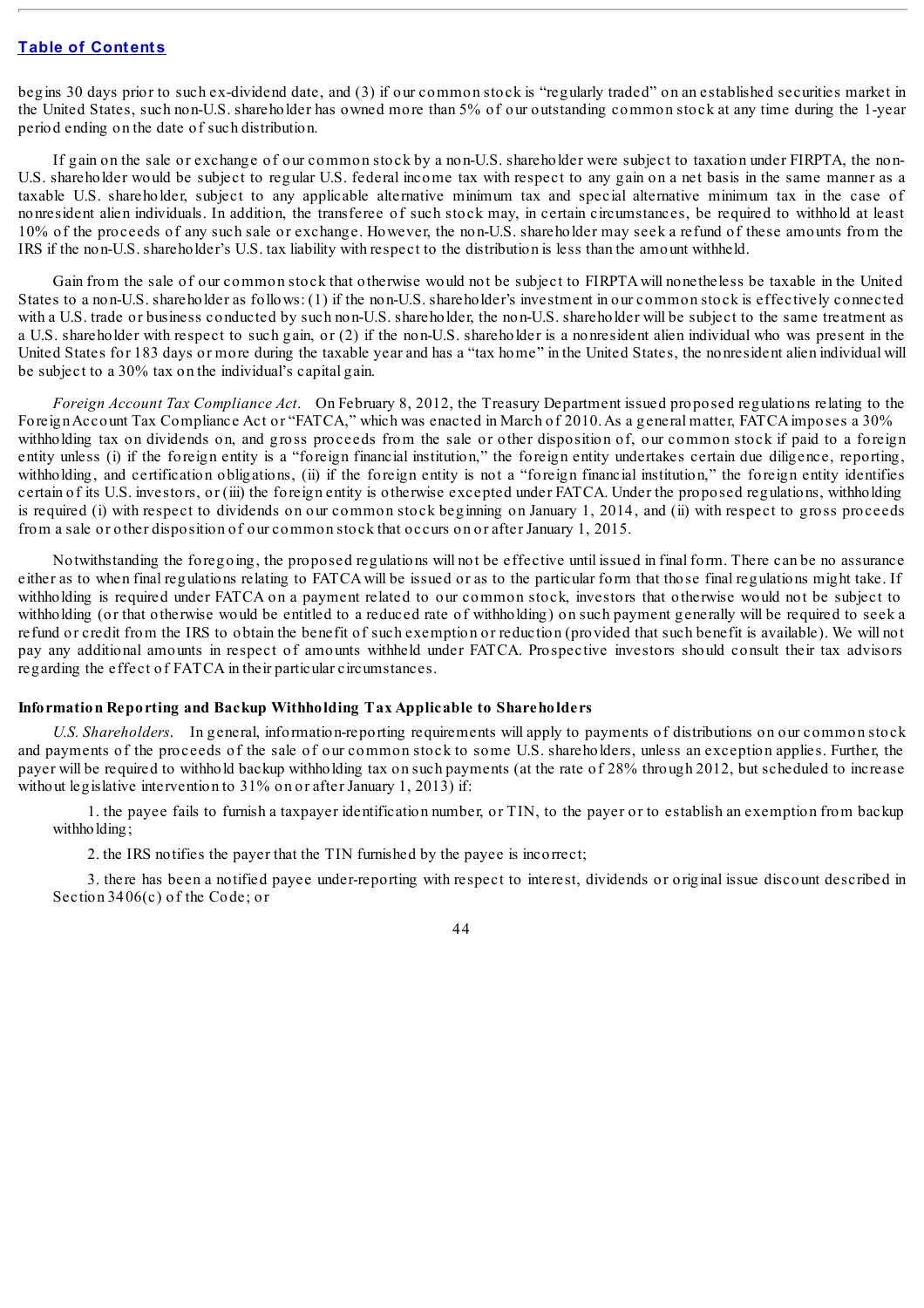4. there has been a failure of the payee to certify under the penalty of perjury that the payee is not subject to backup withholding under the Code.

Some shareholders, including corporations, may be exempt from backup withholding. Any amounts withheld under the backup withholding rules from a payment to a shareholder will be allowed as a credit against the shareholder's U.S. federal income tax liability and may entitle the shareholder to a refund, provided that the required information is furnished to the IRS.

*Non–U.S. Shareholders*. Generally, information reporting will apply to payments of distributions on our common stock, and backup withholding described above for a U.S. shareholder will apply, unless the payee certifies that it is not a U.S. person or otherwise establishes an exemption.

The payment of the proceeds from the disposition of our common stock to or through the United States office of a United States or foreign broker will be subject to information reporting and, possibly, backup withholding as described above for U.S. shareholders, or the withholding tax for non-U.S. shareholders, as applicable, unless the non-U.S. shareholder certifies as to its non-U.S. status or otherwise establishes an exemption, provided that the broker does not have actual knowledge that the shareholder is a U.S. person or that the conditions of any other exemption are not, in fact, satisfied. The proceeds of the disposition by a non-U.S. shareholder of our common stock to or through a foreign office of a broker generally will not be subject to information reporting or backup withholding. However, if the broker is a U.S. person, a controlled foreign corporation for United States tax purposes, or a foreign person 50% or more of whose gross income from all sources for specified periods is from activities that are effectively connected with a U.S. trade or business, a foreign partnership 50% or more of whose interests are held by partners who are U.S. persons, or a foreign partnership that is engaged in the conduct of a trade or business in the United States, then information reporting generally will apply as though the payment was made through a U.S. office of a United States or foreign broker unless the broker has documentary evidence as to the non-U.S. shareholder's foreign status and has no actual knowledge to the contrary.

Applicable Treasury regulations provide presumptions regarding the status of shareholders when payments to the shareholders cannot be reliably associated with appropriate documentation provided to the payer. If a non-U.S. shareholder fails to comply with the information reporting requirement, payments to such person may be subject to the full withholding tax even if such person might have been eligible for a reduced rate of withholding or no withholding under an applicable income tax treaty. Because the application of these Treasury regulations varies depending on the shareholder's particular circumstances, you are urged to consult your tax advisor regarding the information reporting requirements applicable to you.

Backup withholding is not an additional tax. Any amounts that we withhold under the backup withholding rules will be refunded or credited against the non-U.S. shareholder's federal income tax liability if certain required information is furnished to the IRS. Non-U.S. shareholders should consult with their tax advisors regarding application of backup withholding in their particular circumstances and the availability of and procedure for obtaining an exemption from backup withholding under current Treasury regulations.

### **Tax Aspects of Our Ownership of Interests in the Operating Partnership and Other Partnerships**

*General*. Substantially all of our investments are held indirectly through the operating partnership. In general, partnerships are "pass-through" entities that are not subject to federal income tax at the partnership level. However, a partner is allocated its proportionate share of the items of income, gain, loss, deduction and credit of a partnership, and is required to include these items in calculating its tax liability, without regard to whether it receives a distribution from the partnership. We include our proportionate share of these partnership items in our income for purposes of the various REIT income tests and the computation of our REIT taxable income. Moreover, for purposes of the REIT asset tests, we include our proportionate share of assets held through the operating partnership. See "—Taxation of PS Business Parks as a REIT—Ownership of Partnership Interests by a REIT" above.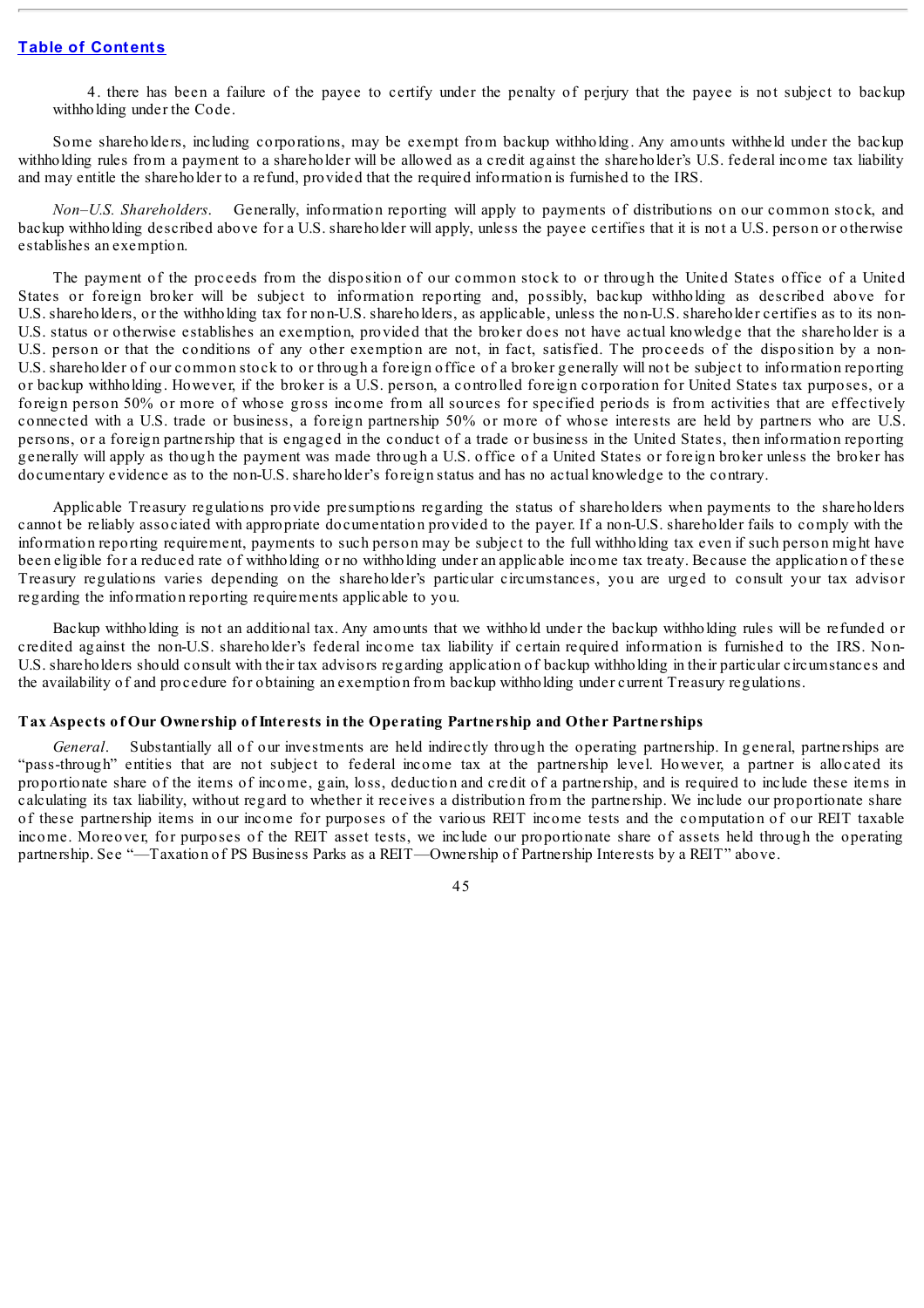*Entity Classification*. We believe that the operating partnership and each of the partnerships and limited liability companies in which we own an interest, directly or through another partnership or limited liability company, will be treated as a partnership or disregarded for federal income tax purposes and will not be taxable as a corporation. If any of these entities were treated as a corporation, it would be subject to an entity-level tax on its income and we could fail to meet the REIT income and asset tests. See "— Taxation of PS Business Parks as a REIT—Asset Tests Applicable to REITs" and "—Taxation of PS Business Parks as a REIT— Income Tests Applicable to REITs" above.

A partnership is a "publicly traded partnership" under Section 7704 of the Code if:

1. interests in the partnership are traded on an established securities market; or

2. interests in the partnership are readily tradable on a "secondary market" or the "substantial equivalent" of a secondary market.

Under the relevant Treasury regulations, interests in a partnership will not be considered readily tradable on a secondary market or on the substantial equivalent of a secondary market if the partnership qualifies for specified "safe harbors," which are based on the specific facts and circumstances relating to the partnership.

The operating partnership currently takes the reporting position for federal income tax purposes that it is not a publicly traded partnership. There is a significant risk, however, that the right of a holder of the operating partnership units to redeem the operating partnership units for common stock could cause the operating partnership units to be considered readily tradable on the substantial equivalent of a secondary market. Moreover, if the operating partnership units were considered to be tradable on the substantial equivalent of a secondary market, either now or in the future, the operating partnership cannot provide any assurance that it would qualify for any of the safe harbors mentioned above, or that, if it currently qualifies for a safe harbor, the operating partnership will continue to qualify for any of the safe harbors in the future.

If the operating partnership is a publicly traded partnership, it will be taxed as a corporation unless at least 90% of its gross income consists of "qualifying income" under Section 7704 of the Internal Revenue Code. Qualifying income is generally real property rents and other types of passive income. We believe that the operating partnership will have sufficient qualifying income so that it would be taxed as a partnership, even if it were a publicly traded partnership. The income requirements applicable to our company in order for it to qualify as a REIT under the Internal Revenue Code and the definition of qualifying income under the publicly traded partnership rules are very similar. Although differences exist between these two income tests, we do not believe that these differences would cause the operating partnership not to satisfy the 90% gross income test applicable to publicly traded partnerships.

*Allocations of Partnership Income, Gain, Loss, Deduction and Credit*. A partnership agreement will generally determine the allocation of income and loss among partners. However, those allocations will be disregarded for tax purposes if they do not comply with the provisions of Section 704(b) of the Code and the applicable Treasury regulations, which generally require that partnership allocations respect the economic arrangement of the partners.

If an allocation is not recognized for federal income tax purposes, the item subject to the allocation will be reallocated in accordance with the partners' interests in the partnership, which will be determined by taking into account all of the facts and circumstances relating to the economic arrangement of the partners with respect to the item. The allocations of taxable income and loss provided for in the partnership agreement of the operating partnership are intended to comply with the requirements of Section 704(b) of the Code and the regulations promulgated thereunder.

*Tax Allocations with Respect to the Properties*. Under Section 704(c) of the Code, income, gain, loss, deduction and credit attributable to a property that is contributed to a partnership in exchange for an interest in the partnership must be allocated in a manner such that the contributing partner is charged with, or benefits from,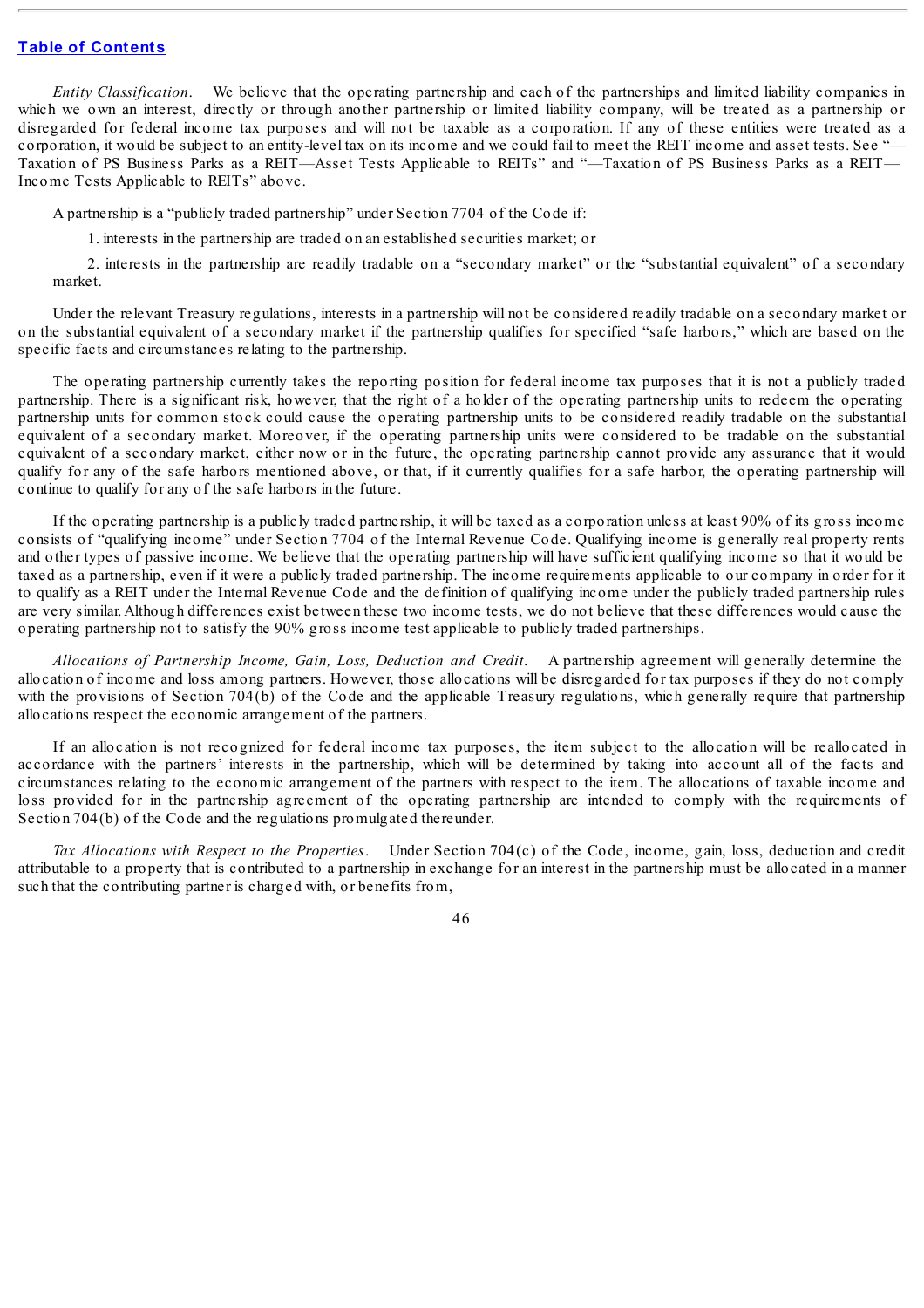as applicable, the difference between the adjusted tax basis and the fair market value of property at the time of contribution. The difference is known as the book-tax difference. Section 704(c) allocations are for federal income tax purposes only and do not affect the book capital accounts or other economic or legal arrangements among the partners. Under Treasury regulations promulgated under Section 704(c) of the Code, similar rules apply when a partnership elects to "revalue" its assets in limited situations, such as when a contribution of property is made to a partnership by a new partner.

The partnership agreement of the operating partnership requires that these allocations be made in a manner consistent with Section 704(c) of the Code. Treasury regulations under Section 704(c) of the Code provide partnerships with a choice of several methods of accounting for book-tax differences, including retention of the "traditional method" or the election of alternative methods which would permit any distortions caused by a book-tax difference to be entirely rectified on an annual basis or with respect to a specific taxable transaction such as a sale. We and the operating partnership generally have used the traditional method of accounting for book-tax differences with respect to the properties initially contributed to the operating partnership in its formation or subsequently acquired by merger or contribution. However, the operating partnership may use an alternative method of accounting for book-tax differences with respect to properties contributed to it or acquired by merger in the future.

In general, if any asset contributed to or revalued by the operating partnership is determined to have a fair market value that is greater than its adjusted tax basis, partners who have contributed those assets, including our company, will be allocated lower amounts of depreciation deductions from those assets for tax purposes by the operating partnership and increased taxable income and gain on sale. Thus, we may be allocated lower depreciation and other deductions, and possibly greater amounts of taxable income in the event of a sale of contributed assets. These amounts may be in excess of the economic or book income allocated to us as a result of the sale. In this regard, it should be noted that, as the general partner of the operating partnership, we will determine, taking into account the tax consequences to us, when and whether to sell any given property. See "—Taxation of PS Business Parks as a REIT—Annual Distribution Requirements Applicable to REITs."

We will be allocated our share of the operating partnership's taxable income or loss for each year regardless of the amount of cash that may be distributed to us by the operating partnership. As a result, we could be allocated taxable income for a year in excess of the amount of cash distributed to us. This excess taxable income is sometimes referred to as "phantom income." Because we rely on cash distributions from the operating partnership to meet our REIT distribution requirements, which are specified percentages of our REIT taxable income, the recognition of this phantom income might adversely affect our ability to comply with those requirements.

#### **Other Tax Consequences for PS Business Parks and Our Shareholders**

We may be required to pay tax in various state or local jurisdictions, including those in which we transact business, and our shareholders may be required to pay tax in various state or local jurisdictions, including those in which they reside. Our state and local tax treatment may not conform to the federal income tax consequences discussed above. In addition, a shareholder's state and local tax treatment may not conform to the federal income tax consequences discussed above. Consequently, prospective investors should consult with their tax advisors regarding the effect of state and local tax laws on an investment in our common stock.

A portion of our income is earned through our taxable REIT subsidiaries. The taxable REIT subsidiaries are subject to federal, state and local income tax at the full applicable corporate rates. In addition, a taxable REIT subsidiary will be limited in its ability to deduct interest payments in excess of a certain amount made directly or indirectly to us. To the extent that our company and our taxable REIT subsidiaries are required to pay federal, state or local taxes, we will have less cash available for distribution to shareholders.

#### **Tax Shelter Reporting**

If a holder recognizes a loss as a result of a transaction with respect to our shares of at least (i) for a holder that is an individual, S corporation, trust or a partnership with at least one noncorporate partner, \$2 million or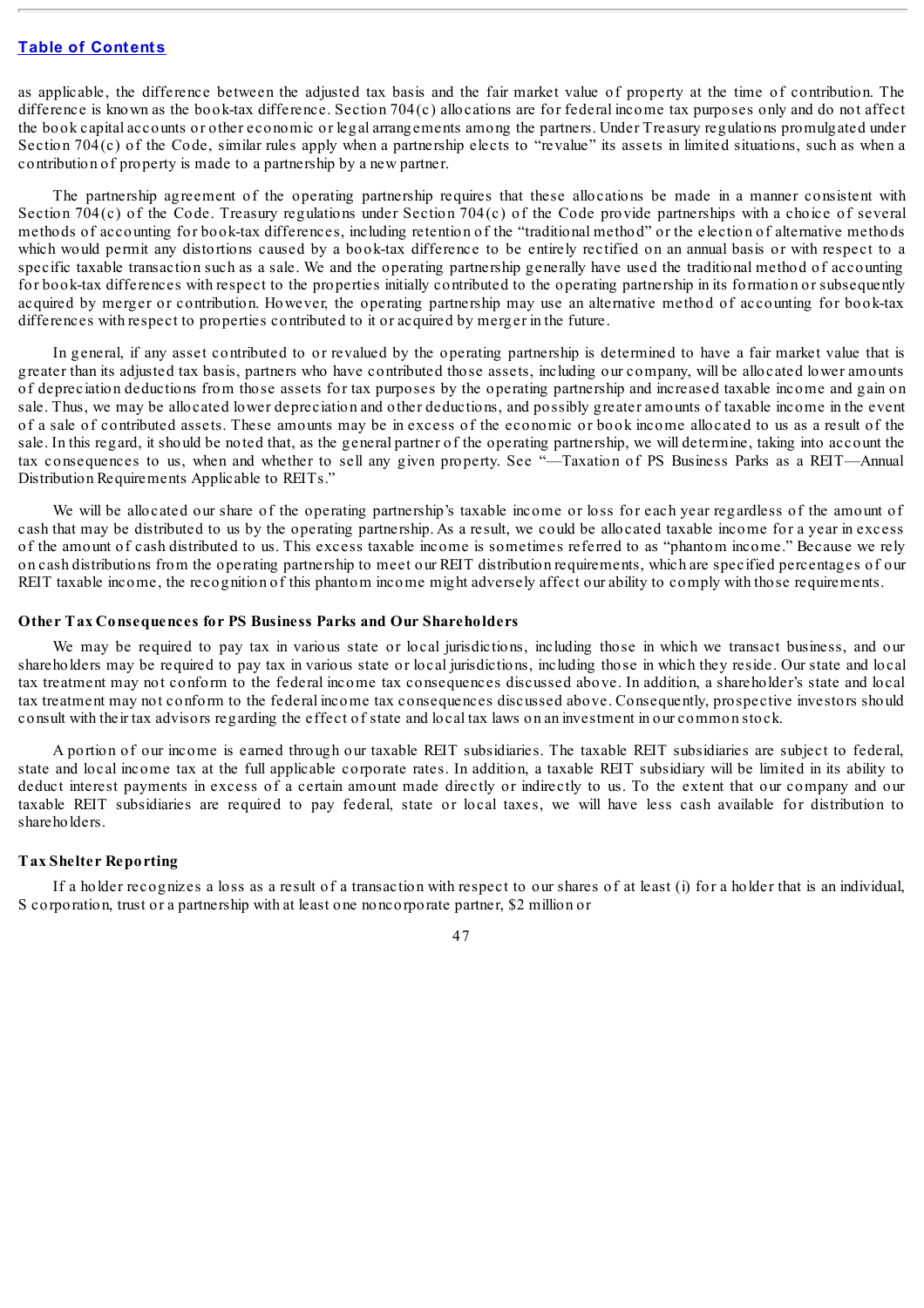more in a single taxable year or \$4 million or more in a combination of taxable years, or (ii) for a holder that is either a corporation or a partnership with only corporate partners, \$10 million or more in a single taxable year or \$20 million or more in a combination of taxable years, such holder may be required to file a disclosure statement with the IRS on Form 8886. Direct shareholders of portfolio securities are in many cases exempt from this reporting requirement, but shareholders of a REIT currently are not excepted. The fact that a loss is reportable under these regulations does not affect the legal determination of whether the taxpayer's treatment of the loss is proper. Shareholders should consult their tax advisors to determine the applicability of these regulations in light of their individual circumstances.

### **PLAN OF DISTRIBUTION**

# **General**

We, and/or any selling securityholders named in a prospectus supplement, may sell the securities being offered by this prospectus in one or more of the following ways from time to time:

- through underwriters or dealers;
- through agents;
- in "at the market offerings" to or through a market maker or into an existing trading market, or a securities exchange or otherwise;
- directly to purchasers; or
- through a combination of any of these methods of sale.

A distribution of the securities offered by this prospectus may also be effected through the issuance of derivative securities, including without limitation, warrants, subscriptions, exchangeable securities, forward delivery contracts and the writing of options. In addition, the manner in which we and/or the selling securityholders may sell some or all of the securities covered by this prospectus includes, without limitation, through:

- a block trade in which a broker-dealer will attempt to sell as agent, but may position or resell a portion of the block, as principal, in order to facilitate the transaction;
- purchases by a broker-dealer, as principal, and resale by the broker-dealer for its account;
- ordinary brokerage transactions and transactions in which a broker solicits purchasers; or
- privately negotiated transactions.

We may also enter into hedging transactions. For example, we may:

- enter into transactions with a broker-dealer or affiliate thereof in connection with which such broker-dealer or affiliate will engage in short sales of the common stock pursuant to this prospectus, in which case such broker-dealer or affiliate may use shares of common stock received from us to close out its short positions;
- sellsecurities short and redeliver such shares to close out our short positions;
- enter into option or other types of transactions that require us to deliver common stock to a broker-dealer or an affiliate thereof, who will then resell or transfer the common stock under this prospectus; or
- loan or pledge the common stock to a broker-dealer or an affiliate thereof, who may sell the loaned shares or, in an event of default in the case of a pledge, sell the pledged shares pursuant to this prospectus.

In addition, we may enter into derivative or hedging transactions with third parties, or sell securities not covered by this prospectus to third parties in privately negotiated transactions. In connection with such a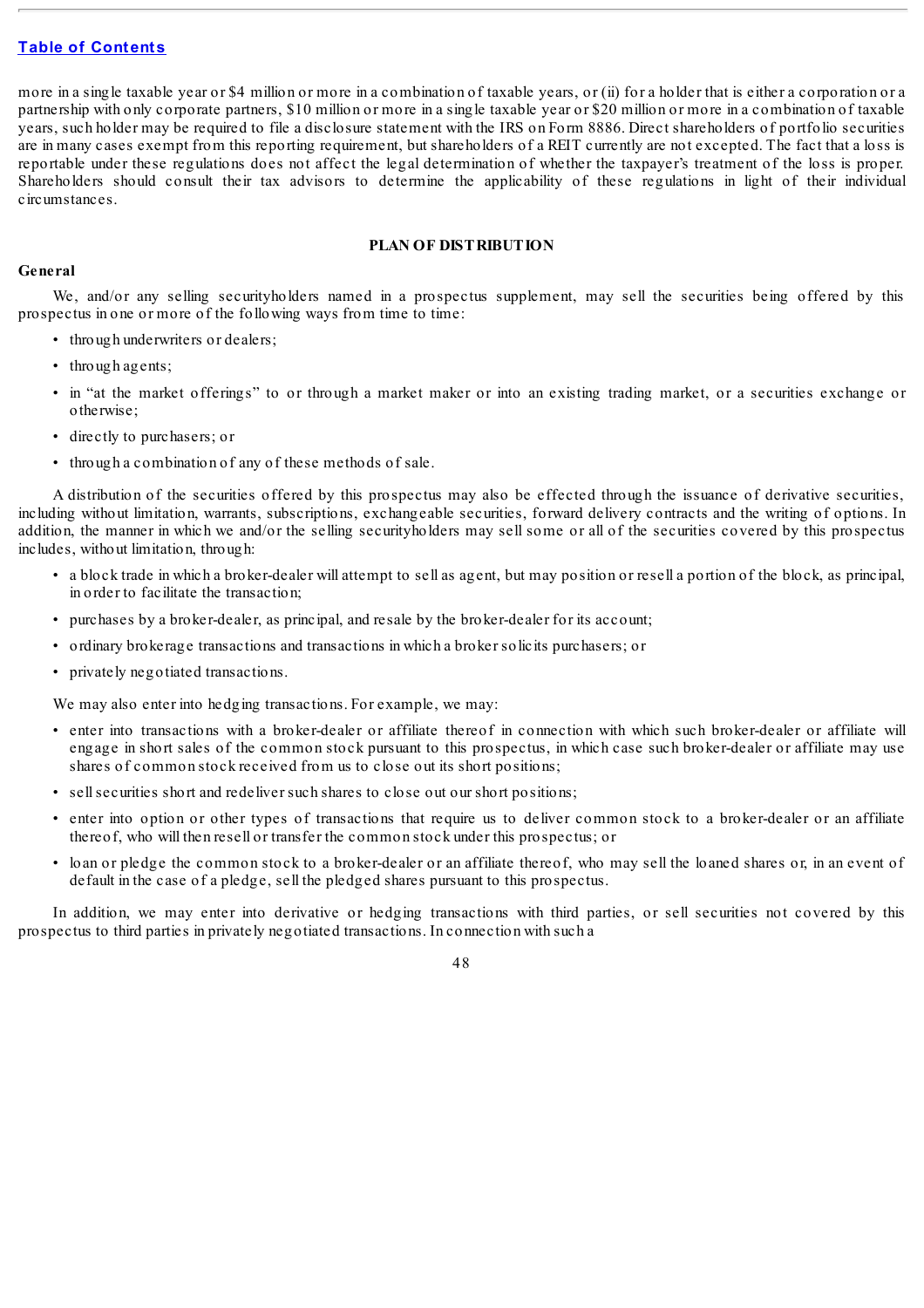transaction, the third parties may sell securities covered by and pursuant to this prospectus and an applicable prospectus supplement or pricing supplement, as the case may be. If so, the third party may use securities borrowed from us or others to settle such sales and may use securities received from us to close out any related short positions. We may also loan or pledge securities covered by this prospectus and an applicable prospectus supplement to third parties, who may sell the loaned securities or, in an event of default in the case of a pledge, sell the pledged securities pursuant to this prospectus and the applicable prospectus supplement or pricing supplement, as the case may be.

A prospectus supplement with respect to each series of securities willstate the terms of the offering of the securities, including:

- the name or names of any underwriters, dealers or agents and the amounts of securities underwritten or purchased by each of them, if any;
- the public offering price or purchase price of the securities and the net proceeds to be received by us from the sale;
- any delayed delivery arrangements;
- the terms of any subscription rights:
- any initial public offering price;
- any underwriting discounts or agency fees and other items constituting underwriters' or agents' compensation;
- any discounts or concessions allowed or reallowed or paid to dealers; and
- any securities exchange on which the securities may be listed.

The offer and sale of the securities described in this prospectus by us or the selling securityholders, the underwriters or the third parties described above may be effected from time to time in one or more transactions, including privately negotiated transactions, either:

- at a fixed price or prices, which may be changed;
- at market prices prevailing at the time of sale, including in "at the market offerings";
- at prices related to the prevailing market prices; or
- at negotiated prices.

# **Selling Securityholders**

Selling securityholders named in a prospectus supplement may offer our securities in one or more offerings pursuant to one or more prospectus supplements, and any such prospectus supplement will set forth the terms of the relevant offering as described above. To the extent our securities offered pursuant to a prospectus supplement or otherwise remain unsold, the selling securityholder may offer those securities on different terms pursuant to another prospectus supplement. Sales by the selling securityholders may not require the provision of a prospectus supplement.

In addition to the foregoing, each of the selling securityholders may offer our securities at various times in one or more of the following transactions: through short sales, derivative and hedging transactions; by pledge to secure debts and other obligations; through offerings of securities exchangeable, convertible or exercisable for our securities; under forward purchase contracts with trusts, investment companies or other entities (which may, in turn, distribute their own securities); through distribution to its members, partners or shareholders; in exchange or over-the-counter market transactions; and/or in private transactions.

49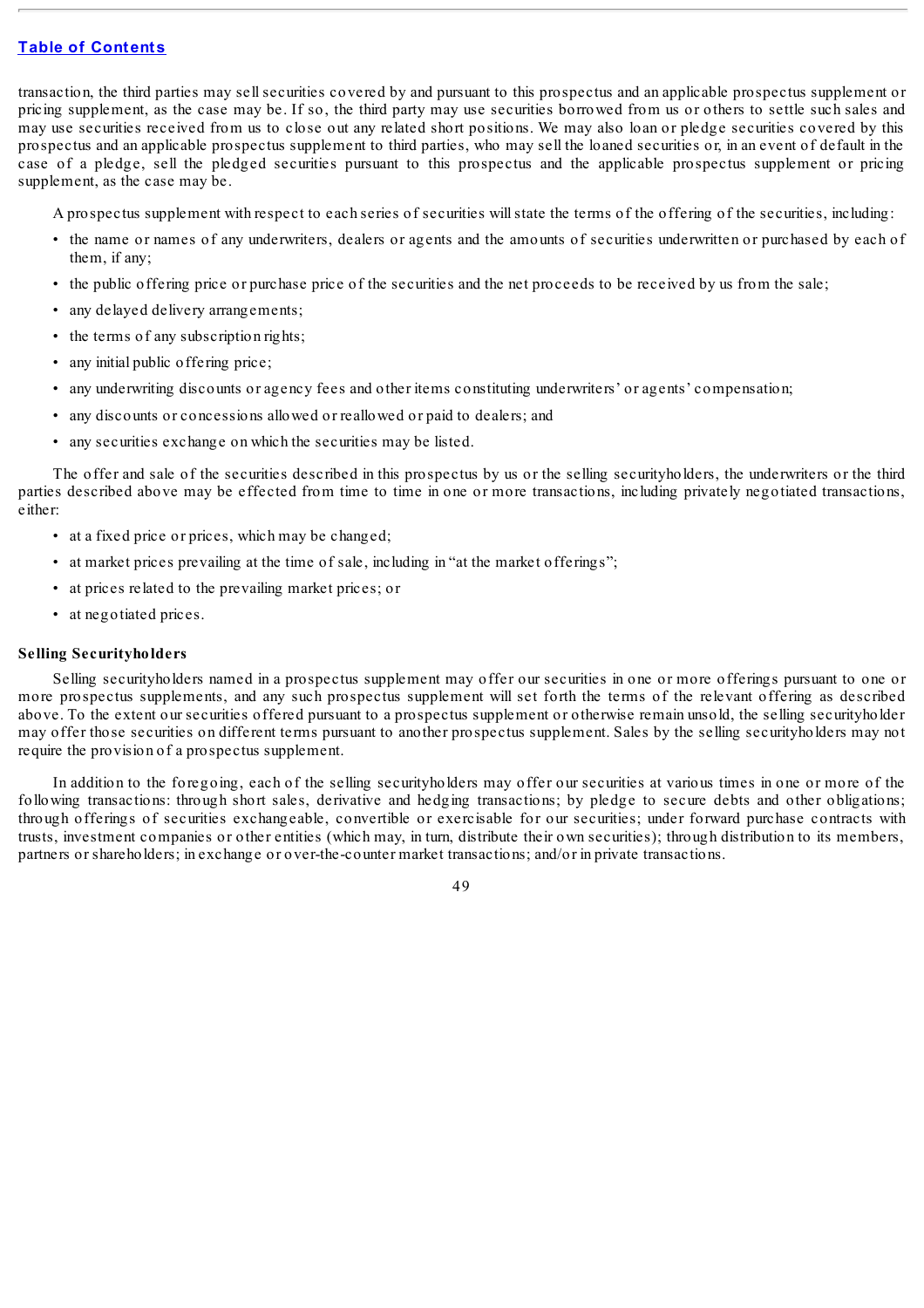Any of the selling securityholders also may resell all or a portion of our securities that it owns in open market transactions in reliance upon Rule 144 under the Securities Act provided it meets the criteria and conforms to the requirements of Rule 144.

#### **Underwriting Compensation**

Any public offering price and any fees, discounts, commissions, concessions or other items constituting compensation allowed or reallowed or paid to underwriters, dealers, agents or remarketing firms may be changed from time to time. Underwriters, dealers, agents and remarketing firms that participate in the distribution of the offered securities may be "underwriters" as defined in the Securities Act. Any discounts or commissions they receive from us and/or the selling securityholders and any profits they receive on the resale of the offered securities may be treated as underwriting discounts and commissions under the Securities Act. We will identify any underwriters, agents or dealers and describe their fees, commissions or discounts in the applicable prospectus supplement or pricing supplement, as the case may be.

In compliance with the guidelines of the Financial Industry Regulatory Authority, or FINRA, the aggregate maximum discount, commission or agency fees or other items constituting underwriting compensation to be received by any FINRA member or independent broker-dealer may not exceed 8% of the offering proceeds from any offering pursuant to this prospectus and any applicable prospectus supplement.

#### **Underwriters and Agents**

If underwriters are used in a sale, they will acquire the offered securities for their own account. The underwriters may resell the offered securities in one or more transactions, including negotiated transactions. We and/or the selling securityholders may offer the securities to the public either through an underwriting syndicate represented by one or more managing underwriters or through one or more underwriter(s). The underwriters in any particular offering will be identified in the applicable prospectus supplement or pricing supplement, as the case may be.

Unless otherwise specified in connection with any particular offering of securities, the obligations of the underwriters to purchase the offered securities will be subject to certain conditions contained in an underwriting agreement that we and/or the selling securityholders, will enter into with the underwriters at the time of the sale to them. The underwriters will be obligated to purchase all of the securities of the series offered if any of the securities are purchased, unless otherwise specified in connection with any particular offering of securities. Any initial offering price and any discounts or concessions allowed, reallowed or paid to dealers may be changed from time to time.

We and/or the selling securityholders, may designate agents to sell the offered securities. Unless otherwise specified in connection with any particular offering of securities, the agents will agree to use their best efforts to solicit purchases for the period of their appointment. We and/or the selling securityholders may also sell the offered securities to one or more remarketing firms, acting as principals for their own accounts or as agents for us and/or the selling securityholders. These firms will remarket the offered securities upon purchasing them in accordance with a redemption or repayment pursuant to the terms of the offered securities. A prospectus supplement or pricing supplement, as the case may be, will identify any remarketing firm and will describe the terms of its agreement, if any, with us and/or the selling securityholders, and its compensation.

In connection with offerings made through underwriters or agents, we and/or the selling securityholders, may enter into agreements with such underwriters or agents pursuant to which we receive our outstanding securities in consideration for the securities being offered to the public for cash. In connection with these arrangements, the underwriters or agents may also sellsecurities covered by this prospectus to hedge their positions in these outstanding securities, including in short sale transactions. If so, the underwriters or agents may use the securities received from us under these arrangements to close out any related open borrowings of securities.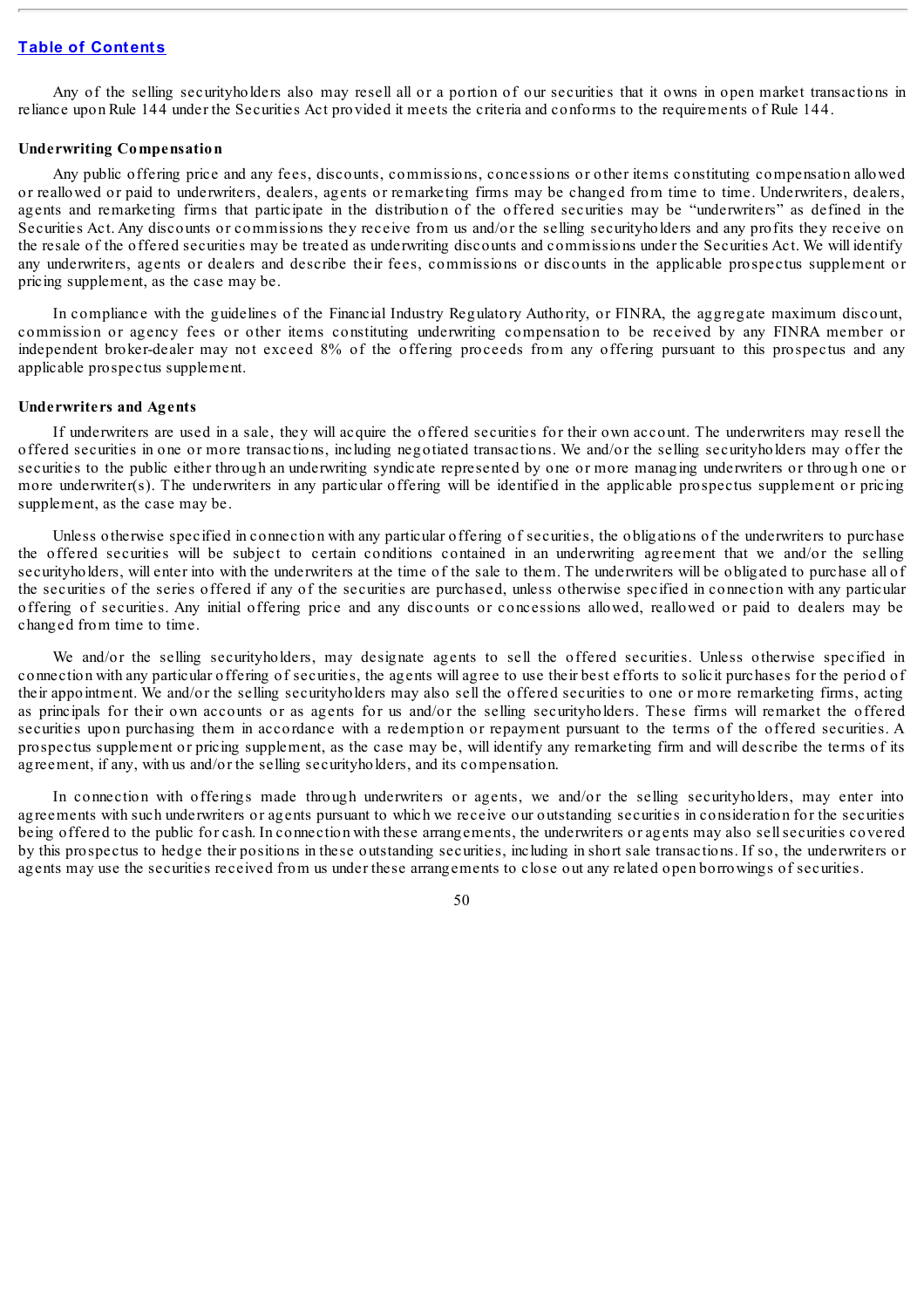#### **Dealers**

We and/or the selling securityholders, may sell the offered securities to dealers as principals. We and/or the selling securityholders may negotiate and pay dealers' commissions, discounts or concessions for their services. The dealer may then resell such securities to the public either at varying prices to be determined by the dealer or at a fixed offering price agreed to with us at the time of resale. Dealers engaged by us may allow other dealers to participate in resales.

#### **Direct Sales**

We and/or the selling securityholders, may choose to sell the offered securities directly to multiple purchasers or a single purchaser. In this case, no underwriters or agents would be involved.

#### **Institutional Purchasers**

We and/or the selling securityholders, may authorize agents, dealers or underwriters to solicit certain institutional investors to purchase offered securities on a delayed delivery basis pursuant to delayed delivery contracts providing for payment and delivery on a specified future date. The applicable prospectus supplement or pricing supplement, as the case may be will provide the details of any such arrangement, including the offering price and commissions payable on the solicitations.

We will enter into such delayed contracts only with institutional purchasers that we approve. These institutions may include commercial and savings banks, insurance companies, pension funds, investment companies and educational and charitable institutions.

#### **Subscription Offerings**

Direct sales to investors or our stockholders may be accomplished through subscription offerings or through stockholder subscription rights distributed to stockholders. In connection with subscription offerings or the distribution of stockholder subscription rights to stockholders, if all of the underlying securities are not subscribed for, we may sell any unsubscribed securities to third parties directly or through underwriters or agents. In addition, whether or not all of the underlying securities are subscribed for, we may concurrently offer additional securities to third parties directly or through underwriters or agents. If securities are to be sold through stockholder subscription rights, the stockholder subscription rights will be distributed as a dividend to the stockholders for which they will pay no separate consideration. The prospectus supplement with respect to the offer of securities under stockholder purchase rights will set forth the relevant terms of the stockholder subscription rights, including:

- whether common stock, preferred stock or warrants for those securities will be offered under the stockholder subscription rights;
- the number of those securities or warrants that will be offered under the stockholder subscription rights;
- the period during which and the price at which the stockholder subscription rights will be exercisable;
- the number of stockholder subscription rights then outstanding;
- any provisions for changes to or adjustments in the exercise price of the stockholder subscription rights; and
- any other material terms of the stockholder subscription rights.

# **Indemnification; Other Relationships**

We and/or the selling securityholders may agree to indemnify underwriters, dealers, agents and remarketing firms against civil liabilities, including liabilities under the Securities Act and to make contribution to them in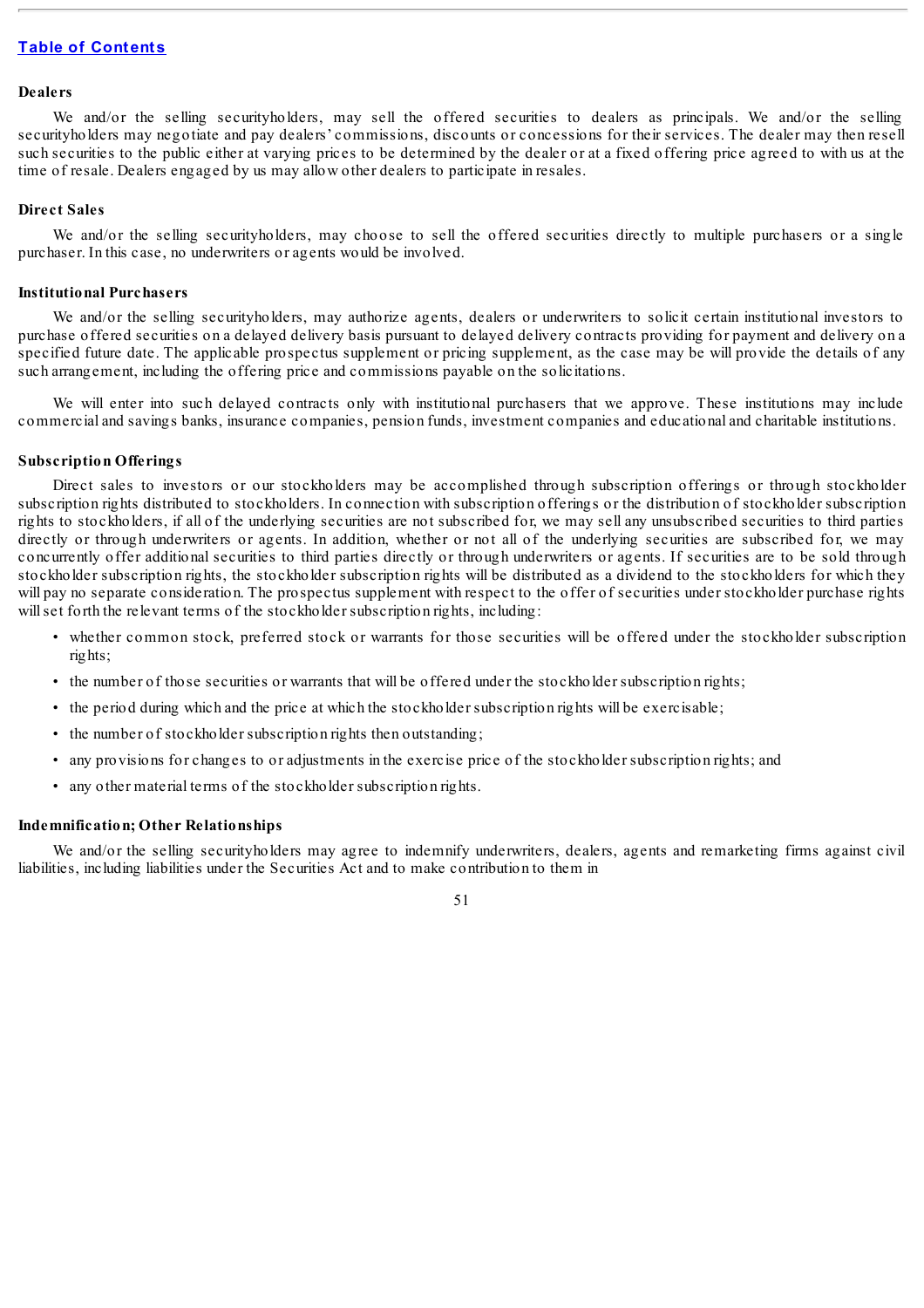connection with those liabilities. Underwriters, dealers, agents and remarketing firms, and their affiliates, may engage in transactions with, or perform services for us, and our affiliates, in the ordinary course of business, including commercial banking transactions and services.

## **Market Making, Stabilization and Other Transactions**

Each series of securities will be a new issue of securities and will have no established trading market other than our common stock and any series of preferred stock or depositary shares which already is listed on the NYSE. Any underwriters to whom we or the selling securityholders sell securities for public offering and sale may make a market in the securities, but such underwriters will not be obligated to do so and may discontinue any market making at any time without notice. The securities, other than the common stock and any series of preferred stock or depositary shares which already is listed on the NYSE, may or may not be listed on a nationalsecurities exchange, and any such listing if pursued will be described in the applicable prospectus supplement.

To facilitate the offering of the securities, certain persons participating in the offering may engage in transactions that stabilize, maintain or otherwise affect the price of the securities. This may include over-allotments or short sales of the securities, which involves the sale by persons participating in the offering of more securities than we sold to them. In these circumstances, these persons would cover the over-allotments or short positions by making purchases in the open market or by exercising their over-allotment option. In addition, these persons may stabilize or maintain the price of the debt securities by bidding for or purchasing debt securities in the open market or by imposing penalty bids, whereby selling concessions allowed to dealers participating in the offering may be reclaimed if securities sold by them are repurchased in connection with stabilization transactions. The effect of these transactions may be to stabilize or maintain the market price of the securities at a level above that which might otherwise prevail in the open market. These transactions may be discontinued at any time.

#### **LEGAL OPINIONS**

Stephanie Heim, our vice president and counsel, has delivered an opinion to the effect that the securities offered by this prospectus will be validly issued, fully paid and nonassessable. Hogan Lovells US LLP, Washington, D.C., has delivered an opinion as to our status as a REIT. See "Material U.S. Federal Income Tax Considerations."

## **EXPERTS**

The consolidated financial statements of PS Business Parks, Inc. appearing in PS Business Parks, Inc.'s Annual Report (Form 10-K) for the year ended December 31, 2011 (including the schedule appearing therein), and the effectiveness of PS Business Parks, Inc.'s internal control over financial reporting as of December 31, 2011, have been audited by Ernst & Young LLP, independent registered public accounting firm, as set forth in their reports thereon included therein, and incorporated herein by reference. Such financial statements are, and audited financial statements to be included in subsequently filed documents will be, incorporated herein in reliance upon the reports of Ernst & Young LLP pertaining to such financial statements and the effectiveness of our internal control over financial reporting as of the respective dates (to the extent covered by consents filed with the Securities and Exchange Commission) given on the authority of such firm as experts in accounting and auditing.